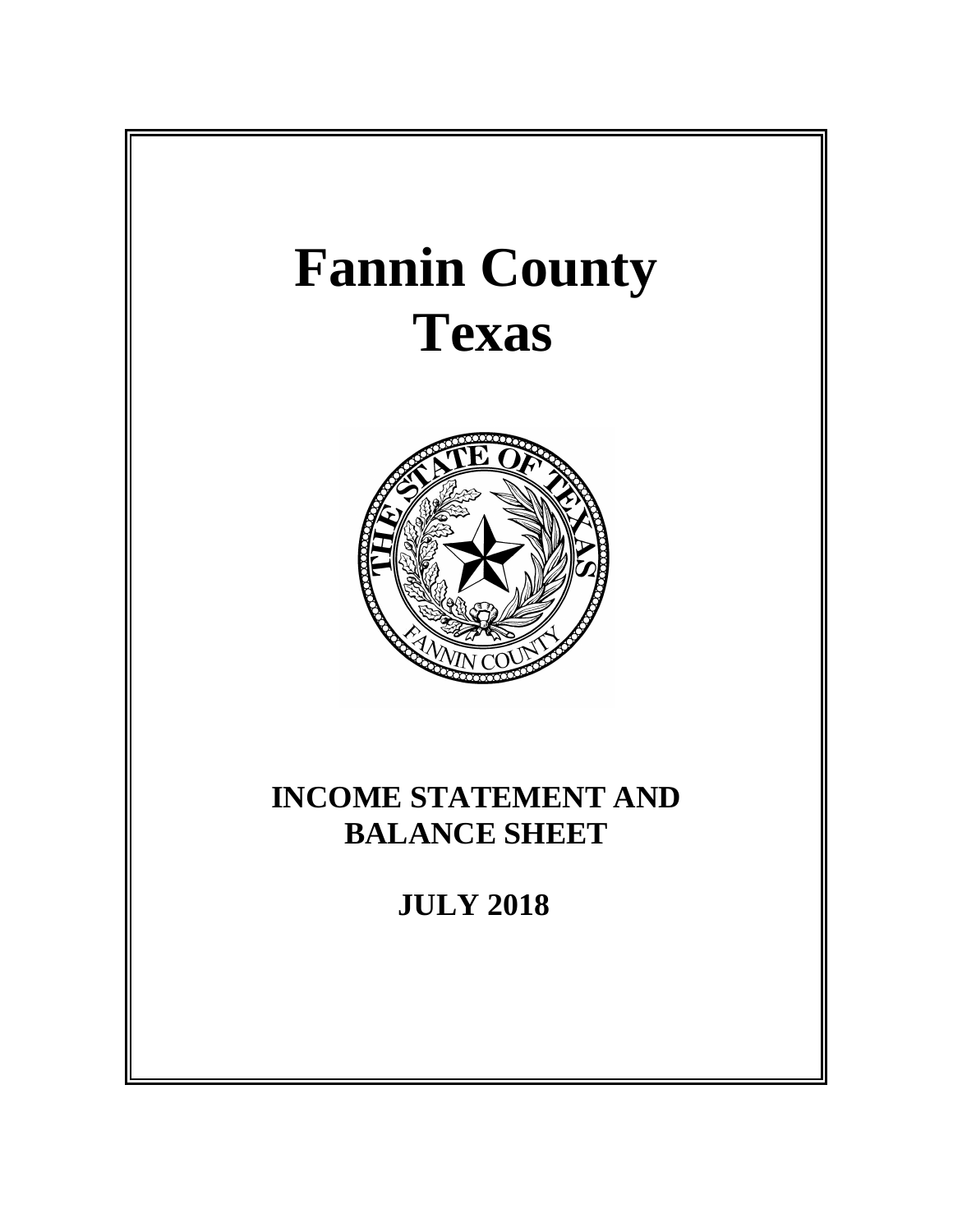| $08 - 01 - 2018$ | INCOME STATEMENT<br>TIME: 09:36 AM - FOR MONTH ENDING 7-31-18                                   |                               |              |                         | PAGE<br>- 1<br>PREPARER: 0004 |
|------------------|-------------------------------------------------------------------------------------------------|-------------------------------|--------------|-------------------------|-------------------------------|
|                  | FANNIN COUNTY<br>101 E. SAM RAYBURN DRIVE SUITE 303                                             | BONHAM, TEXAS 75418           |              |                         |                               |
|                  |                                                                                                 |                               |              |                         |                               |
|                  | ***** INCOME ACCOUNTS *****                                                                     |                               |              |                         |                               |
|                  | 10-300-110 UNENCUMBERED FUND BALANCE                                                            |                               |              | 0.00                    |                               |
|                  |                                                                                                 |                               |              |                         |                               |
|                  | 10-310-110 CURRENT TAXES                                                                        |                               | 7,563,709.11 |                         |                               |
|                  |                                                                                                 |                               |              |                         |                               |
|                  |                                                                                                 |                               |              |                         |                               |
|                  | 10-318-120 PAY N LIEU TAX/GRASSLAND                                                             |                               |              | 16,790.23               |                               |
|                  | 10-318-121 PAY N LIEU TAX/UPPER TRINITY $14,592.80$                                             |                               |              |                         |                               |
|                  | 10-318-130 COURT COSTS/ARREST FEES<br>10-318-132 ATTORNEYS & DOCTORS                            | $188, 324.02$<br>$18, 027.73$ |              | 18,027.73               |                               |
|                  | 10-318-140 TAX ON MIXED DRINKS                                                                  |                               |              | 17,334.36               |                               |
|                  |                                                                                                 |                               |              |                         |                               |
|                  |                                                                                                 |                               |              |                         |                               |
|                  | 10-319-420 JAIL PAY PHONE COMMISSION                                                            |                               |              | 155,812.33              |                               |
|                  | 10-319-429 SCHOLARSHIP FUNDS                                                                    |                               |              | 10,000.00               |                               |
|                  | 10-319-551 ANNUAL PAYMENT                                                                       |                               | $0.00$       |                         |                               |
|                  | 10-319-552 MONTHLY MONITORING PAYMEN<br>10-319-553 ADMINISTRATIVE FEE                           |                               |              |                         |                               |
|                  |                                                                                                 |                               | 232,187.50   |                         |                               |
|                  |                                                                                                 |                               |              |                         |                               |
|                  | 10-320-200 ALCOHLIC BEVERAGE LICENSE                                                            |                               |              | 1,375.50                |                               |
|                  | 10-320-300 SEWAGE PERMITS/INSPECTIONS                                                           |                               | 86,735.38    |                         |                               |
|                  | 10-320-545 FOOD SERV.PERMITS/CLASSES 0.00<br>10-320-546 \$5 COUNTY FEE/FOOD HANDLERS CLASS 0.00 |                               |              |                         |                               |
|                  |                                                                                                 |                               |              |                         |                               |
|                  |                                                                                                 |                               |              |                         |                               |
|                  | 10-321-200 COMMISSIONS ON CAR REGIST                                                            |                               |              | 93,210.29               |                               |
|                  | 10-321-250 COMMISSION ON CAR TITLES<br>10-321-251 COMM.ON SALES TAX COLLECTIONS 247,809.34      |                               |              | 37,205.00               |                               |
|                  | 10-321-901 TAX CERTIFICATES                                                                     |                               |              | 7,229.97                |                               |
|                  |                                                                                                 |                               |              |                         |                               |
|                  | 10-330-396 RIFLE RESISTANT BODY ARMOR 3439801 14,150.00                                         |                               |              |                         |                               |
|                  |                                                                                                 |                               |              |                         |                               |
|                  |                                                                                                 |                               |              |                         |                               |
|                  |                                                                                                 |                               |              |                         |                               |
|                  | 10-340-135 FAMILY PROTECTION FEE                                                                |                               |              | 1,604.02                |                               |
|                  | 10-340-400 COUNTY JUDGE FEES                                                                    |                               |              | 437.22                  |                               |
|                  | 10-340-403 COUNTY CLERK FEES                                                                    |                               |              | 176,575.09              |                               |
|                  | 10-340-450 DISTRICT CLERK FEES<br>10-340-455 J. P. #1 FEES                                      |                               |              | 63,262.68<br>14, 312.55 |                               |
|                  | 10-340-456 J. P. #2 FEES                                                                        |                               |              | 6,043.71                |                               |
|                  | 10-340-457 J. P. #3 FEES                                                                        |                               |              | 7,846.40                |                               |
|                  | 10-340-475 DISTRICT ATTORNEY FEES                                                               |                               |              | 4,811.33                |                               |
|                  | 10-340-480 BOND APPLICATION FEE                                                                 |                               |              | 500.00                  |                               |
|                  | 10-340-484 ELECTION REIMBURSEMENTS<br>10-340-551 CONSTABLE PCT. 1 FEES                          |                               |              | 983.90<br>10,157.48     |                               |
|                  | 10-340-552 CONSTABLE PCT. 2 FEES                                                                |                               |              | 2,065.00                |                               |
|                  | 10-340-553 CONSTABLE PCT. 3 FEES                                                                |                               |              | 2,193.11                |                               |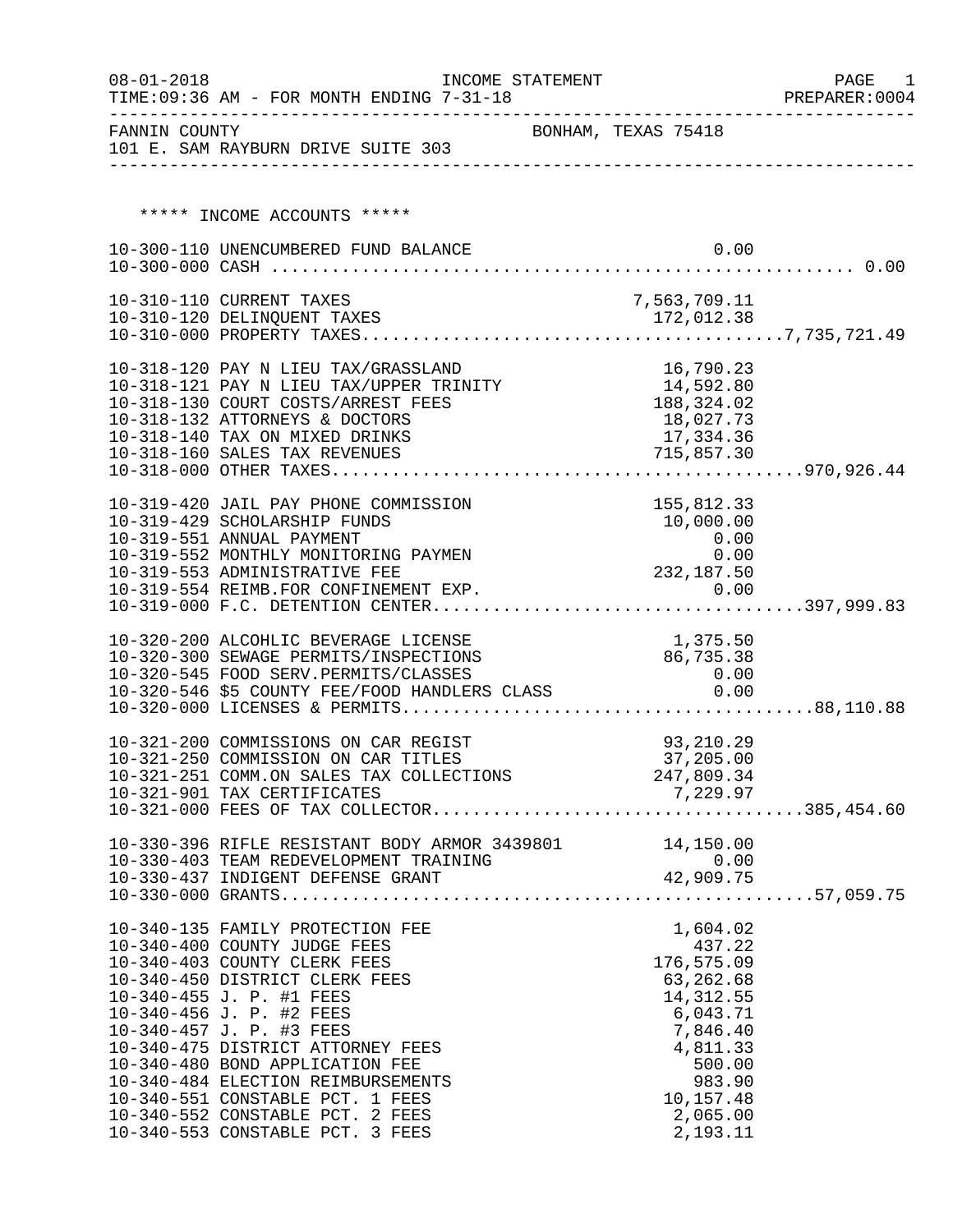| $08 - 01 - 2018$ | TIME: 09:36 AM - FOR MONTH ENDING 7-31-18                                                                                                                                                                                                                                                                                                                                                                                                     |                                               | PAGE 2<br>PREPARER: 0004 |
|------------------|-----------------------------------------------------------------------------------------------------------------------------------------------------------------------------------------------------------------------------------------------------------------------------------------------------------------------------------------------------------------------------------------------------------------------------------------------|-----------------------------------------------|--------------------------|
| FANNIN COUNTY    | BONHAM, TEXAS 75418<br>101 E. SAM RAYBURN DRIVE SUITE 303<br>_______________________                                                                                                                                                                                                                                                                                                                                                          |                                               |                          |
|                  | 10-340-573 BOND SUPERVISION FEES<br>10-340-600 D.C.6TH COURT OF APPEALS FEE 5<br>10-340-601 C.C.6TH COURT OF APPEALS FEE 1,321.29<br>10-340-601 C.C.6TH COURT OF APPEALS FEE 675.00<br>10-340-900 OTHER FEES<br>10-340-900 OTHER FEES<br>1                                                                                                                                                                                                    |                                               |                          |
|                  | 10-350-455 J. P. #1 FINES                                                                                                                                                                                                                                                                                                                                                                                                                     | 6,662.35                                      |                          |
|                  | 10-352-100 10% COMM.ON SURETY BAIL BOND FEE 757.50<br>10-352-201 BOND FORFEITURES                                                                                                                                                                                                                                                                                                                                                             | 93.00                                         |                          |
|                  | 10-360-100 INTEREST EARNINGS                                                                                                                                                                                                                                                                                                                                                                                                                  |                                               |                          |
|                  | 10-364-162 SALE OF ASSETS LAND/BUILDING<br>10-364-163 SALE OF EQUIPMENT 23,382.38<br>10-364-000 SALE OF ASSETS LAND/BUILDING23,382.38                                                                                                                                                                                                                                                                                                         |                                               |                          |
|                  | 10-370-100 KFYN-RADIO TOWER RENT<br>10-370-112 TOBACCO SETTLEMENT<br>10-370-115 RENT- VERIZON TOWER<br>10-370-115 RENT- VERIZON TOWER<br>10-370-120 CONTRIBUTION IHC TRUST<br>10-370-125 IHC STATE REIMBURSEMENT<br>10-370-130 REFUNDS & M<br>10-370-139 STATE JUROR REIMB.FEE<br>10-370-143 D.A.SALARY REIMB.<br>10-370-143 D.A.SALARY REIMB.<br>10-370-144 CO. JUDGE COURT FEES SALARY REIMB.<br>13,!<br>10-370-147 UTILITIES REIMBURSEMENT | 21,624.00<br>18, 333. 32<br>0.00<br>13,556.08 |                          |
|                  |                                                                                                                                                                                                                                                                                                                                                                                                                                               |                                               |                          |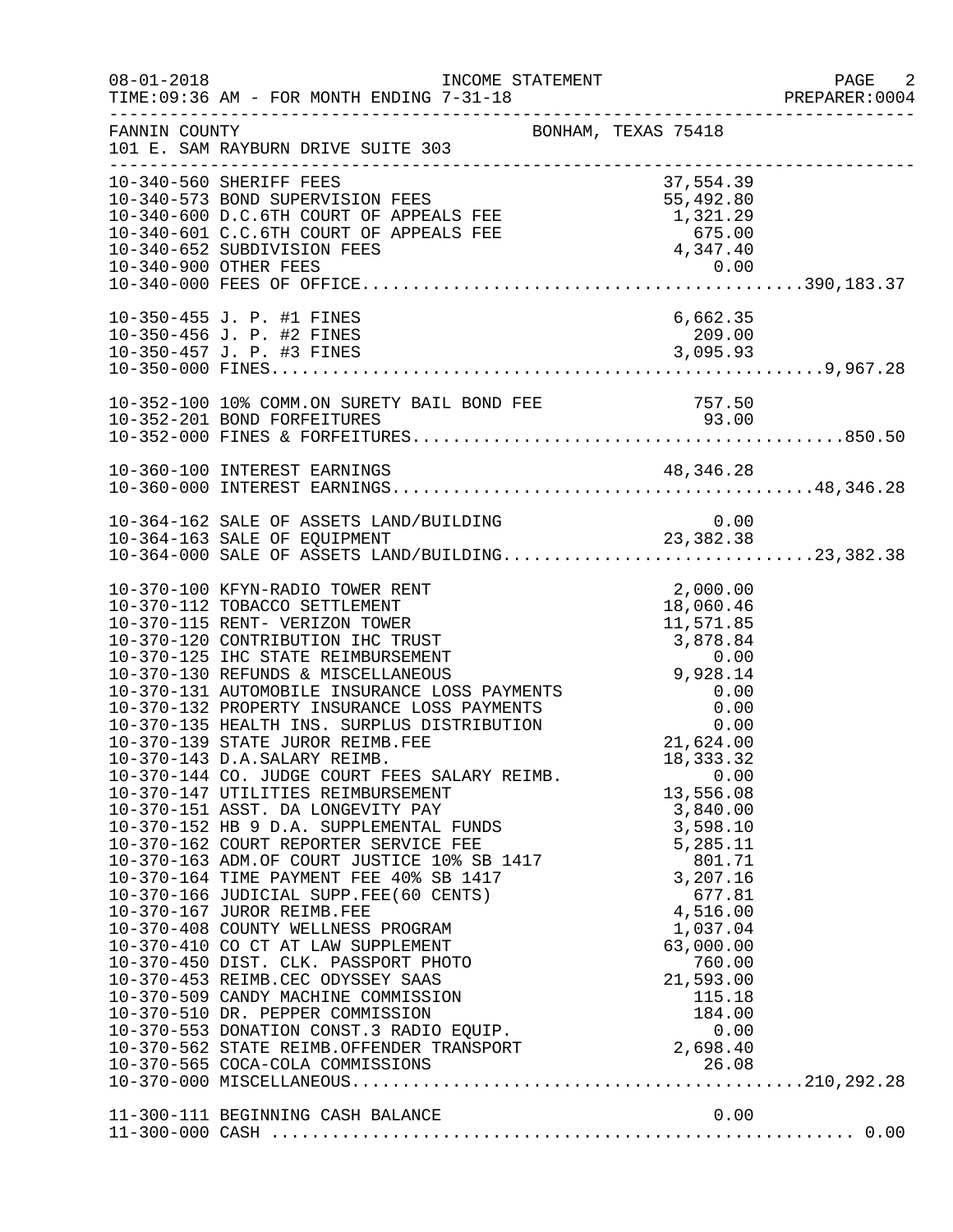| $08 - 01 - 2018$ | TIME: 09:36 AM - FOR MONTH ENDING 7-31-18                                                          | INCOME STATEMENT    |                                  | PAGE<br>$\overline{\phantom{a}}$ 3<br>PREPARER: 0004 |
|------------------|----------------------------------------------------------------------------------------------------|---------------------|----------------------------------|------------------------------------------------------|
| FANNIN COUNTY    | 101 E. SAM RAYBURN DRIVE SUITE 303                                                                 | BONHAM, TEXAS 75418 |                                  |                                                      |
|                  | 11-340-600 COUNTY CLERK FEES<br>11-340-650 DISTRICT CLERK FEES<br>11-340-651 JUSTICE OF PEACE FEES |                     | 7,126.40<br>2,220.39<br>2,515.25 |                                                      |
|                  | 11-360-100 INTEREST EARNINGS                                                                       |                     | 75.59                            |                                                      |
|                  | 12-300-112 BEGINNING CASH BALANCE                                                                  |                     | 0.00                             |                                                      |
|                  | 12-360-100 INTEREST EARNINGS                                                                       |                     | 3.97                             |                                                      |
|                  | 12-370-134 CO.CLK.VITAL STAT.FEE                                                                   |                     | 729.00                           |                                                      |
|                  | 13-300-113 BEGINNING CASH BALANCE                                                                  |                     | 0.00                             |                                                      |
|                  | 13-345-113 SURETY BAIL BOND FEE                                                                    |                     | 6,480.00                         |                                                      |
|                  | 13-370-130 REFUNDS & MISCELLANEOUS<br>13-370-132 TEMPORARY BOND SECURITY                           |                     | 0.00<br>0.00                     |                                                      |
|                  | 14-300-114 BEGINNING CASH                                                                          |                     | 0.00                             |                                                      |
|                  | 14-370-455 JP1 SECURITY FEE<br>14-370-456 JP2 SECURITY FEE<br>14-370-457 JP3 SECURITY FEE          |                     | 388.21<br>160.96<br>283.26       |                                                      |
|                  | 16-300-116 BEGINNING CASH BALANCE                                                                  |                     | 0.00                             |                                                      |
|                  | 16-370-149 CO. JUDGE EXCESS SUPP.                                                                  |                     | 246.29                           |                                                      |
|                  | 17-300-117 BEGINNING CASH BALANCE                                                                  |                     | 0.00                             |                                                      |
|                  | 17-340-131 PROBATE JUDGES EDUCATION                                                                |                     | 500.25                           |                                                      |
|                  | 17-370-130 REFUNDS & MISCELLANEOUS                                                                 |                     | 0.00                             |                                                      |
|                  | 18-300-118 BEGINNING CASH BALANCE                                                                  |                     | 0.00                             |                                                      |
|                  | 18-360-100 INTEREST EARNINGS                                                                       |                     | 34.34                            |                                                      |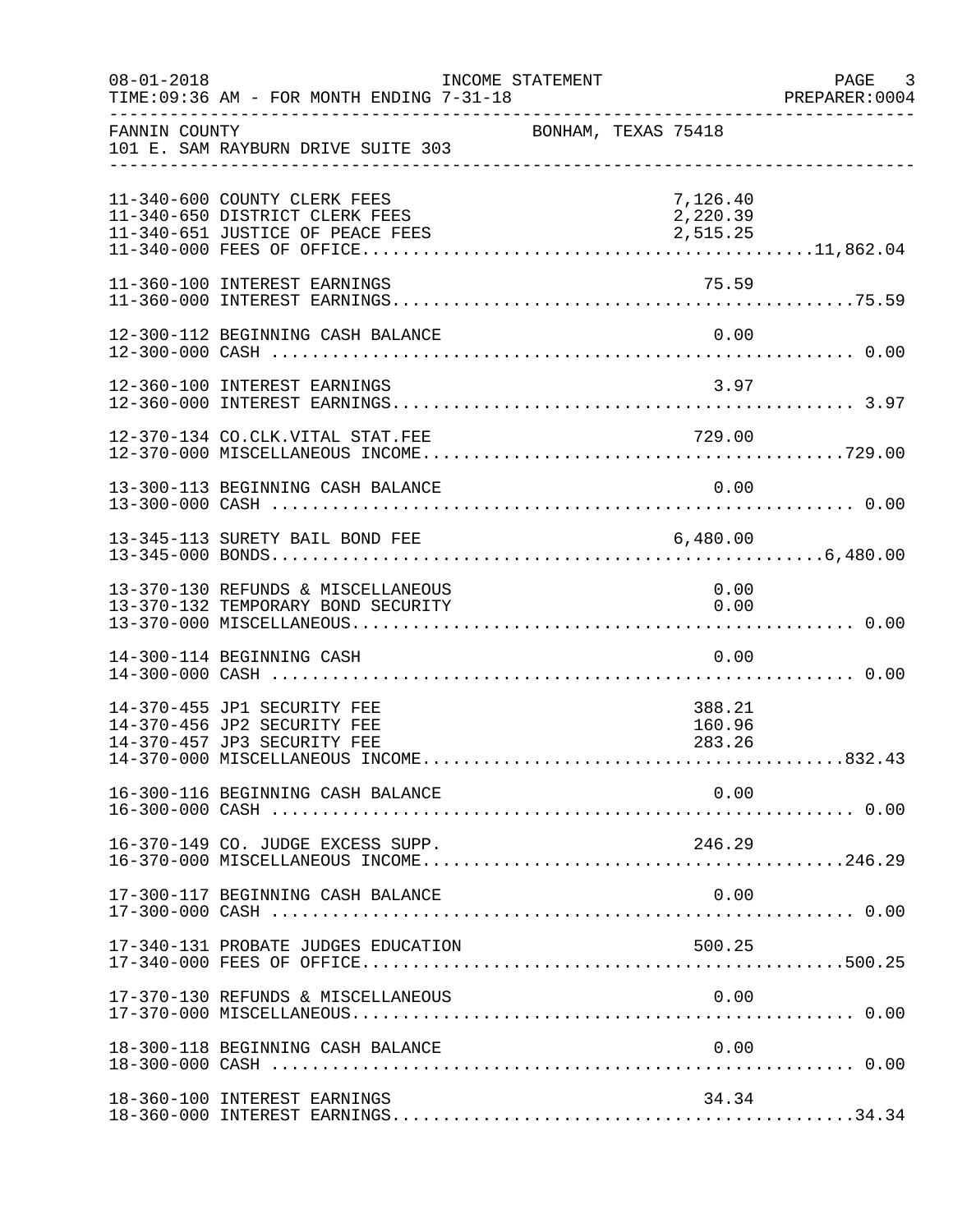| $08 - 01 - 2018$ | TIME: 09:36 AM - FOR MONTH ENDING 7-31-18                                                                                                               | INCOME STATEMENT | ___________________________________                      |              | PAGE 4<br>PREPARER:0004 |
|------------------|---------------------------------------------------------------------------------------------------------------------------------------------------------|------------------|----------------------------------------------------------|--------------|-------------------------|
| FANNIN COUNTY    | 101 E. SAM RAYBURN DRIVE SUITE 303<br>_________________________________                                                                                 |                  | BONHAM, TEXAS 75418                                      |              |                         |
|                  | 18-370-130 REFUNDS & MISCELLANEOUS<br>18-370-133 CO.CLERK PRESERVE REC FEE                                                                              |                  | 0.00<br>58,304.61                                        |              |                         |
|                  | 19-300-119 BEGINNING CASH BALANCE                                                                                                                       |                  |                                                          | 0.00         |                         |
|                  | 19-360-100 INTEREST EARNINGS                                                                                                                            |                  |                                                          | 5.86         |                         |
|                  | 19-370-136 DIST.CLK.PRES.REC.FEE                                                                                                                        |                  | 2,165.36                                                 |              |                         |
|                  | 20-300-120 BEGINNING CASH BALANCE                                                                                                                       |                  |                                                          | 0.00         |                         |
|                  | 20-360-100 INTEREST EARNINGS                                                                                                                            |                  | 25.93                                                    |              |                         |
|                  | 20-370-135 CO.OFFICE REC.MNGMT.FEE                                                                                                                      |                  | 9,621.68                                                 |              |                         |
|                  | 21-300-121 BEGINNING CASH BALANCE                                                                                                                       |                  |                                                          | 0.00         |                         |
|                  | 21-310-110 CURRENT TAXES<br>21-310-120 DELINQUENT TAXES                                                                                                 |                  | 434,778.47<br>9,886.31                                   |              |                         |
|                  |                                                                                                                                                         |                  |                                                          |              |                         |
|                  | 21-321-200 CAR REGISTRATION/SALES TAX                                                                                                                   |                  | 73, 244. 13                                              |              |                         |
|                  | 21-330-200 FEMA GRANT                                                                                                                                   |                  |                                                          | 0.00         |                         |
|                  | 21-350-403 COUNTY CLERK FINES<br>21-350-450 DISTRICT CLERK FINES<br>21-350-455 J. P. #1 FINES<br>21-350-456 J. P. #2 FINES<br>21-350-457 J. P. #3 FINES |                  | 7,290.13<br>7,120.42<br>5,018.03<br>2,409.92<br>3,477.06 |              |                         |
|                  | 21-360-100 INTEREST EARNINGS                                                                                                                            |                  | 341.45                                                   |              |                         |
|                  | 21-364-162 LAND/BUILDING<br>21-364-163 SALE OF EQUIPMENT                                                                                                |                  |                                                          | 0.00<br>0.00 |                         |
|                  | 21-370-100 PROPERTY LEASE<br>21-370-120 STATE LATERAL ROAD                                                                                              |                  | 17,352.25                                                | 0.00         |                         |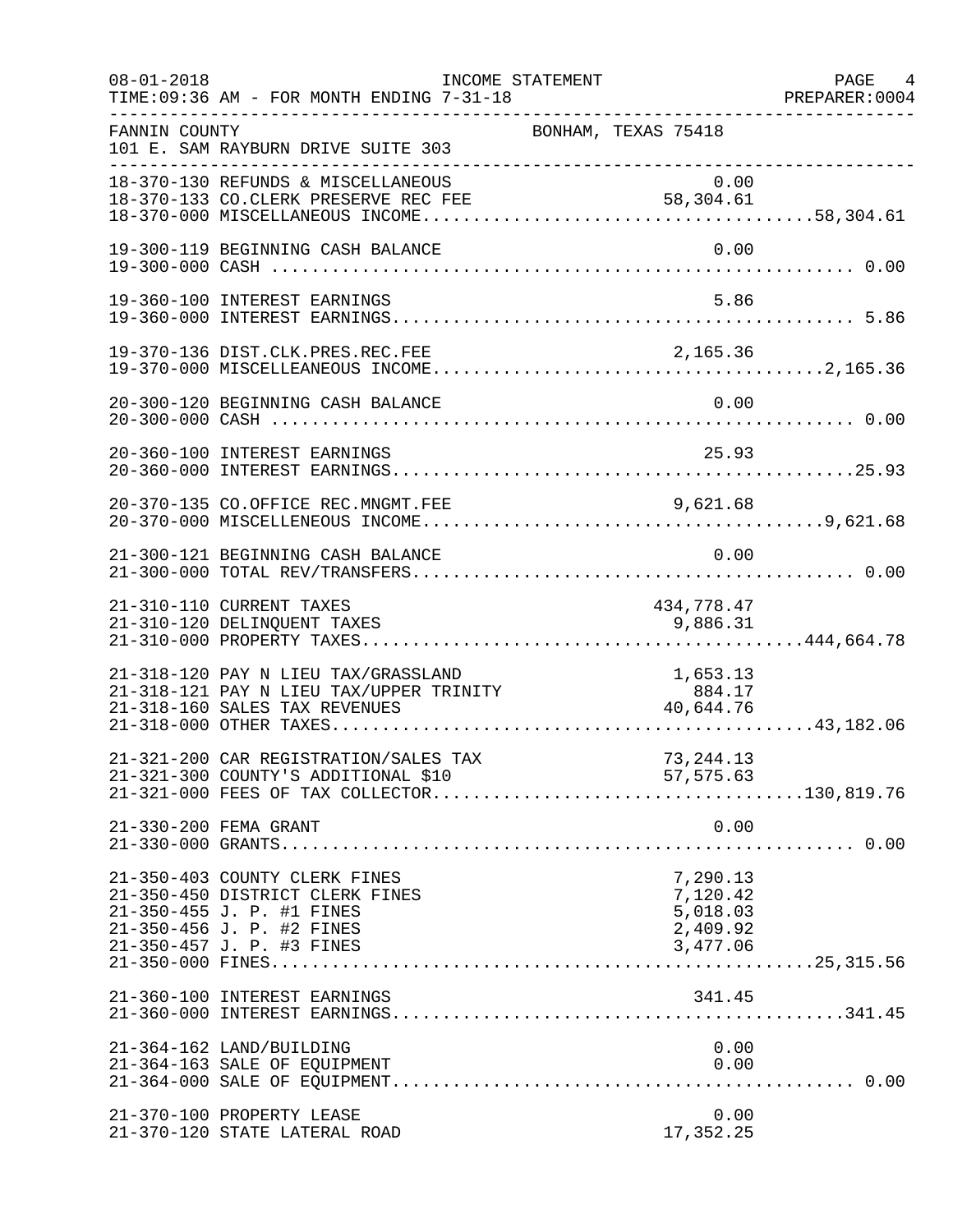| $08 - 01 - 2018$ | INCOME STATEMENT<br>TIME: 09:36 AM - FOR MONTH ENDING 7-31-18                                                                                                                                                                                                                     | ___________________________________                                | PAGE 5<br>PREPARER: 0004 |
|------------------|-----------------------------------------------------------------------------------------------------------------------------------------------------------------------------------------------------------------------------------------------------------------------------------|--------------------------------------------------------------------|--------------------------|
| FANNIN COUNTY    | 101 E. SAM RAYBURN DRIVE SUITE 303<br>________________________________                                                                                                                                                                                                            | BONHAM, TEXAS 75418                                                |                          |
|                  | 21-370-125 TDT. WEIGHT FEES<br>21-370-130 REFUNDS & MISCELLANEOUS                                                                                                                                                                                                                 | 11,254.66<br>3,962.80                                              |                          |
|                  |                                                                                                                                                                                                                                                                                   |                                                                    |                          |
|                  | 22-300-122 BEGINNING CASH BALANCE                                                                                                                                                                                                                                                 | 0.00                                                               |                          |
|                  | 22-310-110 CURRENT TAXES                                                                                                                                                                                                                                                          | 506,459.33                                                         |                          |
|                  | 22-318-120 PAY N LIEU TAX/GRASSLAND<br>22-318-120 PAY N LIEU TAX/GRASSLAND<br>22-318-121 PAY N LIEU TAX/UPPER TRINITY<br>22-318-160 SALES TAX REVENUES                                                                                                                            | 1,925.68<br>1,029.94<br>47, 345. 73                                |                          |
|                  | 22-321-200 CAR REGISTRATION/SALES TAX 85,319.69<br>22-321-300 COUNTY'S ADDITIONAL \$10 67,067.85                                                                                                                                                                                  | 85, 319.69                                                         |                          |
|                  | 22-330-200 FEMA GRANT                                                                                                                                                                                                                                                             | 0.00                                                               |                          |
|                  | 22-350-403 COUNTY CLERK FINES<br>22-350-450 DISTRICT CLERK FINES<br>22-350-455 J. P. #1 FINES<br>22-350-456 J. P. #2 FINES<br>22-350-457 J. P. #3 FINES                                                                                                                           | 8,492.03<br>8,294.32<br>5,845.35<br>2,807.23<br>4,050.31           |                          |
|                  | 22-360-100 INTEREST EARNINGS                                                                                                                                                                                                                                                      | 4,403.91                                                           |                          |
|                  | 22-364-163 SALE OF EQUIPMENT                                                                                                                                                                                                                                                      | 0.00                                                               |                          |
|                  | 22-370-120 STATE LATERAL ROAD<br>22-370-125 TDT WEIGHT FEES<br>22-370-130 REFUNDS & MISCELLANEOUS<br>22-370-131 AUTOMOBILE INSURANCE LOSS PAYMENT<br>22-370-140 PROCEEDS OF LOAN<br>22-370-145 REIMBURSEMENT OF MATERIALS<br>22-370-150 TRENTON HIGH MEADOWS SUBDIVISION 4,200.00 | 20, 213.07<br>13,110.19<br>601.60<br>29,871.00<br>0.00<br>7,878.08 |                          |
|                  | 23-300-123 BEGINNING CASH BALANCE                                                                                                                                                                                                                                                 | 0.00                                                               |                          |
|                  | 23-310-110 CURRENT TAXES                                                                                                                                                                                                                                                          | 759,688.94                                                         |                          |
|                  | 23-318-120 PAY N LIEU TAX/GRASSLAND<br>23-318-121 PAY N LIEU TAX/UPPER TRINITY<br>23-318-160 SALES TAX REVENUES                                                                                                                                                                   | 2,888.50<br>1,544.90<br>71,018.62                                  |                          |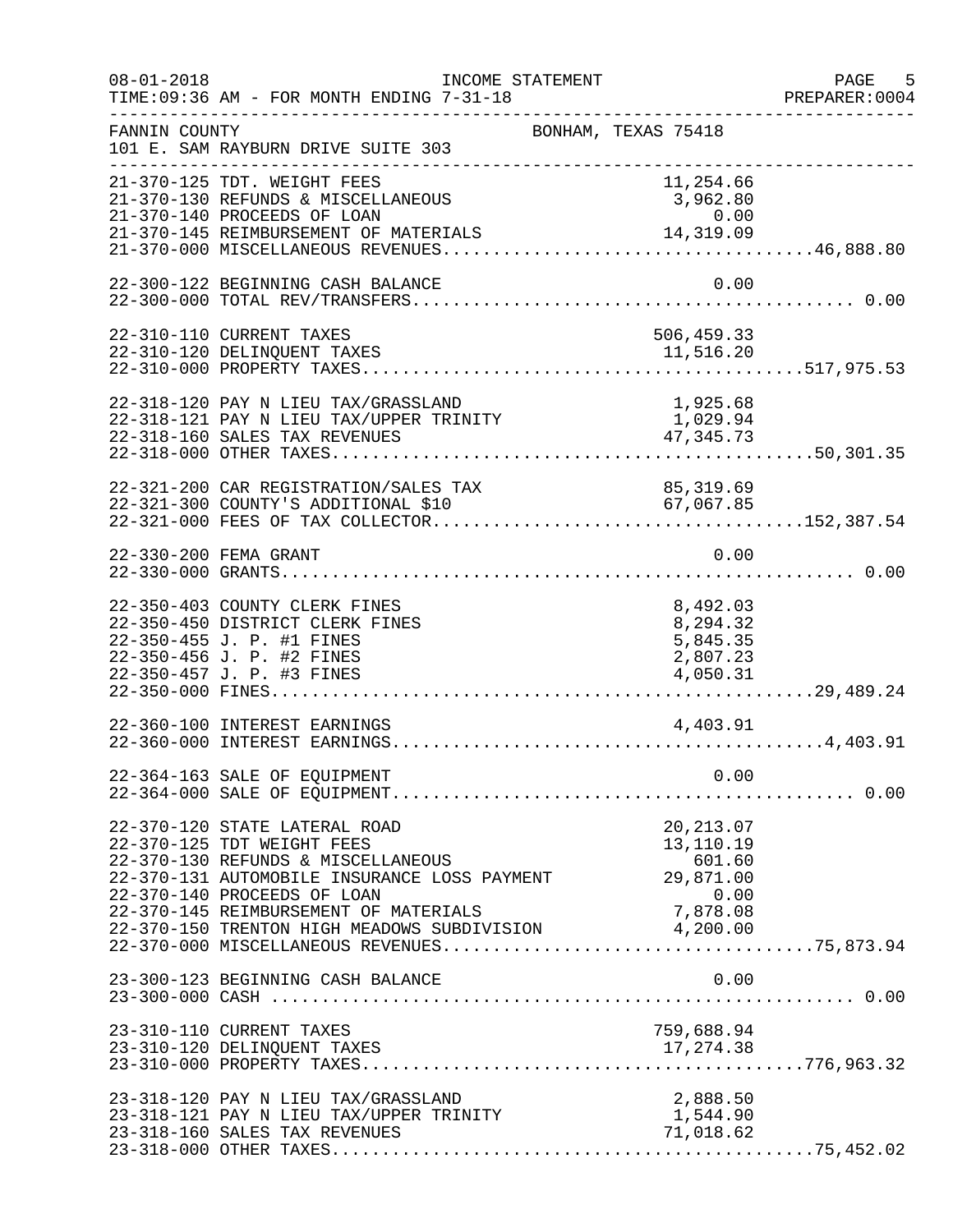| $08 - 01 - 2018$ | INCOME STATEMENT<br>TIME: 09:36 AM - FOR MONTH ENDING 7-31-18                                                                                                                                        |                                                                         | PAGE 6<br>PREPARER: 0004 |
|------------------|------------------------------------------------------------------------------------------------------------------------------------------------------------------------------------------------------|-------------------------------------------------------------------------|--------------------------|
| FANNIN COUNTY    | 101 E. SAM RAYBURN DRIVE SUITE 303                                                                                                                                                                   | BONHAM, TEXAS 75418                                                     |                          |
|                  | 23-321-200 CAR REGISTRATION/SALES TAX<br>23-321-300 COUNTY'S ADDITIONAL \$10                                                                                                                         | 127,979.55                                                              |                          |
|                  | 23-330-200 FEMA GRANT                                                                                                                                                                                | 0.00                                                                    |                          |
|                  | 23-350-403 COUNTY CLERK FINES<br>23-350-450 DISTRICT CLERK FINES<br>23-350-455 J. P. #1 FINES<br>23-350-456 J. P. #2 FINES                                                                           | 12,738.04<br>12,441.47<br>8,767.99<br>4,210.79                          |                          |
|                  | 23-360-100 INTEREST EARNINGS                                                                                                                                                                         |                                                                         |                          |
|                  | 23-364-162 LAND/BUILDING<br>23-364-163 SALE OF EQUIPMENT                                                                                                                                             | 0.00<br>0.00                                                            |                          |
|                  | 23-370-120 STATE LATERAL ROAD<br>23-370-125 TDT WEIGHT FEES<br>23-370-130 REFUNDS & MISCELLANEOUS<br>23-370-139 RESTITUTION<br>23-370-140 PROCEEDS OF LOANS<br>23-370-145 REIMBURSEMENT OF MATERIALS | 30,319.60<br>19,665.40<br>3,115.82<br>0.00<br>0.00<br>0.00<br>13,438.49 |                          |
|                  | 24-300-124 BEGINNING CASH BALANCE<br>24-300-999 TOTAL TRANSFERS                                                                                                                                      | 0.00                                                                    | 0.00                     |
|                  | 24-310-110 CURRENT TAXES<br>24-310-120 DELINQUENT TAXES                                                                                                                                              | 432, 431.76<br>9,832.94                                                 |                          |
|                  | 24-318-120 PAY N LIEU TAX/GRASSLAND<br>24-318-121 PAY N LIEU TAX/UPPER TRINITY<br>24-318-160 SALES TAX REVENUES                                                                                      | 1,644.21<br>879.39<br>39. د ره<br>40 , 425 . 37                         |                          |
|                  | 24-321-200 CAR REGISTRATION/SALES TAX<br>24-321-300 COUNTY'S ADDITIONAL \$10                                                                                                                         | 72,848.78<br>57, 264. 74                                                |                          |
|                  | 24-330-200 FEMA GRANT                                                                                                                                                                                | 0.00                                                                    |                          |
|                  | 24-350-403 COUNTY CLERK FINES<br>24-350-450 DISTRICT CLERK FINES<br>24-350-455 J. P. #1 FINES<br>24-350-456 J. P. #2 FINES<br>24-350-457 J. P. #3 FINES                                              | 7,250.78<br>7,082.00<br>4,990.94<br>2,396.91<br>3,458.29                |                          |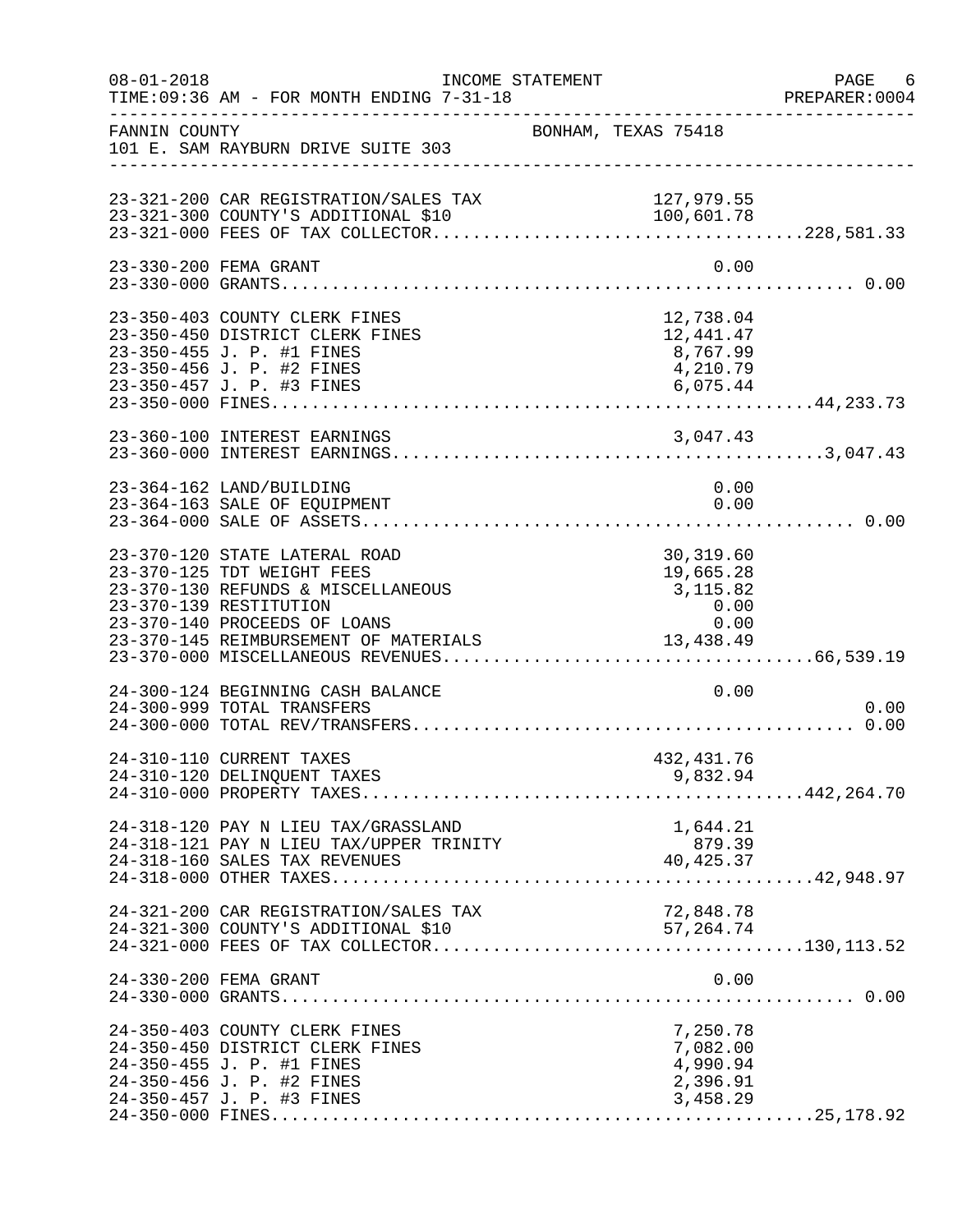| $08 - 01 - 2018$     | INCOME STATEMENT<br>TIME: 09:36 AM - FOR MONTH ENDING 7-31-18                                                                                                                                                                                       |                                                                                     | PAGE<br>7<br>PREPARER: 0004 |
|----------------------|-----------------------------------------------------------------------------------------------------------------------------------------------------------------------------------------------------------------------------------------------------|-------------------------------------------------------------------------------------|-----------------------------|
| FANNIN COUNTY        | 101 E. SAM RAYBURN DRIVE SUITE 303                                                                                                                                                                                                                  | BONHAM, TEXAS 75418                                                                 |                             |
|                      |                                                                                                                                                                                                                                                     |                                                                                     |                             |
|                      | 24-364-162 LAND/BUILDING<br>24-364-163 SALE OF EQUIPMENT                                                                                                                                                                                            | 0.00<br>0.00                                                                        |                             |
|                      | 24-370-120 STATE LATERAL ROAD<br>24-370-125 TDT WEIGHT FEES<br>24-370-130 REFUNDS & MISCELLANEOUS<br>24-370-138 SALE OF SCRAP IRON<br>24-370-140 PROCEEDS OF LOAN<br>24-370-145 REIMBURSEMENT OF MATERIALS<br>24-370-146 SALE OF RECYCLED MATERIALS | 17,258.59<br>11,193.91<br>1,117.12<br>0.00<br>$0.00$<br>0.00<br>14,225.52<br>498.50 |                             |
|                      | 25-300-125 BEGINNING CASH BALANCE                                                                                                                                                                                                                   | 0.00                                                                                |                             |
| 25-370-625 DONATIONS | 25-370-138 SALE OF SCRAP IRON                                                                                                                                                                                                                       | 0.00<br>0.00                                                                        |                             |
|                      | 26-300-126 BEGINNING CASH BALANCE                                                                                                                                                                                                                   | 0.00                                                                                |                             |
|                      | 26-360-100 INTEREST EARNINGS                                                                                                                                                                                                                        | 28.93                                                                               |                             |
|                      | 26-370-455 J.P.#1 TECHNOLOGY FEES                                                                                                                                                                                                                   | 1,572.76                                                                            |                             |
|                      | 27-300-127 BEGINNING CASH BALANCE                                                                                                                                                                                                                   | 0.00                                                                                |                             |
|                      | 27-360-100 INTEREST EARNINGS                                                                                                                                                                                                                        | 6.41                                                                                |                             |
|                      | 27-370-456 J.P.#2 TECHNOLOGY FEES                                                                                                                                                                                                                   | 647.78                                                                              |                             |
|                      | 28-300-128 BEGINNING CASH                                                                                                                                                                                                                           | 0.00                                                                                |                             |
|                      | 28-360-100 INTEREST EARNINGS                                                                                                                                                                                                                        | 2.96                                                                                |                             |
|                      | 28-370-456 J.P.#3 TECHNOLOGY FEES                                                                                                                                                                                                                   | 1,133.06                                                                            |                             |
|                      | 30-360-100 INTEREST EARNINGS                                                                                                                                                                                                                        | 0.00                                                                                |                             |
|                      | 30-370-569 SHERIFF WORK RELEASE                                                                                                                                                                                                                     | 0.00                                                                                |                             |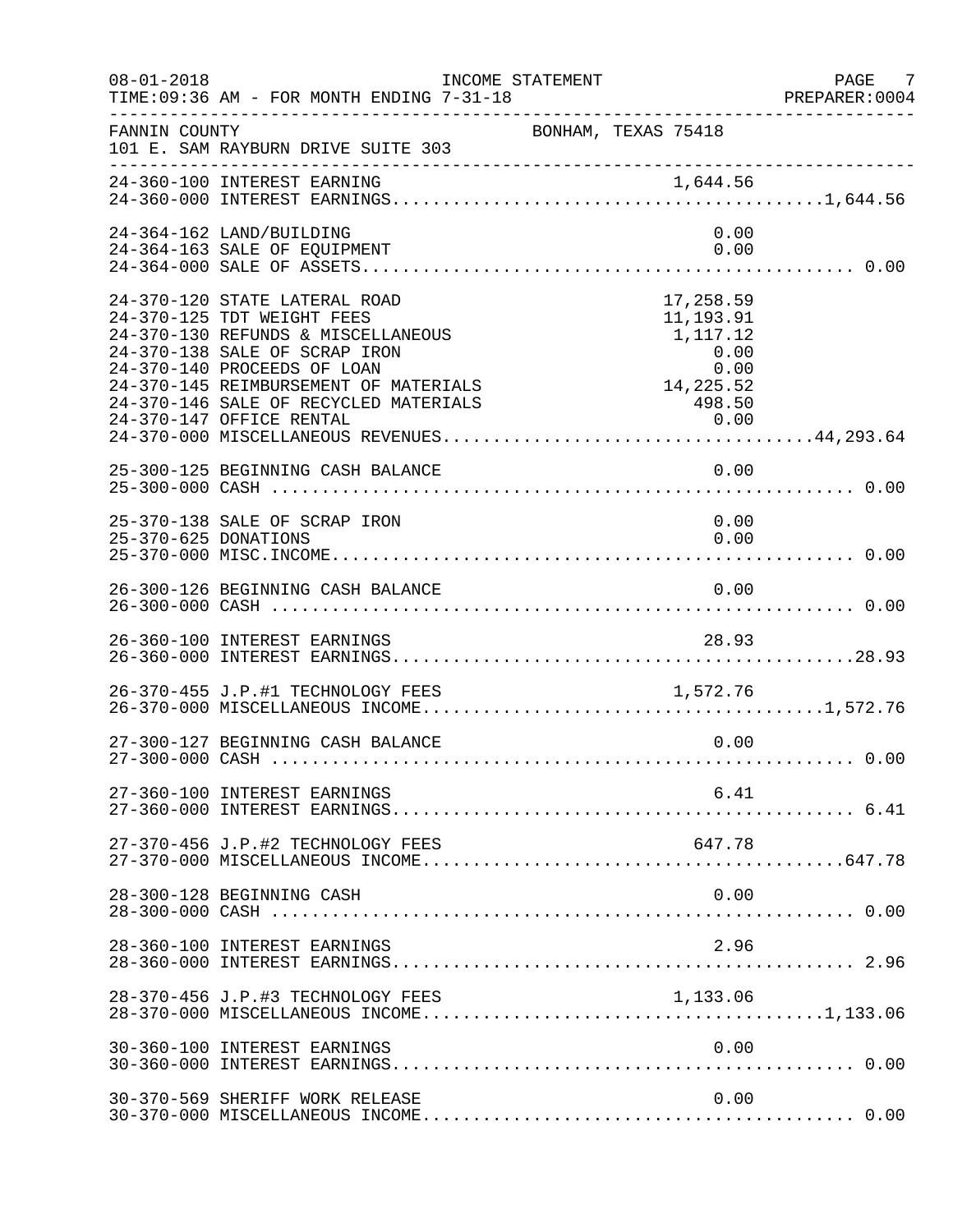| $08 - 01 - 2018$ | INCOME STATEMENT<br>TIME: 09:36 AM - FOR MONTH ENDING 7-31-18                          |                      | PAGE 8<br>PREPARER:0004 |
|------------------|----------------------------------------------------------------------------------------|----------------------|-------------------------|
| FANNIN COUNTY    | 101 E. SAM RAYBURN DRIVE SUITE 303<br>----------------------------------               | BONHAM, TEXAS 75418  |                         |
|                  | 31-300-131 BEGINNING CASH BALANCE                                                      | 0.00                 |                         |
|                  | 31-330-510 COURTHOUSE RESTORATION                                                      | 62,904.00            |                         |
|                  | 31-370-131 RESTORATION DONATIONS                                                       | 0.00                 |                         |
|                  | 33-300-133 BEGINNING CASH BALANCE                                                      | 0.00                 |                         |
|                  | 33-340-480 APPLICATION FEE                                                             | 0.00                 |                         |
|                  | 34-300-134 BEGINNING CASH BALANCE                                                      | 0.00                 |                         |
|                  | 34-360-100 INTEREST INCOME                                                             | 15.40                |                         |
|                  | 34-370-450 DISTRICT CT.RECORDS ARCHIVE FEE 3,713.83                                    |                      |                         |
|                  | 35-340-403 COUNTY CLERK FEES<br>35-340-450 DISTRICT CLERK FEES                         | 4,762.94<br>9,249.05 |                         |
|                  | 35-360-100 INTEREST EARNINGS                                                           | 93.36                |                         |
|                  | 36-300-136 BEGINNING CASH BALANCE-D.A.FEE<br>36-300-236 BEGINNING CASH BALANCE-SEIZURE | 0.00<br>0.00         |                         |
|                  |                                                                                        |                      |                         |
|                  | 36-352-200 CONTRABAND FORFEITURE<br>36-352-300 D.A. SEIZURE FUND                       | 221.24<br>9,211.62   |                         |
|                  | 36-360-100 INTEREST EARNINGS-D.A. FEE<br>36-360-236 INTEREST EARNINGS-SEIZURE FUND     | 0.69<br>1.25         |                         |
|                  | 36-370-130 REFUNDS & MISCELLANEOUS<br>36-370-319 RESTITUTION                           | 1,492.49<br>182.15   |                         |
|                  | 37-360-100 INTEREST EARNINGS                                                           | 0.46                 |                         |
|                  | 37-370-130 REFUNDS & MISCELLANEOUS                                                     | 0.00                 |                         |
|                  | 38-360-100 INTEREST EARNINGS                                                           | 208.99               |                         |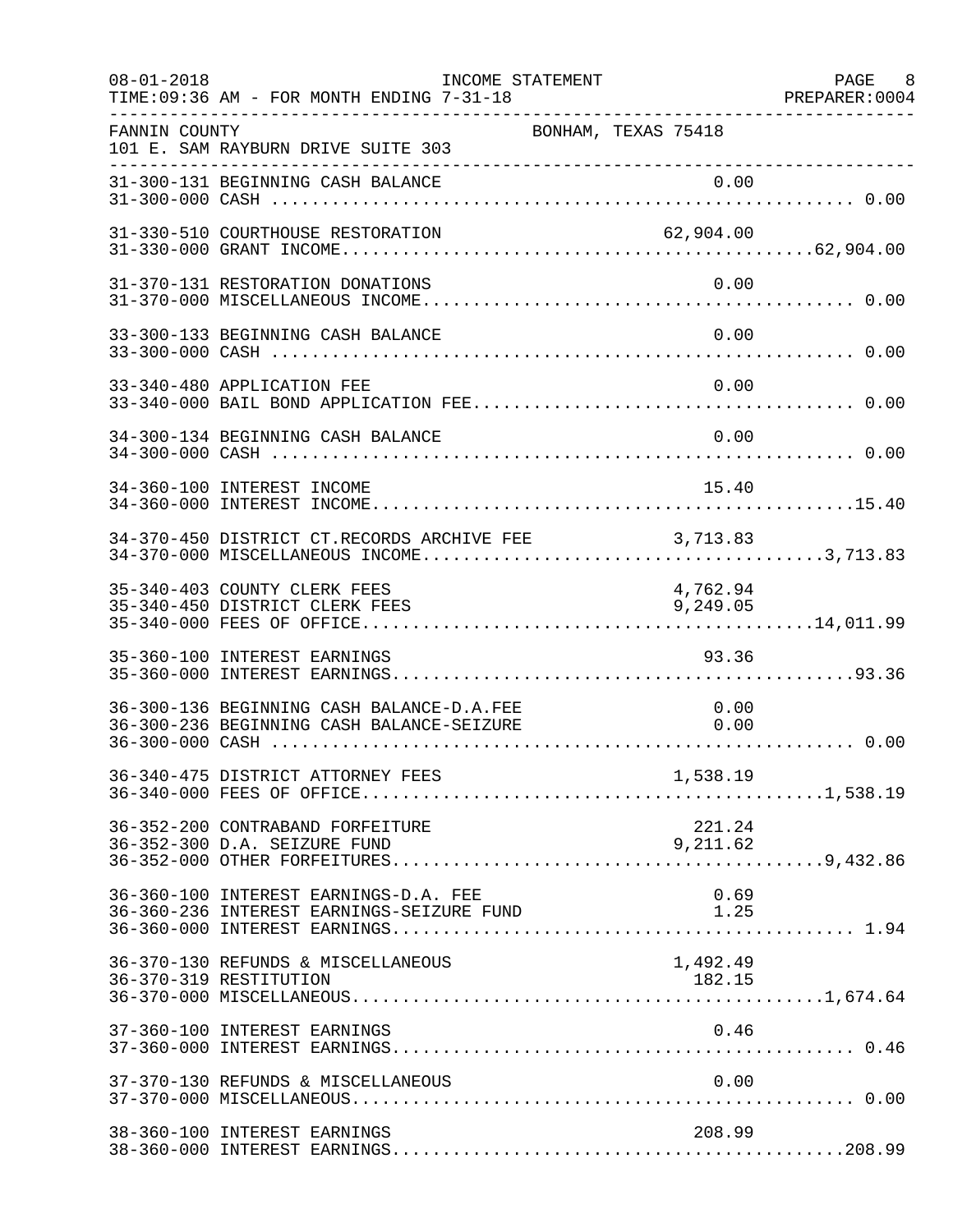| $08 - 01 - 2018$     | TIME: 09:36 AM - FOR MONTH ENDING 7-31-18                                                                              | INCOME STATEMENT |                     |                            | PAGE 9<br>PREPARER: 0004 |
|----------------------|------------------------------------------------------------------------------------------------------------------------|------------------|---------------------|----------------------------|--------------------------|
| FANNIN COUNTY        | 101 E. SAM RAYBURN DRIVE SUITE 303                                                                                     |                  | BONHAM, TEXAS 75418 |                            |                          |
|                      | 39-360-100 INTEREST EARNINGS                                                                                           |                  |                     | 76.48                      |                          |
|                      | 39-370-150 BONNIE RUTH COOPER TRUST                                                                                    |                  |                     | 1,180.35                   |                          |
|                      | 40-300-110 UNENCUMBERED FUND BALANCE                                                                                   |                  |                     | 0.00                       |                          |
|                      | 40-330-410 NAACHO GRANT INCOME                                                                                         |                  |                     | 0.00                       |                          |
| 41-370-406 DONATIONS |                                                                                                                        |                  |                     | 300.00                     |                          |
|                      | 42-330-477 HAZARD MITIGATION DR-1999                                                                                   |                  |                     | 0.00                       |                          |
|                      | 44-330-423 2016 HOMELAND SECURITY                                                                                      |                  |                     | 0.00                       |                          |
|                      | 45-330-403 CHAPTER 19 FUNDS                                                                                            |                  |                     | 6,030.21                   |                          |
|                      | 46-300-146 BEGINNING CASH BALANCE                                                                                      |                  |                     | 0.00                       |                          |
|                      | 46-330-475 SAFE ROOM REIMBURSEMENT DR-4029 63,985.77<br>46-330-476 ADMINISTRATIVE FFE<br>46-330-476 ADMINISTRATIVE FEE |                  |                     | 2,400.00                   |                          |
|                      | 48-300-148 BEGINNING CASH BALANCE                                                                                      |                  |                     | 0.00                       |                          |
|                      | 48-340-130 REFUNDS & MISCELLANEOUS<br>48-340-403 CONTRACT ADMINISTRATIVE FEE<br>48-340-484 ELECTION REIMBURSEMENT      |                  |                     | 0.00<br>225.00<br>6,605.00 |                          |
|                      | 49-300-149 BEGINNING CASH BALANCE                                                                                      |                  |                     | 0.00                       |                          |
|                      | 49-330-475 INVESTIGATOR/LEOSE GRANT                                                                                    |                  |                     | 619.89                     |                          |
|                      | 51-300-151 BEGINNING CASH BALANCE                                                                                      |                  |                     | 0.00                       |                          |
|                      | 51-370-440 CO.CLK.CO.& DIST.CT.TECHNOLOGY FEE 629.33                                                                   |                  |                     |                            |                          |
|                      | 52-360-100 INTEREST EARNINGS                                                                                           |                  |                     | 7.91                       |                          |
|                      | 52-370-133 CO.CLK.COURT RECORDS PRESERVATION F 1,350.00<br>52-370-000 CO.CLK.MISCELLANEOUS INCOME1,350.00              |                  |                     |                            |                          |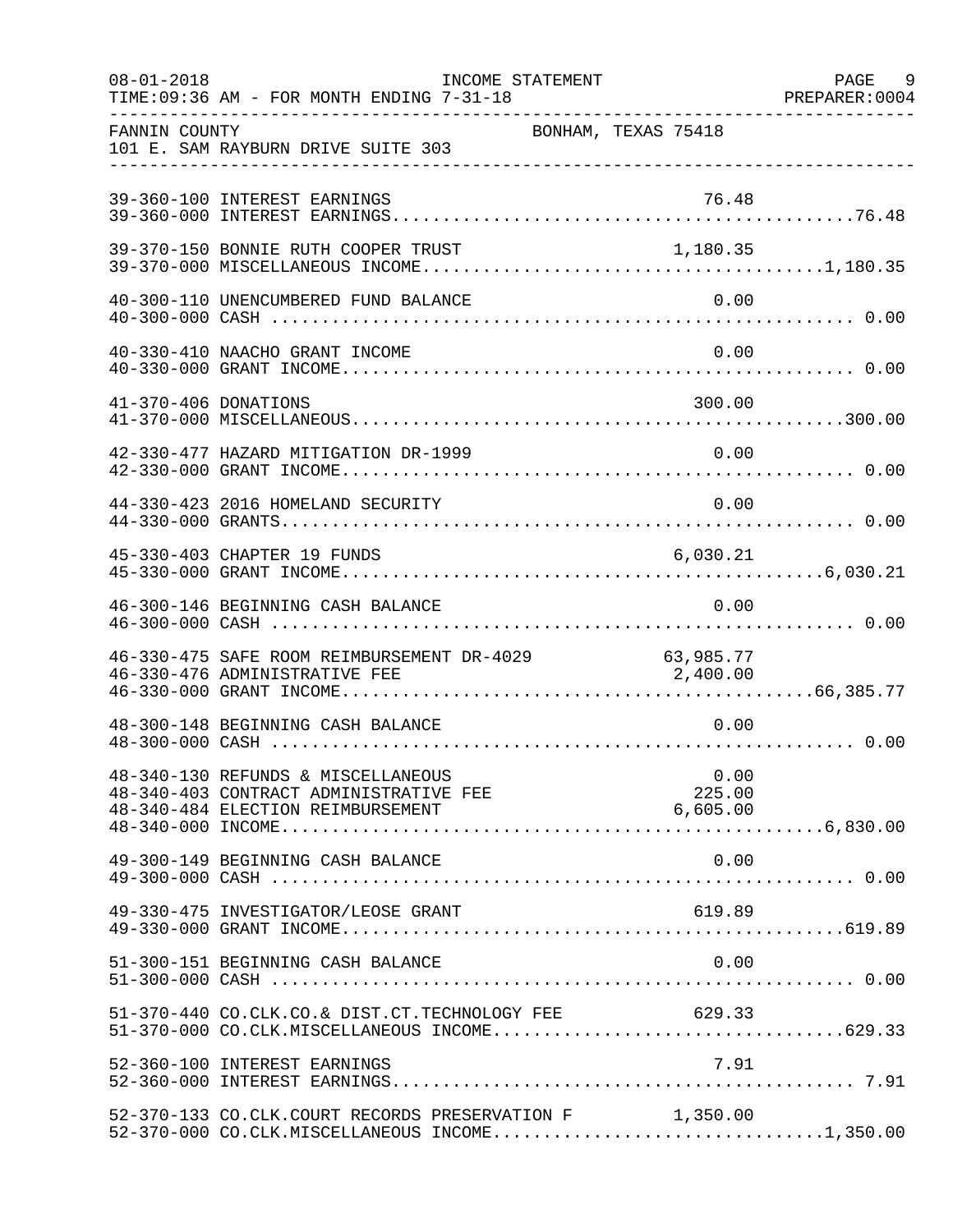| $08 - 01 - 2018$ | INCOME STATEMENT<br>TIME: 09:36 AM - FOR MONTH ENDING 7-31-18                                           |                     | PAGE 10<br>PREPARER: 0004 |
|------------------|---------------------------------------------------------------------------------------------------------|---------------------|---------------------------|
| FANNIN COUNTY    | 101 E. SAM RAYBURN DRIVE SUITE 303                                                                      | BONHAM, TEXAS 75418 |                           |
|                  | 53-300-153 BEGINNING CASH BALANCE                                                                       | 0.00                |                           |
|                  | 53-370-133 CO.CLERK RECORDS ARCHIVE FEE 59,170.00                                                       |                     |                           |
|                  | 55-300-156 BEGINNING CASH BALANCE                                                                       | 0.00                |                           |
|                  | 55-360-100 INTEREST EARNINGS                                                                            | 0.11                |                           |
|                  | 55-370-130 REFUNDS & MISCELLANEOUS                                                                      |                     |                           |
|                  | 56-300-156 BEGINNING CASH BALANCE                                                                       | 0.00                |                           |
|                  | 56-330-560 BULLETPROOF VEST PARTNERSHIP                                                                 | 0.00                |                           |
|                  | 56-352-200 CONTRABAND FOREITURE                                                                         | 62,083.58           |                           |
|                  | 56-355-560 FEDERAL FORFEITURE FUNDS 2018<br>56-355-000 FEDERAL FORFEITURE FUNDS 2018431,039.05          | 431,039.05          |                           |
|                  | 56-360-100 INTEREST EARNINGS-SO FORFEITURE 18.14<br>56-360-159 INTEREST EARNINGS-FEDERAL FORF 2018 0.00 |                     |                           |
|                  | 56-370-108 FEDERAL OT REIMBURSEMENT                                                                     | 0.00                |                           |
|                  | 56-390-140 TRANSFERS IN                                                                                 | 0.00                |                           |
|                  | 57-300-157 BEGINNING CASH BALANCE                                                                       | 0.00                |                           |
|                  | 57-360-100 INTEREST EARNINGS                                                                            | 0.00                |                           |
|                  | 57-370-560 SHERIFF K-9 UNIT                                                                             | 0.00                |                           |
|                  | 59-300-159 BEGINNING CASH BALANCE                                                                       | 0.00                |                           |
|                  | 59-360-100 INTEREST EARNINGS                                                                            | 20.99               |                           |
|                  | 59-370-425 DRUG COURT FEE                                                                               | 4,199.67            |                           |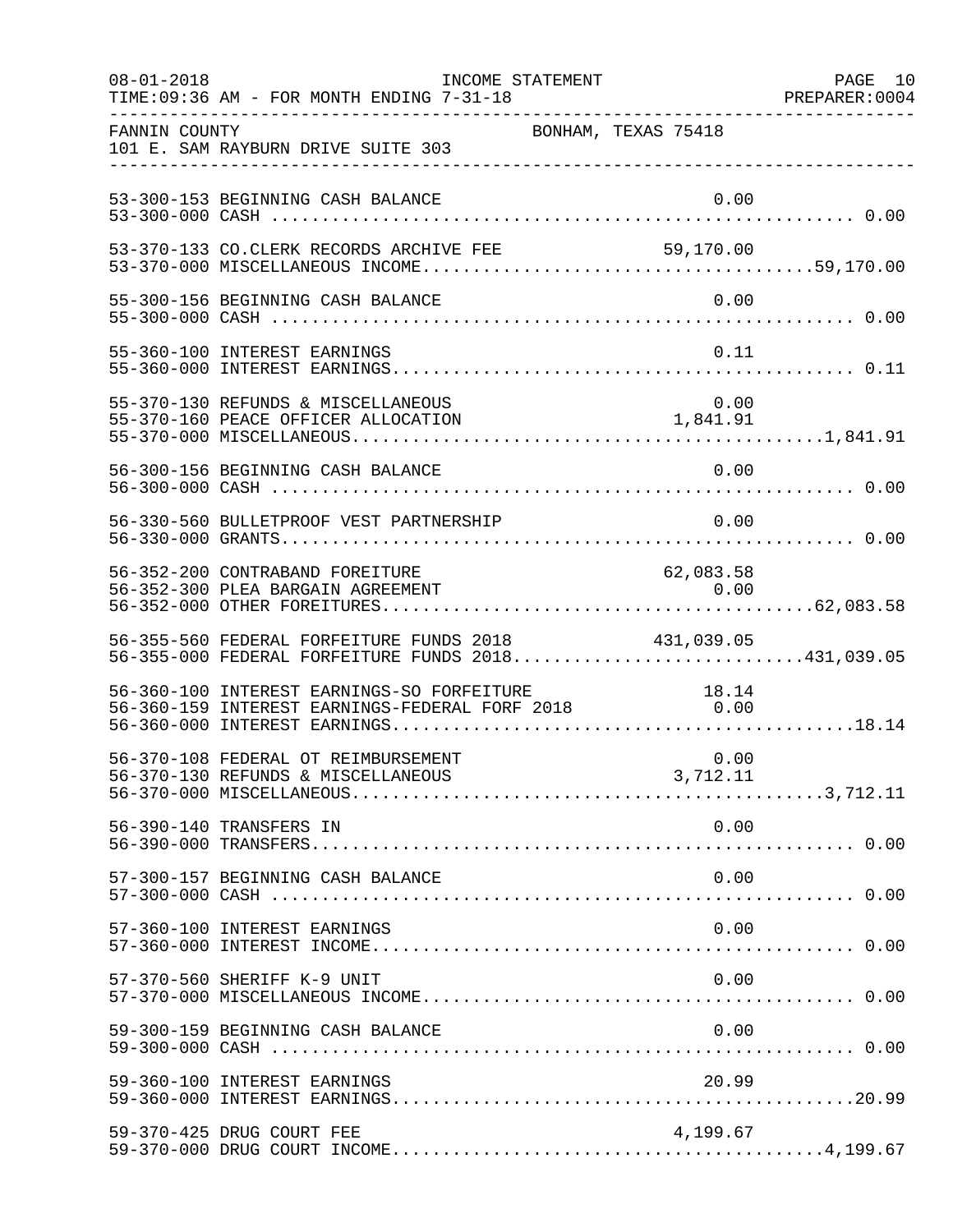| $08 - 01 - 2018$ | INCOME STATEMENT<br>TIME: 09:36 AM - FOR MONTH ENDING 7-31-18                                                                                 |                               | PAGE 11<br>PREPARER: 0004 |
|------------------|-----------------------------------------------------------------------------------------------------------------------------------------------|-------------------------------|---------------------------|
| FANNIN COUNTY    | BONHAM, TEXAS 75418<br>101 E. SAM RAYBURN DRIVE SUITE 303                                                                                     |                               |                           |
|                  | 60-300-110 BEGINNING CASH BALANCE                                                                                                             | 0.00                          |                           |
|                  | 60-310-110 CURRENT TAXES<br>60-310-120 DELINQUENT TAXES<br>60-310-260 CURRENT TAXES SERIES '98<br>60-310-262 DELINQUENT TAXES SERIES '98 0.00 | 415, 424.81<br>979.28<br>0.00 |                           |
|                  | 60-318-120 PAY N LIEU TAX/GRASSLAND<br>60-318-121 PAY N LIEU TAX/UPPER TRINITY                                                                | 907.58<br>788.80              |                           |
|                  | 60-360-100 INTEREST EARNINGS<br>60-360-200 INTEREST, 2017 GO BONDS                                                                            | 0.00<br>0.00                  |                           |
|                  | 60-370-130 REFUNDS & MISCELLANEOUS                                                                                                            | 0.00                          |                           |
|                  | 61-300-161 BEGINNING CASH BALANCE                                                                                                             | 0.00                          |                           |
|                  | 61-370-440 DIST.CLK.CO.& DIST.CT.TECHNOLOGY FE 525.18<br>61-370-000 DIST.CLK.MISCELLANEOUS INCOME525.18                                       |                               |                           |
|                  | 62-300-162 BEGINNING CASH BALANCE                                                                                                             | 0.00                          |                           |
|                  | 62-360-100 INTEREST EARNINGS                                                                                                                  | 14.76                         |                           |
|                  | 62-370-133 DIST.CLK.COURT RECORDS PRESERVATION 2,897.83<br>62-370-000 DIST.CLK.COURT MISCELLAEOUS INCOME2,897.83                              |                               |                           |
|                  | 63-300-151 BEGINNING CASH BALANCE                                                                                                             | 0.00                          |                           |
|                  | 63-370-130 REFUNDS & MISCELLANEOUS<br>63-370-160 PEACE OFFICER ALLOCATION                                                                     | 0.00<br>678.30                |                           |
|                  | 64-300-152 BEGINNING CASH BALANCE                                                                                                             | 0.00                          |                           |
|                  | 64-370-130 REFUNDS & MISCELLANEOUS<br>64-370-160 PEACE OFFICER ALLOCATION                                                                     | 0.00<br>678.48                |                           |
|                  | 65-300-153 BEGINNING CASH BALANCE                                                                                                             | 0.00                          |                           |
|                  | 65-370-130 REFUNDS & MISCELLANEOUS<br>65-370-160 PEACE OFFICER ALLOCATION                                                                     | 0.00<br>678.30                |                           |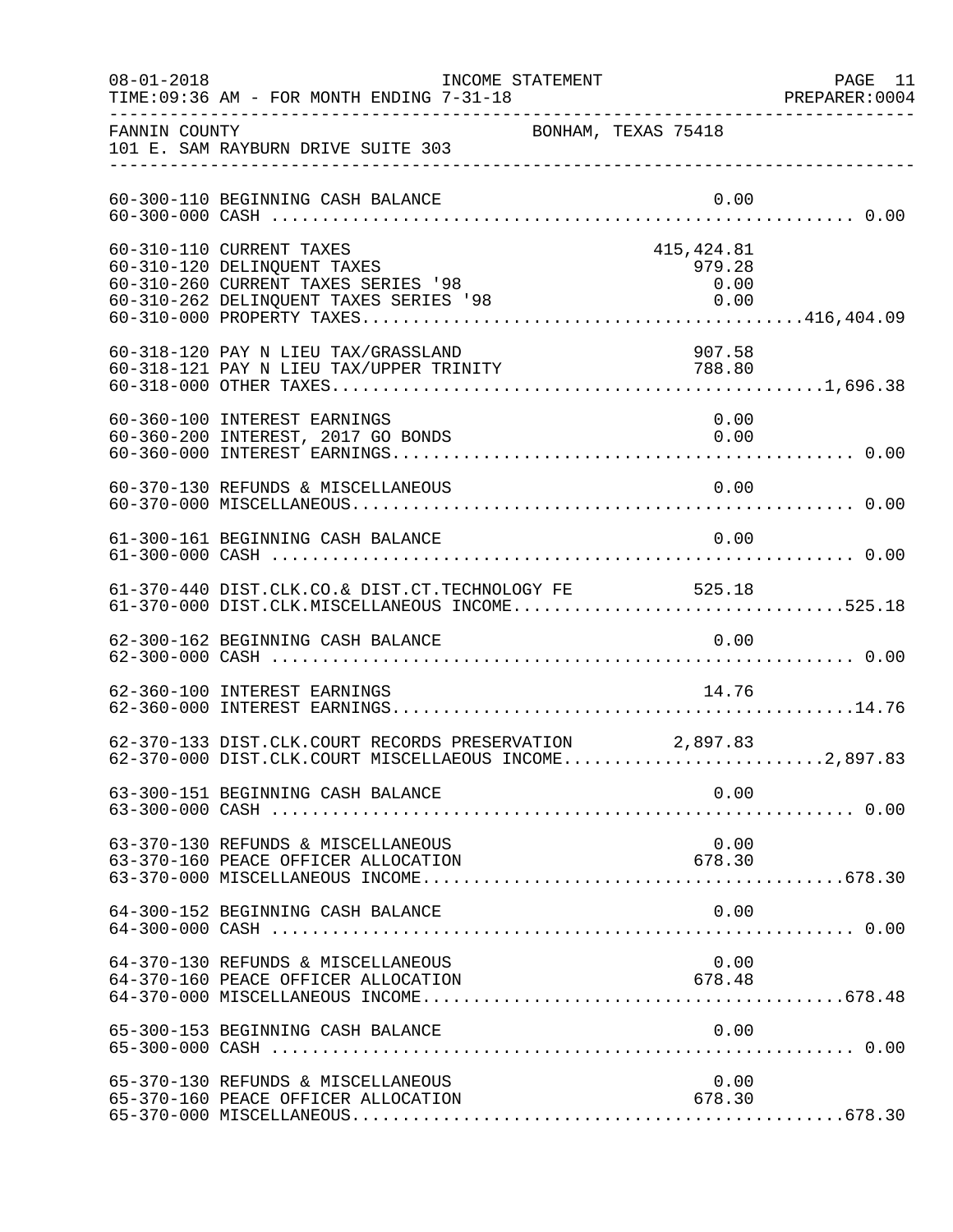| $08 - 01 - 2018$ | INCOME STATEMENT<br>TIME: 09:36 AM - FOR MONTH ENDING 7-31-18                                                                                                                                                                                                       |                                      | PAGE 12<br>PREPARER: 0004 |
|------------------|---------------------------------------------------------------------------------------------------------------------------------------------------------------------------------------------------------------------------------------------------------------------|--------------------------------------|---------------------------|
| FANNIN COUNTY    | BONHAM, TEXAS 75418<br>101 E. SAM RAYBURN DRIVE SUITE 303                                                                                                                                                                                                           |                                      |                           |
|                  | 66-300-166 BEGINNING CASH BALANCE                                                                                                                                                                                                                                   | 0.00                                 |                           |
|                  | 66-360-100 INTEREST EARNINGS LEGEND BANK                                                                                                                                                                                                                            | 0.00                                 |                           |
|                  | 66-370-130 REFUNDS & MISCELLANEOUS                                                                                                                                                                                                                                  | 0.00                                 |                           |
|                  | 67-300-110 UNENCUMBERED FUND BALANCE                                                                                                                                                                                                                                | 0.00                                 |                           |
|                  | 67-319-551 ANNUAL PAYMENT                                                                                                                                                                                                                                           | 0.00                                 |                           |
|                  | 70-360-100 INTEREST EARNINGS                                                                                                                                                                                                                                        | 929.65                               |                           |
|                  | 71-330-475 INVESTIGATOR CRIMES AGAINST WOMEN                                                                                                                                                                                                                        | 0.00                                 |                           |
|                  | 72-330-560 INVESTIGATOR CRIMES AGAINST CHILDRE 28,904.86                                                                                                                                                                                                            |                                      |                           |
|                  | 80-300-180 BEGINNING CASH BALANCE                                                                                                                                                                                                                                   | 0.00                                 |                           |
|                  | 80-370-130 MISCELLANEOUS<br>80-370-180 PROGRAM FEES                                                                                                                                                                                                                 | 100.00<br>150.00                     |                           |
|                  | 81-300-110 UNENCUMBERED FUND BALANCE                                                                                                                                                                                                                                | 0.00                                 |                           |
|                  | 81-318-181 YEAR 1 PAYMENT<br>81-318-000 NORTH TEX MUNICIPAL WATER DIST100,000.00                                                                                                                                                                                    | 100,000.00                           |                           |
|                  | 82-300-123 UNENCUMBERED FUND BALANCE                                                                                                                                                                                                                                | 0.00                                 |                           |
|                  | 82-318-182 YEAR 1 PAYMENT<br>82-318-000 NORTH TEX MUNICIPAL WATER DIST484,263.00                                                                                                                                                                                    | 484,263.00                           |                           |
|                  | 83-300-124 UNENCUMBERED FUND BALANCE                                                                                                                                                                                                                                | 0.00                                 |                           |
|                  | 83-318-183 YEAR 1 PAYMENT<br>83-318-000 NORTH TEXAS MUNICIPAL WATER DIST387,000.00                                                                                                                                                                                  | 387,000.00                           |                           |
|                  | 87-340-575 JUVENILE PROBATION FEES<br>87-340-575 JUVENILE PROBATION FEES<br>87-340-576 JUVENILE PROBATION RESTITUTION 1,954.00<br>87-340-577 JUVENILE PROBATION COURT COSTS 405.00<br>87-340-578 FEES RECEIVED FOR OTHER COUNTIES 0.00<br>87-340-000 FEES OF OFFICE | 1,525.00<br>$1,954.00$<br>$1,954.00$ |                           |
|                  | 88-367-100 HOSPITAL QUARTERLY PAYMENT                                                                                                                                                                                                                               | 0.00                                 |                           |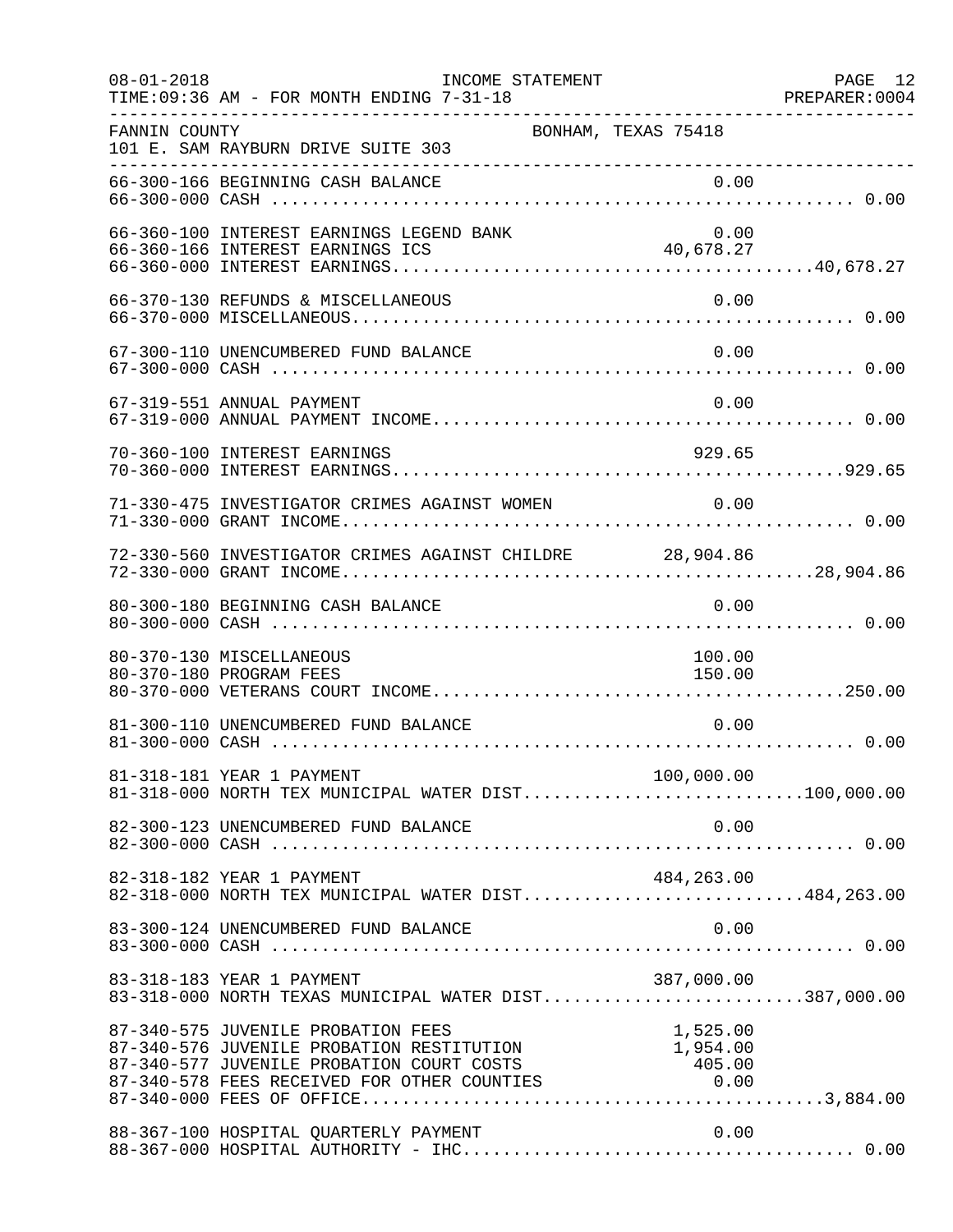| $08 - 01 - 2018$ | INCOME STATEMENT<br>TIME: 09:36 AM - FOR MONTH ENDING 7-31-18                                                                                                                                                                                                                                                                                                                                              |                                                                                          | PAGE 13<br>PREPARER: 0004 |
|------------------|------------------------------------------------------------------------------------------------------------------------------------------------------------------------------------------------------------------------------------------------------------------------------------------------------------------------------------------------------------------------------------------------------------|------------------------------------------------------------------------------------------|---------------------------|
| FANNIN COUNTY    | 101 E. SAM RAYBURN DRIVE SUITE 303                                                                                                                                                                                                                                                                                                                                                                         | BONHAM, TEXAS 75418                                                                      |                           |
|                  | 89-300-110 UNENCUMBERED FUND BALANCE                                                                                                                                                                                                                                                                                                                                                                       | 0.00                                                                                     |                           |
|                  | 89-330-901 TJJD-A-14-074 GRANT<br>89-330-906 TJJD-N-14-074 GRANT<br>89-330-908 STRUCTURAL FAM. THER. GRANT OOG<br>89-330-913 TJJD-C-14-074 GRANT<br>89-330-915 BASIC PROBATION SUPERVISION<br>89-330-916 COMMUNITY PROGRAMS<br>89-330-917 PRE/POST ADJUDICATION<br>89-330-918 COMMITMENT DIVERSION<br>89-330-919 MENTAL HEALTH SERVICES 15,032.00<br>89-330-920 REGIONAL DIVERSIONS ALTERNATIVES 18,572.00 | 0.00<br>0.00<br>32,000.00<br>$0.00$<br>116,452.00<br>80,000.00<br>12,000.00<br>12,000.00 |                           |
|                  | 89-360-189 INTEREST INCOME                                                                                                                                                                                                                                                                                                                                                                                 | 11.97                                                                                    |                           |
|                  |                                                                                                                                                                                                                                                                                                                                                                                                            |                                                                                          |                           |
|                  | 92-360-100 INTEREST EARNINGS<br>92-360-350 GOV. COMMODITY PROG. ASCS                                                                                                                                                                                                                                                                                                                                       | 451.10<br>0.00                                                                           |                           |
| 92-370-100 RENT  | 92-370-130 REFUNDS & MISCELLANEOUS                                                                                                                                                                                                                                                                                                                                                                         | 0.00<br>0.00                                                                             |                           |
|                  |                                                                                                                                                                                                                                                                                                                                                                                                            |                                                                                          |                           |
|                  | 93-370-130 REFUNDS & MISCELLANEOUS                                                                                                                                                                                                                                                                                                                                                                         | 0.00                                                                                     |                           |
|                  | 95-360-100 INTEREST EARNINGS                                                                                                                                                                                                                                                                                                                                                                               | 0.00                                                                                     |                           |
|                  | 95-370-125 AFLAC FSA CLEARING<br>95-370-130 REFUNDS & MISCELLANEOUS                                                                                                                                                                                                                                                                                                                                        | 0.00<br>0.00                                                                             |                           |
| TOTAL INCOME     |                                                                                                                                                                                                                                                                                                                                                                                                            |                                                                                          |                           |

## \*\*\*\*\* EXPENSE ACCOUNTS \*\*\*\*\*

10-400-101 SALARY ELECTED OFFICIAL 54,760.42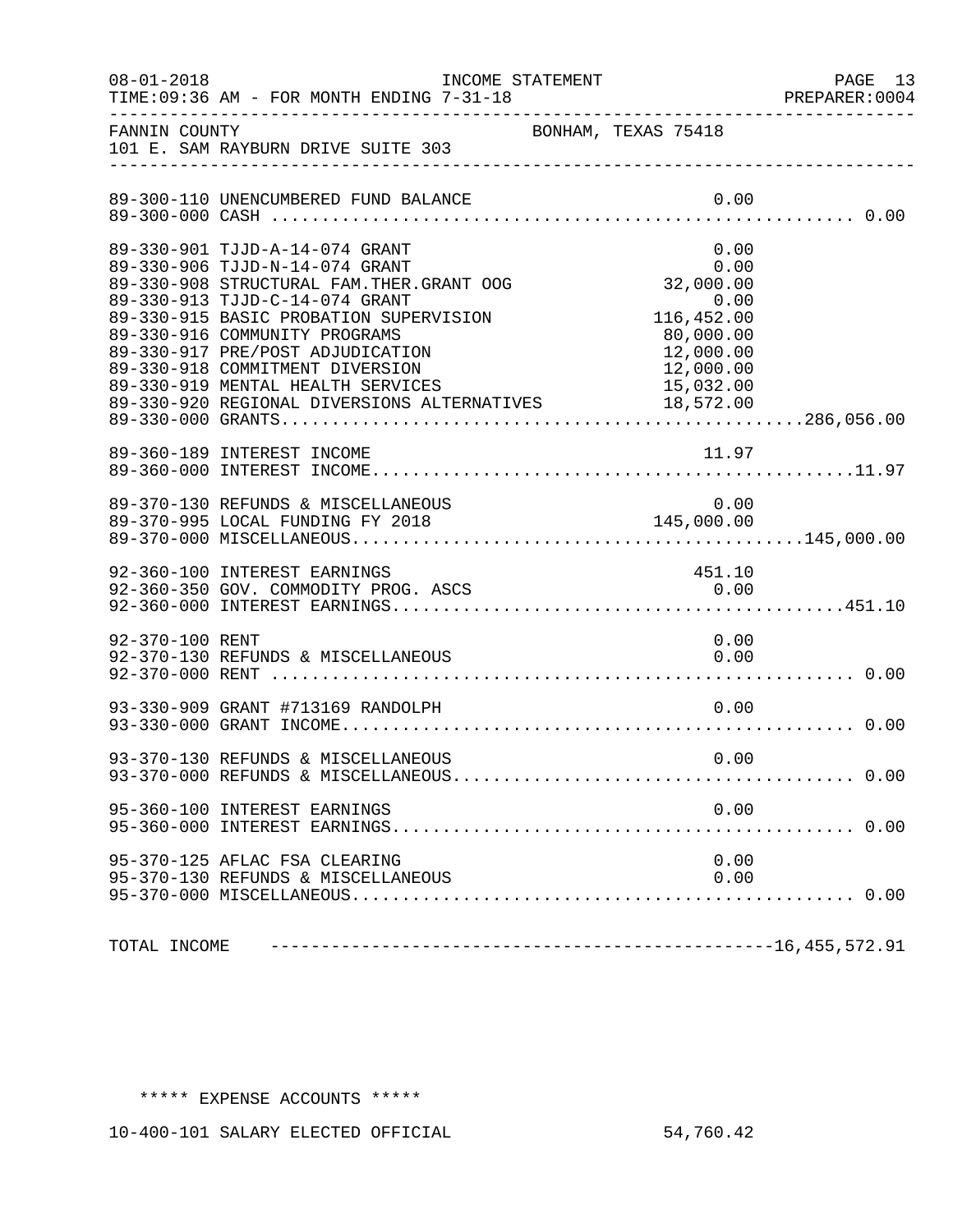| $08 - 01 - 2018$                                          | TIME: 09:36 AM - FOR MONTH ENDING 7-31-18<br>______________________________________                                                                                                                                                                                                                                                                                                                                                                                                                                                                                                                                                                                                                                                                                                                                             |                     |                                                                                                                                | PAGE 14<br>PREPARER: 0004 |
|-----------------------------------------------------------|---------------------------------------------------------------------------------------------------------------------------------------------------------------------------------------------------------------------------------------------------------------------------------------------------------------------------------------------------------------------------------------------------------------------------------------------------------------------------------------------------------------------------------------------------------------------------------------------------------------------------------------------------------------------------------------------------------------------------------------------------------------------------------------------------------------------------------|---------------------|--------------------------------------------------------------------------------------------------------------------------------|---------------------------|
|                                                           | FANNIN COUNTY<br>101 E. SAM RAYBURN DRIVE SUITE 303                                                                                                                                                                                                                                                                                                                                                                                                                                                                                                                                                                                                                                                                                                                                                                             | BONHAM, TEXAS 75418 |                                                                                                                                |                           |
| 10-400-480 BOND                                           | $\begin{tabular}{lllllllllllllllllllllllllllllllllllll} \rule[-0.2cm]{0cm0cm} \multicolumn{2}{c }{\multicolumn{2}{c }{\multicolumn{2}{c }{\multicolumn{2}{c }{\multicolumn{2}{c }{\multicolumn{2}{c }{\multicolumn{2}{c }{\multicolumn{2}{c }{\multicolumn{2}{c }{\multicolumn{2}{c }{\multicolumn{2}{c }{\multicolumn{2}{c }{\multicolumn{2}{c }{\multicolumn{2}{c }{\multicolumn{2}{c }{\multicolumn{2}{c }{\multicolumn{2}{c }{\multicolumn{2}{c }{\$<br>$\begin{array}{cccc} 10-400-431 &\text{LOCAL} & \text{TRAVEL} & & & & 0.00 \\ 10-400-435 & \text{PRINTING} & & & & 58.50 \\ 10-400-437 & \text{COURT} & \text{REPORTER EXPENSE} & & & & 0.00 \\ 10-400-468 & \text{JUVENILE BOARD SALARY} & & & & 2,000.00 \end{array}$<br>10-400-468 JUVENILE BOARD SALARY<br>10-400-572 OFFICE EQUIPMENT<br>10-400-574 TECHNOLOGY |                     | 247.00<br>37.59<br>0.00                                                                                                        |                           |
|                                                           |                                                                                                                                                                                                                                                                                                                                                                                                                                                                                                                                                                                                                                                                                                                                                                                                                                 |                     |                                                                                                                                |                           |
| 10-403-435 PRINTING<br>10-403-480 BOND<br>10-403-481 DUES | 10-403-420 UTILITIES TELEPHONE<br>10-403-427 OUT OF COUNTY TRAVEL<br>10-403-431 LOCAL TRAVEL<br>10-403-437 IMAGING/INDEXING<br>10-403-572 OFFICE EQUIPMENT                                                                                                                                                                                                                                                                                                                                                                                                                                                                                                                                                                                                                                                                      |                     | 0.00<br>3,625.93<br>0.00<br>652.29<br>7,689.63<br>450.00<br>0.00<br>0.00                                                       |                           |
| 10-404-109 SALARY<br>10-404-311 POSTAGE                   | 10-404-201 SOCIAL SECURITY TAXES<br>10-404-203 RETIREMENT<br>10-404-205 MEDICARE TAX<br>10-404-310 ELECTION SUPPLIES<br>10-404-423 CELL PHONE<br>10-404-427 ELECTION TRAVEL<br>10-404-428 EMPLOYEE TRAINING<br>10-404-429 DPS BACKGROUND CHECK<br>10-404-430 BIDS AND NOTICES<br>10-404-442 PROFESSIONAL SERVICE/TRANSLATOR<br>10-404-483 VOTER REGISTRATION                                                                                                                                                                                                                                                                                                                                                                                                                                                                    |                     | 15,319.08<br>13.02<br>0.00<br>3.05<br>4,085.08<br>7,047.05<br>200.00<br>350.05<br>0.00<br>0.00<br>372.78<br>156.25<br>1,374.48 |                           |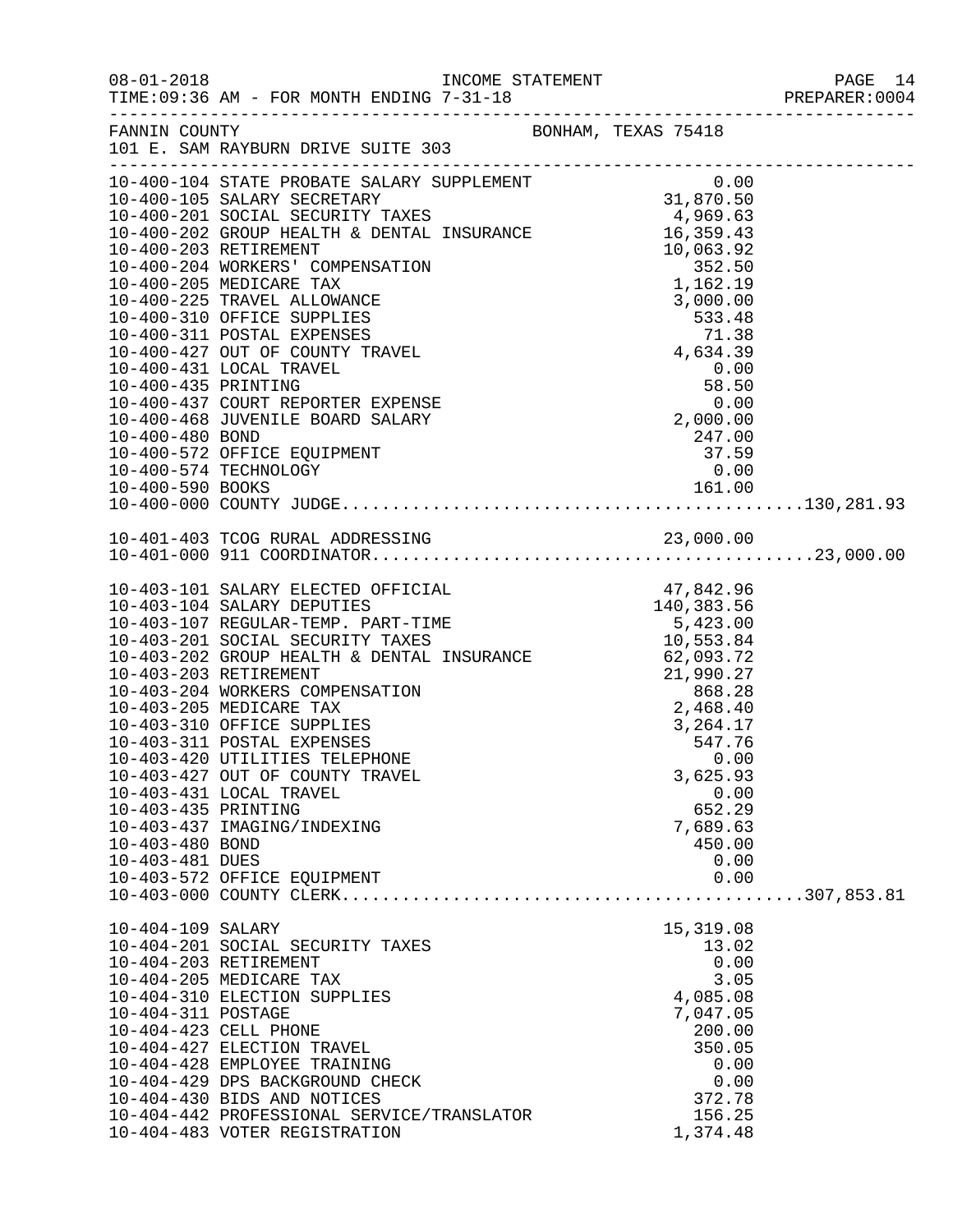| $08 - 01 - 2018$                            | TIME: 09:36 AM - FOR MONTH ENDING 7-31-18<br>______________________________________                                                                                                                                                                                                                                                                                                                                                                                                                                            |  |                                                                                                                                                               | PAGE 15<br>PREPARER:0004 |
|---------------------------------------------|--------------------------------------------------------------------------------------------------------------------------------------------------------------------------------------------------------------------------------------------------------------------------------------------------------------------------------------------------------------------------------------------------------------------------------------------------------------------------------------------------------------------------------|--|---------------------------------------------------------------------------------------------------------------------------------------------------------------|--------------------------|
| FANNIN COUNTY                               | 101 E. SAM RAYBURN DRIVE SUITE 303                                                                                                                                                                                                                                                                                                                                                                                                                                                                                             |  | BONHAM, TEXAS 75418                                                                                                                                           |                          |
|                                             |                                                                                                                                                                                                                                                                                                                                                                                                                                                                                                                                |  |                                                                                                                                                               |                          |
|                                             |                                                                                                                                                                                                                                                                                                                                                                                                                                                                                                                                |  |                                                                                                                                                               |                          |
| 10-406-422 R&M RADIO<br>10-406-454 R&M AUTO | 10-406-423 CELL PHONE ALLOWANCE<br>10-406-427 OUT OF COUNTY TRAVEL<br>10-406-428 TRAINING & TUITION<br>10-406-487 TRAILER/AUTO INSURANCE<br>10-406-489 CODE RED EARLY WARNING SYSTEM<br>10-406-490 911 RADIO TOWER BUILDING<br>10-406-573 RADIO EQUIPMENT                                                                                                                                                                                                                                                                      |  | $\begin{array}{r} 0.00 \\ 0.00 \\ 400.00 \\ 13.91 \\ 0.00 \\ 344.81 \end{array}$<br>344.81<br>657.00<br>12,768.00<br>0.00<br>0.00                             |                          |
|                                             | 10-409-100 COMPENSATION PAY<br>10-409-201 SOCIAL SECURITY TAXES<br>10-409-203 RETIREMENT<br>10-409-204 WORKERS' COMPENSATION<br>10-409-205 MEDICARE TAX<br>10-409-206 UNEMPLOYMENT EXPENSE<br>10-409-395 ERRORS AND OMISSIONS<br>10-409-399 CLAIMS SETTLEMENTS<br>10-409-400 LEGAL FEES<br>10-409-401 AUDIT EXPENSE<br>10-409-404 911 EMERGENCY SERVICE<br>10-409-406 TAX APPRAISAL DISTRICT<br>10-409-408 COUNTY WELLNESS PROGRAM<br>10-409-426 PROFESSIONAL FEES<br>10-409-430 BIDS & NOTICES<br>10-409-444 LAWN MAINTENANCE |  | 0.00<br>0.00<br>0.00<br>950.90<br>0.00<br>0.00<br>0.00<br>3,982.86<br>3,425.12<br>32,250.00<br>8,917.00<br>444,769.40<br>1,160.63<br>0.00<br>1,642.45<br>0.00 |                          |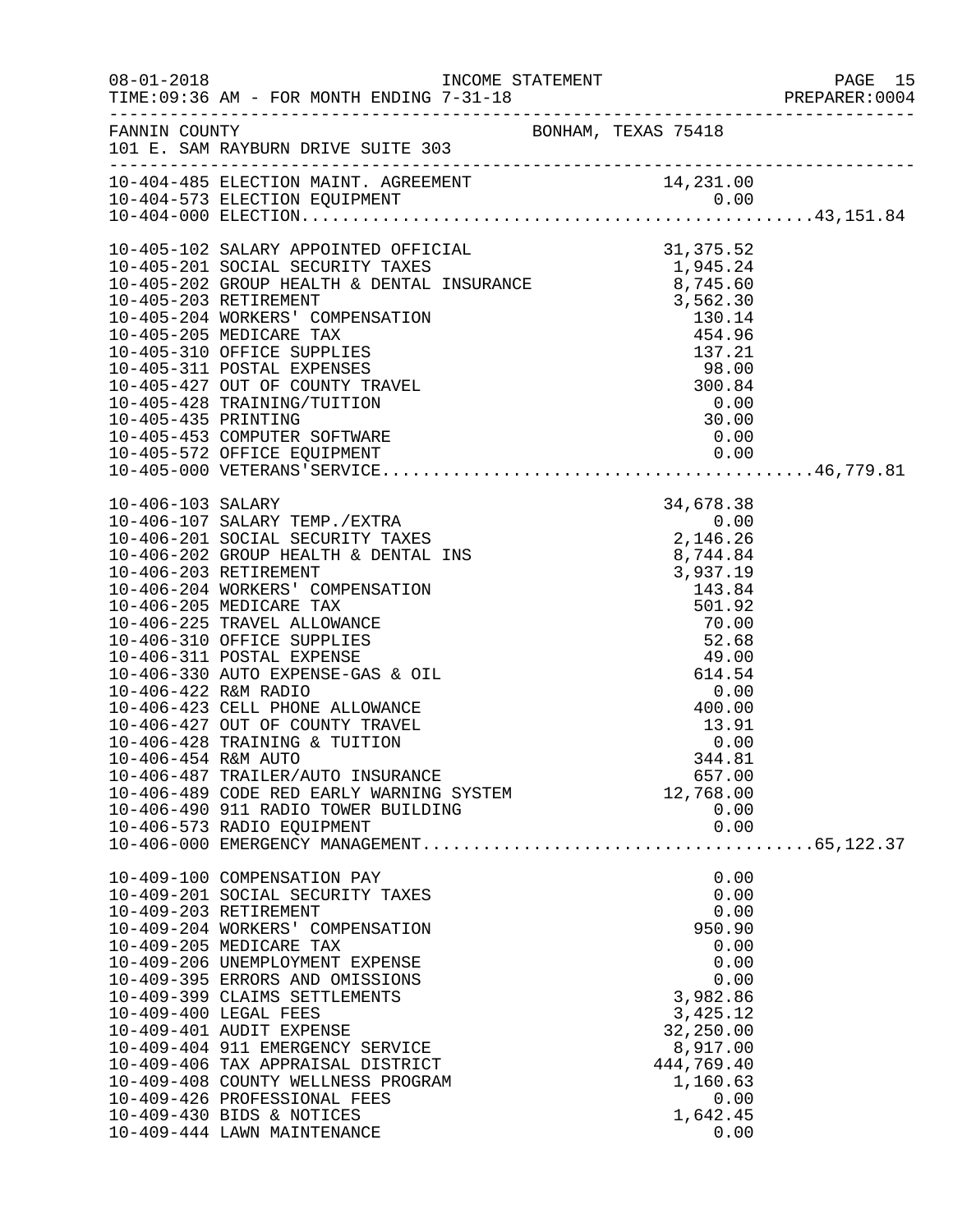| $08 - 01 - 2018$ | TIME: 09:36 AM - FOR MONTH ENDING 7-31-18<br>---------------------------------                                                                                                                                                                                                                                                                                    |                    |  |
|------------------|-------------------------------------------------------------------------------------------------------------------------------------------------------------------------------------------------------------------------------------------------------------------------------------------------------------------------------------------------------------------|--------------------|--|
|                  | FANNIN COUNTY BONHAM, TEXAS 75418<br>101 E. SAM RAYBURN DRIVE SUITE 303                                                                                                                                                                                                                                                                                           |                    |  |
| 10-409-481 DUES  |                                                                                                                                                                                                                                                                                                                                                                   | 6,410.83           |  |
|                  |                                                                                                                                                                                                                                                                                                                                                                   |                    |  |
|                  |                                                                                                                                                                                                                                                                                                                                                                   |                    |  |
|                  |                                                                                                                                                                                                                                                                                                                                                                   |                    |  |
|                  |                                                                                                                                                                                                                                                                                                                                                                   |                    |  |
|                  |                                                                                                                                                                                                                                                                                                                                                                   |                    |  |
|                  |                                                                                                                                                                                                                                                                                                                                                                   |                    |  |
|                  |                                                                                                                                                                                                                                                                                                                                                                   |                    |  |
|                  |                                                                                                                                                                                                                                                                                                                                                                   |                    |  |
|                  |                                                                                                                                                                                                                                                                                                                                                                   |                    |  |
|                  |                                                                                                                                                                                                                                                                                                                                                                   |                    |  |
|                  |                                                                                                                                                                                                                                                                                                                                                                   |                    |  |
|                  | $10-410-101 \,\,\mathrm{SALARY\,\, ELECTED\,\, OFFCORDINATOR} \hspace{1.0cm} 118,461.64 \\ 10-410-101 \,\,\mathrm{SALARY\,\, COURT\,\, COORINTATOR} \hspace{1.0cm} 138,461.64 \\ 10-410-103 \,\,\mathrm{SALARY\,\, COURT\,\, COORINTATOR} \hspace{1.0cm} 15,498.30 \\ 10-410-110 \,\,\mathrm{SALARY\,\, COURT\,\, REPORTER} \hspace{1.0cm} 50,657.35 \\ 10-410-2$ |                    |  |
|                  |                                                                                                                                                                                                                                                                                                                                                                   |                    |  |
|                  |                                                                                                                                                                                                                                                                                                                                                                   |                    |  |
|                  |                                                                                                                                                                                                                                                                                                                                                                   |                    |  |
|                  |                                                                                                                                                                                                                                                                                                                                                                   |                    |  |
|                  |                                                                                                                                                                                                                                                                                                                                                                   |                    |  |
|                  |                                                                                                                                                                                                                                                                                                                                                                   |                    |  |
|                  |                                                                                                                                                                                                                                                                                                                                                                   |                    |  |
|                  |                                                                                                                                                                                                                                                                                                                                                                   |                    |  |
|                  |                                                                                                                                                                                                                                                                                                                                                                   |                    |  |
|                  |                                                                                                                                                                                                                                                                                                                                                                   |                    |  |
|                  |                                                                                                                                                                                                                                                                                                                                                                   |                    |  |
|                  |                                                                                                                                                                                                                                                                                                                                                                   |                    |  |
|                  |                                                                                                                                                                                                                                                                                                                                                                   |                    |  |
|                  |                                                                                                                                                                                                                                                                                                                                                                   |                    |  |
|                  |                                                                                                                                                                                                                                                                                                                                                                   |                    |  |
|                  |                                                                                                                                                                                                                                                                                                                                                                   |                    |  |
|                  |                                                                                                                                                                                                                                                                                                                                                                   |                    |  |
|                  | 10-410-437 COURT REPORTER EXPENSE                                                                                                                                                                                                                                                                                                                                 | 4,575.00           |  |
|                  | 10-410-439 WITNESS EXPENSE                                                                                                                                                                                                                                                                                                                                        | 0.00               |  |
|                  | 10-410-453 R&M EQUIPMENT                                                                                                                                                                                                                                                                                                                                          | 0.00               |  |
|                  | 10-410-467 VISITING JUDGE                                                                                                                                                                                                                                                                                                                                         | 682.28             |  |
| 10-410-480 BONDS | 10-410-468 JUVENILE BOARD SALARY                                                                                                                                                                                                                                                                                                                                  | 2,000.00<br>247.00 |  |
| 10-410-481 DUES  |                                                                                                                                                                                                                                                                                                                                                                   | 0.00               |  |
|                  | 10-410-572 OFFICE EQUIPMENT                                                                                                                                                                                                                                                                                                                                       | 0.00               |  |
|                  | 10-410-574 TECHNOLOGY                                                                                                                                                                                                                                                                                                                                             | 0.00               |  |
|                  | 10-410-590 BOOKS & PUBLICATIONS                                                                                                                                                                                                                                                                                                                                   | 0.00               |  |
|                  | 10-410-591 LEXIS NEXIS ONLINE LEGAL                                                                                                                                                                                                                                                                                                                               | 551.00             |  |
|                  |                                                                                                                                                                                                                                                                                                                                                                   |                    |  |
|                  |                                                                                                                                                                                                                                                                                                                                                                   | 77.74              |  |
|                  | 10-425-201 SOCIAL SECURITY<br>10-425-205 MEDICARE TAX                                                                                                                                                                                                                                                                                                             | 18.18              |  |
|                  | 10-425-311 JURY POSTAGE                                                                                                                                                                                                                                                                                                                                           | 2,813.04           |  |
|                  | 10-425-312 DISTRICT JURY SUPPLIES                                                                                                                                                                                                                                                                                                                                 | 752.03             |  |
|                  | 10-425-313 GRAND JURY EXPENSE                                                                                                                                                                                                                                                                                                                                     | 4,672.72           |  |
|                  | 10-425-314 PETIT JURY EXPENSE                                                                                                                                                                                                                                                                                                                                     | 27,466.50          |  |
|                  | 10-425-316 COUNTY COURT JURY EXP.                                                                                                                                                                                                                                                                                                                                 | 0.00               |  |
|                  | 10-425-317 COURT REPORTER SUPPLIES                                                                                                                                                                                                                                                                                                                                | 0.00               |  |
|                  | 10-425-318 J.P. JURY EXPENSE                                                                                                                                                                                                                                                                                                                                      | 140.00             |  |
|                  | 10-425-319 CO.CT.@LAW JURY EXPENSE                                                                                                                                                                                                                                                                                                                                | 1,691.67           |  |
|                  | 10-425-422 REGIONAL INDIGENT DEFENSE PROGRAM                                                                                                                                                                                                                                                                                                                      | 18,056.00          |  |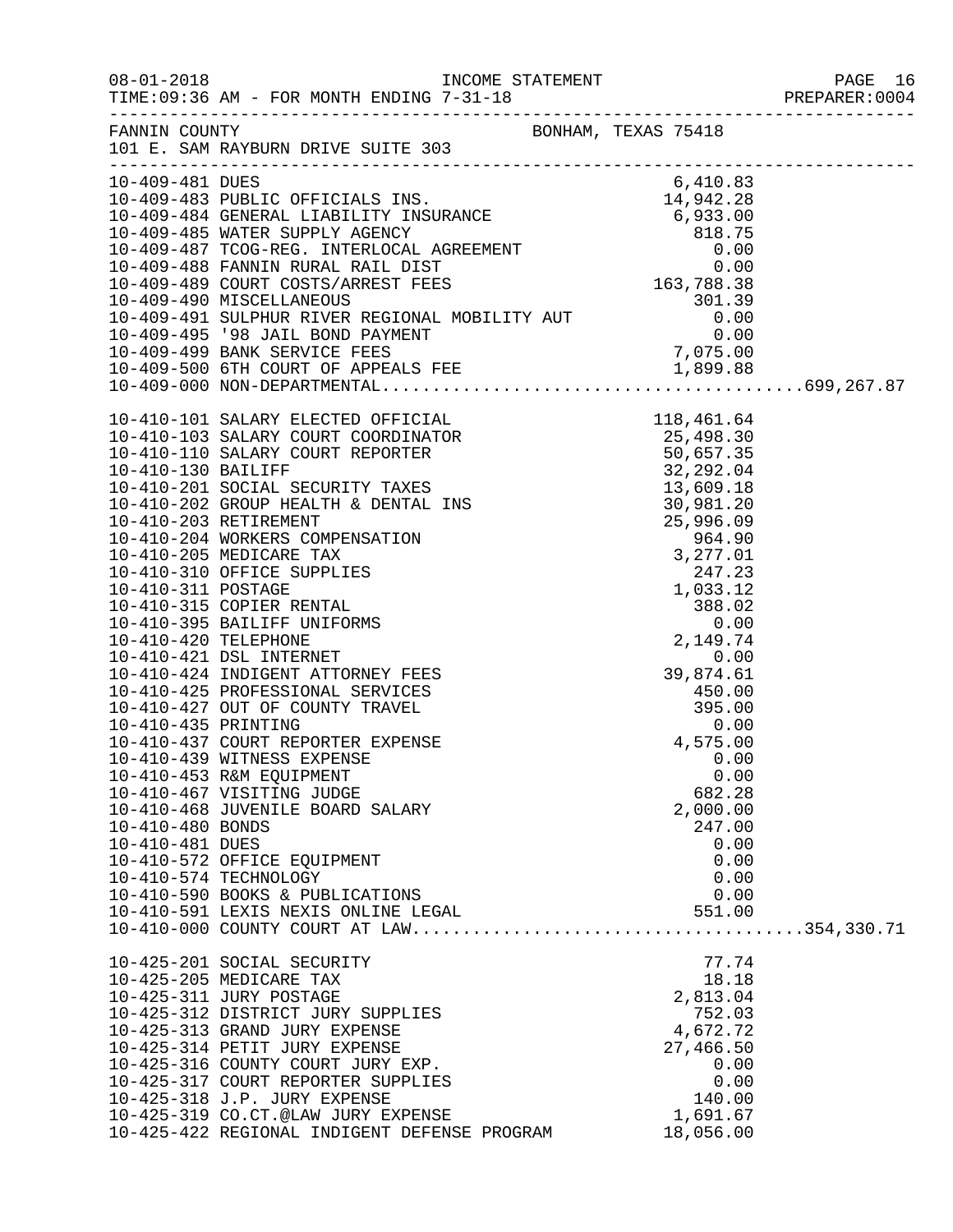|                 |                                                                                                         |                     |                  | PREPARER: 0004 |
|-----------------|---------------------------------------------------------------------------------------------------------|---------------------|------------------|----------------|
|                 | FANNIN COUNTY<br>101 E. SAM RAYBURN DRIVE SUITE 303                                                     | BONHAM, TEXAS 75418 |                  |                |
|                 |                                                                                                         |                     |                  |                |
|                 |                                                                                                         |                     |                  |                |
|                 |                                                                                                         |                     |                  |                |
|                 |                                                                                                         |                     |                  |                |
|                 |                                                                                                         |                     |                  |                |
|                 |                                                                                                         |                     |                  |                |
|                 |                                                                                                         |                     |                  |                |
|                 |                                                                                                         |                     |                  |                |
|                 |                                                                                                         |                     |                  |                |
|                 |                                                                                                         |                     |                  |                |
|                 |                                                                                                         |                     |                  |                |
|                 |                                                                                                         |                     |                  |                |
|                 |                                                                                                         |                     |                  |                |
|                 |                                                                                                         |                     |                  |                |
|                 |                                                                                                         |                     |                  |                |
|                 |                                                                                                         |                     |                  |                |
|                 |                                                                                                         |                     |                  |                |
|                 |                                                                                                         |                     |                  |                |
|                 |                                                                                                         |                     |                  |                |
|                 |                                                                                                         |                     |                  |                |
|                 |                                                                                                         |                     |                  |                |
|                 |                                                                                                         |                     |                  |                |
|                 |                                                                                                         |                     |                  |                |
|                 |                                                                                                         |                     |                  |                |
|                 |                                                                                                         |                     |                  |                |
|                 |                                                                                                         |                     |                  |                |
|                 |                                                                                                         |                     |                  |                |
|                 |                                                                                                         |                     |                  |                |
|                 |                                                                                                         |                     |                  |                |
|                 |                                                                                                         |                     |                  |                |
|                 |                                                                                                         |                     |                  |                |
|                 |                                                                                                         |                     |                  |                |
| 10-435-481 DUES |                                                                                                         |                     | 220.00           |                |
|                 | 10-435-572 OFFICE EQUIPMENT<br>10-435-574 TECHNOLOGY                                                    |                     | 445.98<br>0.00   |                |
|                 | 10-435-590 DISTRICT JUDGE BOOKS                                                                         |                     | 90.47            |                |
|                 | 10-435-000 336TH DISTRICT COURT ADMINISTRATION760,409.14                                                |                     |                  |                |
|                 |                                                                                                         |                     | 47,842.96        |                |
|                 | 10-450-101 SALARY ELECTED OFFICIAL<br>10-450-103 SALARY ASST. DIST. CLERK<br>10-450-104 SALARY BERUTIES |                     | 32, 471.34       |                |
|                 | 10-450-104 SALARIES DEPUTIES                                                                            |                     | 138, 271.57      |                |
|                 | 10-450-107 SALARY PART-TIME                                                                             |                     | 16,448.45        |                |
|                 | 10-450-201 SOCIAL SECURITY TAXES<br>10-450-202 GROUP HEALTH & DENTAL INSURANCE 69,699.61                |                     |                  |                |
|                 |                                                                                                         |                     |                  |                |
|                 | 10-450-203 RETIREMENT                                                                                   |                     | 26,679.30        |                |
|                 | 10-450-204 WORKERS COMPENSATION                                                                         |                     | 998.68           |                |
|                 | 10-450-205 MEDICARE TAX                                                                                 |                     | 3,198.88         |                |
|                 | 10-450-310 OFFICE SUPPLIES                                                                              |                     | 2,920.19         |                |
|                 | 10-450-311 POSTAL EXPENSES                                                                              |                     | 3,434.48         |                |
|                 | 10-450-313 PASSPORT PHOTO SUPPLIES                                                                      |                     | 1,164.00         |                |
|                 | 10-450-315 COPIER RENTAL<br>10-450-353 COMPUTER EXPENSE                                                 |                     | 0.00<br>1,290.50 |                |
|                 | 10-450-423 CELL PHONE                                                                                   |                     | 0.00             |                |
|                 | 10-450-427 OUT OF COUNTY TRAVEL                                                                         |                     | 2,737.37         |                |
|                 |                                                                                                         |                     |                  |                |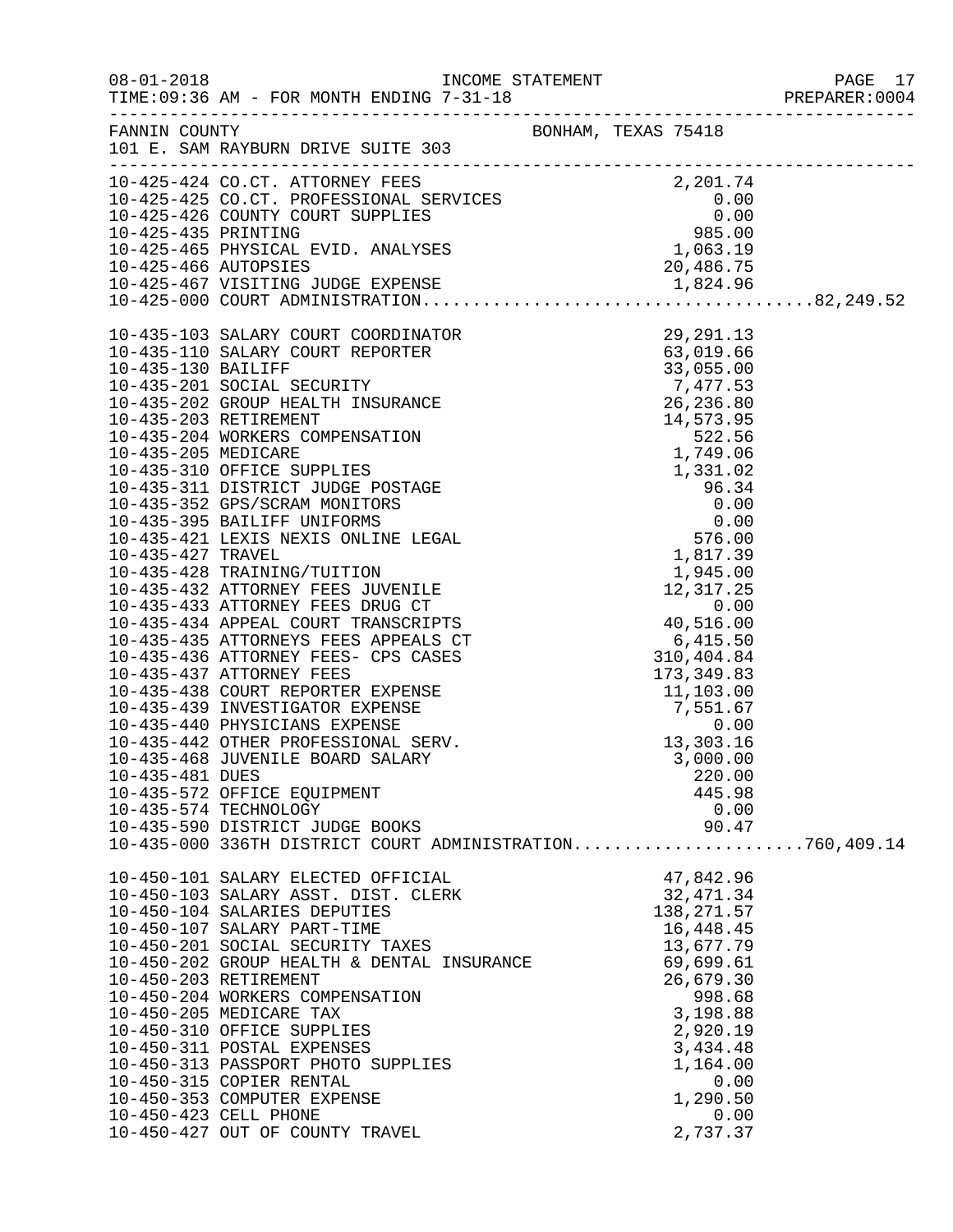|                                                                                  | TIME: 09:36 AM - FOR MONTH ENDING 7-31-18                                                                                                                                                                                                                                                                                                                                                                                                                                                                                                                                                                                                               |                                                                                                                                                                                 | PREPARER: 0004 |
|----------------------------------------------------------------------------------|---------------------------------------------------------------------------------------------------------------------------------------------------------------------------------------------------------------------------------------------------------------------------------------------------------------------------------------------------------------------------------------------------------------------------------------------------------------------------------------------------------------------------------------------------------------------------------------------------------------------------------------------------------|---------------------------------------------------------------------------------------------------------------------------------------------------------------------------------|----------------|
|                                                                                  | FANNIN COUNTY<br>101 E. SAM RAYBURN DRIVE SUITE 303                                                                                                                                                                                                                                                                                                                                                                                                                                                                                                                                                                                                     | BONHAM, TEXAS 75418                                                                                                                                                             |                |
| 10-450-435 PRINTING<br>10-450-480 BONDS                                          | 10-450-428 EMPLOYEE TRAINING<br>10-450-431 LOCAL TRAVEL                                                                                                                                                                                                                                                                                                                                                                                                                                                                                                                                                                                                 | 0.00<br>$0.00$<br>0.00<br>343.66<br>350.00                                                                                                                                      |                |
|                                                                                  |                                                                                                                                                                                                                                                                                                                                                                                                                                                                                                                                                                                                                                                         |                                                                                                                                                                                 |                |
| 10-455-435 PRINTING<br>10-455-480 BOND<br>10-455-481 DUES                        | 10-455-572 OFFICE EQUIPMENT<br>10-455-573 RADIO EQUIPMENT                                                                                                                                                                                                                                                                                                                                                                                                                                                                                                                                                                                               | 313.84<br>$1313.84$<br>$165.00$<br>$135.00$<br>$846.91$<br>0.00                                                                                                                 |                |
| 10-456-421 DSL LINE<br>10-456-435 PRINTING<br>10-456-480 BOND<br>10-456-481 DUES | 10-456-101 SALARY ELECTED OFFICIAL 13,122.45<br>10-456-104 SALARY DEPUTY 32,470.24<br>10-456-201 SOCIAL SECURITY TAXES 2,881.40<br>10-456-202 GROUP HEALTH & DENTAL INSURANCE 13,110.17<br>10-456-203 PETIPEMENT<br>10-456-203 RETIREMENT<br>10-456-204 WORKERS' COMPENSATION<br>10-456-205 MEDICARE TAX<br>10-456-225 TRAVEL ALLOWANCE<br>10-456-310 OFFICE SUPPLIES<br>10-456-311 POSTAL EXPENSES<br>10-456-420 UTILITIES TELEPHONE<br>10-456-422 R & M RADIO<br>10-456-423 CELL PHONE ALLOWANCE<br>10-456-427 OUT OF COUNTY TRAVEL<br>10-456-460 OFFICE RENTAL<br>10-456-572 OFFICE EQUIPMENT<br>10-456-573 RADIO EQUIPMENT<br>10-456-574 TECHNOLOGY | 5,195.59<br>286.24<br>673.84<br>800.00<br>612.27<br>78.00<br>908.68<br>765.50<br>0.00<br>80.00<br>1,159.49<br>357.77<br>3,500.00<br>200.00<br>35.00<br>1,022.50<br>0.00<br>0.00 |                |
|                                                                                  | 10-457-101 SALARY ELECTED OFFICIAL<br>10-457-103 SALARY ASSISTANT<br>10-457-201 SOCIAL SECURITY TAXES                                                                                                                                                                                                                                                                                                                                                                                                                                                                                                                                                   | 36,543.54<br>21,919.65<br>3,761.20                                                                                                                                              |                |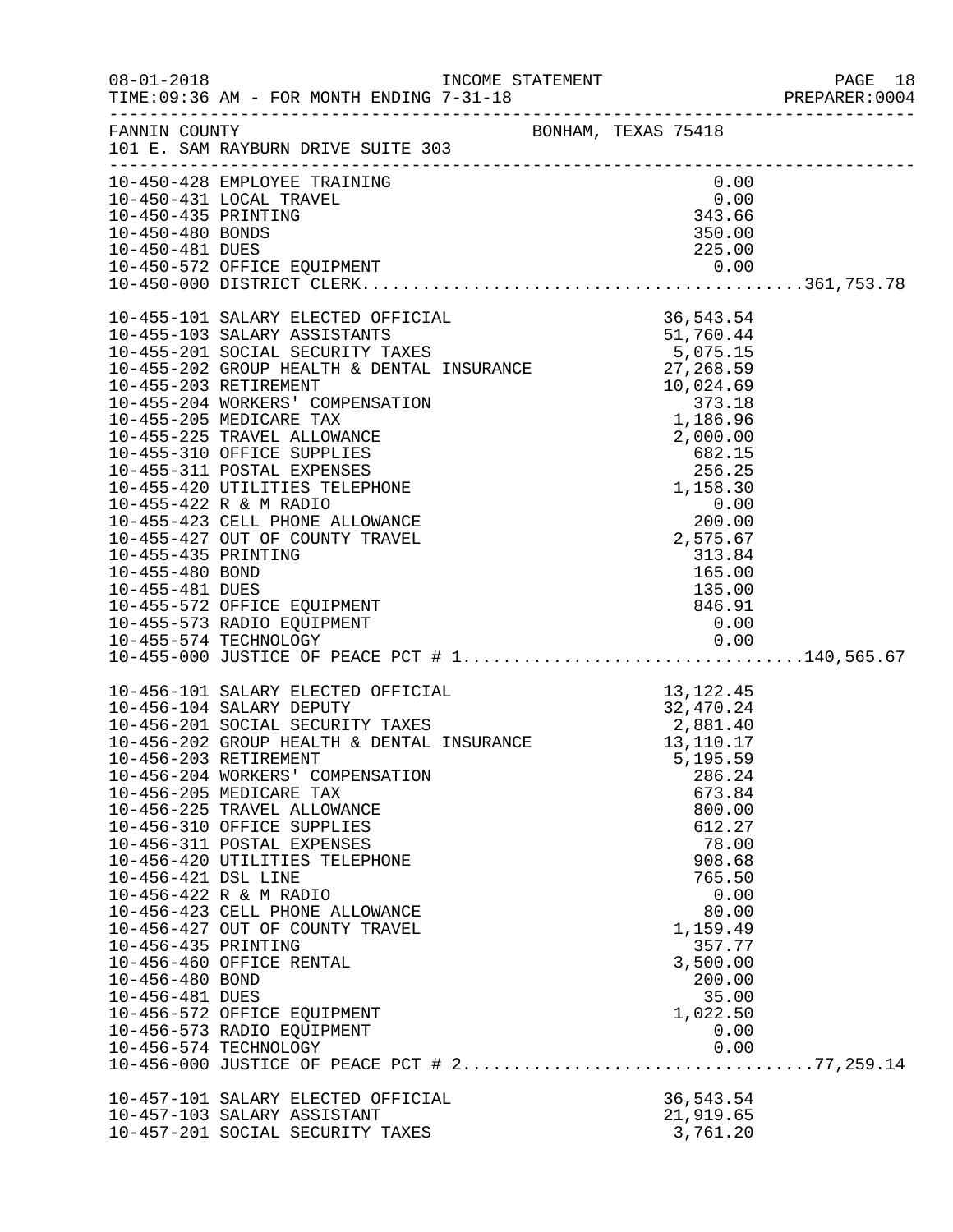| $08 - 01 - 2018$                                                              | TIME: 09:36 AM - FOR MONTH ENDING 7-31-18                                                                                                                                                                                                                                                                                                                                                       |                     |                                                                                                                                                                    | PAGE 19<br>PREPARER:0004<br>PAGE 19 |
|-------------------------------------------------------------------------------|-------------------------------------------------------------------------------------------------------------------------------------------------------------------------------------------------------------------------------------------------------------------------------------------------------------------------------------------------------------------------------------------------|---------------------|--------------------------------------------------------------------------------------------------------------------------------------------------------------------|-------------------------------------|
|                                                                               | FANNIN COUNTY<br>101 E. SAM RAYBURN DRIVE SUITE 303                                                                                                                                                                                                                                                                                                                                             | BONHAM, TEXAS 75418 |                                                                                                                                                                    |                                     |
|                                                                               |                                                                                                                                                                                                                                                                                                                                                                                                 |                     |                                                                                                                                                                    |                                     |
|                                                                               |                                                                                                                                                                                                                                                                                                                                                                                                 |                     |                                                                                                                                                                    |                                     |
| 10-475-435 PRINTING<br>10-475-480 BOND<br>10-475-481 DUES<br>10-475-590 BOOKS | 10-475-315 COPIER EXPENSE<br>10-475-421 INTERNET/ONLINE LEGAL RE<br>10-475-422 INVESTIGATOR CELL PHONE<br>10-475-427 OUT OF COUNTY TRAVEL<br>10-475-428 TRAINING/TUITION<br>10-475-431 LOCAL TRAVEL<br>10-475-438 CT.REPORTER-TRANSCRIPTS<br>10-475-439 WITNESS EXPENSE<br>10-475-465 PHYS. EVIDENCE ANALYSIS<br>10-475-469 DPS TESTING<br>10-475-572 OFFICE EQUIPMENT<br>10-475-574 TECHNOLOGY |                     | 972.44<br>6,110.94<br>300.00<br>4,708.78<br>2,711.55<br>0.00<br>1,122.50<br>3,241.00<br>5,689.98<br>100.51<br>0.00<br>256.00<br>1,750.00<br>633.08<br>0.00<br>0.00 |                                     |
|                                                                               | 10-495-102 SALARY APPOINTED OFFICIAL<br>10-495-103 SALARIES ASSISTANTS<br>10-495-201 SOCIAL SECURITY TAXES<br>10-495-202 GROUP HEALTH & DENTAL INSURANCE                                                                                                                                                                                                                                        |                     | 59,837.36<br>101,363.72<br>9,338.17<br>34,797.68                                                                                                                   |                                     |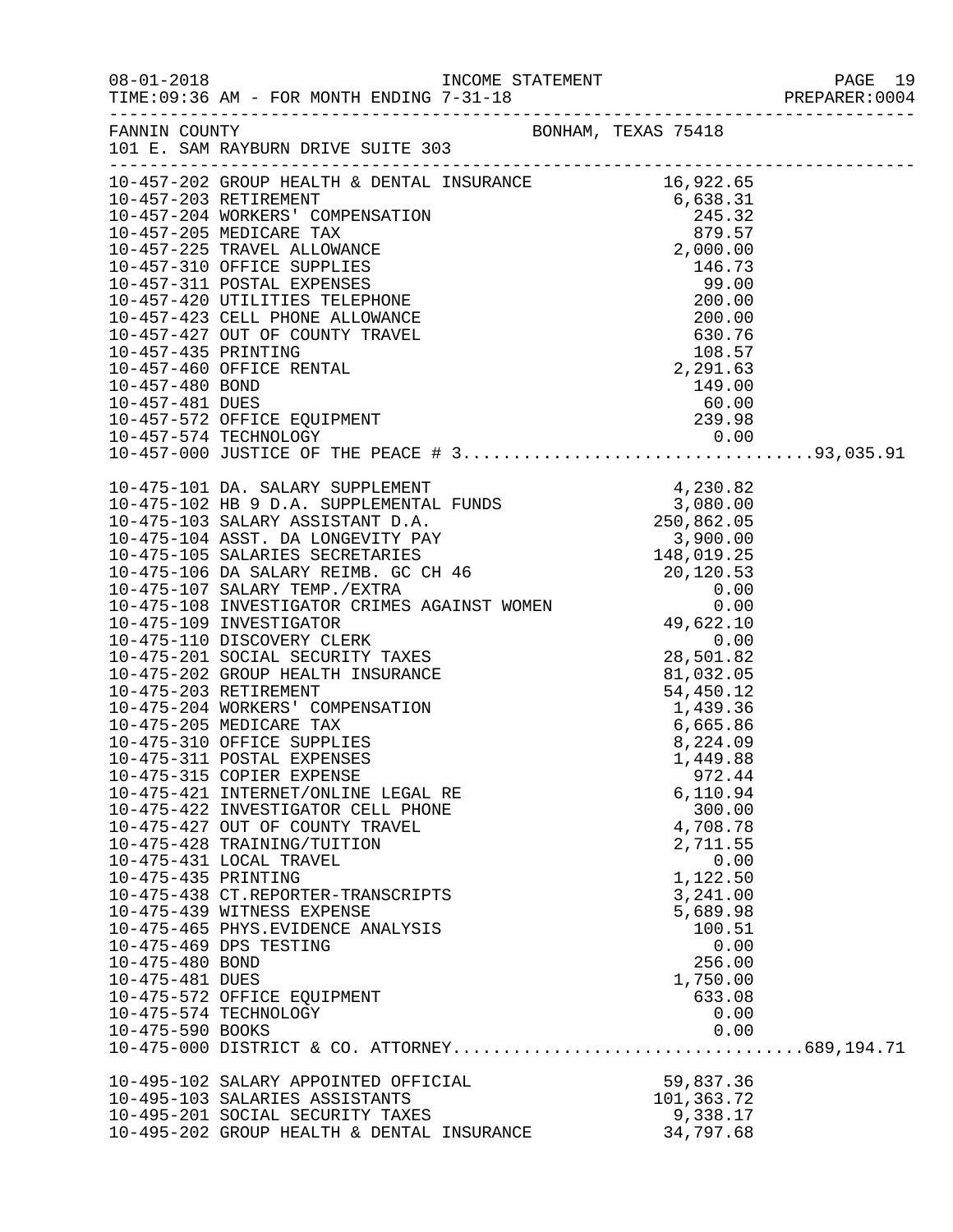|                                    |                                                                                                                                                                                                                                             |                                                                                                                                                                                                                                                                     | PREPARER: 0004 |
|------------------------------------|---------------------------------------------------------------------------------------------------------------------------------------------------------------------------------------------------------------------------------------------|---------------------------------------------------------------------------------------------------------------------------------------------------------------------------------------------------------------------------------------------------------------------|----------------|
|                                    | FANNIN COUNTY BONHAM, TEXAS 75418<br>101 E. SAM RAYBURN DRIVE SUITE 303                                                                                                                                                                     |                                                                                                                                                                                                                                                                     |                |
|                                    |                                                                                                                                                                                                                                             |                                                                                                                                                                                                                                                                     |                |
|                                    | 10-495-204 WORKERS COMPENSATION<br>10-495-205 MEDICARE TAX<br>10-495-205 MEDICARE TAX<br>10-495-310 OFFICE SUPPLIES<br>10-495-353 COMPUTER SOFTWARE MAINTENANCE<br>10-495-427 OUT OF COUNTY TRAVEL<br>10-495-431 LOCAL TRAVEL<br>10-495-431 |                                                                                                                                                                                                                                                                     |                |
|                                    |                                                                                                                                                                                                                                             |                                                                                                                                                                                                                                                                     |                |
|                                    |                                                                                                                                                                                                                                             |                                                                                                                                                                                                                                                                     |                |
|                                    |                                                                                                                                                                                                                                             |                                                                                                                                                                                                                                                                     |                |
|                                    |                                                                                                                                                                                                                                             | 2,810.00<br>2,613.79<br>0.00<br>0.00<br>53.90<br>53.90                                                                                                                                                                                                              |                |
|                                    |                                                                                                                                                                                                                                             |                                                                                                                                                                                                                                                                     |                |
|                                    |                                                                                                                                                                                                                                             |                                                                                                                                                                                                                                                                     |                |
| 10-495-435 PRINTING                |                                                                                                                                                                                                                                             |                                                                                                                                                                                                                                                                     |                |
| 10-495-480 BOND                    | 10-495-452 R & M EQUIPMENT                                                                                                                                                                                                                  |                                                                                                                                                                                                                                                                     |                |
|                                    |                                                                                                                                                                                                                                             |                                                                                                                                                                                                                                                                     |                |
|                                    |                                                                                                                                                                                                                                             |                                                                                                                                                                                                                                                                     |                |
|                                    |                                                                                                                                                                                                                                             |                                                                                                                                                                                                                                                                     |                |
|                                    |                                                                                                                                                                                                                                             |                                                                                                                                                                                                                                                                     |                |
|                                    | 10-496-103 SALARY PURCHASING AGENT                                                                                                                                                                                                          | AGENT<br>19,014.73<br>XES<br>1,184.79<br>1,184.79<br>1,488.33<br>2,116.23<br>2,116.23<br>199.58<br>277.08<br>375.70<br>MAINTENANCE<br>350.00<br>103.00<br>103.00<br>18.00<br>18.00<br>18.00<br>18.00<br>18.00<br>18.00<br>18.00<br>18.00<br>18.00<br>18.00<br>18.00 |                |
|                                    | 10-496-201 SOCIAL SECURITY TAXES                                                                                                                                                                                                            |                                                                                                                                                                                                                                                                     |                |
|                                    | 10-496-202 GROUP HEALTH INSURANCE                                                                                                                                                                                                           |                                                                                                                                                                                                                                                                     |                |
|                                    | 10-496-203 RETIREMENT                                                                                                                                                                                                                       |                                                                                                                                                                                                                                                                     |                |
|                                    | 10-496-204 WORKERS' COMPENSATION                                                                                                                                                                                                            |                                                                                                                                                                                                                                                                     |                |
|                                    | 10-496-205 MEDICARE TAX                                                                                                                                                                                                                     |                                                                                                                                                                                                                                                                     |                |
|                                    | 10-496-310 OFFICE SUPPLIES                                                                                                                                                                                                                  |                                                                                                                                                                                                                                                                     |                |
|                                    | 10-496-353 COMPUTER SOFTWARE MAINTENANCE                                                                                                                                                                                                    |                                                                                                                                                                                                                                                                     |                |
|                                    | 10-496-421 CELL PHONE                                                                                                                                                                                                                       |                                                                                                                                                                                                                                                                     |                |
|                                    | 10-496-427 OUT OF COUNTY TRAVEL                                                                                                                                                                                                             |                                                                                                                                                                                                                                                                     |                |
|                                    | 10-496-431 LOCAL TRAVEL                                                                                                                                                                                                                     |                                                                                                                                                                                                                                                                     |                |
| 10-496-435 PRINTING                |                                                                                                                                                                                                                                             |                                                                                                                                                                                                                                                                     |                |
|                                    | 10-496-452 R & M EQUIPMENT                                                                                                                                                                                                                  |                                                                                                                                                                                                                                                                     |                |
| 10-496-480 BOND<br>10-496-481 DUES |                                                                                                                                                                                                                                             | 0.00<br>454.00                                                                                                                                                                                                                                                      |                |
|                                    |                                                                                                                                                                                                                                             |                                                                                                                                                                                                                                                                     |                |
|                                    |                                                                                                                                                                                                                                             |                                                                                                                                                                                                                                                                     |                |
|                                    |                                                                                                                                                                                                                                             |                                                                                                                                                                                                                                                                     |                |
|                                    | 10-497-101 SALARY ELECTED OFFICIAL                                                                                                                                                                                                          | 47,842.96                                                                                                                                                                                                                                                           |                |
|                                    | 10-497-103 SALARY ASSISTANT                                                                                                                                                                                                                 | 36,869.14                                                                                                                                                                                                                                                           |                |
|                                    | 10-497-201 SOCIAL SECURITY TAXES                                                                                                                                                                                                            | 4,094.60                                                                                                                                                                                                                                                            |                |
|                                    | 10-497-202 GROUP HEALTH & DENTAL INSURANCE                                                                                                                                                                                                  | 17,490.80                                                                                                                                                                                                                                                           |                |
|                                    | 10-497-203 RETIREMENT                                                                                                                                                                                                                       | 9,618.00                                                                                                                                                                                                                                                            |                |
|                                    | 10-497-204 WORKERS' COMPENSATION                                                                                                                                                                                                            | 351.36                                                                                                                                                                                                                                                              |                |
|                                    | 10-497-205 MEDICARE TAX                                                                                                                                                                                                                     | 957.60                                                                                                                                                                                                                                                              |                |
|                                    | 10-497-310 OFFICE SUPPLIES                                                                                                                                                                                                                  | 0.00                                                                                                                                                                                                                                                                |                |
|                                    | 10-497-427 OUT OF COUNTY TRAVEL                                                                                                                                                                                                             | 2,068.67                                                                                                                                                                                                                                                            |                |
|                                    | 10-497-431 LOCAL TRAVEL                                                                                                                                                                                                                     | 0.00                                                                                                                                                                                                                                                                |                |
| 10-497-435 PRINTING                |                                                                                                                                                                                                                                             | 60.00                                                                                                                                                                                                                                                               |                |
|                                    | 10-497-452 R&M EQUIPMENT                                                                                                                                                                                                                    | 0.00                                                                                                                                                                                                                                                                |                |
|                                    | 10-497-453 COMPUTER SOFTWARE MAINTEN                                                                                                                                                                                                        | 1,300.00                                                                                                                                                                                                                                                            |                |
| 10-497-480 BOND                    |                                                                                                                                                                                                                                             | 0.00                                                                                                                                                                                                                                                                |                |
| 10-497-481 DUES                    | 10-497-572 OFFICE EQUIPMENT                                                                                                                                                                                                                 | 175.00<br>229.99                                                                                                                                                                                                                                                    |                |
|                                    | 10-497-574 TECHNOLOGY                                                                                                                                                                                                                       | 0.00                                                                                                                                                                                                                                                                |                |
|                                    |                                                                                                                                                                                                                                             |                                                                                                                                                                                                                                                                     |                |
|                                    |                                                                                                                                                                                                                                             |                                                                                                                                                                                                                                                                     |                |
|                                    | 10-499-101 SALARIES ELECTED OFFICIAL                                                                                                                                                                                                        | 47,842.96                                                                                                                                                                                                                                                           |                |
|                                    | 10-499-103 SALARIES ASSISTANTS                                                                                                                                                                                                              | 33,445.50                                                                                                                                                                                                                                                           |                |
|                                    | 10-499-104 SALARIES DEPUTIES                                                                                                                                                                                                                | 80,299.34                                                                                                                                                                                                                                                           |                |
|                                    | 10-499-107 SALARY TEMP./EXTRA                                                                                                                                                                                                               | 12,058.20                                                                                                                                                                                                                                                           |                |
|                                    | 10-499-201 SOCIAL SECURITY TAXES                                                                                                                                                                                                            | 10,109.14                                                                                                                                                                                                                                                           |                |
|                                    | 10-499-202 GROUP HEALTH & DENTAL INSURANCE                                                                                                                                                                                                  | 43,727.05                                                                                                                                                                                                                                                           |                |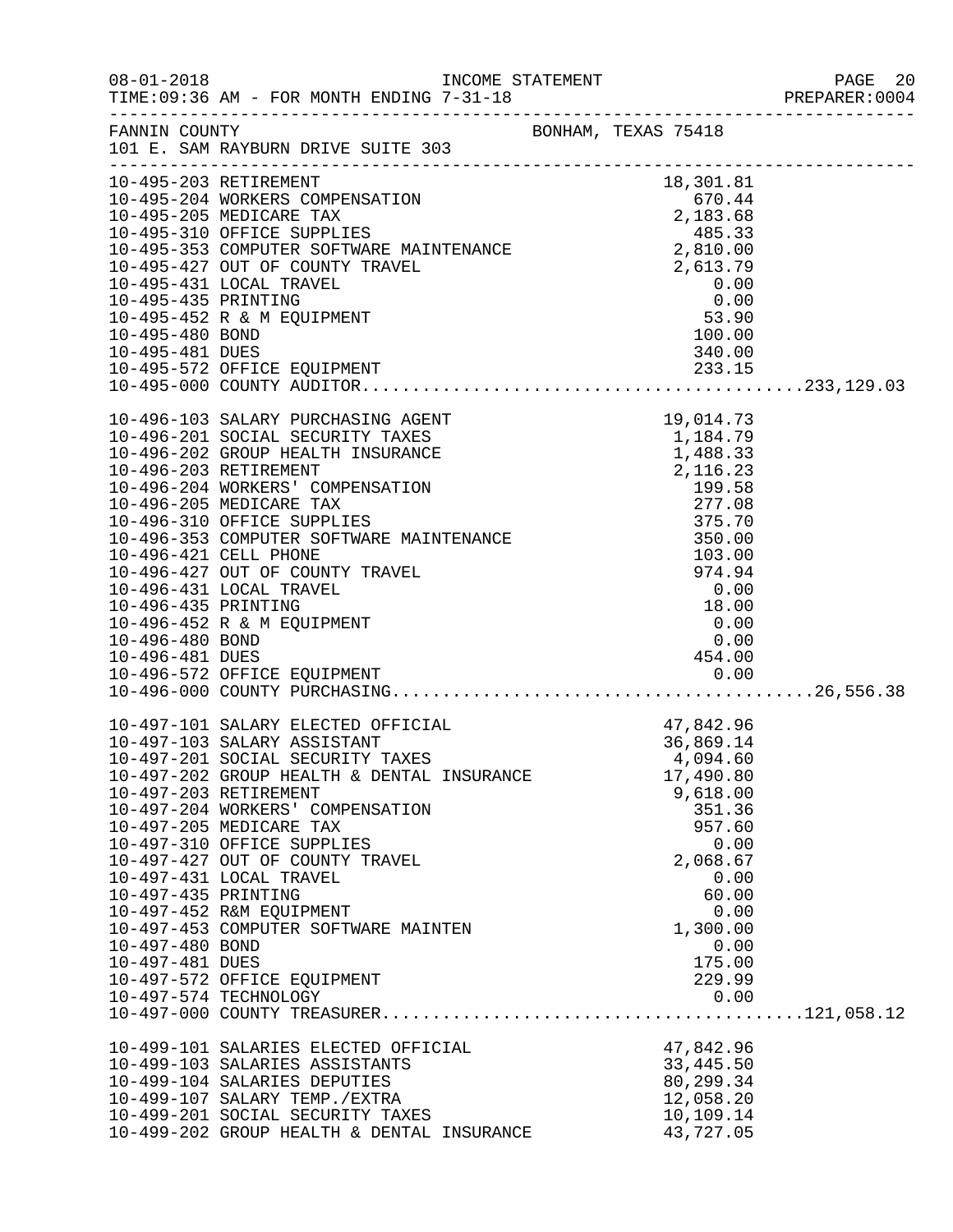|                      | TIME: 09:36 AM - FOR MONTH ENDING 7-31-18                                                                                                                                                                                                                                                                                                                                                                                                                                                |                        |        |                         |      | PREPARER: 0004 |
|----------------------|------------------------------------------------------------------------------------------------------------------------------------------------------------------------------------------------------------------------------------------------------------------------------------------------------------------------------------------------------------------------------------------------------------------------------------------------------------------------------------------|------------------------|--------|-------------------------|------|----------------|
|                      | FANNIN COUNTY<br>101 E. SAM RAYBURN DRIVE SUITE 303<br>$\begin{tabular}{l c c c c} \multicolumn{1}{c}{\textbf{72.5--}} \multicolumn{1}{c}{\textbf{73.5--}} \multicolumn{1}{c}{\textbf{74.5--}} \multicolumn{1}{c}{\textbf{75.5--}} \multicolumn{1}{c}{\textbf{76.5--}} \multicolumn{1}{c}{\textbf{77.5--}} \multicolumn{1}{c}{\textbf{79.5--}} \multicolumn{1}{c}{\textbf{79.5--}} \multicolumn{1}{c}{\textbf{79.5--}} \multicolumn{1}{c}{\textbf{79.5--}} \multicolumn{1}{c}{\textbf{7$ |                        |        |                         |      |                |
|                      |                                                                                                                                                                                                                                                                                                                                                                                                                                                                                          |                        |        |                         |      |                |
|                      |                                                                                                                                                                                                                                                                                                                                                                                                                                                                                          |                        |        |                         |      |                |
|                      |                                                                                                                                                                                                                                                                                                                                                                                                                                                                                          |                        |        |                         |      |                |
|                      |                                                                                                                                                                                                                                                                                                                                                                                                                                                                                          |                        |        |                         |      |                |
|                      |                                                                                                                                                                                                                                                                                                                                                                                                                                                                                          |                        |        |                         |      |                |
|                      |                                                                                                                                                                                                                                                                                                                                                                                                                                                                                          |                        |        |                         |      |                |
|                      |                                                                                                                                                                                                                                                                                                                                                                                                                                                                                          |                        |        |                         |      |                |
|                      |                                                                                                                                                                                                                                                                                                                                                                                                                                                                                          |                        |        |                         |      |                |
|                      |                                                                                                                                                                                                                                                                                                                                                                                                                                                                                          |                        |        |                         |      |                |
|                      |                                                                                                                                                                                                                                                                                                                                                                                                                                                                                          |                        |        |                         |      |                |
|                      |                                                                                                                                                                                                                                                                                                                                                                                                                                                                                          |                        |        |                         |      |                |
|                      | 10-499-572 OFFICE EQUIPMENT                                                                                                                                                                                                                                                                                                                                                                                                                                                              |                        | 688.24 |                         |      |                |
|                      |                                                                                                                                                                                                                                                                                                                                                                                                                                                                                          |                        |        |                         |      |                |
|                      |                                                                                                                                                                                                                                                                                                                                                                                                                                                                                          |                        |        |                         |      |                |
|                      |                                                                                                                                                                                                                                                                                                                                                                                                                                                                                          |                        |        |                         |      |                |
|                      |                                                                                                                                                                                                                                                                                                                                                                                                                                                                                          |                        |        |                         |      |                |
|                      |                                                                                                                                                                                                                                                                                                                                                                                                                                                                                          |                        |        |                         |      |                |
|                      |                                                                                                                                                                                                                                                                                                                                                                                                                                                                                          |                        |        |                         |      |                |
|                      |                                                                                                                                                                                                                                                                                                                                                                                                                                                                                          |                        |        |                         |      |                |
|                      |                                                                                                                                                                                                                                                                                                                                                                                                                                                                                          |                        |        |                         |      |                |
|                      |                                                                                                                                                                                                                                                                                                                                                                                                                                                                                          |                        |        |                         |      |                |
|                      |                                                                                                                                                                                                                                                                                                                                                                                                                                                                                          |                        |        |                         |      |                |
|                      |                                                                                                                                                                                                                                                                                                                                                                                                                                                                                          |                        |        |                         |      |                |
| 10-503-435 PRINTING  |                                                                                                                                                                                                                                                                                                                                                                                                                                                                                          | $0.00$<br>0.00<br>0.00 |        |                         |      |                |
|                      | 10-503-453 R&M COMPUTER/TRAINING                                                                                                                                                                                                                                                                                                                                                                                                                                                         |                        |        |                         |      |                |
|                      |                                                                                                                                                                                                                                                                                                                                                                                                                                                                                          |                        |        |                         |      |                |
|                      |                                                                                                                                                                                                                                                                                                                                                                                                                                                                                          |                        |        |                         |      |                |
|                      |                                                                                                                                                                                                                                                                                                                                                                                                                                                                                          |                        |        |                         |      |                |
|                      |                                                                                                                                                                                                                                                                                                                                                                                                                                                                                          |                        |        |                         |      |                |
|                      | 10-509-475 CONTINGENCY                                                                                                                                                                                                                                                                                                                                                                                                                                                                   |                        |        |                         | 0.00 |                |
|                      |                                                                                                                                                                                                                                                                                                                                                                                                                                                                                          |                        |        |                         |      |                |
|                      | 10-510-107 REGULAR TEMP.- PART TIME<br>10-510-115 SALARY JANITOR                                                                                                                                                                                                                                                                                                                                                                                                                         |                        |        |                         | 0.00 |                |
|                      | 10-510-201 SOCIAL SECURITY TAXES                                                                                                                                                                                                                                                                                                                                                                                                                                                         |                        |        | 32, 472. 44<br>1,984.62 |      |                |
|                      | 10-510-202 GROUP HEALTH & DENTAL INSURANCE                                                                                                                                                                                                                                                                                                                                                                                                                                               |                        |        | 8,745.40                |      |                |
|                      | 10-510-203 RETIREMENT                                                                                                                                                                                                                                                                                                                                                                                                                                                                    |                        |        | 3,686.75                |      |                |
|                      | 10-510-204 WORKERS' COMPENSATION                                                                                                                                                                                                                                                                                                                                                                                                                                                         |                        |        | 1,318.50                |      |                |
|                      | 10-510-205 MEDICARE TAX                                                                                                                                                                                                                                                                                                                                                                                                                                                                  |                        |        | 464.20                  |      |                |
|                      | 10-510-310 OFFICE SUPPLIES<br>10-510-311 POSTAL EXPENSE                                                                                                                                                                                                                                                                                                                                                                                                                                  |                        |        | 4,011.86<br>6,561.20    |      |                |
|                      | 10-510-315 COPIER RENTAL                                                                                                                                                                                                                                                                                                                                                                                                                                                                 |                        |        | 3,085.11                |      |                |
|                      | 10-510-316 EMPLOYEE AWARDS BANQUET                                                                                                                                                                                                                                                                                                                                                                                                                                                       |                        |        | 1,806.05                |      |                |
|                      | 10-510-330 AUTO EXPENSE-GAS AND OIL                                                                                                                                                                                                                                                                                                                                                                                                                                                      |                        |        | 530.94                  |      |                |
|                      | 10-510-332 JANITOR SUPPLIES                                                                                                                                                                                                                                                                                                                                                                                                                                                              |                        |        |                         | 0.00 |                |
| 10-510-420 TELEPHONE | 10-510-353 R&M COMPUTER                                                                                                                                                                                                                                                                                                                                                                                                                                                                  |                        |        | 539.45                  | 0.00 |                |
|                      | 10-510-421 INTERNET LINES                                                                                                                                                                                                                                                                                                                                                                                                                                                                |                        |        | 419.67                  |      |                |
|                      | 10-510-423 CELL PHONE                                                                                                                                                                                                                                                                                                                                                                                                                                                                    |                        |        | 260.88                  |      |                |
|                      | 10-510-440 UTILITIES ELECTRICITY                                                                                                                                                                                                                                                                                                                                                                                                                                                         |                        |        | 6,960.57                |      |                |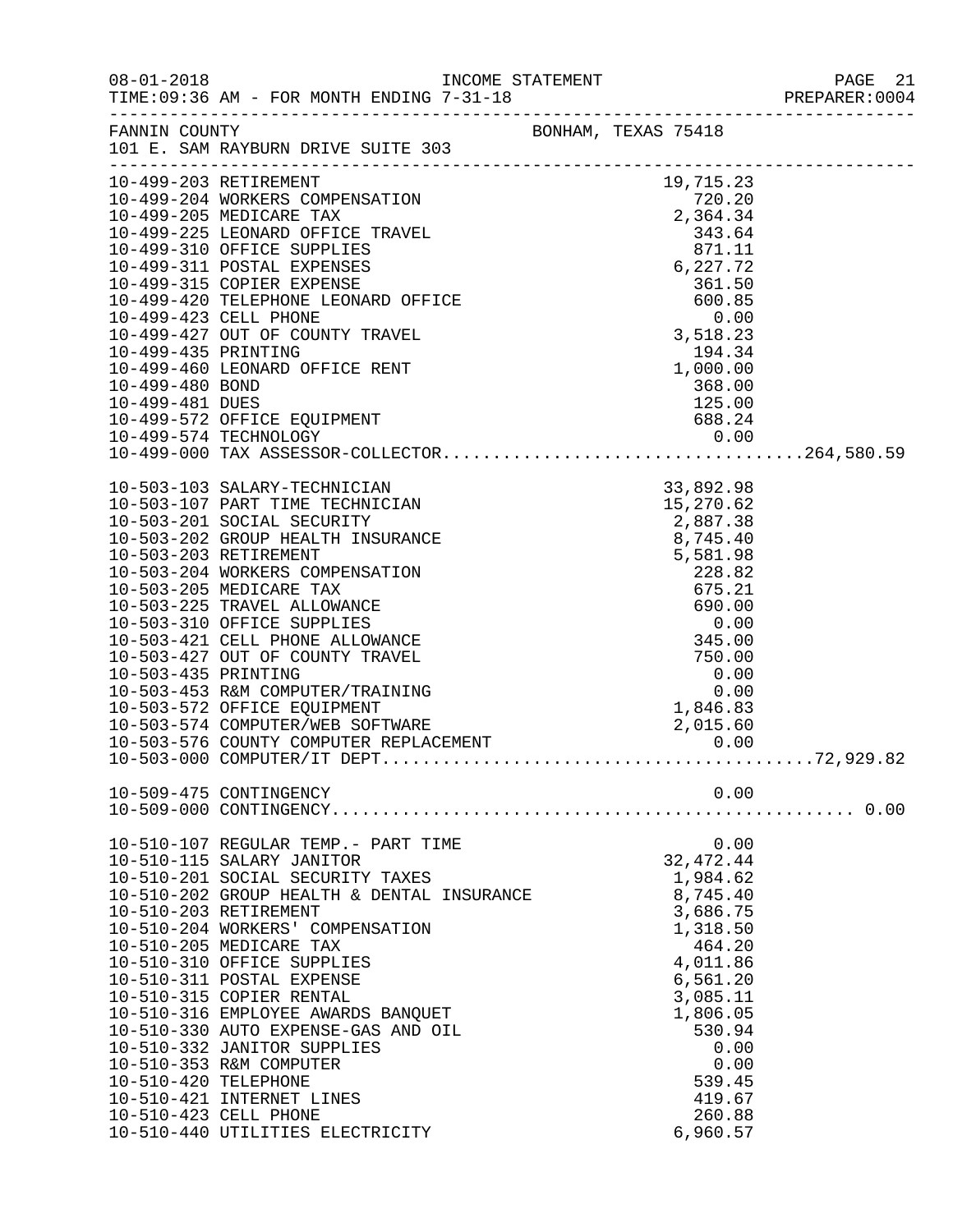| $08 - 01 - 2018$                                                     | TIME: 09:36 AM - FOR MONTH ENDING 7-31-18                                                                                                                                                                                                                                                                                                                                                                                                                                                                |                                                                                                                                                                | PAGE 22<br>PREPARER: 0004 |
|----------------------------------------------------------------------|----------------------------------------------------------------------------------------------------------------------------------------------------------------------------------------------------------------------------------------------------------------------------------------------------------------------------------------------------------------------------------------------------------------------------------------------------------------------------------------------------------|----------------------------------------------------------------------------------------------------------------------------------------------------------------|---------------------------|
| FANNIN COUNTY                                                        | 101 E. SAM RAYBURN DRIVE SUITE 303<br>.com/accommodation/accommodation/accommodation/accommodation/accommodation/                                                                                                                                                                                                                                                                                                                                                                                        | BONHAM, TEXAS 75418                                                                                                                                            |                           |
| 10-510-500 LAND                                                      | 10-510-441 UTILITIES GAS<br>10-510-442 UTILITIES WATER<br>10-510-443 TRASH PICK-UP<br>1,232.37<br>10-510-445 AIR CONDITIONER MAINTENANCE<br>10-510-446 ELEVATOR MAINTENANCE CONTR<br>1,889.44<br>10-510-453 COMPUTER SOFTWARE MAINTEN<br>16,568.00<br>10-510-463 RENTAL PERSONNEL PAGER<br>16,568.00<br>10-510-482 FIRE INSURANCE<br>1<br>10-510-530 PERMANENT IMPROVEMENTS<br>10-510-572 OFFICE EQUIPMENT<br>10-510-573 ODYSSEY SOFTWARE/EQUIPMENT<br>10-510-574 TECHNOLOGY<br>10-510-575 LAND/BUILDING | 695.03<br>9,894.74<br>1,252.37<br>15,366.00<br>0.00<br>0.00<br>0.00<br>0.00<br>0.00<br>0.00                                                                    |                           |
| 10-511-203 RETIREMENT<br>10-511-535 BUILDINGS                        | 10-511-115 SALARY JANITOR<br>10-511-201 SOCIAL SECURITY TAXES<br>10-511-204 WORKER' COMPENSATION<br>10-511-205 MEDICARE TAX<br>10-511-225 JANITOR TRAVEL<br>10-511-332 JANITOR SUPPLIES<br>10-511-440 UTILITIES ELECTRICITY<br>10-511-441 UTILITIES GAS<br>10-511-442 UTILITIES WATER<br>10-511-443 TRASH PICK-UP SERVICE<br>10-511-444 LAWN MAINTENANCE<br>10-511-450 R & M BUILDING<br>10-511-482 FIRE INSURANCE                                                                                       | 3, 183. 72<br>197.37<br>$361.02$ $110.22$ $46.18$ $112.50$<br>112.50<br>259.41<br>3,075.41<br>736.19<br>755.74<br>359.05<br>0.00<br>2,448.96<br>860.00<br>0.00 |                           |
| 10-512-535 BUILDINGS                                                 | 10-512-332 JANITOR SUPPLIES<br>10-512-440 UTILITIES ELECTRICITY<br>10-512-442 UTILITIES WATER<br>10-512-450 R&M BUILDING<br>10-512-482 FIRE INSURANCE                                                                                                                                                                                                                                                                                                                                                    | 271.34<br>4,392.89<br>508.91<br>328.00<br>1,195.00<br>0.00                                                                                                     |                           |
| 10-513-203 RETIREMENT<br>10-513-420 TELEPHONE<br>10-513-421 INTERNET | 10-513-115 SALARY JANITOR<br>10-513-201 SOCIAL SECURITY TAXES<br>10-513-204 WORKERS' COMPENSATION<br>10-513-205 MEDICARE TAX<br>10-513-315 COPIER RENTAL<br>10-513-332 JANITOR SUPPLIES<br>10-513-440 UTILITIES ELECTRICITY<br>10-513-441 UTILITIES GAS<br>10-513-442 UTILITIES WATER<br>10-513-443 TRASH PICKUP SERVICE<br>10-513-444 LAWN MAINTENANCE                                                                                                                                                  | 9,995.40<br>619.69<br>1,134.84<br>440.60<br>144.98<br>962.81<br>844.64<br>4,349.85<br>1,019.80<br>3,667.47<br>1,125.76<br>888.24<br>718.11<br>0.00             |                           |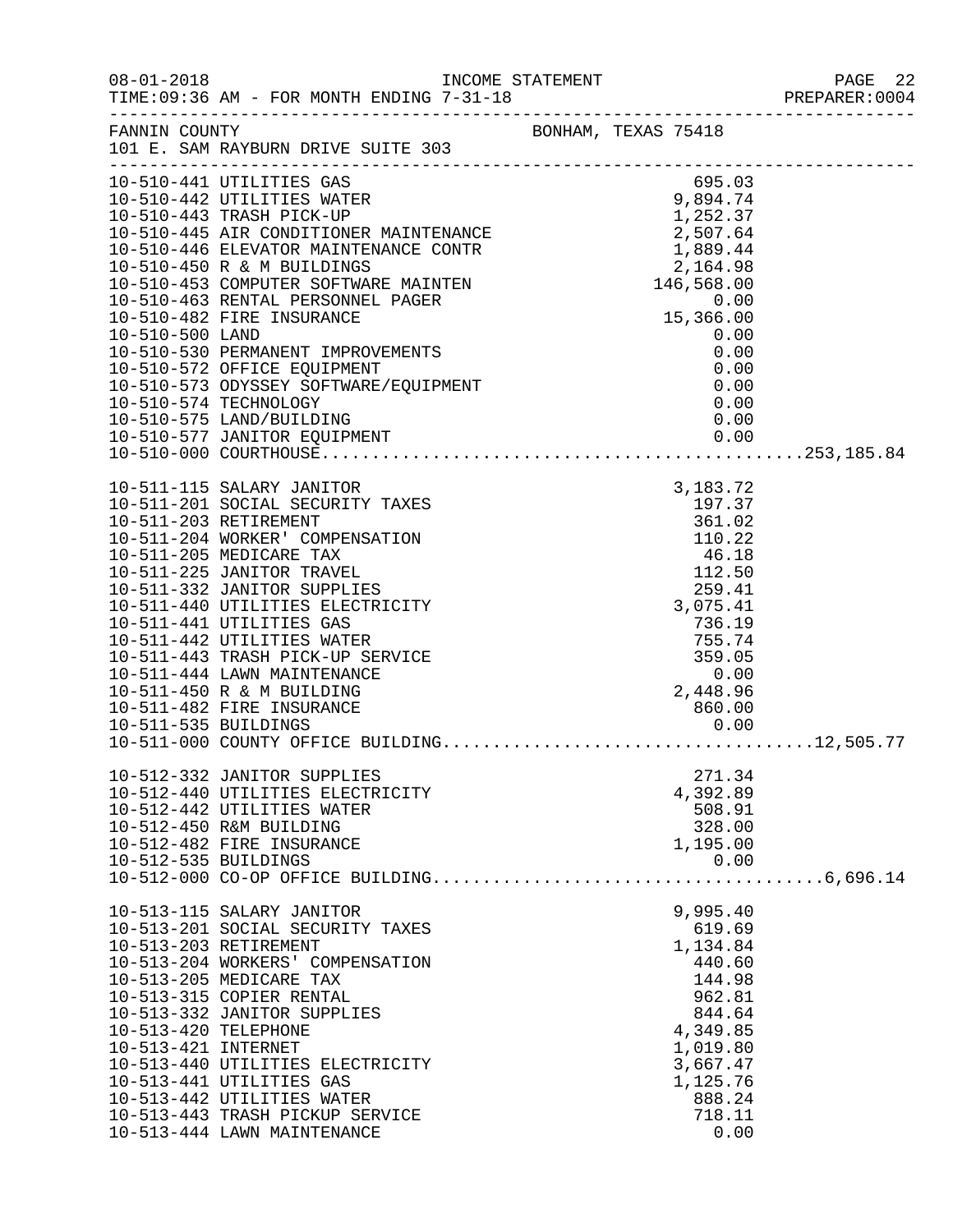| $08 - 01 - 2018$      | TIME: 09:36 AM - FOR MONTH ENDING 7-31-18      |                                                                                                                                                                                           |                              |      | PAGE 23<br>PREPARER: 0004 |
|-----------------------|------------------------------------------------|-------------------------------------------------------------------------------------------------------------------------------------------------------------------------------------------|------------------------------|------|---------------------------|
| FANNIN COUNTY         | 101 E. SAM RAYBURN DRIVE SUITE 303             | BONHAM, TEXAS 75418                                                                                                                                                                       |                              |      |                           |
|                       | 10-513-450 R&M BUILDING                        |                                                                                                                                                                                           | 5,015.89                     |      |                           |
|                       | 10-513-455 PARKING LOT                         |                                                                                                                                                                                           | 0.00<br>0.00<br>2,181.00     |      |                           |
|                       | 10-513-482 FIRE INSURANCE                      |                                                                                                                                                                                           |                              |      |                           |
|                       |                                                |                                                                                                                                                                                           |                              |      |                           |
|                       |                                                |                                                                                                                                                                                           |                              |      |                           |
|                       |                                                |                                                                                                                                                                                           |                              |      |                           |
|                       |                                                |                                                                                                                                                                                           |                              |      |                           |
|                       | 10-515-440 UTILITIES ELECTRICITY               |                                                                                                                                                                                           | 426.24                       |      |                           |
|                       | 10-515-441 UTILITIES GAS                       |                                                                                                                                                                                           | 550.44                       |      |                           |
|                       | 10-515-442 UTILITIES WATER                     |                                                                                                                                                                                           | $0.00$<br>300.00<br>1,128.68 |      |                           |
|                       | 10-515-444 LAWN MAINTENANCE                    |                                                                                                                                                                                           |                              |      |                           |
|                       | 10-515-450 R&M BUILDING                        |                                                                                                                                                                                           |                              |      |                           |
|                       | 10-515-482 FIRE INSURANCE                      |                                                                                                                                                                                           | 1,446.00                     |      |                           |
|                       |                                                |                                                                                                                                                                                           |                              |      |                           |
|                       | 10-516-115 SALARY JANITOR                      | $\begin{array}{r} 124 \cdot \text{/}_\bot \\ 228 \cdot 85 \\ 88 \cdot 16 \\ 29 \cdot 11 \\ 174 \cdot 39 \\ 70 \cdot 0 \\ 0 \cdot 0 \\ \text{?}\ 0.0 \\ \text{?}\ 060 \cdot 3 \end{array}$ |                              |      |                           |
|                       | 10-516-201 SOCIAL SECURITY TAXES               |                                                                                                                                                                                           |                              |      |                           |
| 10-516-203 RETIREMENT |                                                |                                                                                                                                                                                           |                              |      |                           |
|                       | 10-516-204 WORKERS' COMPENSATION               |                                                                                                                                                                                           |                              |      |                           |
|                       | 10-516-205 MEDICARE TAX                        |                                                                                                                                                                                           |                              |      |                           |
|                       | 10-516-225 JANITOR TRAVEL                      |                                                                                                                                                                                           |                              |      |                           |
|                       | 10-516-332 JANITOR SUPPLIES                    |                                                                                                                                                                                           |                              |      |                           |
| 10-516-420 TELEPHONE  |                                                |                                                                                                                                                                                           |                              |      |                           |
|                       | 10-516-440 UTILITIES ELECTRICITY               |                                                                                                                                                                                           | 3,960.30                     |      |                           |
|                       | 10-516-441 UTILITIES GAS                       |                                                                                                                                                                                           | 0.00                         |      |                           |
|                       | 10-516-442 UTILITIES WATER                     |                                                                                                                                                                                           | 463.14                       |      |                           |
|                       | 10-516-443 TRASH PICKUP SERVICE                |                                                                                                                                                                                           | 0.00                         |      |                           |
|                       | 10-516-444 LAWN MAINTENANCE                    |                                                                                                                                                                                           |                              | 0.00 |                           |
|                       | 10-516-450 R&M BUILDING                        |                                                                                                                                                                                           | 1,768.75                     |      |                           |
|                       | 10-516-482 FIRE INSURANCE                      |                                                                                                                                                                                           | 880.00                       |      |                           |
|                       | 10-516-530 BUILDING REMODEL                    |                                                                                                                                                                                           |                              | 0.00 |                           |
|                       | 10-516-535 BUILDING CONSTRUCTION               |                                                                                                                                                                                           |                              | 0.00 |                           |
|                       | 10-516-572 OFFICE EQUIPMENT                    |                                                                                                                                                                                           |                              | 0.00 |                           |
|                       |                                                |                                                                                                                                                                                           |                              |      |                           |
| 10-517-535 BUILDING   |                                                |                                                                                                                                                                                           |                              | 0.00 |                           |
|                       |                                                |                                                                                                                                                                                           |                              |      |                           |
|                       | 10-518-311 POSTAL EXPENSES                     |                                                                                                                                                                                           | 344.00                       |      |                           |
|                       | 10-518-332 JANITOR SUPPLIES                    |                                                                                                                                                                                           | 1,928.82                     |      |                           |
|                       | 10-518-420 UTILITIES TELEPHONE                 |                                                                                                                                                                                           | 14,424.97                    |      |                           |
|                       | 10-518-421 INTERNET SERVICES                   |                                                                                                                                                                                           | 11,277.45                    |      |                           |
|                       | 10-518-440 UTILITIES ELECTRICITY               |                                                                                                                                                                                           | 18,866.79                    |      |                           |
|                       | 10-518-441 UTILITIES GAS                       |                                                                                                                                                                                           | 2,893.72                     |      |                           |
|                       | 10-518-442 UTILITIES WATER                     |                                                                                                                                                                                           | 3,934.37                     |      |                           |
|                       | 10-518-443 TRASH PICKUP SERVICE                |                                                                                                                                                                                           | 1,271.88                     |      |                           |
|                       | 10-518-450 R & M BUILDING                      |                                                                                                                                                                                           | 5,595.48                     |      |                           |
|                       | 10-518-460 MOVING EXPENSES                     |                                                                                                                                                                                           |                              | 0.00 |                           |
|                       | 10-518-470 OFFICE SPACE LEASE                  |                                                                                                                                                                                           | 82,425.00                    |      |                           |
|                       | 10-518-483 ALARM MONITORING                    |                                                                                                                                                                                           | 885.60                       |      |                           |
|                       | 10-518-484 CLEANING SERVICES                   |                                                                                                                                                                                           |                              | 0.00 |                           |
|                       | 10-518-501 PEST CONTROL                        |                                                                                                                                                                                           | 932.00                       |      |                           |
|                       | 10-518-000 COUNTY OFFICES RELOCATION144,780.08 |                                                                                                                                                                                           |                              |      |                           |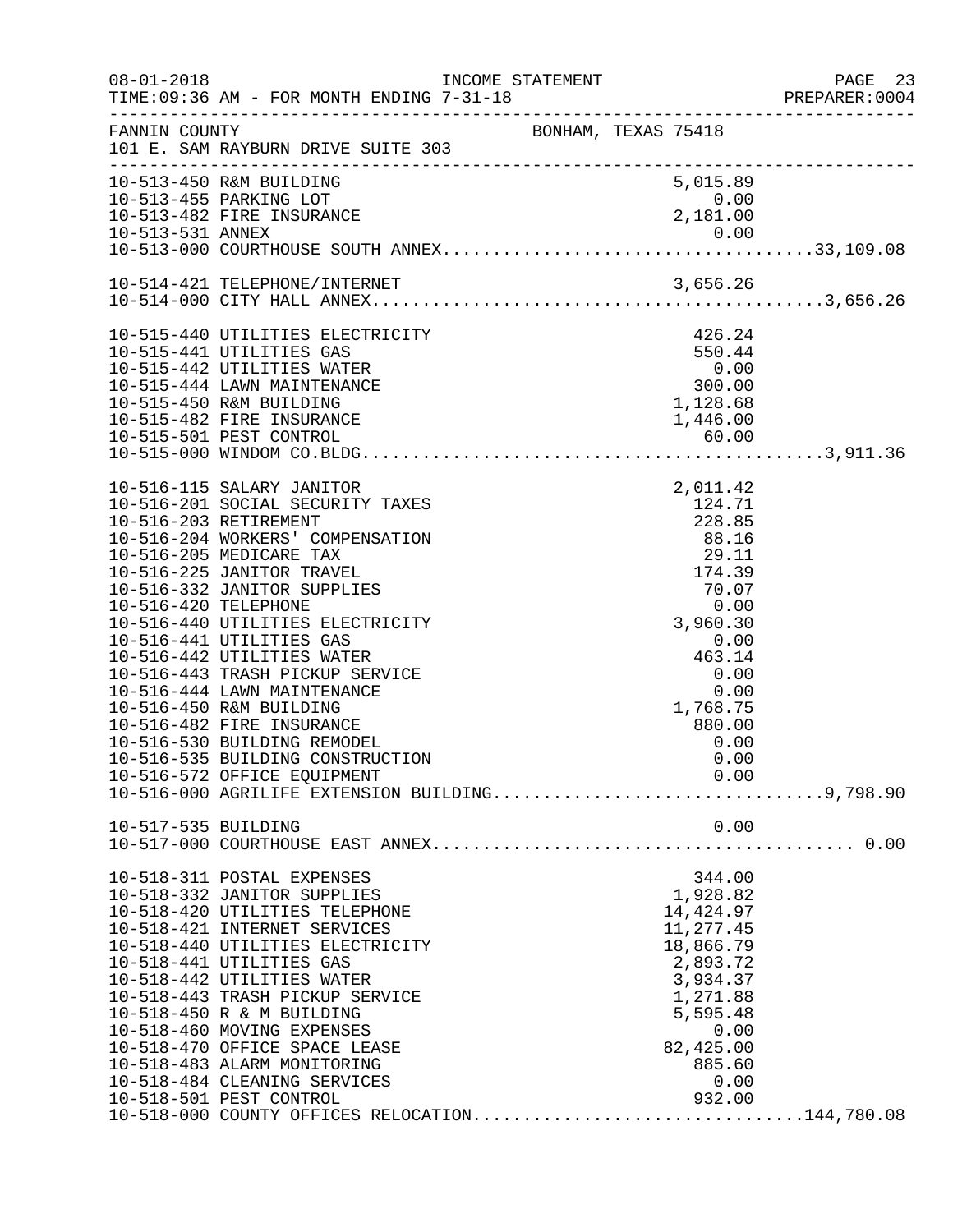| $08 - 01 - 2018$                                               | INCOME STATEMENT<br>TIME: 09:36 AM - FOR MONTH ENDING 7-31-18                                                                                                                                                                                                                                                                                                                                                                                                                                                                                                                                                                  |                                                                                                                                                                                                                                  | PAGE 24<br>PREPARER:0004 |
|----------------------------------------------------------------|--------------------------------------------------------------------------------------------------------------------------------------------------------------------------------------------------------------------------------------------------------------------------------------------------------------------------------------------------------------------------------------------------------------------------------------------------------------------------------------------------------------------------------------------------------------------------------------------------------------------------------|----------------------------------------------------------------------------------------------------------------------------------------------------------------------------------------------------------------------------------|--------------------------|
|                                                                | FANNIN COUNTY<br>101 E. SAM RAYBURN DRIVE SUITE 303                                                                                                                                                                                                                                                                                                                                                                                                                                                                                                                                                                            | BONHAM, TEXAS 75418                                                                                                                                                                                                              |                          |
|                                                                |                                                                                                                                                                                                                                                                                                                                                                                                                                                                                                                                                                                                                                |                                                                                                                                                                                                                                  |                          |
|                                                                |                                                                                                                                                                                                                                                                                                                                                                                                                                                                                                                                                                                                                                |                                                                                                                                                                                                                                  |                          |
|                                                                | 10-543-416 FIRE PROTECTION SERVICE<br>10-543-422 R&M RADIO/TOWER<br>10-543-440 UTILITIES ELECTRICITY<br>10-543-447 REPEATER SERVICE CONTRACT                                                                                                                                                                                                                                                                                                                                                                                                                                                                                   | 63,000.00<br>03,000.00<br>36.87<br>0.00<br>8,235.80                                                                                                                                                                              |                          |
| 10-551-435 PRINTING<br>10-551-480 BOND<br>10-551-572 EQUIPMENT | 10-551-101 SALARY ELECTED OFFICIAL<br>10-551-201 SOCIAL SECURITY TAXES<br>10-551-202 GROUP HEALTH & DENTAL INSURANCE<br>10-551-203 RETIREMENT<br>10-551-204 WORKERS' COMPENSATION<br>10-551-205 MEDICARE TAX<br>10-551-310 OFFICE SUPPLIES<br>10-551-311 POSTAL EXPENSES<br>10-551-330 AUTO EXPENSE-GAS AND OIL<br>10-551-421 ONLINE RESEARCH/ACCURINT<br>10-551-422 R & M RADIO<br>10-551-427 TRAVEL EXPENSE<br>10-551-488 LAW ENFORCEMENT PROF. INS                                                                                                                                                                          | 27, 236.88<br>A<br>INSURANCE<br>$\begin{array}{r} 1,7.1 \\ 4,001.20 \\ 3,092.09 \end{array}$<br>$408.\n0.00\n84.66\n1,047.61\n450.00\n0.0\n2,000.\n0\n4'$<br>$\begin{array}{c} 0\,.\,0\,0\ 4\,8\,2\,.\,0\,0 \end{array}$<br>0.00 |                          |
| 10-552-435 PRINTING<br>10-552-480 BOND                         | 10-552-101 SALARY ELECTED OFFICIAL<br>10-552-101 SALARY ELECTED OFFICIAL 10-552-101 SALARY ELECTED OFFICIAL 10-552-201 SOCIAL SECURITY TAXES<br>10-552-201 SOCIAL SECURITY TAXES 10-552-202 GROUP HEALTH & DENTAL INSURANCE 10 3,745.40<br>10-552-203 RETIREMENT<br>10-552-204 WORKERS' COMPENSATION<br>10-552-205 MEDICARE TAX<br>10-552-310 OFFICE SUPPLIES<br>10-552-311 POSTAL EXPENSES<br>10-552-330 AUTO EXPENSE-GAS AND OIL<br>10-552-422 R & M RADIO<br>10-552-427 TRAVEL EXPENSE<br>10-552-428 TRAINING/TUITION/TRAVEL<br>10-552-488 LAW ENFOREMENT PROF. INS.<br>10-552-573 RADIO EQUIPMENT<br>10-552-574 TECHNOLOGY | 13, 225.52<br>1,501.54<br>317.58<br>220.84<br>0.00<br>50.00<br>62.38<br>0.00<br>2,000.00<br>0.00<br>0.00<br>0.00<br>482.00<br>0.00<br>0.00                                                                                       |                          |
|                                                                | 10-553-101 SALARY ELECTED OFFICIAL<br>10-553-201 SOCIAL SECURITY TAXES<br>10-553-202 GROUP HEALTH & DENTAL INSURANCE<br>10-553-203 RETIREMENT<br>10-553-204 WORKERS' COMPENSATION<br>10-553-205 MEDICARE TAX                                                                                                                                                                                                                                                                                                                                                                                                                   | 11,756.36<br>852.86<br>8,745.40<br>1,334.75<br>282.30<br>199.50                                                                                                                                                                  |                          |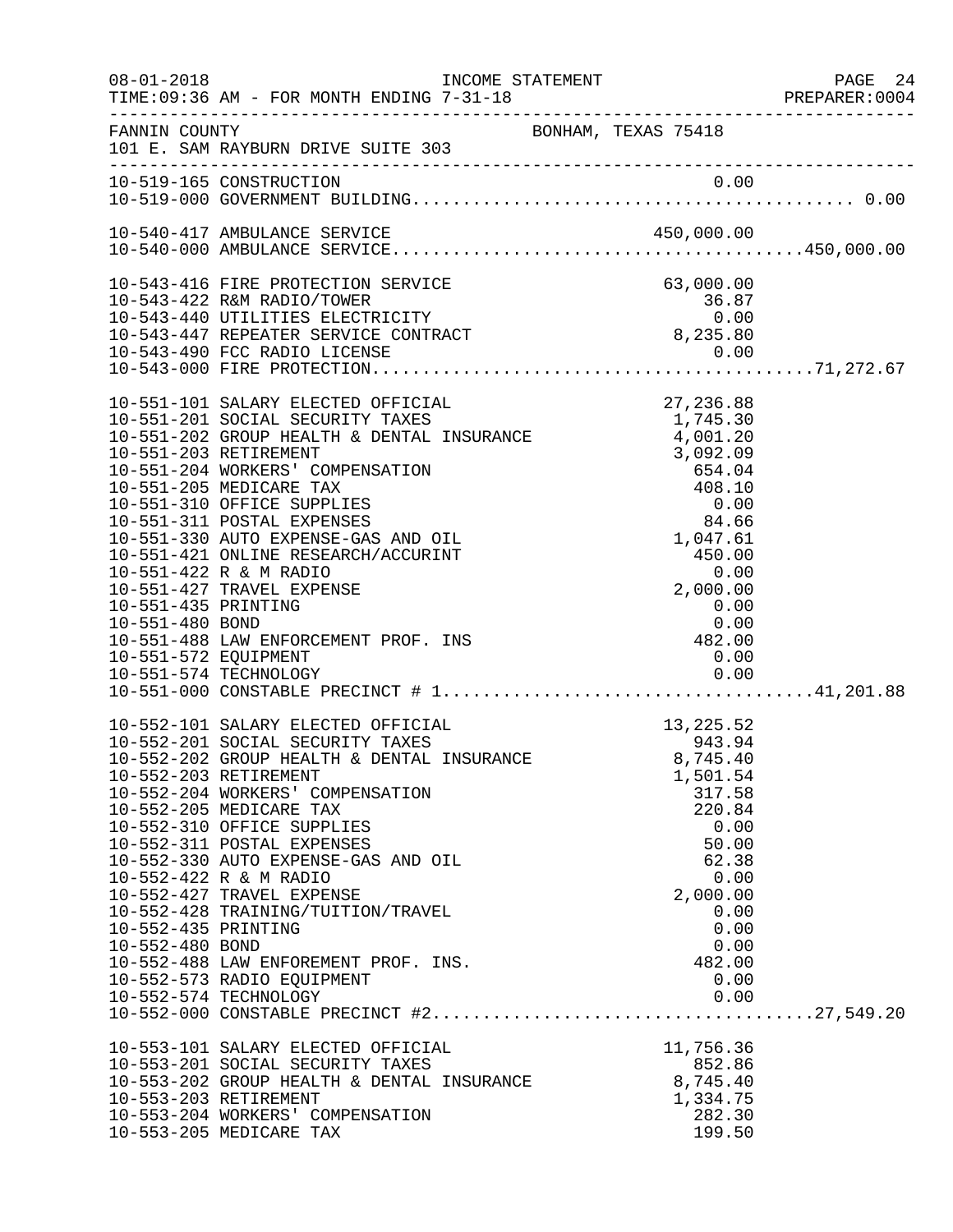|                      |                                                                                                                                 |                      | PREPARER: 0004 |
|----------------------|---------------------------------------------------------------------------------------------------------------------------------|----------------------|----------------|
|                      | FANNIN COUNTY<br>101 E. SAM RAYBURN DRIVE SUITE 303                                                                             |                      |                |
|                      | 10-553-310 OFFICE SUPPLIES<br>10-553-311 POSTAL EXPENSES<br>10-553-330 AUTO EXPENSE-GAS AND OIL<br>2,000.00<br>2,000.00<br>0.00 |                      |                |
|                      |                                                                                                                                 |                      |                |
|                      |                                                                                                                                 |                      |                |
| 10-553-435 PRINTING  |                                                                                                                                 | 0.00                 |                |
|                      |                                                                                                                                 |                      |                |
|                      |                                                                                                                                 |                      |                |
|                      |                                                                                                                                 |                      |                |
|                      |                                                                                                                                 |                      |                |
|                      | 10-555-441 ANIMAL CONTROL OFFICER/SERVICES 2,026.89                                                                             |                      |                |
|                      |                                                                                                                                 |                      |                |
|                      |                                                                                                                                 |                      |                |
|                      |                                                                                                                                 |                      |                |
|                      |                                                                                                                                 |                      |                |
|                      |                                                                                                                                 |                      |                |
|                      |                                                                                                                                 |                      |                |
|                      |                                                                                                                                 |                      |                |
|                      |                                                                                                                                 |                      |                |
|                      |                                                                                                                                 |                      |                |
|                      |                                                                                                                                 |                      |                |
|                      |                                                                                                                                 |                      |                |
|                      |                                                                                                                                 |                      |                |
|                      |                                                                                                                                 |                      |                |
|                      |                                                                                                                                 |                      |                |
|                      |                                                                                                                                 |                      |                |
|                      |                                                                                                                                 |                      |                |
|                      |                                                                                                                                 |                      |                |
|                      |                                                                                                                                 |                      |                |
|                      |                                                                                                                                 |                      |                |
|                      |                                                                                                                                 |                      |                |
|                      |                                                                                                                                 |                      |                |
|                      |                                                                                                                                 |                      |                |
|                      | 10-560-330 AUTO EXPENSE GAS & OIL                                                                                               | 50,985.60            |                |
|                      | 10-560-332 SHERIFF JANITOR SUPPLIES<br>10-560-395 UNIFORMS/OTHER                                                                | 1,190.13<br>4,520.66 |                |
|                      | 10-560-419 SHERIFF CELL PHONE                                                                                                   | 400.00               |                |
| 10-560-420 TELEPHONE |                                                                                                                                 | 10,850.86            |                |
|                      | 10-560-421 CELL PHONE                                                                                                           | 1,675.00             |                |
|                      | 10-560-422 R & M RADIO                                                                                                          | 0.00                 |                |
|                      | 10-560-427 OUT OF COUNTY TRAVEL                                                                                                 | 408.57               |                |
|                      | 10-560-428 PRISONER TRANSPORT                                                                                                   | 5,058.46             |                |
|                      | 10-560-430 BIDS AND NOTICES                                                                                                     | 674.99               |                |
|                      | 10-560-432 IMPOUNDMENT OF ESTRAY LIVESTOCK                                                                                      | 0.00                 |                |
| 10-560-435 PRINTING  |                                                                                                                                 | 751.55               |                |
|                      | 10-560-440 UTILITIES ELECTRICITY                                                                                                | 0.00                 |                |
|                      | 10-560-442 UTILITIES WATER<br>10-560-443 SHERIFF TRASH PICKUP                                                                   | 2,537.18             |                |
|                      | 10-560-444 INTERNET SERVICE                                                                                                     | 991.08<br>1,199.40   |                |
|                      | 10-560-445 AIR CONDITIONER MAINTENANCE                                                                                          | 589.20               |                |
|                      | 10-560-447 REPEATER SERVICE CONTRACT                                                                                            | 0.00                 |                |
|                      | 10-560-450 SHERIFF OFF. R&M BLDG.                                                                                               | 11,232.30            |                |
|                      | 10-560-452 R & M EQUIPMENT                                                                                                      | 0.00                 |                |
|                      | 10-560-453 TYLER/CAD MAINTENANCE                                                                                                | 0.00                 |                |
|                      | 10-560-454 R & M AUTOMOBILES                                                                                                    | 26, 461.64           |                |
|                      |                                                                                                                                 |                      |                |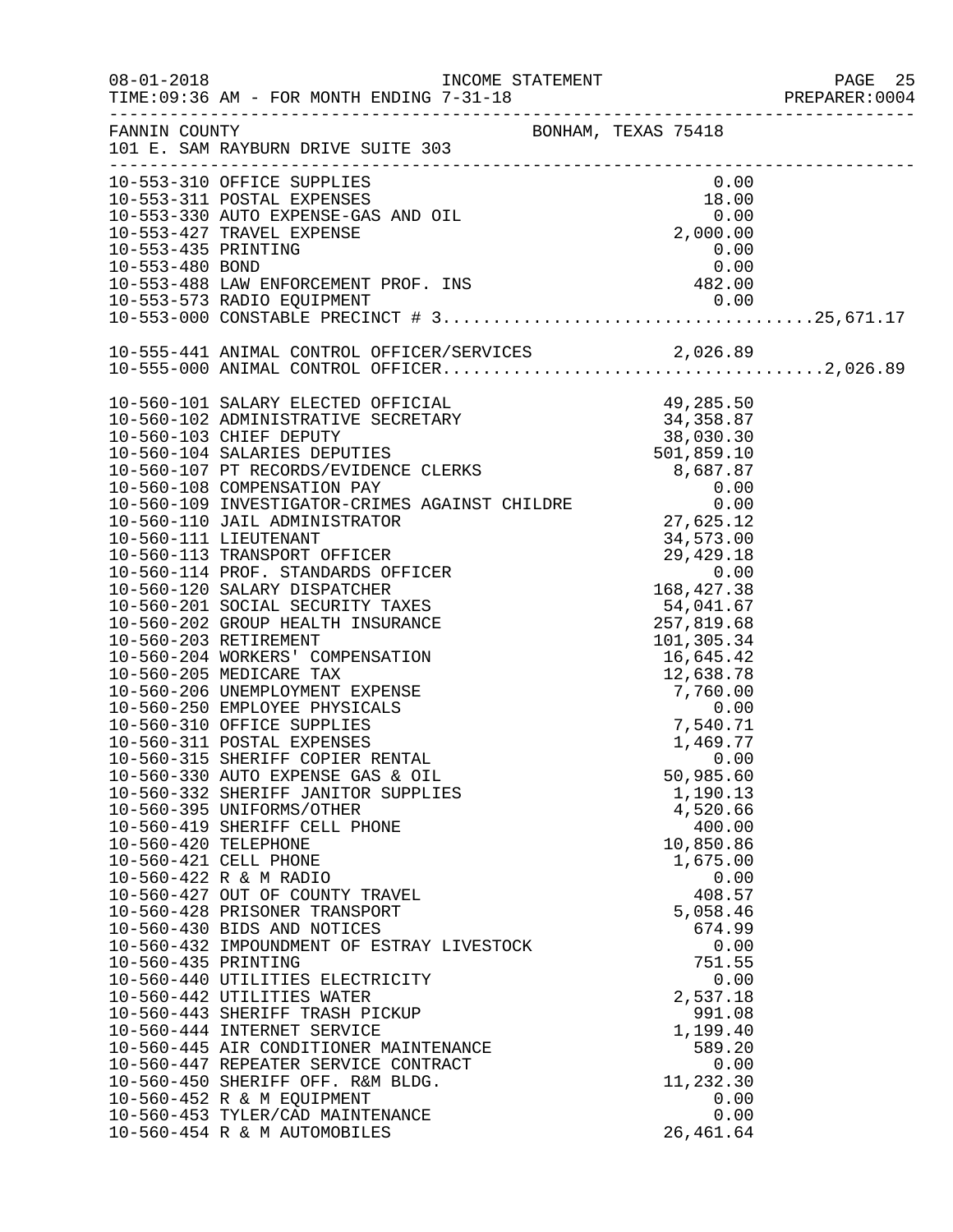| $08 - 01 - 2018$                           | INCOME STATEMENT<br>TIME: 09:36 AM - FOR MONTH ENDING 7-31-18                                                                                                                                                                                                                                                                                                                               |                                                                                                                                     | PAGE 26<br>PREPARER:0004 |
|--------------------------------------------|---------------------------------------------------------------------------------------------------------------------------------------------------------------------------------------------------------------------------------------------------------------------------------------------------------------------------------------------------------------------------------------------|-------------------------------------------------------------------------------------------------------------------------------------|--------------------------|
| FANNIN COUNTY                              | ____________________________________<br>101 E. SAM RAYBURN DRIVE SUITE 303                                                                                                                                                                                                                                                                                                                  | BONHAM, TEXAS 75418                                                                                                                 |                          |
| 10-560-480 BOND                            | 10-560-482 FIRE INSURANCE<br>10-560-487 AUTOMOBILE INSURANCE<br>10-560-488 LAW ENFORCEMENT INSURANCE<br>10-560-571 HWY. PATROL RADAR EQUIPMENT<br>10-560-572 OFFICE EQUIPMENT<br>10-560-573 RADIO EQUIPMENT<br>10-560-574 TECHNOLOGY<br>10-560-575 AUTOMOBILES                                                                                                                              | 539.00<br>$242.00$<br>8,200.00<br>12,503.00<br>$0.00$<br>4,970.54<br>0.00<br>$0.00$<br>0.00<br>86,923.54                            |                          |
|                                            |                                                                                                                                                                                                                                                                                                                                                                                             |                                                                                                                                     |                          |
|                                            | 10-562-396 BODY ARMOR<br>10-562-000 RIFLE RESISTANT BODY ARMOR 343980114,150.00                                                                                                                                                                                                                                                                                                             |                                                                                                                                     |                          |
| 10-565-500 LAND                            | 10-565-380 PRISONER HOUSING<br>10-565-400 PRISONER TRANSPORT/GUARD<br>10-565-405 PRISONER MEDICAL<br>10-565-429 SCHOLARSHIP AWARDS<br>10-565-442 CR4200 UTILITY WATER<br>10-565-450 R&M BUILDING<br>10-565-482 FIRE INSURANCE<br>10-565-491 JUSTICE ASSISTANCE GRANT                                                                                                                        | 1,248,345.00<br>17,007.59<br>83, 292.54<br>10,000.00<br>0.00<br>0.00<br>0.00<br>0.00<br>0.00                                        |                          |
|                                            |                                                                                                                                                                                                                                                                                                                                                                                             |                                                                                                                                     |                          |
| 10-570-420 TELEPHONE                       |                                                                                                                                                                                                                                                                                                                                                                                             | 1,991.61                                                                                                                            |                          |
| 10-573-420 TELEPHONE                       | 10-573-103 SALARY-BOND SUPERVISOR<br>10-573-201 SOCIAL SECURITY TAXES<br>10-573-202 GROUP HEALTH INSURANCE<br>10-573-203 RETIREMENT<br>10-573-204 WORKERS' COMPENSATION<br>10-573-205 MEDICARE TAX<br>10-573-310 OFFICE SUPPLIES<br>10-573-311 POSTAL EXPENSES<br>10-573-313 DRUG TESTING SUPPLIES<br>10-573-340 EVALUATIONS<br>10-573-353 COMPUTER EXPENSE<br>10-573-453 COMPUTER SOFTWARE | 33,563.64<br>2,080.98<br>8,745.40<br>3,810.76<br>139.22<br>486.64<br>256.15<br>0.00<br>472.50<br>0.00<br>0.00<br>712.72<br>1,177.00 |                          |
| 10-575-311 POSTAGE<br>10-575-420 TELEPHONE | 10-575-408 DETENTION OPERATING COST<br>10-575-415 RESIDENTIAL PLACEMENT<br>10-575-416 COUNSELING SERVICES<br>10-575-427 TRAVEL & TRAINING                                                                                                                                                                                                                                                   | 12.20<br>0.00<br>0.00<br>0.00<br>0.00<br>0.00                                                                                       |                          |
|                                            | 10-590-104 SALARIES DEPUTIES                                                                                                                                                                                                                                                                                                                                                                | 13,487.89                                                                                                                           |                          |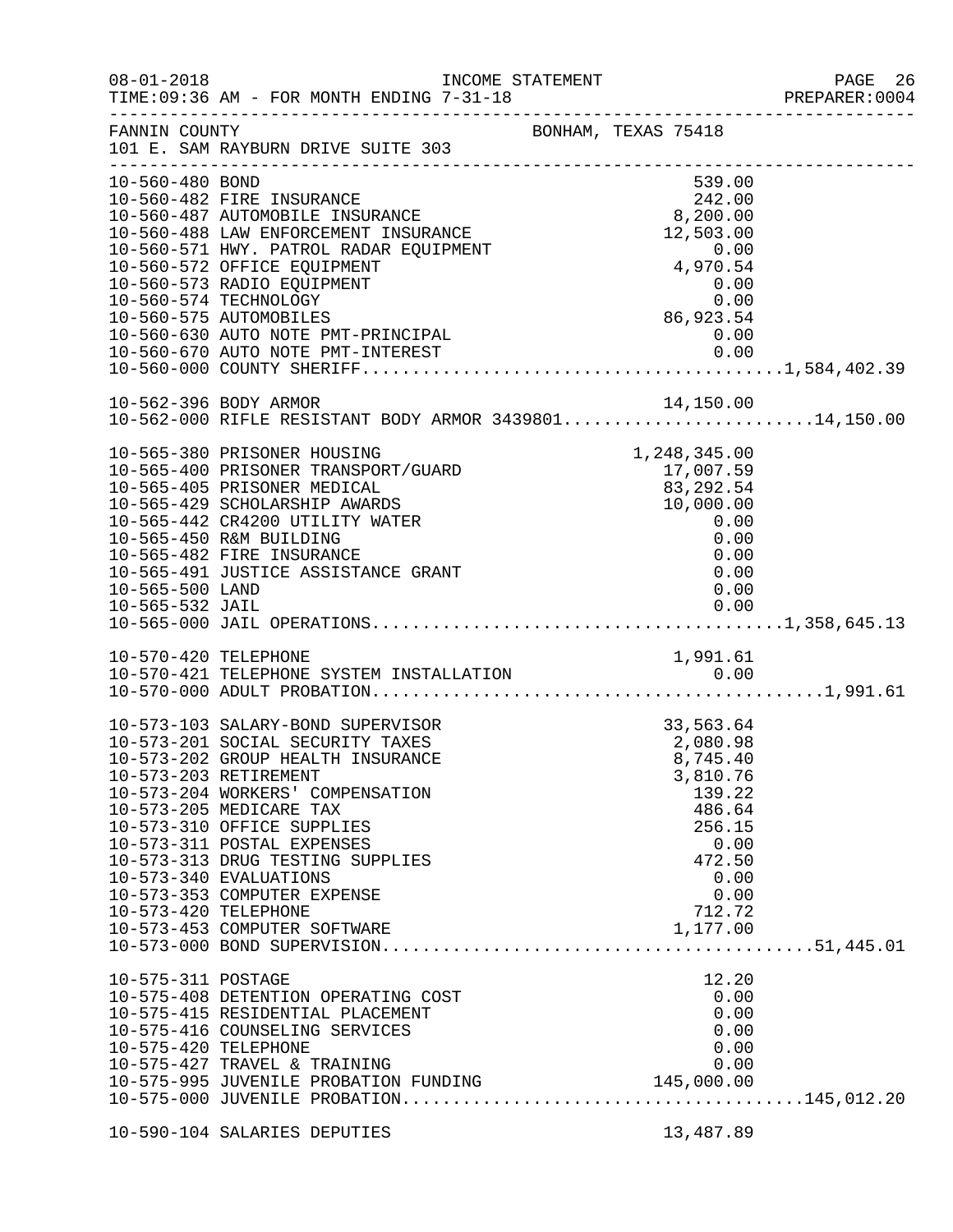|                      | FANNIN COUNTY<br>101 E. SAM RAYBURN DRIVE SUITE 303                                                                                                                                                                                        |                      |  |
|----------------------|--------------------------------------------------------------------------------------------------------------------------------------------------------------------------------------------------------------------------------------------|----------------------|--|
|                      |                                                                                                                                                                                                                                            |                      |  |
|                      |                                                                                                                                                                                                                                            |                      |  |
|                      |                                                                                                                                                                                                                                            |                      |  |
|                      |                                                                                                                                                                                                                                            |                      |  |
|                      |                                                                                                                                                                                                                                            |                      |  |
|                      |                                                                                                                                                                                                                                            |                      |  |
|                      |                                                                                                                                                                                                                                            |                      |  |
|                      |                                                                                                                                                                                                                                            |                      |  |
|                      |                                                                                                                                                                                                                                            |                      |  |
|                      |                                                                                                                                                                                                                                            |                      |  |
|                      |                                                                                                                                                                                                                                            |                      |  |
|                      |                                                                                                                                                                                                                                            |                      |  |
|                      |                                                                                                                                                                                                                                            |                      |  |
|                      |                                                                                                                                                                                                                                            |                      |  |
|                      |                                                                                                                                                                                                                                            |                      |  |
|                      |                                                                                                                                                                                                                                            |                      |  |
|                      |                                                                                                                                                                                                                                            |                      |  |
|                      |                                                                                                                                                                                                                                            |                      |  |
|                      |                                                                                                                                                                                                                                            |                      |  |
|                      |                                                                                                                                                                                                                                            |                      |  |
|                      |                                                                                                                                                                                                                                            |                      |  |
|                      |                                                                                                                                                                                                                                            |                      |  |
|                      |                                                                                                                                                                                                                                            |                      |  |
|                      |                                                                                                                                                                                                                                            |                      |  |
|                      | 10-591-110 SALARY FLOOD PLAIN ADMINISTRATOR<br>10-591-201 SOCIAL SECURITY TAXES<br>10-591-202 GROUP HEALTH & DENTAL INSURANCE<br>10-591-203 RETIREMENT<br>10-591-203 RETIREMENT<br>10-591-204 WORKERS' COMPENSATION<br>10-591-205 MEDICARE |                      |  |
|                      |                                                                                                                                                                                                                                            |                      |  |
|                      |                                                                                                                                                                                                                                            |                      |  |
|                      |                                                                                                                                                                                                                                            |                      |  |
|                      |                                                                                                                                                                                                                                            |                      |  |
|                      |                                                                                                                                                                                                                                            |                      |  |
|                      |                                                                                                                                                                                                                                            |                      |  |
|                      |                                                                                                                                                                                                                                            |                      |  |
|                      |                                                                                                                                                                                                                                            |                      |  |
| 10-591-420 TELEPHONE |                                                                                                                                                                                                                                            | 0.00                 |  |
|                      | 10-591-427 OUT OF COUNTY TRAVEL                                                                                                                                                                                                            | 0.00                 |  |
| 10-591-435 PRINTING  |                                                                                                                                                                                                                                            | 0.00                 |  |
|                      | 10-591-453 SOFTWARE MAINTENANCE                                                                                                                                                                                                            | 0.00                 |  |
| 10-591-454 R&M AUTO  |                                                                                                                                                                                                                                            | 0.00                 |  |
| 10-591-480 BOND      |                                                                                                                                                                                                                                            | 0.00                 |  |
| 10-591-481 DUES      |                                                                                                                                                                                                                                            | 0.00                 |  |
|                      | 10-591-487 AUTOMOBILE INSURANCE                                                                                                                                                                                                            | 0.00<br>0.00         |  |
|                      | 10-591-572 OFFICE EQUIPMENT<br>10-591-574 TECHNOLOGY                                                                                                                                                                                       | 0.00                 |  |
|                      | 10-591-575 AUTOMOBILE                                                                                                                                                                                                                      | 0.00                 |  |
|                      | 10-591-000 FLOOD PLAIN ADMIN/SUBDIVISION INSPE 0.00                                                                                                                                                                                        |                      |  |
|                      |                                                                                                                                                                                                                                            |                      |  |
|                      | 10-640-410 FANNIN CO. CHILDRENS CTR                                                                                                                                                                                                        | 7,000.00             |  |
|                      | 10-640-411 FANNIN CO. WELFARE BOARD                                                                                                                                                                                                        | 7,000.00<br>6,000.00 |  |
|                      | 10-640-413 TEXOMA COMMUNITY CENTER(M.H.M.R.)<br>10-640-413 TEXOMA COMMUNITY CENTER(M.H.M.R.)<br>10-640-414 FANNIN COUNTY CRISIS CENTER                                                                                                     |                      |  |
|                      |                                                                                                                                                                                                                                            |                      |  |
|                      |                                                                                                                                                                                                                                            |                      |  |
|                      | 10-640-415 TAPS PUBLIC TRANSIT                                                                                                                                                                                                             | 5,000.00             |  |
|                      | 10-640-416 TRI-COUNTY SNAP                                                                                                                                                                                                                 | 2,103.00             |  |
|                      | 10-640-440 UTILITIES ELECTRICITY                                                                                                                                                                                                           | 5,835.47             |  |
|                      | 10-640-441 UTILITIES GAS                                                                                                                                                                                                                   | 1,646.29             |  |
|                      | 10-640-442 UTILITIES WATER                                                                                                                                                                                                                 | 2,568.06             |  |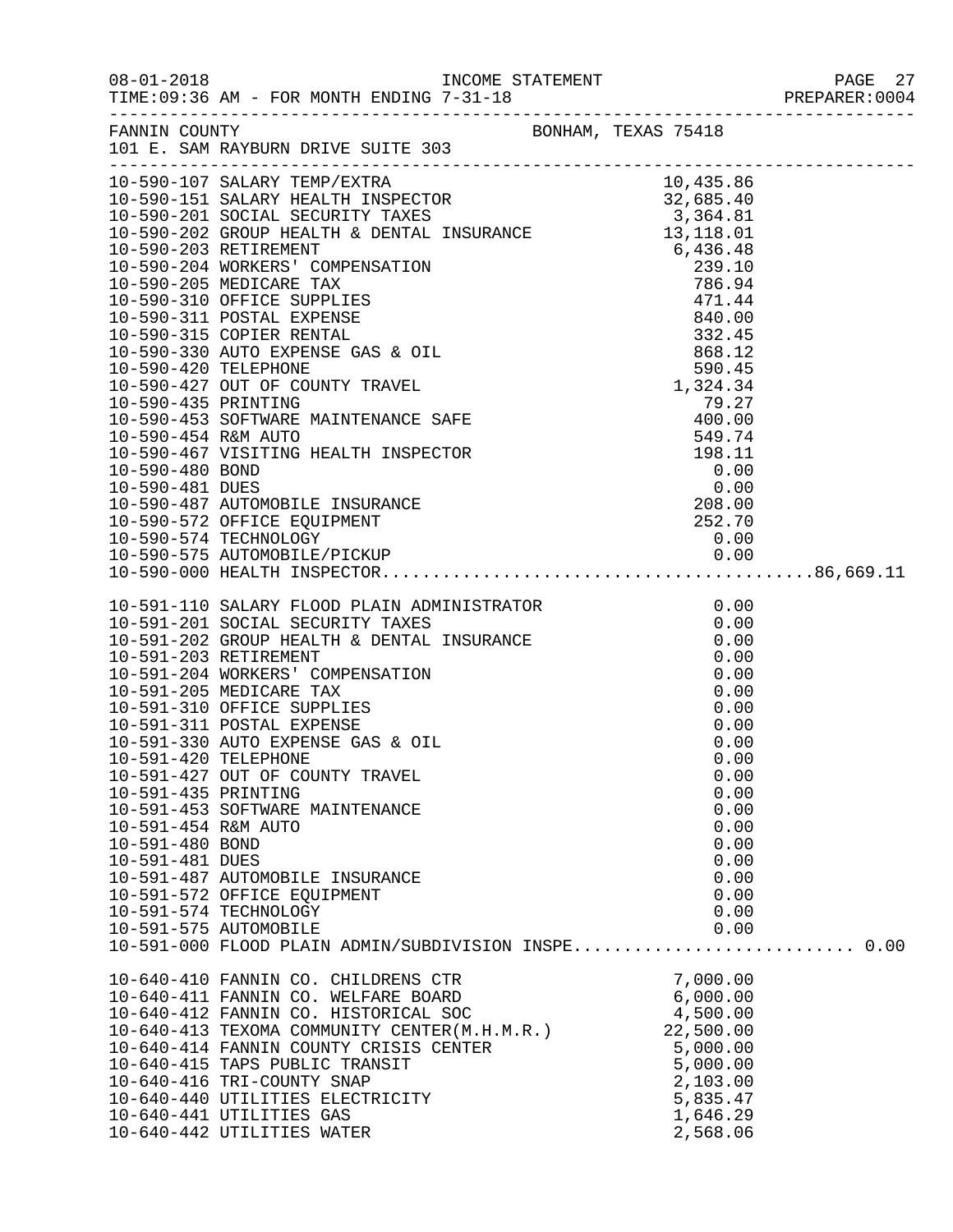| $08 - 01 - 2018$     | TIME: 09:36 AM - FOR MONTH ENDING 7-31-18  | INCOME STATEMENT    |                              | PAGE 28<br>PREPARER:0004 |
|----------------------|--------------------------------------------|---------------------|------------------------------|--------------------------|
| FANNIN COUNTY        | 101 E. SAM RAYBURN DRIVE SUITE 303         | BONHAM, TEXAS 75418 |                              |                          |
|                      | 10-640-443 TRASH PICK-UP                   |                     | $359.00$<br>0.00<br>2,110.00 |                          |
|                      | 10-640-450 R & M BUILDINGS (TDHS)          |                     |                              |                          |
|                      | 10-640-482 FIRE INSURANCE                  |                     |                              |                          |
|                      | 10-640-493 DHS PARKING LOT                 |                     | 0.00                         |                          |
|                      |                                            |                     |                              |                          |
|                      |                                            |                     |                              |                          |
|                      |                                            |                     |                              |                          |
|                      | 10-645-102 SALARY IHC DIRECTOR             |                     | 33,667.70                    |                          |
|                      | 10-645-107 SALARY ASSISTANT                |                     | 13,487.89                    |                          |
|                      | 10-645-201 SOCIAL SECURITY TAX             |                     | 2,835.01                     |                          |
|                      | 10-645-202 GROUP HEALTH INSURANCE          |                     | 13, 118. 19                  |                          |
|                      | 10-645-203 RETIREMENT                      |                     | 5,353.94                     |                          |
|                      | 10-645-204 WORKER'S COMP                   |                     | 195.66                       |                          |
|                      | 10-645-205 MEDICARE TAX                    |                     | 663.07                       |                          |
|                      | 10-645-210 TOTAL SALARY & BENEFITS         |                     |                              | 69, 321.46               |
|                      | 10-645-310 OFFICE SUPPLIES                 |                     | 194.55                       |                          |
|                      | 10-645-311 POSTAL EXPENSE                  |                     | 4.44                         |                          |
|                      | 10-645-330 BIDS & NOTICES                  |                     | 0.00                         |                          |
|                      | 10-645-353 COMPUTER EXPENSE                |                     | 11,649.00                    |                          |
|                      | 10-645-390 SUBSCRIPTIONS                   |                     | 0.00                         |                          |
|                      | 10-645-399 SUBTOTAL OFFICE EXPENSE         |                     |                              | 11,847.99                |
|                      | 10-645-404 COBRA/INSURANCE                 |                     | 0.00                         |                          |
|                      | 10-645-407 INELIGIBLE IHC EXPENSE          |                     | 0.00                         |                          |
|                      | 10-645-409 DIABETIC SUPPLIES               |                     | 1,255.23                     |                          |
|                      | 10-645-410 CERT. REG. NURSE ANES.          |                     | 0.00                         |                          |
|                      | 10-645-411 PHYSICIAN, NON-EMERGENCY        |                     | 8,223.52                     |                          |
|                      | 10-645-412 PRESCRIPTIONS, DRUGS            |                     | 9,364.09                     |                          |
|                      | 10-645-413 HOSPITAL, INPATIENT             |                     | 42,871.67                    |                          |
|                      | 10-645-414 HOSPITAL, OUTPATIENT            |                     | 29,478.54                    |                          |
|                      | 10-645-415 LABORATORY/ X-RAY               |                     | 1,556.13                     |                          |
|                      | 10-645-416 SKILLED NURSING FACILITY        |                     | 0.00                         |                          |
|                      | 10-645-417 FAMILY PLANNING                 |                     | 0.00                         |                          |
|                      | 10-645-418 FED. QUALIFIED HEALTH CENTER    |                     | 1,896.54                     |                          |
|                      | 10-645-419 COUNSELING SERVICE              |                     | 0.00                         |                          |
|                      | 10-645-420 RURAL HEALTH CLINIC             |                     | 0.00                         |                          |
|                      | 10-645-421 STATE HOSPITAL CONTRACTS        |                     | 0.00                         |                          |
|                      | 10-645-422 AMBULATORY SURGICAL CENTE       |                     | 0.00                         |                          |
|                      | 10-645-423 MEDICAL EQUIP. PURCHASE         |                     | 0.00                         |                          |
|                      | 10-645-425 TOTAL MEDICAL/IHC               |                     |                              | 94,645.72                |
|                      | 10-645-427 OUT OF COUNTY TRAVEL            |                     | 0.00                         |                          |
| 10-645-435 PRINTING  |                                            |                     | 0.00                         |                          |
| 10-645-440 TELEPHONE |                                            |                     | 959.03                       |                          |
| 10-645-441 DSL LINE  |                                            |                     | 595.98                       |                          |
|                      | 10-645-499 SERVICES & OTHER CHARGES        |                     |                              | 1,555.01                 |
|                      | 10-645-574 TECHNOLOGY                      |                     | 0.00                         |                          |
|                      | 10-645-599 CAPITAL OUTLAY                  |                     |                              | 0.00                     |
|                      |                                            |                     |                              |                          |
|                      | 10-665-105 SALARY SECRETARY                |                     | 21,964.58                    |                          |
|                      | 10-665-107 REGULAR-TEMP. PART-TIME         |                     | 0.00                         |                          |
|                      | 10-665-150 CO. AGENTS SALARIES             |                     | 27,658.66                    |                          |
|                      | 10-665-201 SOCIAL SECURITY TAXES           |                     | 2,639.78                     |                          |
|                      | 10-665-202 GROUP HEALTH & DENTAL INSURANCE |                     | 8,745.40                     |                          |
|                      | 10-665-203 RETIREMENT                      |                     | 2,493.69                     |                          |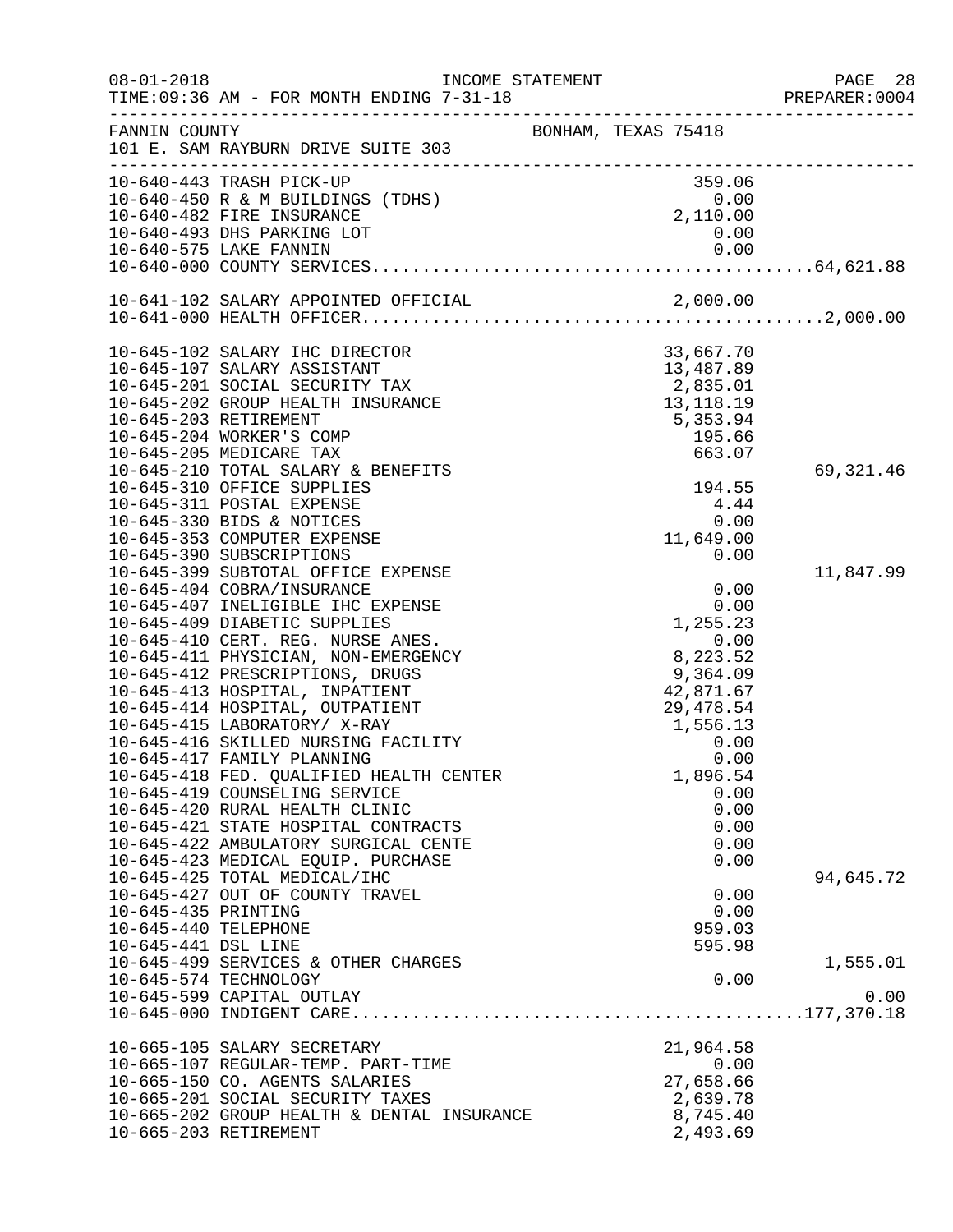| $08 - 01 - 2018$     |                                                                                                                                                                                                                                                                                                                                                                                              | INCOME STATEMENT    |                                                                                                                                       | PAGE 29<br>PREPARER: 0004 |
|----------------------|----------------------------------------------------------------------------------------------------------------------------------------------------------------------------------------------------------------------------------------------------------------------------------------------------------------------------------------------------------------------------------------------|---------------------|---------------------------------------------------------------------------------------------------------------------------------------|---------------------------|
| FANNIN COUNTY        | 101 E. SAM RAYBURN DRIVE SUITE 303                                                                                                                                                                                                                                                                                                                                                           | BONHAM, TEXAS 75418 |                                                                                                                                       |                           |
| 10-665-420 TELEPHONE | 10-665-204 WORKERS' COMPENSATION<br>10-665-205 MEDICARE TAX<br>10-665-310 OFFICE SUPPLIES<br>10-665-311 POSTAL EXPENSE<br>10-665-315 COPIER RENTAL<br>10-665-335 PROGRAM SUPPLIES<br>10-665-421 CELL PHONE ALLOWANCE<br>10-665-422 CABLE INTERNET<br>10-665-427 IN/OUT CO.TRAVEL-AG.<br>10-665-428 IN/OUT CO.TRAVEL-F.C.S.<br>10-665-429 IN/OUT CO.TRAVEL-4-H<br>10-665-572 OFFICE EQUIPMENT |                     | 91.10<br>617.39<br>1,074.78<br>198.00<br>1,068.98<br>0.00<br>1,468.10<br>1,138.31<br>560.00<br>545.17<br>2,351.91<br>2,041.12<br>0.00 |                           |
|                      |                                                                                                                                                                                                                                                                                                                                                                                              |                     |                                                                                                                                       |                           |
|                      |                                                                                                                                                                                                                                                                                                                                                                                              |                     |                                                                                                                                       |                           |
|                      | 11-510-571 EQUIPMENT<br>11-510-000 COURTHOUSE SECURITY EQUIP4,113.50                                                                                                                                                                                                                                                                                                                         |                     |                                                                                                                                       |                           |
| 11-560-205 MEDICARE  | 11-560-130 SALARY/BAILIFF<br>11-560-201 SOCIAL SECURITY<br>11-560-203 RETIREMENT<br>11-560-204 WORKER'S COMPENSATION                                                                                                                                                                                                                                                                         |                     | 0.00<br>0.00<br>0.00<br>0.00<br>0.00                                                                                                  |                           |
|                      | 12-403-310 OFFICE SUPPLIES<br>12-403-427 OUT OF COUNTY TRAVEL                                                                                                                                                                                                                                                                                                                                |                     | 1,919.00<br>672.08                                                                                                                    |                           |
|                      | 13-498-489 10% TO STATE COMPTROLLER                                                                                                                                                                                                                                                                                                                                                          |                     |                                                                                                                                       |                           |
|                      | 14-435-320 JP1 SECURITY EXPENSE<br>14-435-321 JP2 SECURITY EXPENSE<br>14-435-322 JP3 SECURITY EXPENSE                                                                                                                                                                                                                                                                                        |                     | 0.00<br>0.00<br>0.00                                                                                                                  |                           |
|                      | 16-400-310 OFFICE SUPPLIES<br>16-400-427 OUT OF COUNTY TRAVEL<br>16-400-572 OFFICE EQUIPMENT<br>16-400-590 COUNTY JUDGE BOOKS                                                                                                                                                                                                                                                                |                     | 0.00<br>0.00<br>0.00<br>113.00                                                                                                        |                           |
|                      | 17-400-427 OUT OF COUNTY TRAVEL                                                                                                                                                                                                                                                                                                                                                              |                     | 0.00                                                                                                                                  |                           |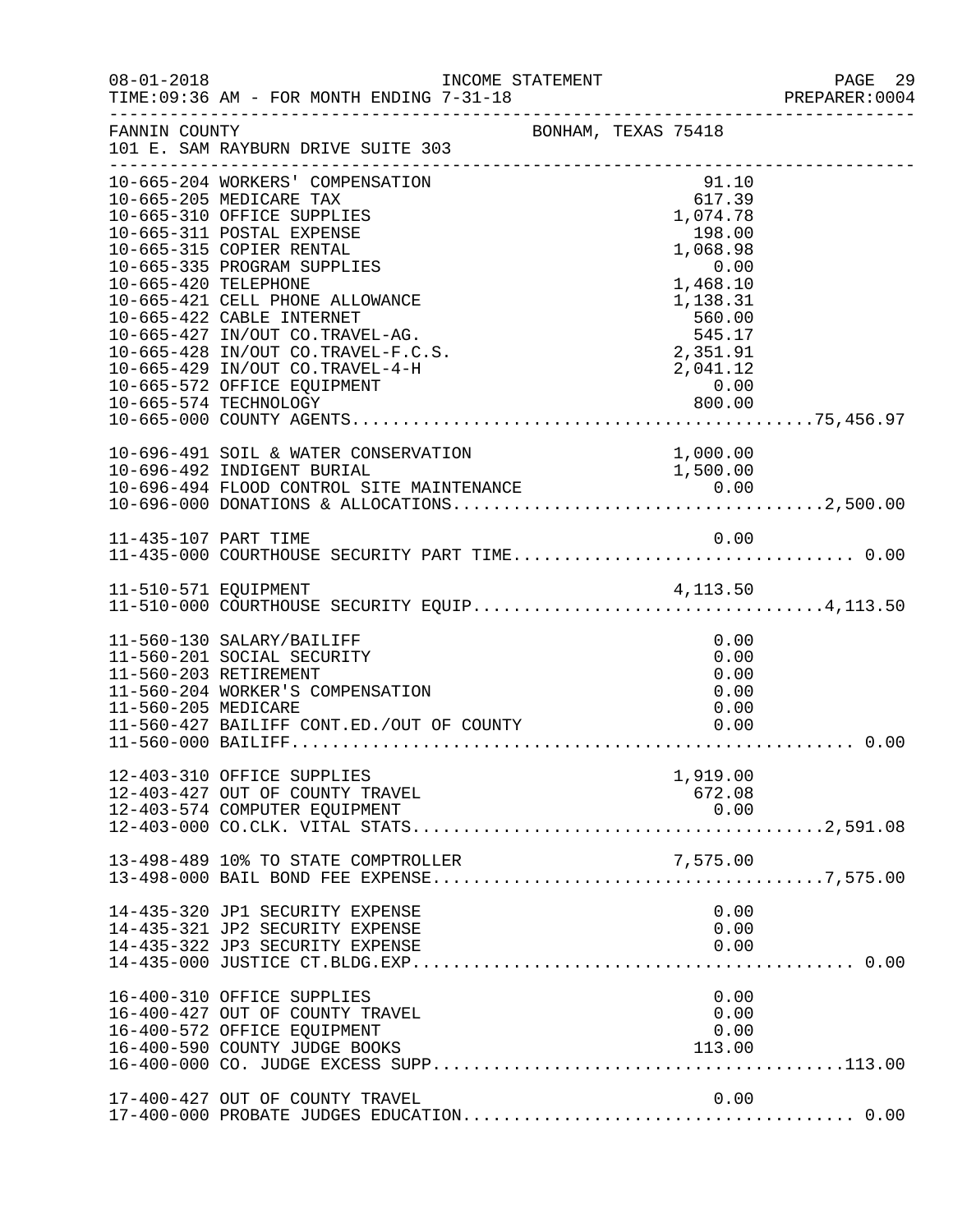| $08 - 01 - 2018$ | TIME: 09:36 AM - FOR MONTH ENDING 7-31-18                                                                                                                                                                                                                                                                                                                                                                                                    |                                                                                                                                                                           | PAGE 30<br>PREPARER:0004 |
|------------------|----------------------------------------------------------------------------------------------------------------------------------------------------------------------------------------------------------------------------------------------------------------------------------------------------------------------------------------------------------------------------------------------------------------------------------------------|---------------------------------------------------------------------------------------------------------------------------------------------------------------------------|--------------------------|
|                  | FANNIN COUNTY BONHAM, TEXAS 75418<br>101 E. SAM RAYBURN DRIVE SUITE 303                                                                                                                                                                                                                                                                                                                                                                      |                                                                                                                                                                           |                          |
|                  |                                                                                                                                                                                                                                                                                                                                                                                                                                              |                                                                                                                                                                           |                          |
|                  | .8-402-000 CO.CLERK RECORD FINGHALL<br>19-450-107 SALARY TEMP/EXTRA<br>19-450-201 SOCIAL SECURITY TAXES<br>19-450-203 RETIREMENT<br>19-450-204 WORKERS COMPENSATION<br>19-450-205 MEDICARE TAX<br>19-450-310 OFFICE SUPPLIES<br>19-450-400 REC                                                                                                                                                                                               | 0.00<br>0.00<br>0.00<br>0.00<br>0.00<br>0.00<br>0.00<br>0.00                                                                                                              |                          |
|                  | 20-449-103 SALARY ASSISTANT<br>20-449-107 SALARY TEMP./EXTRA<br>20-449-201 SOCIAL SECURITY TAXES<br>20-449-202 GROUP HEALTH INSURANCE<br>20-449-203 RETIREMENT<br>20-449-204 WORKERS COMPENSATION<br>20-449-205 MEDICARE TAX<br>20-449-310 OFFICE SUPPLIES<br>20-449-350 RECORDS DISPOSAL<br>20-449-400 RECORDS STORAGE SHELVING<br>20-449-453 COMPUTER SOFTWARE MAINTENANCE<br>20-449-460 EQUIPMENT RENTAL<br>20-449-574 COMPUTER EQUIPMENT | 0.00<br>$\begin{array}{r} 0.00 \\ 5,061.34 \\ 310.04 \\ 264.64 \\ \end{array}$<br>RCE<br>572.05<br>28.26<br>72.48<br>0.00<br>1,418.52<br>0.00<br>1,550.00<br>0.00<br>0.00 |                          |
|                  | 21-509-475 CONTINGENCY                                                                                                                                                                                                                                                                                                                                                                                                                       | 0.00                                                                                                                                                                      |                          |
|                  | 21-621-100 COMPENSATION PAY<br>21-621-101 SALARY ELECTED OFFICIAL<br>21-621-105 SALARY SECRETARY<br>21-621-106 SALARY PRECINCT EMPLOYEES<br>21-621-107 REGULAR-TEMP. PART-TIME<br>21-621-108 SALARY-FOREMAN<br>21-621-199 TOTAL SALARIES<br>21-621-201 SOCIAL SECURITY TAXES<br>21-621-202 GROUP HEALTH INSURANCE<br>21-621-203 RETIREMENT<br>21-621-204 WORKERS' COMPENSATION                                                               | 0.00<br>51,525.98<br>0.00<br>152,956.58<br>0.00<br>36,790.60<br>14,618.83<br>60,945.65<br>27, 395.38<br>7,650.14                                                          | 241, 273. 16             |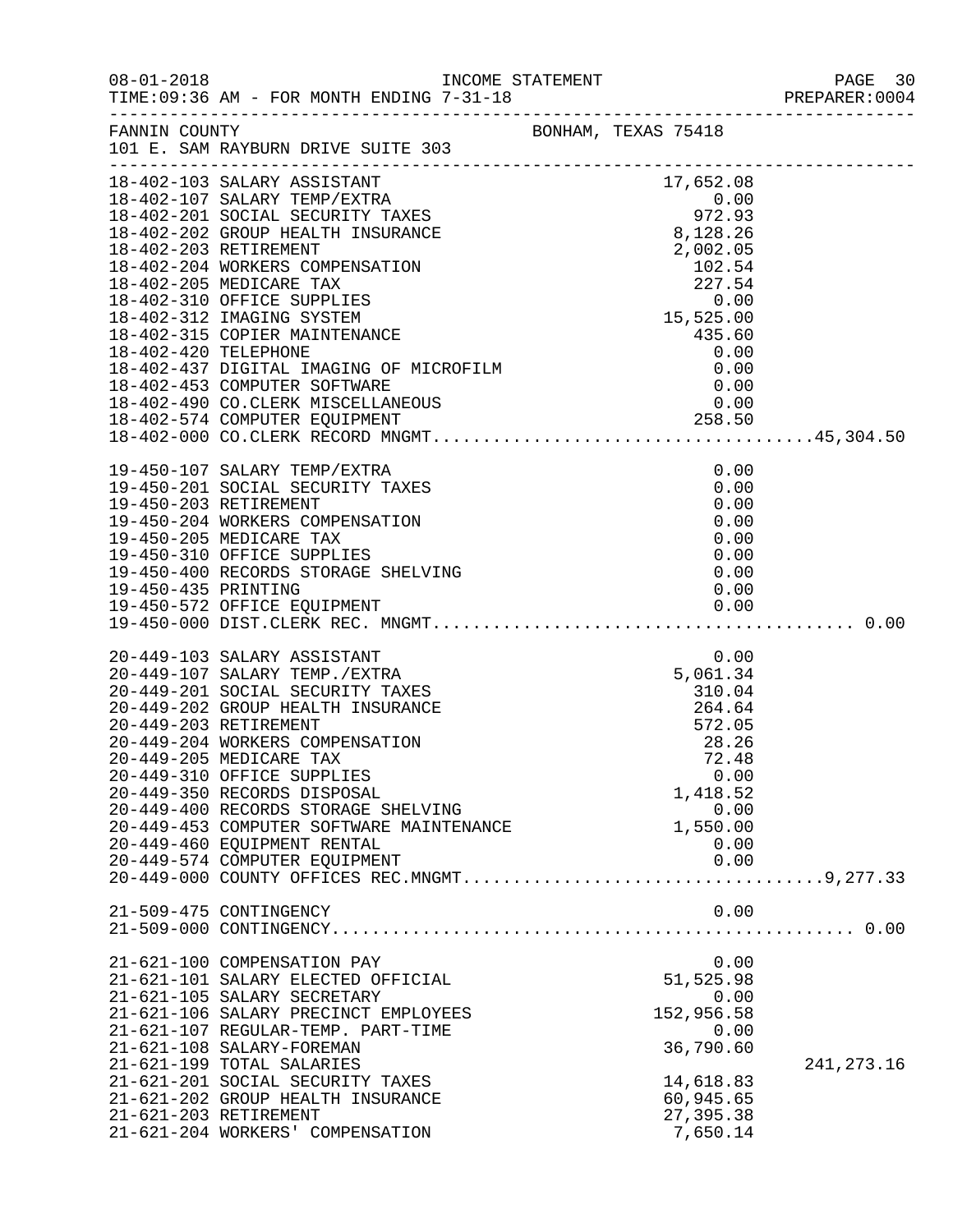|                      |                                                                      |                     |              | PREPARER: 0004 |
|----------------------|----------------------------------------------------------------------|---------------------|--------------|----------------|
|                      | FANNIN COUNTY<br>101 E. SAM RAYBURN DRIVE SUITE 303                  | BONHAM, TEXAS 75418 |              |                |
|                      |                                                                      |                     |              |                |
|                      | 21-621-205 MEDICARE TAX                                              |                     |              |                |
|                      |                                                                      |                     |              | 114,028.77     |
|                      |                                                                      |                     |              |                |
|                      |                                                                      |                     |              |                |
|                      |                                                                      |                     |              |                |
|                      |                                                                      |                     |              |                |
|                      |                                                                      |                     |              |                |
|                      |                                                                      |                     |              |                |
|                      |                                                                      |                     |              |                |
|                      |                                                                      |                     |              |                |
|                      |                                                                      |                     |              | 160,928.28     |
|                      |                                                                      |                     |              |                |
|                      |                                                                      |                     |              |                |
|                      |                                                                      |                     |              |                |
|                      |                                                                      |                     |              |                |
|                      |                                                                      |                     |              |                |
|                      |                                                                      |                     |              |                |
|                      |                                                                      |                     |              |                |
|                      |                                                                      |                     |              |                |
|                      |                                                                      |                     |              |                |
|                      |                                                                      |                     |              |                |
|                      |                                                                      |                     |              |                |
|                      |                                                                      |                     |              |                |
|                      |                                                                      |                     |              |                |
|                      |                                                                      |                     |              |                |
|                      |                                                                      |                     |              |                |
|                      |                                                                      |                     |              |                |
| 21-621-482 INSURANCE |                                                                      | 4,831.93            |              |                |
|                      | 21-621-485 PRISONER SUPPLIES                                         |                     | 0.00         |                |
|                      | 21-621-488 FANNIN RURAL RAIL DISTRICT<br>21-621-490 MISCELLANEOUS    |                     | 0.00<br>0.00 |                |
|                      | 21-621-491 SOIL & WATER CONSERVATION                                 |                     | 250.00       |                |
|                      | 21-621-492 TDRA FLOOD CASH MATCH                                     |                     | 0.00         |                |
|                      | 21-621-494 FLOOD CONTROL SITE MAINTENANCE                            | 5,500.00            |              |                |
|                      | 21-621-495 PIPELINE SALES TAX REIMBURSEMENT                          |                     | 0.00         |                |
|                      | 21-621-496 TCOG HAZARDOUS WASTEMATCH                                 |                     | 0.00         |                |
|                      | 21-621-499 TOTAL SER. & OTHER CHARGES                                |                     |              | 86,803.81      |
|                      | 21-621-570 COMPUTER EQUIPMENT<br>21-621-571 PURCHASE OF MACH./EQUIP. |                     | 0.00         |                |
|                      | 21-621-573 RADIO EQUIPMENT                                           | 67,000.00           | 0.00         |                |
|                      | 21-621-575 LAND AND BUILDING                                         |                     | 0.00         |                |
|                      | 21-621-599 CAPITAL OUTLAY                                            |                     |              | 67,000.00      |
|                      | 21-621-630 NOTE PAYMENT                                              |                     | 0.00         |                |
|                      | 21-621-670 NOTE PAYMENT-INTEREST                                     |                     | 0.00         |                |
| 21-621-695 SURVEYING |                                                                      |                     | 0.00         |                |
|                      |                                                                      |                     |              |                |
|                      | 21-625-105 SALARY SECRETARY                                          | 8,117.56            |              |                |
|                      | 21-625-201 SOCIAL SECURITY TAXES                                     |                     | 369.94       |                |
|                      | 21-625-202 GROUP HEALTH INSURANCE                                    | 2,186.20            |              |                |
|                      | 21-625-203 RETIREMENT                                                | 921.64              |              |                |
|                      | 21-625-204 WORKERS' COMPENSATION                                     |                     | 33.66        |                |
|                      | 21-625-205 MEDICARE TAX                                              |                     | 86.40        |                |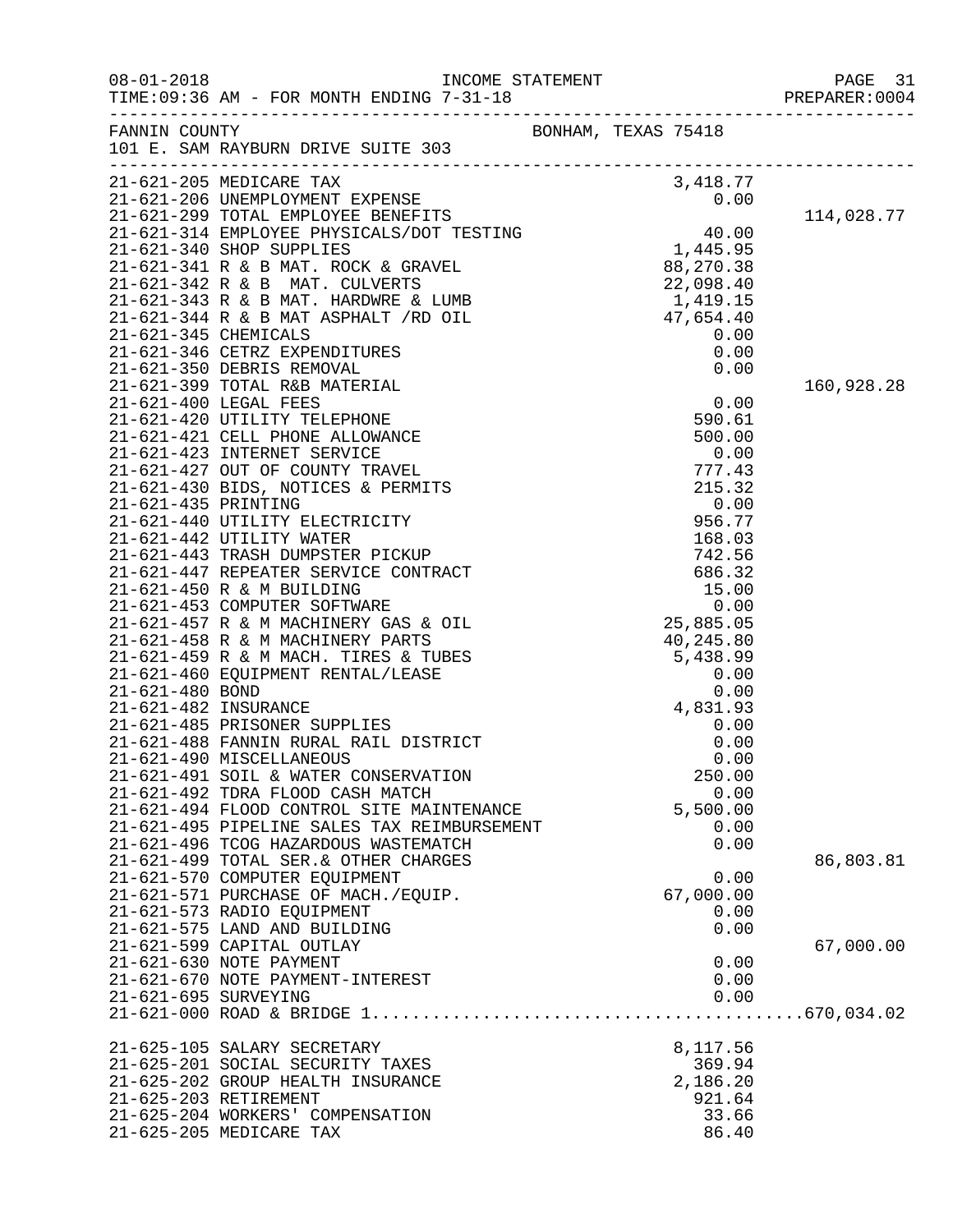| $08 - 01 - 2018$     | INCOME STATEMENT<br>TIME: 09:36 AM - FOR MONTH ENDING 7-31-18                                                                                                                                                                              |                     | PAGE 32<br>PREPARER: 0004 |
|----------------------|--------------------------------------------------------------------------------------------------------------------------------------------------------------------------------------------------------------------------------------------|---------------------|---------------------------|
| FANNIN COUNTY        | 101 E. SAM RAYBURN DRIVE SUITE 303                                                                                                                                                                                                         | BONHAM, TEXAS 75418 |                           |
|                      | 21-625-310 OFFICE SUPPLIES                                                                                                                                                                                                                 | 20.35               |                           |
|                      | 21-625-311 POSTAL EXPENSES                                                                                                                                                                                                                 | 0.00<br>409.30      |                           |
|                      | 21-625-353 COMPUTER EXPENSE<br>21-625-427 OUT OF COUNTY TRAVEL                                                                                                                                                                             | 0.00                |                           |
| 21-625-480 BOND      |                                                                                                                                                                                                                                            | 24.75               |                           |
|                      | 21-625-572 OFFICE EQUIPMENT                                                                                                                                                                                                                | 0.00                |                           |
|                      |                                                                                                                                                                                                                                            |                     |                           |
|                      | 0.00   0.00   0.00   0.00   0.00   0.00   0.00   0.00   0.00   0.00   0.00   0.00   0.00   0.00   0.00   0.00   0.00   0.00   0.00   0.00   0.00   0.00   0.00   0.00   0.00   0.00   0.00   0.00   0.000   0.000   0.000   0.             |                     |                           |
|                      | 22-509-475 CONTINGENCY                                                                                                                                                                                                                     | 0.00                |                           |
|                      |                                                                                                                                                                                                                                            |                     |                           |
|                      | 22-622-100 COMPENSATION PAY                                                                                                                                                                                                                | 0.00<br>51,525.98   |                           |
|                      | 22-622-101 SALARY ELECTED OFFICIAL                                                                                                                                                                                                         |                     |                           |
|                      | 22-622-105 SALARY SECRETARY                                                                                                                                                                                                                | 0.00                |                           |
|                      | 22-622-106 SALARY PRECINCT EMPLOYEES                                                                                                                                                                                                       | 180,869.48          |                           |
|                      | 22-622-107 REGULAR-TEMP. PART-TIME<br>22-622-199 TOTAL SALARIES                                                                                                                                                                            | 0.00                | 232,395.46                |
|                      | 22-622-201 SOCIAL SECURITY TAXES                                                                                                                                                                                                           | 13,860.34           |                           |
|                      | 22-622-202 GROUP HEALTH INSURANCE                                                                                                                                                                                                          | 69,963.20           |                           |
|                      | 22-622-203 RETIREMENT                                                                                                                                                                                                                      | 26,385.33           |                           |
|                      | 22-622-204 WORKERS' COMPENSATION                                                                                                                                                                                                           | 7,272.64            |                           |
|                      | 22-622-205 MEDICARE TAX                                                                                                                                                                                                                    | 3, 241.40           |                           |
|                      | 22-622-206 UNEMPLOYMENT EXPENSE                                                                                                                                                                                                            | 0.00                |                           |
|                      | 22-622-299 TOTAL EMPLOYEE BENEFITS                                                                                                                                                                                                         |                     | 120,722.91                |
|                      | 22-022-314 EMPLOYEE PHYSICALS/DOT TESTING<br>22-622-314 EMPLOYEE PHYSICALS/DOT TESTING<br>22-622-340 SHOP SUPPLIES<br>22-622-341 R & B MAT. ROCK & GRAVEL<br>22-622-342 R & B MAT. CULVERTS<br>22-622-343 R & B MAT. HARDWRE & LUMB<br>22- |                     |                           |
|                      |                                                                                                                                                                                                                                            |                     |                           |
|                      |                                                                                                                                                                                                                                            |                     |                           |
|                      |                                                                                                                                                                                                                                            |                     |                           |
|                      |                                                                                                                                                                                                                                            |                     |                           |
|                      |                                                                                                                                                                                                                                            |                     |                           |
|                      |                                                                                                                                                                                                                                            |                     |                           |
|                      | 22-622-346 CETRZ EXPENDITURES                                                                                                                                                                                                              | 0.00                |                           |
|                      | 22-622-350 DEBRIS REMOVAL                                                                                                                                                                                                                  | 0.00                |                           |
| 22-622-395 UNIFORMS  |                                                                                                                                                                                                                                            | 2, 212.84           |                           |
|                      | 22-622-399 TOTAL R&B MATERIALS                                                                                                                                                                                                             |                     | 176,567.35                |
|                      | 22-622-400 LEGAL FEES                                                                                                                                                                                                                      | 0.00                |                           |
|                      | 22-622-420 UTILITY TELEPHONE                                                                                                                                                                                                               | 1,414.48            |                           |
|                      | 22-622-421 CELL PHONE ALLOWANCE                                                                                                                                                                                                            | 500.00              |                           |
|                      | 22-622-427 OUT OF COUNTY TRAVEL                                                                                                                                                                                                            | 40.00               |                           |
| 22-622-435 PRINTING  | 22-622-430 BIDS, NOTICES & PERMITS                                                                                                                                                                                                         | 120.83              |                           |
|                      | 22-622-440 UTILITY ELECTRICITY                                                                                                                                                                                                             | 0.00<br>1,273.88    |                           |
|                      | 22-622-441 UTILITY GAS                                                                                                                                                                                                                     | 765.29              |                           |
|                      | 22-622-442 UTILITY WATER                                                                                                                                                                                                                   | 692.91              |                           |
|                      | 22-622-443 TRASH PICKUP                                                                                                                                                                                                                    | 960.75              |                           |
|                      | 22-622-447 REPEATER SERVICE CONTRACT                                                                                                                                                                                                       | 686.32              |                           |
|                      | 22-622-450 R&M BUILDING                                                                                                                                                                                                                    | 340.56              |                           |
|                      | 22-622-453 COMPUTER SOFTWARE                                                                                                                                                                                                               | 0.00                |                           |
|                      | 22-622-457 R & M MACHINERY GAS & OIL                                                                                                                                                                                                       | 54, 373.49          |                           |
|                      | 22-622-458 R & M MACHINERY PARTS                                                                                                                                                                                                           | 26,705.03           |                           |
|                      | 22-622-459 R & M MACH. TIRES & TUBES                                                                                                                                                                                                       | 9,231.62            |                           |
|                      | 22-622-460 EQUIPMENT RENTAL/LEASE                                                                                                                                                                                                          | 0.00                |                           |
| 22-622-480 BOND      |                                                                                                                                                                                                                                            | 0.00                |                           |
| 22-622-482 INSURANCE | 22-622-485 PRISONER SUPPLIES                                                                                                                                                                                                               | 7,453.93<br>0.00    |                           |
|                      |                                                                                                                                                                                                                                            |                     |                           |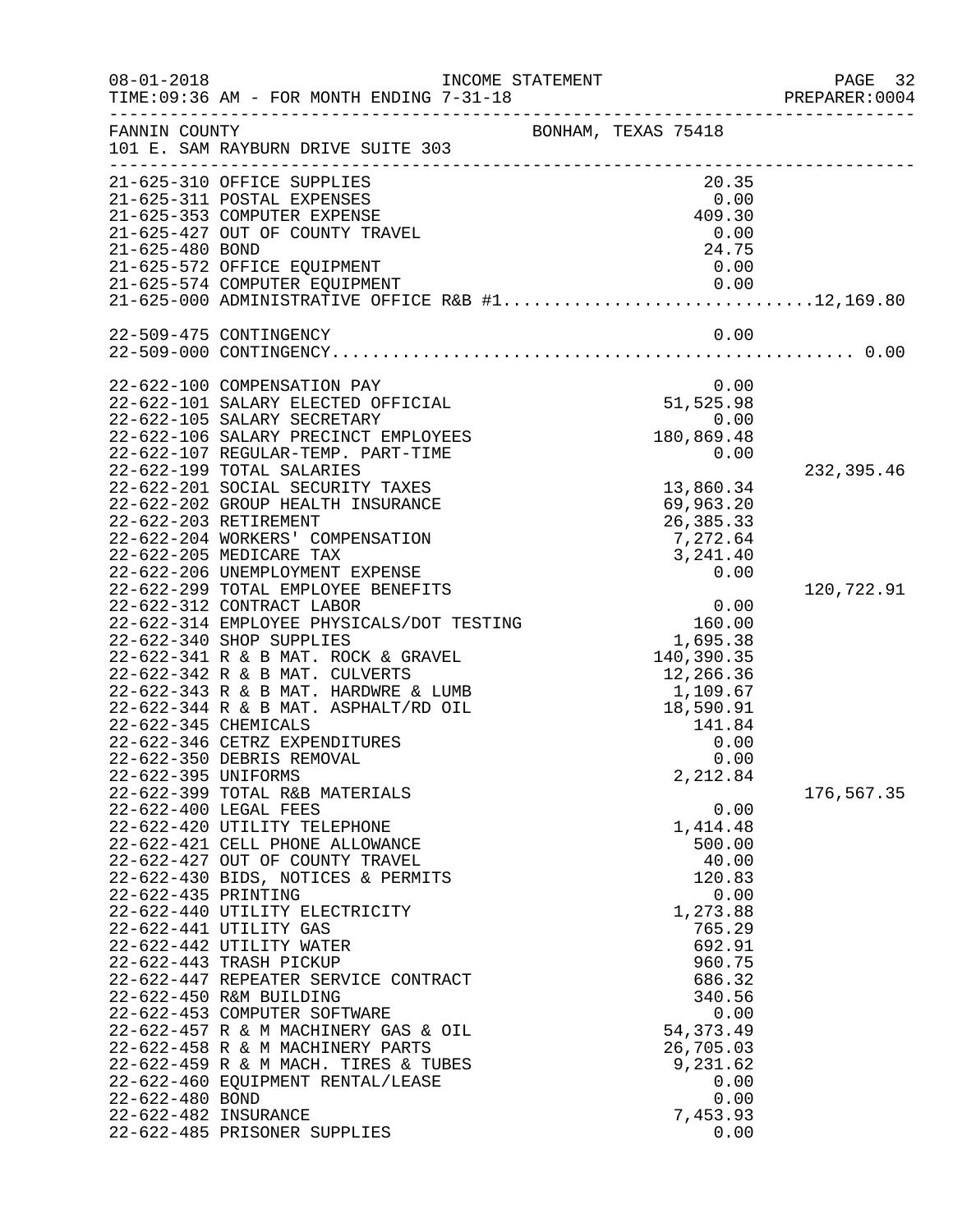| $08 - 01 - 2018$                         | INCOME STATEMENT<br>TIME: 09:36 AM - FOR MONTH ENDING 7-31-18                                                                                                                                                                                                                                                                                                                                                                                                                                                                     | _________________   |                              |                                                                                                       | PAGE 33<br>PREPARER: 0004 |
|------------------------------------------|-----------------------------------------------------------------------------------------------------------------------------------------------------------------------------------------------------------------------------------------------------------------------------------------------------------------------------------------------------------------------------------------------------------------------------------------------------------------------------------------------------------------------------------|---------------------|------------------------------|-------------------------------------------------------------------------------------------------------|---------------------------|
| FANNIN COUNTY                            | 101 E. SAM RAYBURN DRIVE SUITE 303                                                                                                                                                                                                                                                                                                                                                                                                                                                                                                | BONHAM, TEXAS 75418 |                              |                                                                                                       |                           |
|                                          | 22-622-488 FANNIN RURAL RAIL DISTRICT<br>22-622-490 MISCELLANEOUS<br>22-622-491 SOIL & WATER CONSERVATION<br>22-622-492 TDRA FLOOD CASH MATCH<br>22-622-493 TRENTON HIGH MEADOWS SUBDIVISION<br>22-622-494 FLOOD CONTROL SILE FELINILISTICAL<br>22-622-495 PIPELINE SALES TAX REIMBURSEMENT<br>22-622-499 TOTAL SER. & OTHER CHARGES<br>22-622-562 LAND/BUILDING<br>22-622-570 COMPUTER EQUIPMENT<br>22-622-571 PURCHASE OF MACH./EQUIP.<br>22-622-573 RADIO EQUIPMENT<br>22-622-580 PRECINCT BRIDGE<br>22-622-599 CAPITAL OUTLAY |                     | 250.00<br>0.00<br>274,644.10 | 0.00<br>0.00<br>0.00<br>0.00<br>4,000.00<br>0.00<br>0.00<br>0.00<br>0.00<br>0.00                      | 108,809.09<br>274,644.10  |
| 22-625-203 RETIREMENT<br>22-625-480 BOND | 22-625-105 SALARY SECRETARY<br>22-625-201 SOCIAL SECURITY TAXES<br>22-625-202 GROUP HEALTH INSURANCE<br>22-625-204 WORKERS' COMPENSATION<br>22-625-205 MEDICARE TAX<br>22-625-310 OFFICE SUPPLIES<br>22-625-311 POSTAL EXPENSES<br>22-625-353 COMPUTER EXPENSE<br>22-625-427 OUT OF COUNTY TRAVEL<br>22-625-572 OFFICE EQUIPMENT<br>22-625-574 COMPUTER EQUIPMENT<br>22-625-574 COMPUTER EQUIPMENT<br>22-625-000 ADMINISTRATIVE OFFICE R&B #212,250.26                                                                            |                     | 409.30                       | 8,117.56<br>370.34<br>2,186.40<br>921.63<br>33.66<br>86.62<br>100.00<br>0.00<br>0.00<br>24.75<br>0.00 |                           |
|                                          |                                                                                                                                                                                                                                                                                                                                                                                                                                                                                                                                   |                     |                              |                                                                                                       |                           |
|                                          | 23-623-100 COMPENSATION PAY                                                                                                                                                                                                                                                                                                                                                                                                                                                                                                       |                     |                              | 0.00<br>0.00                                                                                          |                           |
| 23-623-203 RETIREMENT                    | 23-623-101 SALARY ELECTED OFFICIAL<br>23-623-105 SALARY SECRETARY<br>23-623-106 SALARY PRECINCT EMPLOYEES<br>23-623-107 REGULAR-TEMP. PART-TIME<br>23-623-199 TOTAL SALARIES<br>23-623-201 SOCIAL SECURITY TAXES<br>23-623-202 GROUP HEALTH INSURANCE<br>23-623-204 WORKERS' COMPENSATION                                                                                                                                                                                                                                         |                     |                              | 51,525.98<br>7,517.52<br>199,176.00<br>2,169.36<br>16,070.52<br>86,841.19<br>29,578.92<br>9,351.40    | 260,388.86                |
|                                          | 23-623-205 MEDICARE TAX<br>23-623-206 UNEMPLOYMENT EXPENSE<br>23-623-299 TOTAL EMPLOYEE BENEFITS<br>23-623-310 OFFICE SUPPLIES<br>23-623-314 EMPLOYEE PHYSICALS/DOT TESTING<br>23-623-315 COPIER EXPENSE<br>23-623-340 SHOP SUPPLIES<br>23-623-341 R & B MAT. ROCK & GRAVEL<br>23-623-342 R & B MAT. CULVERTS                                                                                                                                                                                                                     |                     |                              | 3,758.44<br>0.00<br>338.03<br>60.00<br>0.00<br>3,026.66<br>135, 331.67<br>18,702.34                   | 145,600.47                |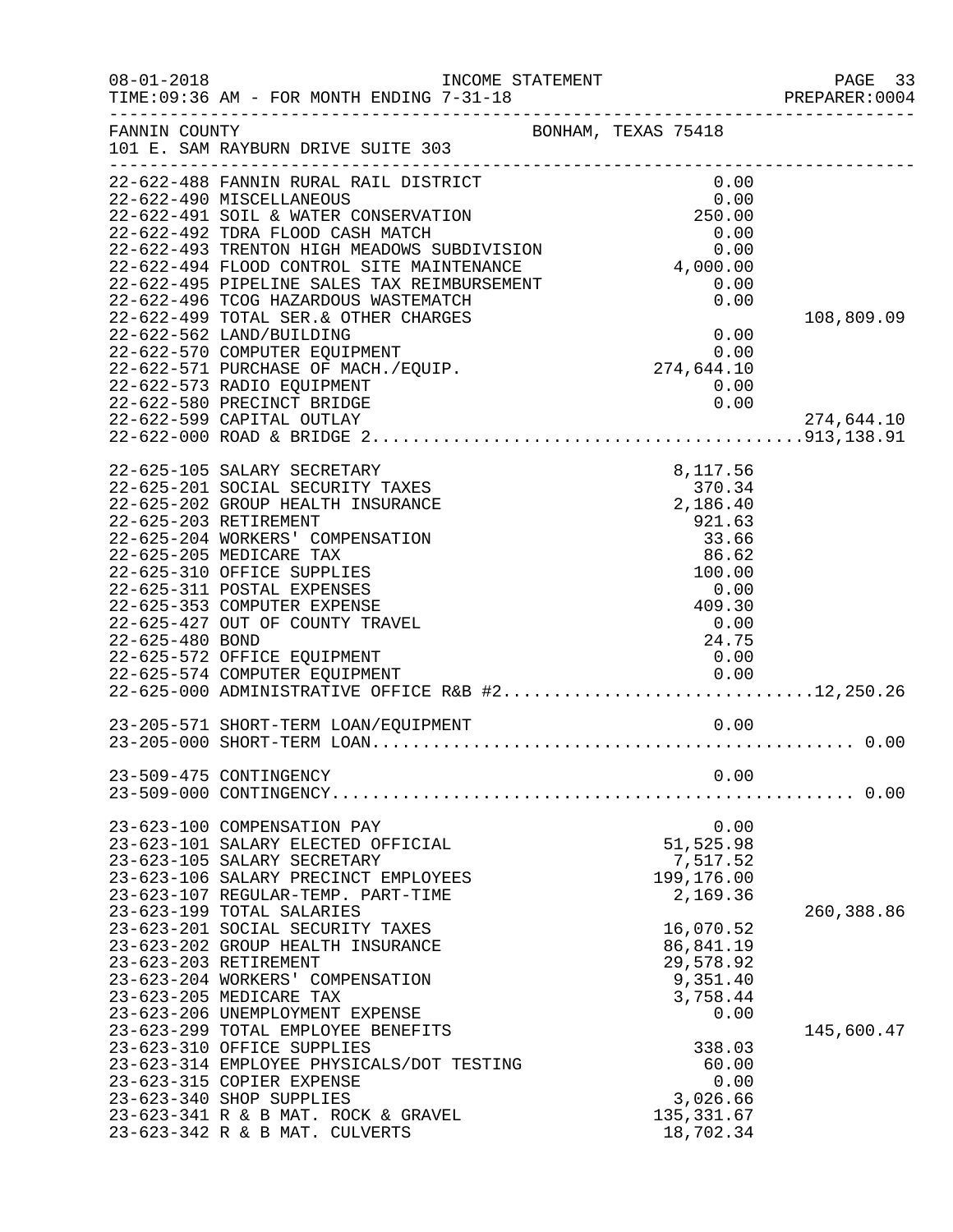| $08 - 01 - 2018$      | TIME: 09:36 AM - FOR MONTH ENDING 7-31-18                                                                                                                                                                                                                        |                                                                                       |             |
|-----------------------|------------------------------------------------------------------------------------------------------------------------------------------------------------------------------------------------------------------------------------------------------------------|---------------------------------------------------------------------------------------|-------------|
|                       | FANNIN COUNTY<br>BONHAM, TEXAS 75418<br>101 E. SAM RAYBURN DRIVE SUITE 303                                                                                                                                                                                       |                                                                                       |             |
|                       |                                                                                                                                                                                                                                                                  |                                                                                       |             |
|                       |                                                                                                                                                                                                                                                                  |                                                                                       |             |
|                       | 101 B. SAW RAYBURN PRIVE SUITE 303<br>23–623–443 R. & B MAT. ARENALT/RD OLL (4657.50)<br>23–623–344 R. & B MAT. ARENALT/RD OLL (4657.50)<br>23–623–346 CETRZ EXPENDITURES (0.000)<br>23–623–346 CETRZ EXPENDITURES (0.000)<br>23–623–34                          |                                                                                       | 203,037.75  |
|                       |                                                                                                                                                                                                                                                                  |                                                                                       | 206, 292.10 |
|                       | 23-623-499 TOTAL SER. & OTHER CHARGES<br>23-623-562 LAND/BUILDING<br>23-623-570 COMPUTER EQUIPMENT<br>23-623-571 PURCHASE OF MACH./EQUIP.<br>23-623-572 OFFICE EQUIPMENT<br>23-623-573 RADIO EQUIPMENT<br>23-623-575 LAND/BUILDING<br>23-623-580 PRECINCT BRIDGE | 0.00<br>0.00<br>158,025.12<br>0.00<br>0.00<br>0.00<br>0.00                            |             |
|                       | 23-623-599 CAPITAL OUTLAY<br>23-623-630 NOTE PAYMENT-PRINCIPAL<br>23-623-670 NOTE PAYMENT-INTEREST                                                                                                                                                               | 0.00<br>0.00                                                                          | 158,025.12  |
| 23-625-203 RETIREMENT | 23-625-105 SALARY SECRETARY<br>23-625-201 SOCIAL SECURITY TAXES<br>23-625-202 GROUP HEALTH INSURANCE<br>23-625-204 WORKERS' COMPENSATION<br>23-625-205 MEDICARE TAX<br>23-625-310 OFFICE SUPPLIES<br>23-625-311 POSTAL EXPENSES<br>23-625-353 COMPUTER EXPENSE   | 8,117.56<br>370.34<br>2,186.40<br>921.63<br>33.66<br>86.62<br>71.60<br>0.00<br>409.31 |             |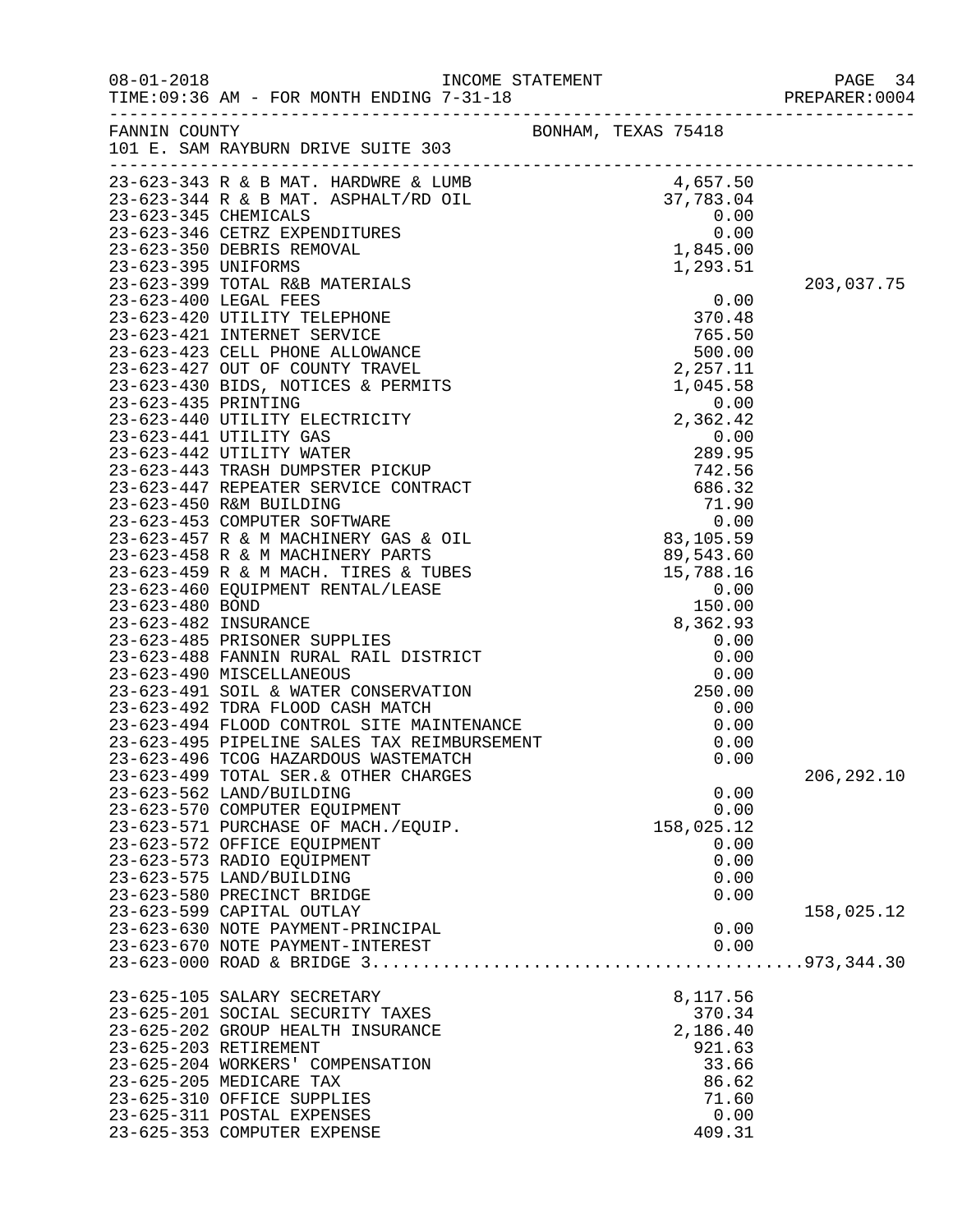| $08 - 01 - 2018$      | TIME: 09:36 AM - FOR MONTH ENDING 7-31-18                       | INCOME STATEMENT<br>----------------- | PAGE 35<br>PREPARER: 0004 |
|-----------------------|-----------------------------------------------------------------|---------------------------------------|---------------------------|
| FANNIN COUNTY         | 101 E. SAM RAYBURN DRIVE SUITE 303                              | BONHAM, TEXAS 75418                   |                           |
|                       | 23-625-427 OUT OF COUNTY TRAVEL                                 | 0.00                                  |                           |
| 23-625-480 BOND       |                                                                 | 24.75                                 |                           |
|                       | 23-625-572 OFFICE EQUIPMENT<br>23-625-574 COMPUTER EQUIPMENT    | 0.00                                  |                           |
|                       |                                                                 |                                       |                           |
|                       | 24-509-475 CONTINGENCY                                          | 0.00                                  |                           |
|                       |                                                                 |                                       |                           |
|                       | 24-624-100 COMPENSATION PAY                                     | 0.00                                  |                           |
|                       | 24-624-101 SALARY ELECTED OFFICIAL                              | 51,525.98                             |                           |
|                       | 24-624-105 SALARY SECRETARY                                     | 22,622.60                             |                           |
|                       | 24-624-106 SALARY PRECINCT EMPLOYEES                            | 109,580.41                            |                           |
|                       | 24-624-107 REGULAR-TEMP. PART-TIME                              | 11,663.18                             |                           |
|                       | 24-624-108 LABOR REIMBURSEMENT                                  | 0.00                                  |                           |
|                       | 24-624-199 TOTAL SALARIES<br>24-624-201 SOCIAL SECURITY TAXES   | 12,070.75                             | 195,392.17                |
|                       | 24-624-202 GROUP HEALTH INSURANCE                               | 57,020.05                             |                           |
| 24-624-203 RETIREMENT |                                                                 | 22,188.16                             |                           |
|                       | 24-624-204 WORKERS' COMPENSATION                                | 6,276.58                              |                           |
|                       | 24-624-205 MEDICARE TAX                                         | 2,822.88                              |                           |
|                       | 24-624-206 UNEMPLOYMENT EXPENSE                                 | 1,813.84                              |                           |
|                       | 24-624-299 TOTAL EMPLOYEE BENEFITS                              |                                       | 102,192.26                |
|                       | 24-624-310 OFFICE SUPPLIES                                      | 59.39                                 |                           |
|                       | 24-624-314 EMPLOYEE PHYSICALS/DOT TESTING                       | 100.00                                |                           |
|                       | 24-624-340 SHOP SUPPLIES                                        | 2,032.21                              |                           |
|                       | 24-624-341 R & B MAT. ROCK & GRAVEL                             | 63,736.95                             |                           |
|                       | 24-624-342 R & B MAT. CULVERTS                                  | 7,594.16                              |                           |
|                       | 24-624-343 R & B MAT. HARDWRE & LUMB                            | 129.67                                |                           |
|                       | 24-624-344 R & B MAT. ASPHALT/RD OIL                            | 8,429.27                              |                           |
| 24-624-345 CHEMICALS  | 24-624-346 CETRZ EXPENDITURES                                   | 237.97                                |                           |
|                       | 24-624-350 DEBRIS REMOVAL                                       | 0.00<br>0.00                          |                           |
|                       | 24-624-395 EMPLOYEE UNIFORMS                                    | 1,712.72                              |                           |
|                       | 24-624-399 TOTAL R&B MATERIALS                                  |                                       | 84,032.34                 |
| 24-624-400 LEGAL FEES |                                                                 | 0.00                                  |                           |
|                       | 24-624-420 UTILITY TELEPHONE                                    | 1,288.37                              |                           |
|                       | 24-624-421 DSL INTERNET                                         | 594.12                                |                           |
|                       | 24-624-423 CELL PHONE ALLOWANCE                                 | 0.00                                  |                           |
|                       | 24-624-427 OUT OF COUNTY TRAVEL                                 | 1,445.21                              |                           |
|                       | 24-624-430 BIDS, NOTICES & PERMITS                              | 155.92                                |                           |
| 24-624-435 PRINTING   |                                                                 | 0.00                                  |                           |
|                       | 24-624-440 UTILITY ELECTRICITY                                  | 2,364.38                              |                           |
|                       | 24-624-441 UTILITY GAS                                          | 676.60                                |                           |
|                       | 24-624-442 UTILITY WATER                                        | 1,178.79                              |                           |
|                       | 24-624-443 TRASH PICKUP                                         | 1,350.66                              |                           |
|                       | 24-624-447 REPEATER SERVICE CONTRACT<br>24-624-450 R&M BUILDING | 686.32<br>187.50                      |                           |
|                       | 24-624-453 COMPUTER SOFTWARE                                    |                                       |                           |
|                       | 24-624-457 R & M MACHINERY GAS & OIL                            | 0.00<br>34, 253.59                    |                           |
|                       | 24-624-458 R & M MACHINERY PARTS                                | 26,818.58                             |                           |
|                       | 24-624-459 R & M MACH. TIRES & TUBES                            | 5,674.00                              |                           |
|                       | 24-624-460 EQUIPMENT RENTAL/LEASE                               | 6,042.64                              |                           |
| 24-624-480 BOND       |                                                                 | 0.00                                  |                           |
| 24-624-482 INSURANCE  |                                                                 | 5,873.93                              |                           |
|                       | 24-624-485 PRISONER'S SUPPLIES                                  | 0.00                                  |                           |
|                       | 24-624-488 FANNIN RURAL RAIL DISTRICT                           | 0.00                                  |                           |
|                       |                                                                 |                                       |                           |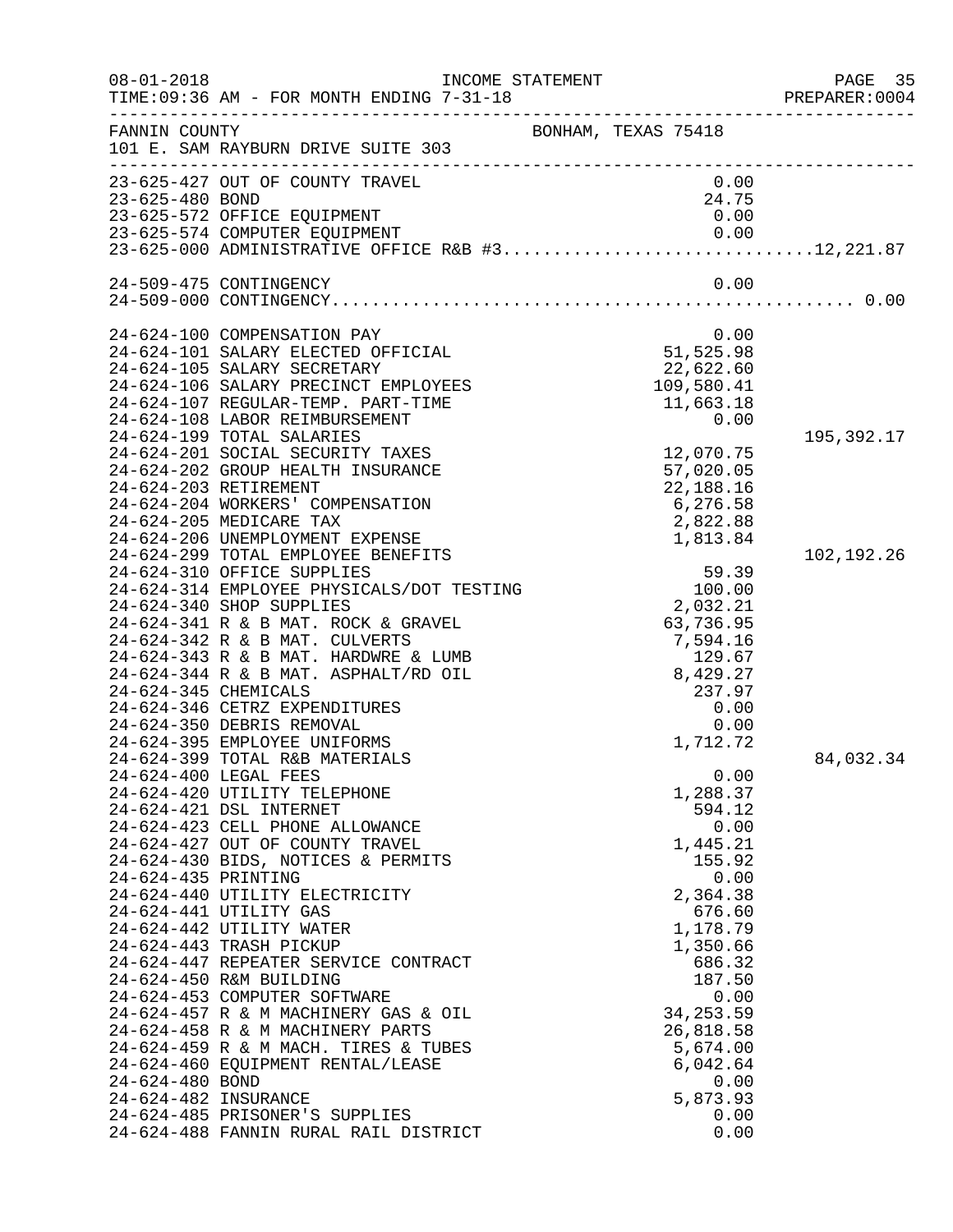| $08 - 01 - 2018$     | INCOME STATEMENT<br>TIME:09:36 AM - FOR MONTH ENDING 7-31-18 PREPARE:0001                                                                                                                                                                                                                                                                                                                                                                      |                                                                                                                          | PAGE 36<br>PREPARER: 0004 |
|----------------------|------------------------------------------------------------------------------------------------------------------------------------------------------------------------------------------------------------------------------------------------------------------------------------------------------------------------------------------------------------------------------------------------------------------------------------------------|--------------------------------------------------------------------------------------------------------------------------|---------------------------|
| FANNIN COUNTY        | 101 E. SAM RAYBURN DRIVE SUITE 303                                                                                                                                                                                                                                                                                                                                                                                                             | BONHAM, TEXAS 75418                                                                                                      |                           |
|                      | 24-624-490 MISCELLANEOUS<br>24-624-491 SOIL & WATER CONSERVATION<br>24-624-492 TDRA FLOOD CASH MATCH<br>24-624-494 FLOOD CONTROL SITE MAINTENANCE<br>24-624-495 PIPELINE SALES TAX REIMBURSEMENT                                                                                                                                                                                                                                               | 0.00<br>250.00<br>0.00<br>0.00<br>0.00                                                                                   |                           |
| 24-624-575 BUILDING  | 24-624-496 TCOG HAZARDOUS WASTEMATCH<br>24-624-499 TOTAL SER. & OTHER CHARGES<br>24-624-570 COMPUTER EQUIPMENT<br>24-624-571 PURCHASE OF MACH./EQUIP.<br>24-624-573 RADIO EQUIPMENT<br>24-624-599 CAPITAL OUTLAY                                                                                                                                                                                                                               | 0.00<br>0.00<br>173,695.00<br>0.00<br>0.00<br>0.00                                                                       | 88,840.61<br>173,695.00   |
| 24-625-480 BOND      | 24-625-105 SALARY SECRETARY<br>24-625-201 SOCIAL SECURITY TAXES<br>24-625-202 GROUP HEALTH INSURANCE<br>24-625-203 RETIREMENT<br>24-625-204 WORKERS' COMPENSATION<br>24-625-205 MEDICARE TAX<br>24-625-310 OFFICE SUPPLIES<br>24-625-311 POSTAL EXPENSES<br>24-625-353 COMPUTER EXPENSE<br>24-625-427 OUT OF COUNTY TRAVEL<br>24-625-572 OFFICE EQUIPMENT<br>24-625-574 COMPUTER EQUIPMENT<br>24-625-000 ADMINISTRATIVE OFFICE R&B #412,174.62 | 8,117.56<br>370.34<br>2,186.40<br>921.63<br>33.66<br>86.62<br>24.36<br>0.00<br>$0.00$<br>409.30<br>0.00<br>24.75<br>0.00 |                           |
|                      | 25-625-310 OFFICE SUPPLIES<br>25-625-343 ROAD SIGNS<br>25-625-353 COMPUTER EXPENSE<br>25-625-427 TRAVEL EXPENSE<br>25-625-572 OFFICE EQUIPMENT                                                                                                                                                                                                                                                                                                 | 0.00<br>0.00<br>0.00<br>0.00<br>0.00                                                                                     |                           |
|                      | 26-455-420 OMNIBASE TELEPHONE LINE<br>26-455-572 OFFICE EQUIPMENT                                                                                                                                                                                                                                                                                                                                                                              | 0.00<br>1,396.22                                                                                                         |                           |
|                      | 27-456-572 OFFICE EQUIPMENT                                                                                                                                                                                                                                                                                                                                                                                                                    | 1,362.90                                                                                                                 |                           |
|                      | 28-457-572 OFFICE EQUIPMENT                                                                                                                                                                                                                                                                                                                                                                                                                    | 445.98                                                                                                                   |                           |
| 30-569-571 EQUIPMENT | 30-569-310 OFFICE SUPPLIES<br>30-569-421 ONLINE RESEARCH                                                                                                                                                                                                                                                                                                                                                                                       | 0.00<br>0.00<br>0.00                                                                                                     |                           |
|                      | 31-509-475 CONTINGENCY                                                                                                                                                                                                                                                                                                                                                                                                                         | 0.00                                                                                                                     |                           |
|                      | 31-510-403 ARCHITECTURAL FEES<br>31-510-451 ASBESTOS ABATEMENT<br>31-510-482 DEMOLITION                                                                                                                                                                                                                                                                                                                                                        | 39,140.80<br>41,584.00<br>242, 499.22                                                                                    |                           |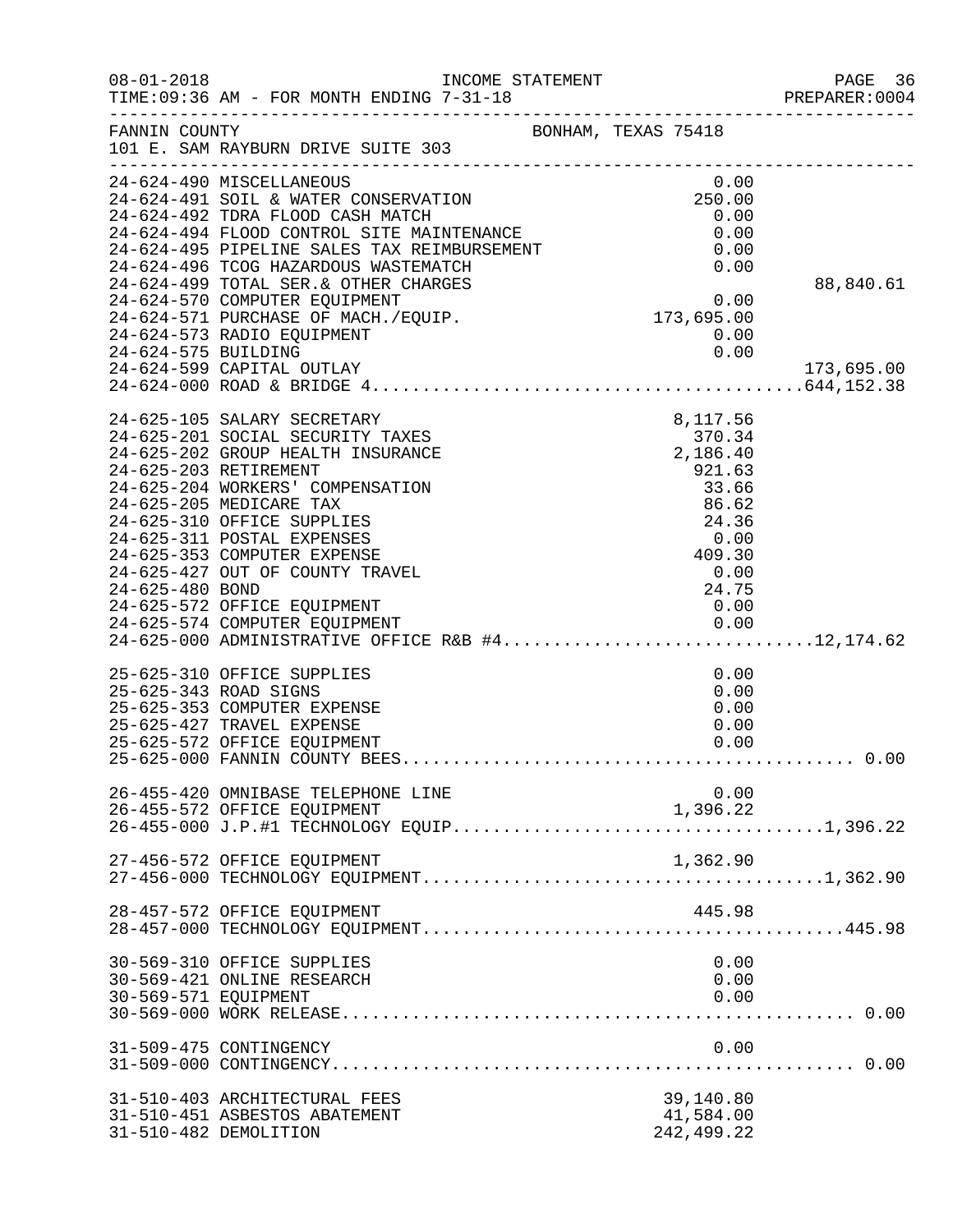| $08 - 01 - 2018$                            | INCOME STATEMENT<br>TIME: 09:36 AM - FOR MONTH ENDING 7-31-18                                                                                                                                                                                                                                                                                                                                                                 |                                                                                                            | PAGE 37<br>PREPARER:0004 |
|---------------------------------------------|-------------------------------------------------------------------------------------------------------------------------------------------------------------------------------------------------------------------------------------------------------------------------------------------------------------------------------------------------------------------------------------------------------------------------------|------------------------------------------------------------------------------------------------------------|--------------------------|
| FANNIN COUNTY                               | BONHAM, TEXAS 75418<br>101 E. SAM RAYBURN DRIVE SUITE 303<br>---------------------                                                                                                                                                                                                                                                                                                                                            |                                                                                                            |                          |
|                                             |                                                                                                                                                                                                                                                                                                                                                                                                                               |                                                                                                            |                          |
| 31-511-453 IT DESIGN<br>31-511-455 SECURITY | 31-511-165 CONSTRUCTION<br>31-511-403 ARCHITECTURAL FEES<br>31-511-451 ASBESTOS & OTHER TESTING                                                                                                                                                                                                                                                                                                                               | 0.00<br>0.00<br>0.00<br>0.00<br>0.00                                                                       |                          |
|                                             | 33-498-310 OFFICE SUPPLIES<br>33-498-427 OUT OF COUNTY TRAVEL                                                                                                                                                                                                                                                                                                                                                                 | 0.00<br>0.00                                                                                               |                          |
|                                             | 34-450-107 SALARYTEMP/EXTRA<br>34-450-201 SOCIAL SECURITY TAXES<br>34-450-203 RETIREMENT<br>34-450-204 WORKERS COMPENSATION<br>34-450-205 MEDICARE TAX<br>34-450-572 OFFICE EQUIPMENT<br>34-450-000 DISTRICT CT.RECORDS ARCHIVE EQUIPME 0.00                                                                                                                                                                                  | 0.00<br>0.00<br>0.00<br>0.00<br>0.00<br>0.00                                                               |                          |
|                                             | 35-475-310 OFFICE SUPPLIES<br>35-475-453 R&M COMPUTER<br>35-475-574 TECHNOLOGY                                                                                                                                                                                                                                                                                                                                                | 0.00<br>0.00<br>0.00                                                                                       |                          |
|                                             | 36-475-107 SALARY SUPPLEMENT<br>36-475-201 SOCIAL SECURITY TAXES<br>36-475-203 RETIREMENT<br>36-475-204 WORKERS COMPENSATION<br>36-475-205 MEDICARE TAX<br>36-475-310 OFFICE SUPPLIES<br>36-475-321 CONTINUING EDUCATION<br>36-475-353 COMPUTER EXPENSE<br>36-475-421 INVESTIGATOR/HOT CK. ONLINE<br>36-475-490 MISCELLANEOUS<br>36-475-499 BANK SERVICE FEES<br>36-475-572 OFFICE EQUIPMENT<br>36-475-574 COMPUTER EQUIPMENT | 0.00<br>0.00<br>0.00<br>0.00<br>0.00<br>312.03<br>0.00<br>0.00<br>0.00<br>0.00<br>90.00<br>0.00<br>0.00    |                          |
| 36-477-321 TRAINING<br>36-477-480 TOWING    | 36-477-107 SALARY SUPPLEMENT<br>36-477-201 SOCIAL SECURITY TAXES<br>36-477-203 RETIREMENT<br>36-477-204 WORKERS COMPENSATION<br>36-477-205 MEDICARE TAX<br>36-477-310 OFFICE SUPPLIES<br>36-477-470 CIVIL PROCESS<br>36-477-490 MISCELLANEOUS<br>36-477-499 BANK SERVICE FEES<br>36-477-572 OFFICE EQUIPMENT<br>36-477-574 COMPUTER EQUIPMENT                                                                                 | 0.00<br>0.00<br>0.00<br>0.00<br>0.00<br>0.00<br>0.00<br>0.00<br>0.00<br>1,455.00<br>175.00<br>0.00<br>0.00 |                          |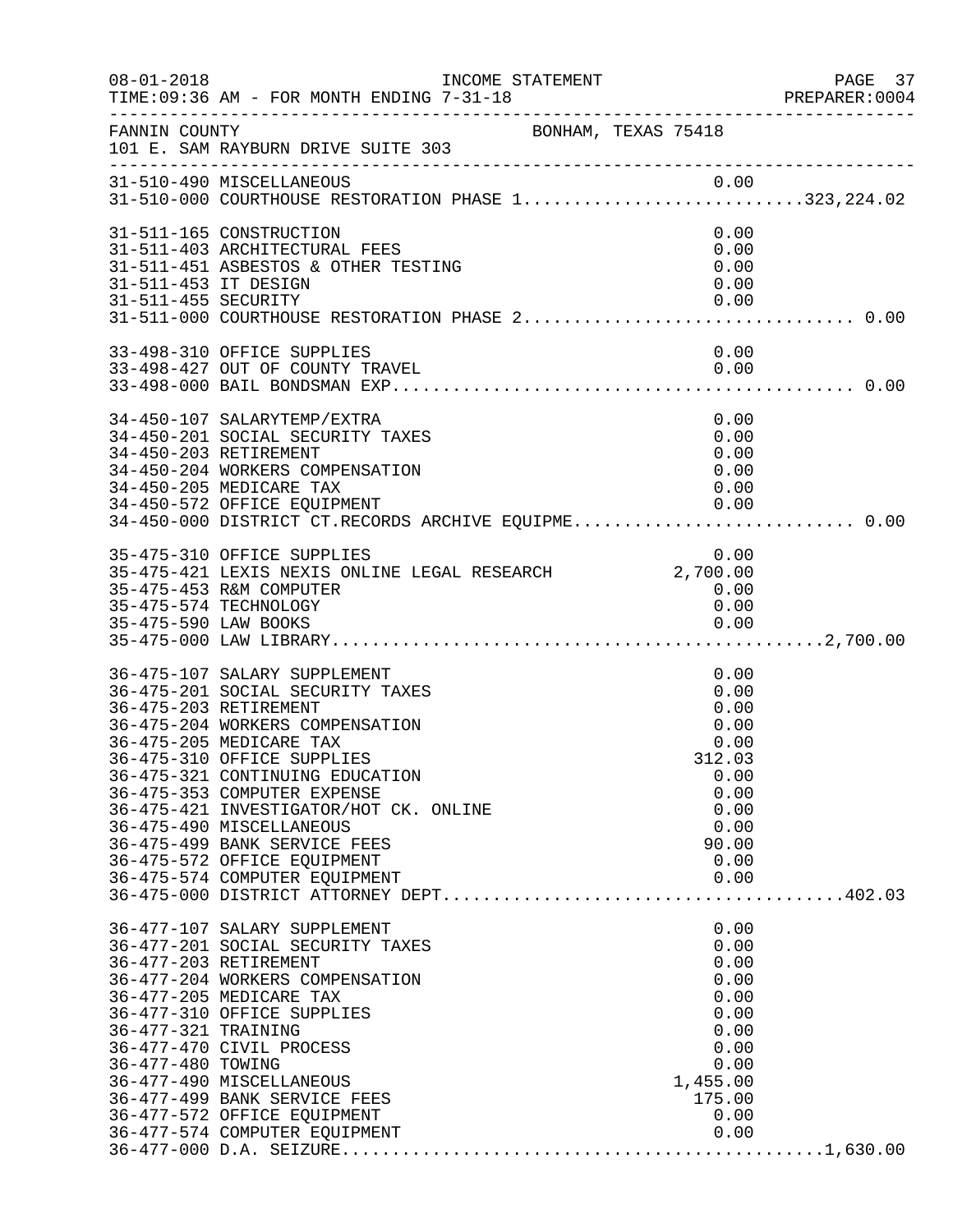| $08 - 01 - 2018$                            | INCOME STATEMENT<br>TIME: 09:36 AM - FOR MONTH ENDING 7-31-18                                                                                                                                                                                              |                     |  |                                                                                            | PAGE 38<br>PREPARER: 0004 |
|---------------------------------------------|------------------------------------------------------------------------------------------------------------------------------------------------------------------------------------------------------------------------------------------------------------|---------------------|--|--------------------------------------------------------------------------------------------|---------------------------|
| FANNIN COUNTY                               | 101 E. SAM RAYBURN DRIVE SUITE 303                                                                                                                                                                                                                         | BONHAM, TEXAS 75418 |  |                                                                                            |                           |
|                                             | 38-645-412 PRESCRIPTIONS                                                                                                                                                                                                                                   |                     |  | 0.00                                                                                       |                           |
|                                             | 39-645-404 COBRA/INSURANCE<br>39-645-410 CERT. REG. NURSE ANES.<br>39-645-411 PHYSICIAN, NON-EMERGENCY<br>39-645-412 PRESCRIPTIONS, DRUGS<br>39-645-413 HOSPITAL-INPATIENT<br>39-645-414 HOSPITAL, OUTPATIENT                                              |                     |  | 0.00<br>0.00<br>0.00<br>0.00<br>0.00<br>0.00                                               |                           |
|                                             | 39-645-415 LABORATORY/X-RAY<br>39-645-418 FED.QUALIFIED HEALTH CENTER<br>39-645-422 AMBULATORY SURGICAL CENTER                                                                                                                                             |                     |  | 0.00<br>0.00<br>0.00                                                                       |                           |
|                                             | 40-411-310 OFFICE SUPPLIES                                                                                                                                                                                                                                 |                     |  | 673.92                                                                                     |                           |
| 41-406-310 SUPPLIES<br>41-406-330 GAS & OIL | 41-406-427 TRAINING EXPENSE                                                                                                                                                                                                                                |                     |  | 0.00<br>0.00<br>0.00                                                                       |                           |
|                                             | 42-477-310 OFFICE SUPPLIES<br>42-477-415 CONSULTANT<br>42-477-427 TRAVEL AND TRAINING<br>42-477-574 COMPUTER EQUIPMENT                                                                                                                                     |                     |  | 0.00<br>0.00<br>0.00<br>0.00                                                               |                           |
|                                             | 44-412-578 2011 EQUIPMENT<br>44-412-579 2012 EQUIPMENT<br>44-412-580 2013 EQUIPMENT<br>44-412-581 2014 EQUIPMENT<br>44-412-582 2015 EQUIPMENT<br>44-412-583 2016 EQUIPMENT                                                                                 |                     |  | 0.00<br>0.00<br>0.00<br>0.00<br>0.00<br>0.00                                               |                           |
| 45-403-103 SALARY<br>45-403-481 DUES        | 45-403-201 SOCIAL SECURITY<br>45-403-204 WORKERS COMPENSATION<br>45-403-205 MEDICARE TAX<br>45-403-310 OFFICE SUPPLIES<br>45-403-427 OUT OF COUNTY TRAVEL<br>45-403-572 OFFICE EQUIPMENT<br>45-403-573 ELECTION EQUIPMENT<br>45-403-574 COMPUTER EQUIPMENT |                     |  | 1,068.00<br>66.22<br>0.00<br>15.49<br>655.50<br>1,919.22<br>250.00<br>0.00<br>0.00<br>0.00 |                           |
| 46-475-330 GAS/OIL<br>46-475-454 R&M AUTO   | 46-475-310 OFFICE SUPPLIES<br>46-475-314 SAFE ROOM REIMBURSEMENT<br>46-475-427 OUT OF COUNTY TRAVEL<br>46-475-573 RADIO EQUIPMENT                                                                                                                          |                     |  | 722.60<br>63,985.80<br>36.09<br>26.75<br>595.00<br>0.00                                    |                           |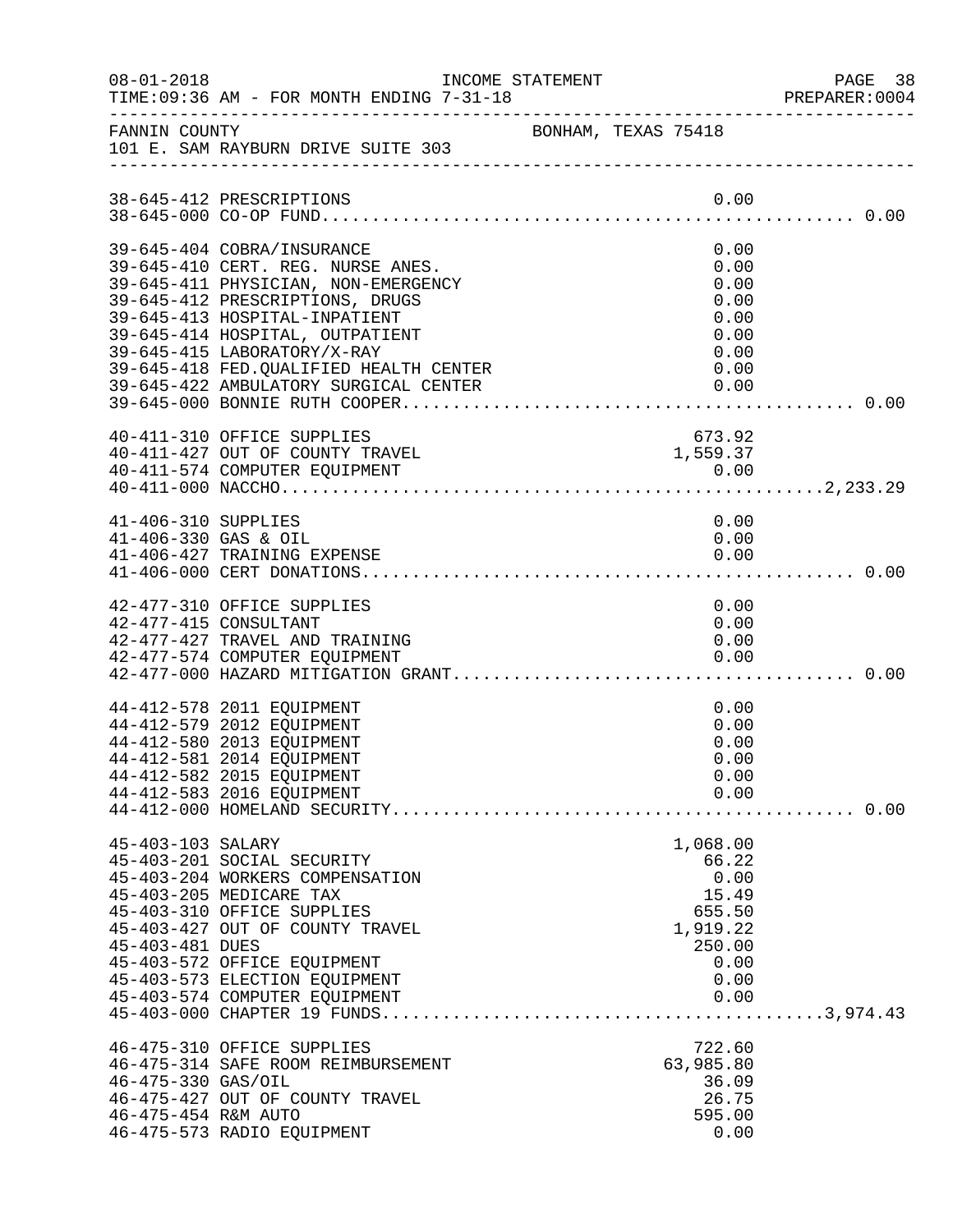| $08 - 01 - 2018$                                                | INCOME STATEMENT<br>TIME: 09:36 AM - FOR MONTH ENDING 7-31-18                                                                                                                                                                                                                                                                                                                                                                                                                                                                                                                     |                                                                                                                                                                                | PAGE 39<br>PREPARER: 0004 |
|-----------------------------------------------------------------|-----------------------------------------------------------------------------------------------------------------------------------------------------------------------------------------------------------------------------------------------------------------------------------------------------------------------------------------------------------------------------------------------------------------------------------------------------------------------------------------------------------------------------------------------------------------------------------|--------------------------------------------------------------------------------------------------------------------------------------------------------------------------------|---------------------------|
| FANNIN COUNTY                                                   | 101 E. SAM RAYBURN DRIVE SUITE 303                                                                                                                                                                                                                                                                                                                                                                                                                                                                                                                                                | BONHAM, TEXAS 75418                                                                                                                                                            |                           |
|                                                                 | 46-475-574 COMPUTER EQUIPMENT                                                                                                                                                                                                                                                                                                                                                                                                                                                                                                                                                     |                                                                                                                                                                                |                           |
|                                                                 | 48-403-485 LICENSE/SUPPORT                                                                                                                                                                                                                                                                                                                                                                                                                                                                                                                                                        | 0.00                                                                                                                                                                           |                           |
| 49-475-103 SALARY                                               | 49-475-201 SOCIAL SECURITY<br>49-475-202 GROUP HEALTH INSURANCE<br>49-475-203 RETIREMENT<br>49-475-204 WORKER'S COMPENSATION<br>49-475-205 MEDICARE TAX<br>49-475-310 OFFICE SUPPLIES<br>49-475-427 TRAINING/TUITION/OUT OF COUNTY 682.59<br>49-475-572 OFFICE EQUIPMENT                                                                                                                                                                                                                                                                                                          | 0.00<br>0.00<br>0.00<br>0.00<br>0.00<br>0.00<br>0.00                                                                                                                           |                           |
|                                                                 | 51-440-572 OFFICE EQUIPMENT<br>51-440-000 CO.CLK.COURT TECHNOLOGY EQUIPMENT37.59                                                                                                                                                                                                                                                                                                                                                                                                                                                                                                  | 37.59                                                                                                                                                                          |                           |
|                                                                 | 52-449-572 OFFICE EQUIPMENT<br>52-449-000 CO.CLK.COURT RECORDS PRES.EQUIPMENT 0.00                                                                                                                                                                                                                                                                                                                                                                                                                                                                                                | 0.00                                                                                                                                                                           |                           |
|                                                                 | 53-403-437 DIGITAL IMAGING                                                                                                                                                                                                                                                                                                                                                                                                                                                                                                                                                        | 13,434.25                                                                                                                                                                      |                           |
| 55-560-435 PRINTING                                             | 55-560-427 OUT OF COUNTY TRAVEL<br>55-560-428 TRAINING & TUITION<br>55-560-490 MISCELLANEOUS                                                                                                                                                                                                                                                                                                                                                                                                                                                                                      | 0.00<br>1,464.00<br>0.00<br>0.00                                                                                                                                               |                           |
| 56-560-108 SALARY<br>56-560-310 SUPPLIES<br>56-560-454 R&M AUTO | 56-560-201 SOCIAL SECURITY TAXES<br>56-560-202 GROUP HEALTH INSURANCE<br>56-560-203 RETIREMENT<br>56-560-204 WORKERS COMPENSATION<br>56-560-205 MEDICARE TAX<br>56-560-316 EMPLOYEE AWARDS BANQUET<br>56-560-395 UNIFORMS/PROT.VESTS<br>56-560-423 INTERNET SERVICE<br>56-560-427 OUT OF COUNTY TRAVEL<br>56-560-428 TRAINING & TUITION<br>56-560-452 R & M EQUIPMENT<br>56-560-460 EQUIPMENT RENTAL/LEASE<br>56-560-490 MISCELLANEOUS<br>56-560-495 NARCOTICS AND/OR OTHER INVESTIGATIO<br>56-560-499 BANK SERVICE FEES<br>56-560-571 AUTOMOBILES<br>56-560-572 OFFICE EQUIPMENT | 0.00<br>0.00<br>0.00<br>0.00<br>0.00<br>0.00<br>3,501.15<br>0.00<br>3,091.00<br>2,279.40<br>0.00<br>2,168.45<br>0.00<br>0.00<br>142.03<br>734.00<br>4,000.00<br>135.00<br>0.00 |                           |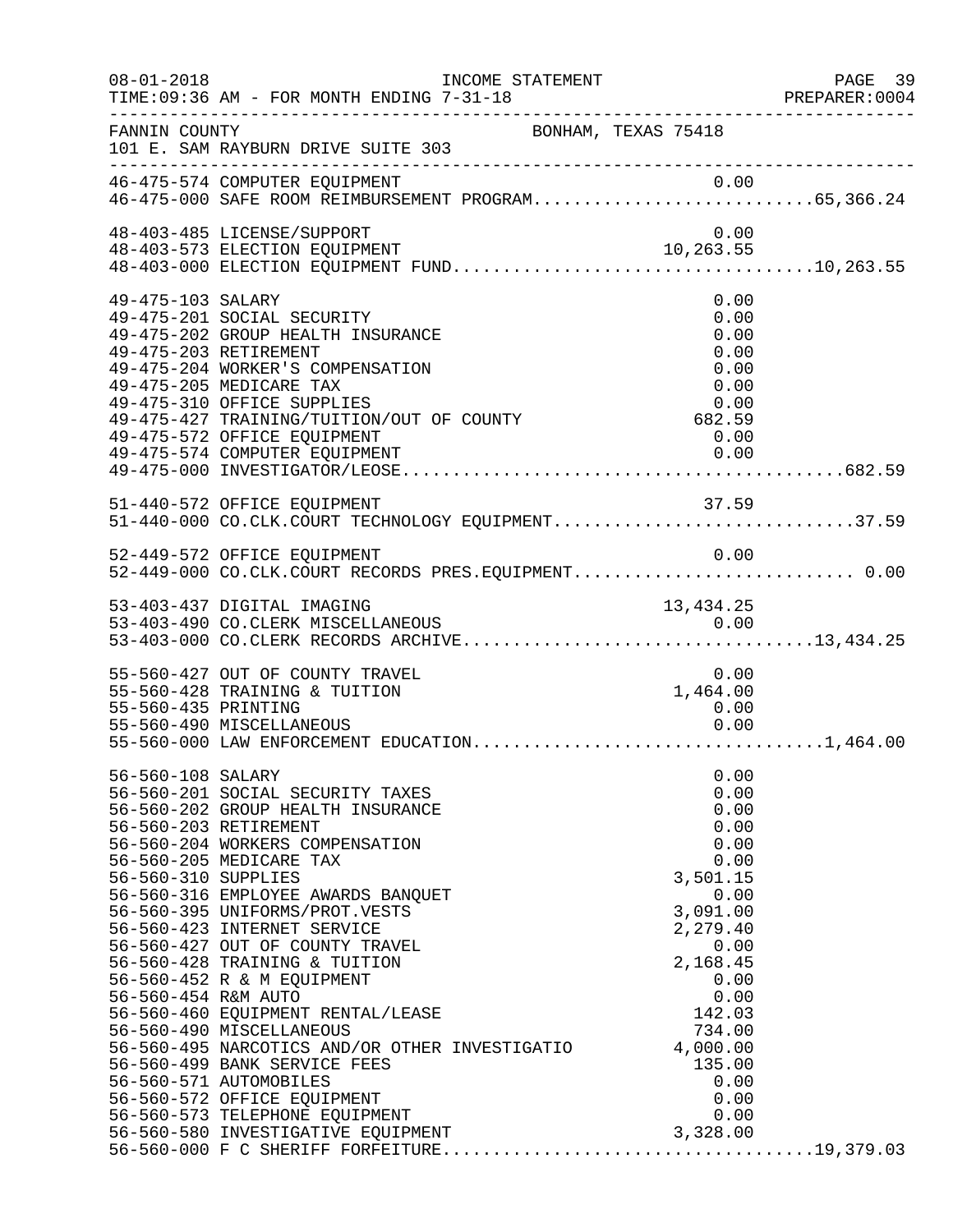| $08 - 01 - 2018$                                                   | INCOME STATEMENT<br>TIME: 09:36 AM - FOR MONTH ENDING 7-31-18                                                                                                                                                                                                                     |                     |                                                    | PAGE 40<br>PREPARER: 0004 |
|--------------------------------------------------------------------|-----------------------------------------------------------------------------------------------------------------------------------------------------------------------------------------------------------------------------------------------------------------------------------|---------------------|----------------------------------------------------|---------------------------|
|                                                                    | FANNIN COUNTY<br>101 E. SAM RAYBURN DRIVE SUITE 303                                                                                                                                                                                                                               | BONHAM, TEXAS 75418 |                                                    |                           |
| 56-565-108 SALARY                                                  | 56-565-201 SOCIAL SECURITY TAXES<br>56-565-202 GROUP HEALTH INSURANCE<br>56-565-203 RETIREMENT<br>56-565-204 WORKERS COMPENSATION<br>70.00 70-565-205 MEDICARE TAX<br>56-565-000 INVESTIGATOR CRIMES AGAINST CHILDRE7,339.80                                                      |                     | 4,829.80<br>299.40<br>1,463.22<br>549.80<br>127.58 |                           |
| 56-570-572 EQUIPMENT                                               | 56-570-310 OFFICE & MISC. SUPPLIES 1,084.70<br>56-570-395 UNIFORMS/PROT. VESTS/BADGES 6,852.50<br>56-570-571 AUTOMOBILES 140,045.78<br>56-570-574 TECHNOLOGY<br>56-570-579 WEAPONS 8,901.17<br>56-570-000 FEDERAL FORFEITURE FUNDS 2018388,942.04                                 |                     | 3,799.99<br>228,257.90                             |                           |
| 57-560-310 SUPPLIES<br>57-560-395 UNIFORMS<br>57-560-571 EQUIPMENT | 57-560-427 OUT OF COUNTY TRAVEL<br>57-560-428 TRAINING/TUITION<br>57-560-580 PURCHASE OF ANIMAL                                                                                                                                                                                   |                     | 0.00<br>0.00<br>0.00<br>0.00<br>0.00<br>0.00       |                           |
|                                                                    | 59-425-433 DRUG COURT PROGRAMS<br>59-425-437 ATTORNEY FEES DRUG COURT                                                                                                                                                                                                             |                     | 880.00                                             |                           |
|                                                                    | 60-620-309 ANNUAL PAYING AGENT REGISTRAR FEES 117.26<br>60-620-400 BOND LEGAL FEES<br>60-620-401 CONTINUING DISCLOSURE FEES<br>60-620-490 MISCELLANEOUS<br>60-620-627 PRINCIPAL, 2017 GO BONDS<br>60-620-628 PRINCIPAL, JAIL '98 BONDS<br>60-620-629 PRINCIPAL, SERIAL BONDS 1992 |                     | 0.00<br>0.00<br>0.00<br>60,000.00<br>0.00<br>0.00  |                           |
|                                                                    | 60-660-667 INTEREST, 2017 GO BONDS<br>60-660-668 INTEREST JAIL'98 BONDS<br>60-660-669 INTEREST, SERIAL BONDS                                                                                                                                                                      |                     | 197,335.42<br>0.00<br>0.00                         |                           |
|                                                                    | 61-440-572 OFFICE EQUIPMENT<br>61-440-000 DIST.CLK.COURT TECHNOLOGY EQUIPMENT910.60                                                                                                                                                                                               |                     | 910.60                                             |                           |
|                                                                    | 62-449-572 OFFICE EQUIPMENT<br>62-449-000 DIST.CLK.RECORDS PRES.EQUIPMENT 0.00                                                                                                                                                                                                    |                     | 0.00                                               |                           |
|                                                                    | 63-551-427 OUT OF COUNTY TRAVEL                                                                                                                                                                                                                                                   |                     | 1,003.23                                           |                           |
|                                                                    | 64-552-427 OUT OF COUNTY TRAVEL<br>64-552-428 TRAINING & TUITION                                                                                                                                                                                                                  |                     | 0.00<br>0.00                                       |                           |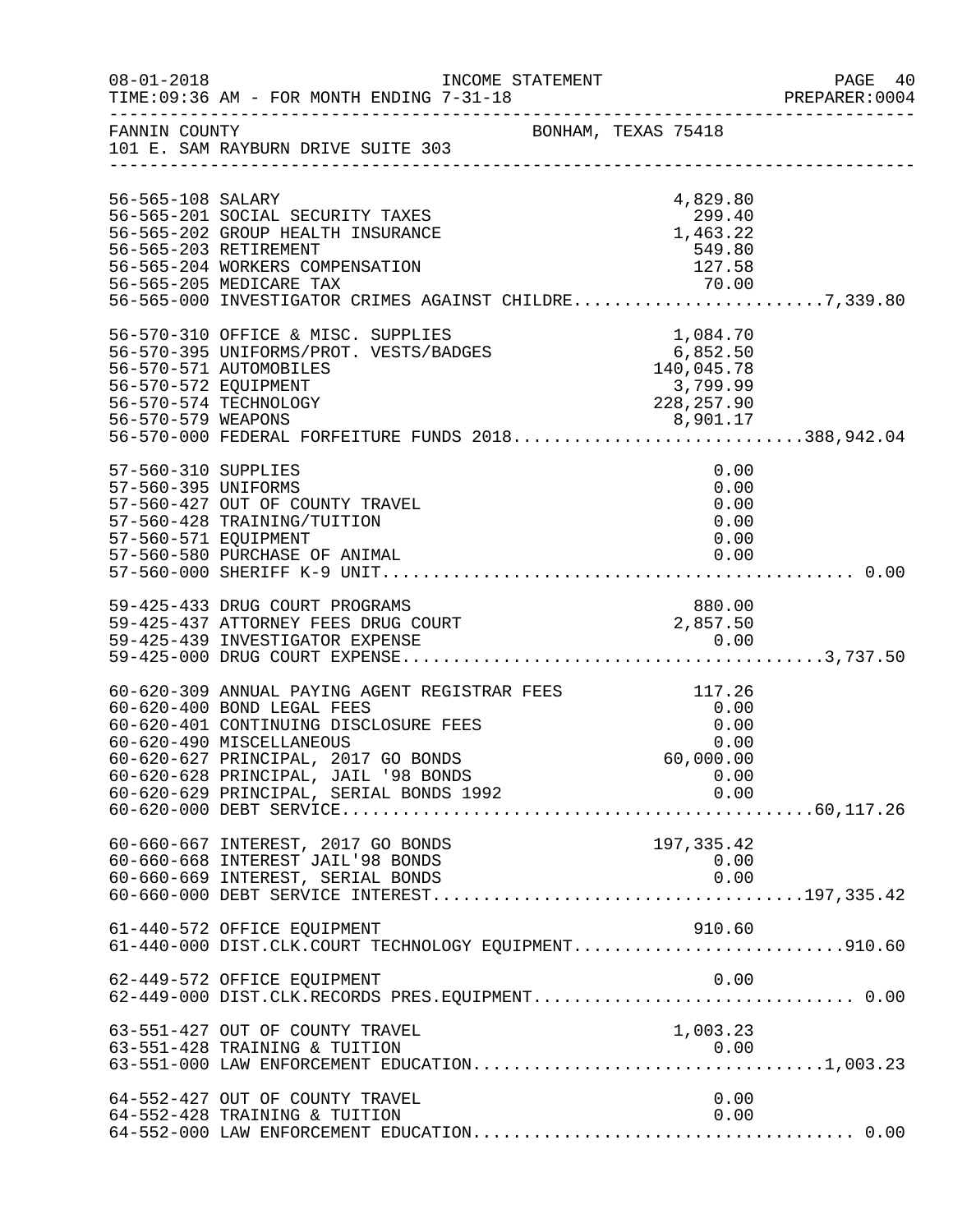| $08 - 01 - 2018$                            | TIME: 09:36 AM - FOR MONTH ENDING 7-31-18                                                                                                                                                                                                                                                                                                                | INCOME STATEMENT    |                                                                                                                       | PAGE 41<br>PREPARER: 0004 |
|---------------------------------------------|----------------------------------------------------------------------------------------------------------------------------------------------------------------------------------------------------------------------------------------------------------------------------------------------------------------------------------------------------------|---------------------|-----------------------------------------------------------------------------------------------------------------------|---------------------------|
|                                             | FANNIN COUNTY<br>101 E. SAM RAYBURN DRIVE SUITE 303                                                                                                                                                                                                                                                                                                      | BONHAM, TEXAS 75418 |                                                                                                                       |                           |
|                                             | 65-553-427 OUT OF COUNTY TRAVEL<br>65-553-428 TRAINING & TUITION                                                                                                                                                                                                                                                                                         |                     | 0.00<br>0.00                                                                                                          |                           |
|                                             | 66-509-475 CONTINGENCY                                                                                                                                                                                                                                                                                                                                   |                     | 0.00                                                                                                                  |                           |
| 66-666-535 BUILDING<br>66-666-695 SURVEYING | 66-666-165 CONSTRUCTION<br>66-666-400 ATTORNEY FEES<br>66-666-402 ENGINEERING<br>66-666-403 ARCHITECTURAL FEES<br>66-666-430 BIDS & NOTICES<br>66-666-450 R & M BUILDINGS<br>66-666-451 ASBESTOS ABATEMENT<br>66-666-482 DEMOLITION<br>66-666-490 MISCELLANEOUS                                                                                          |                     | 0.00<br>4,556.00<br>$0.00$<br>83,174.20<br>468.00<br>$0.00$<br>114,292.50<br>334,407.74<br>700.00<br>0.00<br>8,500.00 |                           |
| 66-667-453 IT DESIGN<br>66-667-455 SECURITY | 66-666-000 COURTHOUSE CONSTRUCTION PHASE 1546,098.44<br>66-667-165 CONSTRUCTION<br>66-667-400 ATTORNEY FEES<br>66-667-403 ARCHITECTURAL FEES<br>66-667-430 BIDS & NOTICES<br>66-667-451 ASBESTOS & OTHER TESTING<br>66-667-490 MISCELLANEOUS<br>66-667-490 MISCELLANEOUS                         0.00<br>66-667-000 COURTHOUSE CONSTRUCTION PHASE 2 0.00 |                     | 0.00<br>0.00<br>0.00<br>0.00<br>0.00<br>0.00<br>0.00<br>0.00                                                          |                           |
|                                             | 67-560-428 TRAINING & TUITION<br>67-560-580 INVESTIGATIVE EQUIPMENT<br>67-560-000 F.C. SHERIFF ANNUAL PAYMENT5,815.95                                                                                                                                                                                                                                    |                     | 5,815.95<br>0.00                                                                                                      |                           |
|                                             | 70-622-399 CLAIM SETTLEMENTS<br>70-622-426 APPRAISAL FEES<br>70-622-429 RELOCATING UTILITIES<br>70-622-449 CONTRACT EXPENSES FOR FM87 R.O.W.                                                                                                                                                                                                             |                     | 0.00<br>0.00<br>0.00<br>0.00                                                                                          |                           |
|                                             | 70-629-500 RIGHT OF WAY PUR HWY #82<br>70-629-501 RIGHT OF WAY PURCHASE FM #87<br>70-629-502 RIGHT OF WAY PURCHASE HWY #121 0.00<br>70-629-503 RIGHT OF WAY PURCHASE HWY #121 0.00<br>70-629-503 RIGHT OF WAY PURCHASE HWY.78 0.00<br>70-629-000 RIGHT OF WAY                                                                                            |                     | 0.00                                                                                                                  |                           |
| 71-475-108 SALARY                           | 71-475-201 SOCIAL SECURITY TAXES<br>71-475-202 GROUP HEALTH INSURANCE<br>71-475-203 RETIREMENT<br>71-475-204 WORKERS COMPENSATION<br>71-475-205 MEDICARE TAX<br>71-475-000 INVESTIGATOR CRIMES AGAINST WOMEN 0.00                                                                                                                                        |                     | 0.00<br>0.00<br>0.00<br>0.00<br>0.00<br>0.00                                                                          |                           |
| 72-560-108 SALARY                           | 72-560-201 SOCIAL SECURITY TAXES                                                                                                                                                                                                                                                                                                                         |                     | 21,145.00<br>1,311.00                                                                                                 |                           |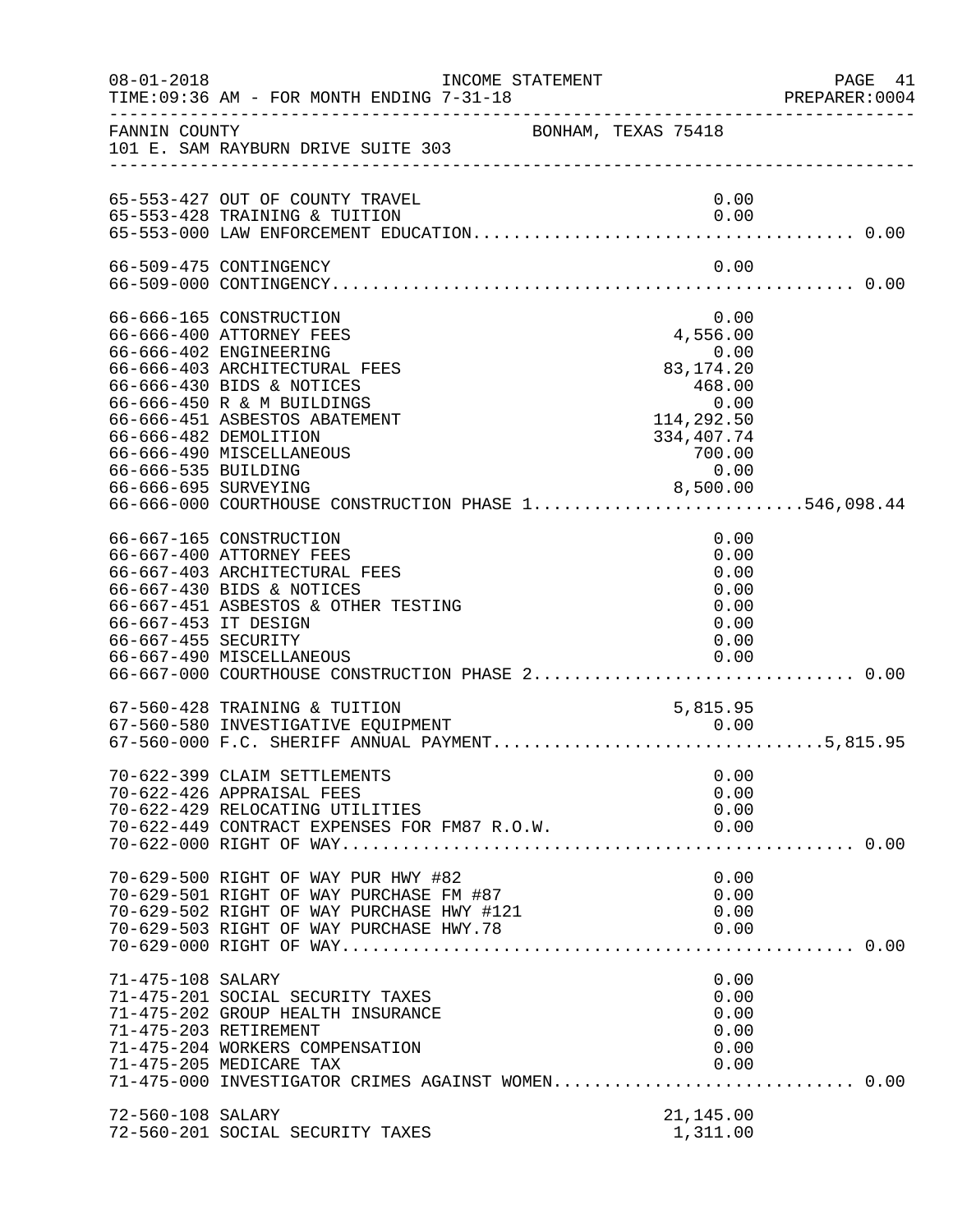| $08 - 01 - 2018$ | INCOME STATEMENT<br>TIME: 09:36 AM - FOR MONTH ENDING 7-31-18<br>-------------------------------                                                                                                                                                                                                                                                                      |                                                                              | PAGE 42<br>PREPARER: 0004 |
|------------------|-----------------------------------------------------------------------------------------------------------------------------------------------------------------------------------------------------------------------------------------------------------------------------------------------------------------------------------------------------------------------|------------------------------------------------------------------------------|---------------------------|
| FANNIN COUNTY    | BONHAM, TEXAS 75418<br>101 E. SAM RAYBURN DRIVE SUITE 303                                                                                                                                                                                                                                                                                                             |                                                                              |                           |
|                  | 72-560-202 GROUP HEALTH INSURANCE<br>72-560-203 RETIREMENT<br>72-560-204 WORKERS COMPENSATION<br>72-560-205 MEDICARE TAX<br>72-560-000 INVESTIGATOR CRIMES AGAINST CHILDRE32,136.27                                                                                                                                                                                   | 6,407.65<br>2,407.50<br>558.52                                               |                           |
|                  | 80-570-490 MISCELLANEOUS                                                                                                                                                                                                                                                                                                                                              | 0.00                                                                         |                           |
|                  | 81-590-490 MISCELLANEOUS                                                                                                                                                                                                                                                                                                                                              | 0.00                                                                         |                           |
|                  | 82-623-341 R & B MAT. ROCK & GRAVEL<br>82-623-344 R & B MAT. ASPHALT/ROAD OIL<br>82-623-490 MISCELLANEOUS<br>82-623-000 ROAD & BRIDGE #3 LAKE ROAD EXPENSES 0.00                                                                                                                                                                                                      | 0.00<br>0.00<br>0.00                                                         |                           |
|                  | 83-624-341 R & B MAT. ROCK & GRAVEL<br>83-624-344 R & B MAT. ASPHALT/ROAD OIL<br>83-624-490 MISCELLANEOUS<br>83-624-000 ROAD & BRIDGE #4 LAKE ROAD EXPENSES 0.00                                                                                                                                                                                                      | 0.00<br>0.00<br>0.00                                                         |                           |
|                  | 87-575-310 OFFICE SUPP./MISC.<br>87-575-319 RESTITUTION<br>87-575-320 COURT COSTS<br>87-575-321 REIMBURSEMENT OF FEES FOR OTHER COU<br>87-575-353 COMPUTER EXPENSE<br>87-575-416 STRUCTURAL FAMILY THERAPY                                                                                                                                                            | 1,088.45<br>1,954.00<br>80.00<br>0.00<br>0.00<br>0.00                        |                           |
|                  | 88-645-409 DIABETIC SUPPLIES<br>88-645-410 CERT. REG. NURSE ANES.<br>88-645-411 PHYSICIAN, NON-EMERGENCY<br>88-645-412 PRESCRIPTIONS, DRUGS<br>88-645-413 HOSPITAL, INPATIENT<br>88-645-414 HOSPITAL, OUTPATIENT<br>88-645-415 LABORATORY/X-RAY<br>88-645-418 FED. QUALIFIED HEALTH CENTER<br>88-645-420 RURAL HEALTH CLINIC<br>88-645-422 AMBULATORY SURGICAL CENTER | 0.00<br>0.00<br>0.00<br>0.00<br>0.00<br>0.00<br>0.00<br>0.00<br>0.00<br>0.00 |                           |
|                  | 89-581-416 STRUCTURAL FAMILY THERAPY 00G32,000.00<br>89-581-000 STRUCTURAL FAMILY THERAPY 00G32,000.00                                                                                                                                                                                                                                                                |                                                                              |                           |
|                  | 89-588-103 SALARY COMM.CORR.OFFICERS<br>89-588-201 SOCIAL SECURITY TAX<br>89-588-202 GROUP HEALTH INSURANCE<br>89-588-203 RETIREMENT<br>89-588-204 WORKERS COMPENSATION<br>89-588-205 MEDICARE TAX<br>89-588-310 OFFICE SUPPLIES<br>89-588-574 COMPUTER EQUIPMENT                                                                                                     | 0.00<br>0.00<br>0.00<br>0.00<br>0.00<br>0.00<br>0.00<br>0.00                 |                           |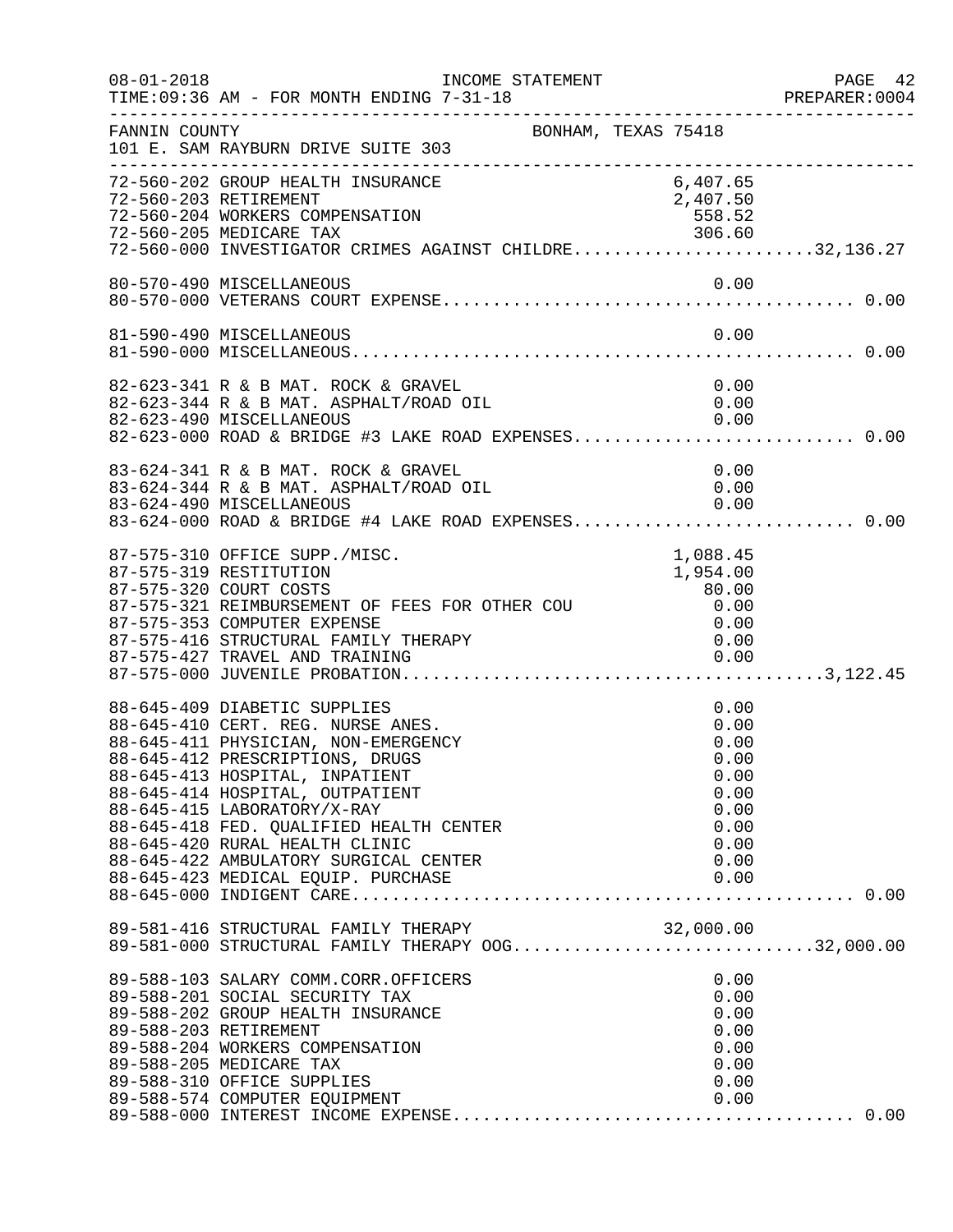| $08 - 01 - 2018$                              | TIME: 09:36 AM - FOR MONTH ENDING 7-31-18<br>_____________________________________                                                                                                                                                                                                                                                      | INCOME STATEMENT    |                                                                                          | PAGE 43<br>PREPARER:0004 |
|-----------------------------------------------|-----------------------------------------------------------------------------------------------------------------------------------------------------------------------------------------------------------------------------------------------------------------------------------------------------------------------------------------|---------------------|------------------------------------------------------------------------------------------|--------------------------|
| FANNIN COUNTY                                 | 101 E. SAM RAYBURN DRIVE SUITE 303                                                                                                                                                                                                                                                                                                      | BONHAM, TEXAS 75418 |                                                                                          |                          |
|                                               | 89-589-416 STRUCTURAL FAMILY THERAPY 18,000.00<br>89-589-000 REGIONAL DIVERSIONS ALTERNATIVES18,000.00                                                                                                                                                                                                                                  |                     |                                                                                          |                          |
| 89-590-203 RETIREMENT                         | 89-590-102 SALARY APPOINTED OFFICIAL<br>89-590-103 SALARY COMM.CORR.OFFICERS<br>89-590-201 SOCIAL SECURITY TAX<br>89-590-202 GROUP HEALTH INSURANCE<br>89-590-204 WORKERS COMPENSATION<br>89-590-205 MEDICARE TAX<br>89-590-310 OPERATING/TRAVEL EXPENSES                                                                               |                     | 26,381.96<br>02.02 ,<br>3,468.12<br>12,024<br>6,506.83<br>548.63<br>810.40<br>12,783.83  |                          |
|                                               | 89-590-469 UNEXPENDED FUNDS<br>89-590-000 BASIC PROBATION SUPERVISION93,673.93                                                                                                                                                                                                                                                          |                     |                                                                                          |                          |
| 89-591-203 RETIREMENT                         | 89-591-102 SALARY APPOINTED OFFICIAL<br>89-591-103 SALARY COMM.CORR.OFFICERS<br>89-591-201 SOCIAL SECURITY TAX<br>89-591-202 GROUP HEALTH INSURANCE<br>89-591-204 WORKERS COMPENSATION<br>89-591-205 MEDICARE TAX                                                                                                                       |                     | 22,076.56<br>25,882.34<br>2,901.70<br>$10,061.40$<br>5,444.97<br>459.10<br>678.80        |                          |
| 89-592-203 RETIREMENT<br>89-592-408 DETENTION | 89-592-102 SALARY APPOINTED OFFICIAL<br>89-592-103 SALARY COMM.CORR.OFFICERS<br>89-592-201 SOCIAL SECURITY TAX<br>89-592-202 GROUP HEALTH INSURANCE<br>89-592-204 WORKERS COMPENSATION<br>89-592-205 MEDICARE TAX<br>89-592-469 UNEXPENDED FUNDS<br>89-592-469 UNEXPENDED FUNDS<br>89-592-000 PRE/POST ADJUDICATION FACILITIES10,124.18 |                     | 3, 311.44<br>3,882.34<br>434.84<br>1,508.40<br>816.48<br>68.86<br>101.82<br>0.00<br>0.00 |                          |
| 89-593-203 RETIREMENT                         | 89-593-102 SALARY APPOINTED OFFICIAL<br>89-593-103 SALARY COMM.CORR.OFFICERS<br>89-593-201 SOCIAL SECURITY TAX<br>89-593-202 GROUP HEALTH INSURANCE<br>89-593-204 WORKERS COMPENSATION<br>89-593-205 MEDICARE TAX<br>89-593-415 RESIDENTIAL PLACEMENT                                                                                   |                     | 3,311.44<br>3,882.34<br>434.84<br>1,508.40<br>816.48<br>68.86<br>101.82<br>0.00          |                          |
| 89-594-203 RETIREMENT                         | 89-594-102 SALARY APPOINTED OFFICIAL<br>89-594-103 SALARY COMM.CORR.OFFICERS<br>89-594-201 SOCIAL SECURITY TAX<br>89-594-202 GROUP HEALTH INSURANCE<br>89-594-204 WORKERS COMPENSATION<br>89-594-205 MEDICARE TAX<br>89-594-414 COUNSELING/PSYCHOLOGICAL                                                                                |                     | 1,655.72<br>1,941.06<br>217.96<br>755.40<br>409.01<br>34.43<br>51.12<br>7,000.00         |                          |
|                                               | 89-994-488 LAW ENFORCEMENT INSURANCE                                                                                                                                                                                                                                                                                                    |                     | 723.00                                                                                   |                          |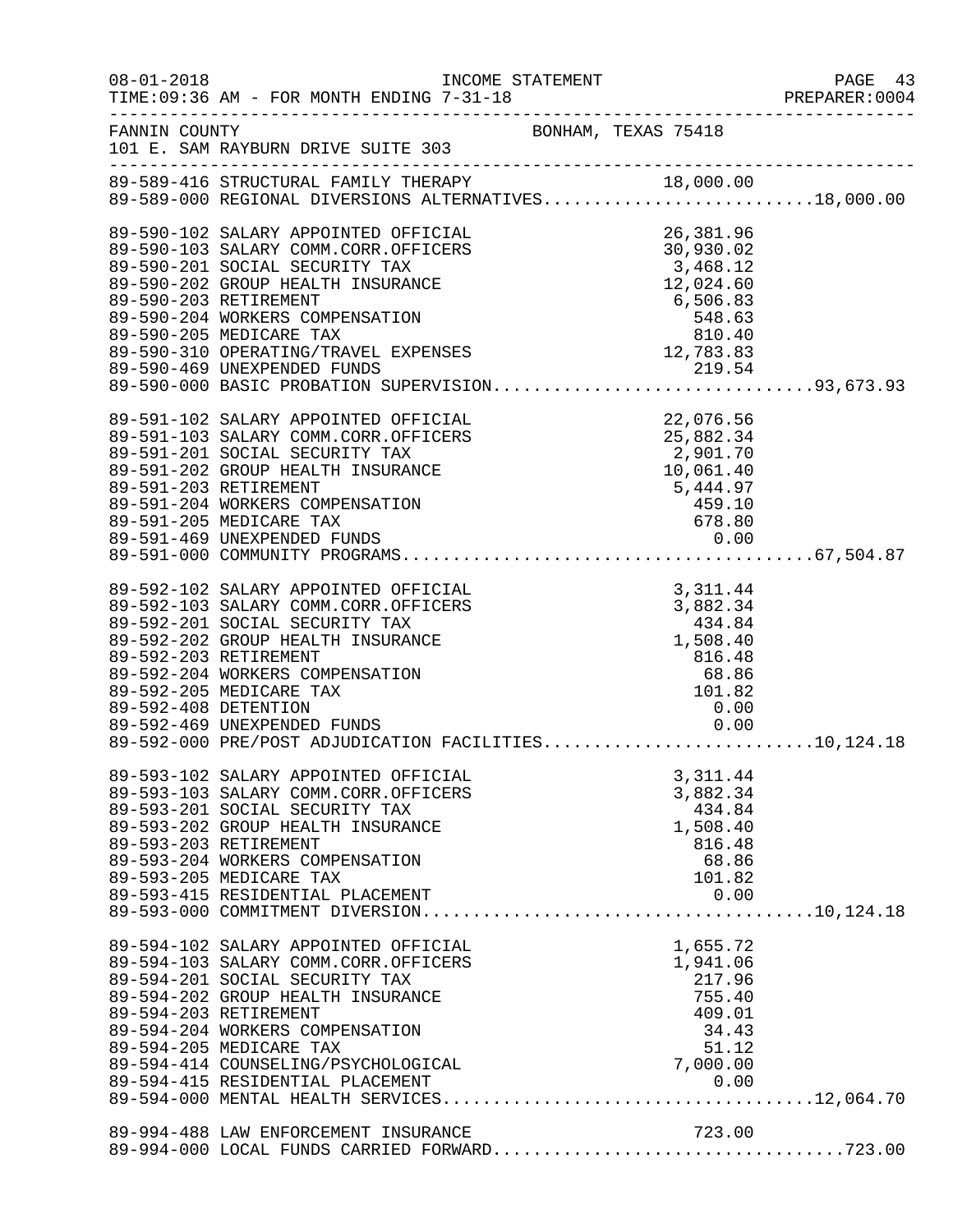|                                                                                      |  |                     | PREPARER: 0004 |
|--------------------------------------------------------------------------------------|--|---------------------|----------------|
| FANNIN COUNTY<br>101 E. SAM RAYBURN DRIVE SUITE 303                                  |  | BONHAM, TEXAS 75418 |                |
|                                                                                      |  |                     |                |
| 89-995-102 SALARY APPOINTED OFFICIAL<br>89-995-103 SALARY COMM.CORR.OFFICERS         |  | 827.86<br>970.64    |                |
| 89-995-105 OFFICE MANAGER                                                            |  | 0.00                |                |
| 89-995-201 SOCIAL SECURITY TAX                                                       |  | 108.88              |                |
| 89-995-202 GROUP HEALTH INSURANCE                                                    |  | 378.00              |                |
| 89-995-203 RETIREMENT                                                                |  | 204.36              |                |
| 89-995-204 WORKERS COMPENSATION                                                      |  | 17.22               |                |
| 89-995-205 MEDICARE TAX                                                              |  | 25.58               |                |
| 89-995-401 AUDIT EXPENSE                                                             |  | 0.00                |                |
| 89-995-406 DETENTION OPERATING COST FY18<br>89-995-407 DETENTION OPERATING COST FY17 |  | 81,438.97           |                |
|                                                                                      |  | 19,318.13           |                |
| 89-995-415 RESIDENTIAL PLACEMENT<br>89-995-416 STRUCTURAL FAMILY THERAPY             |  | 0.00<br>0.00        |                |
| 89-995-427 TRAVEL AND TRAINING                                                       |  | 0.00                |                |
|                                                                                      |  |                     |                |
|                                                                                      |  |                     |                |
|                                                                                      |  |                     |                |
| 92-700-310 OFFICE SUPPLIES                                                           |  | 0.00                |                |
| 92-700-430 BIDS AND NOTICES                                                          |  | 0.00                |                |
| 92-700-484 APPRAISALS<br>92-700-490 LITERACY COUNCIL DONATION                        |  | 0.00                |                |
|                                                                                      |  | 0.00                |                |
|                                                                                      |  |                     |                |
| 93-909-414 GRANT ADMINISTRATION                                                      |  | 0.00                |                |
| 93-909-415 CONSTRUCTION EXPENSE                                                      |  | 0.00                |                |
| 93-909-416 ENGINEERING                                                               |  | 0.00                |                |
|                                                                                      |  |                     |                |
|                                                                                      |  |                     |                |
|                                                                                      |  |                     |                |
|                                                                                      |  |                     |                |
|                                                                                      |  |                     |                |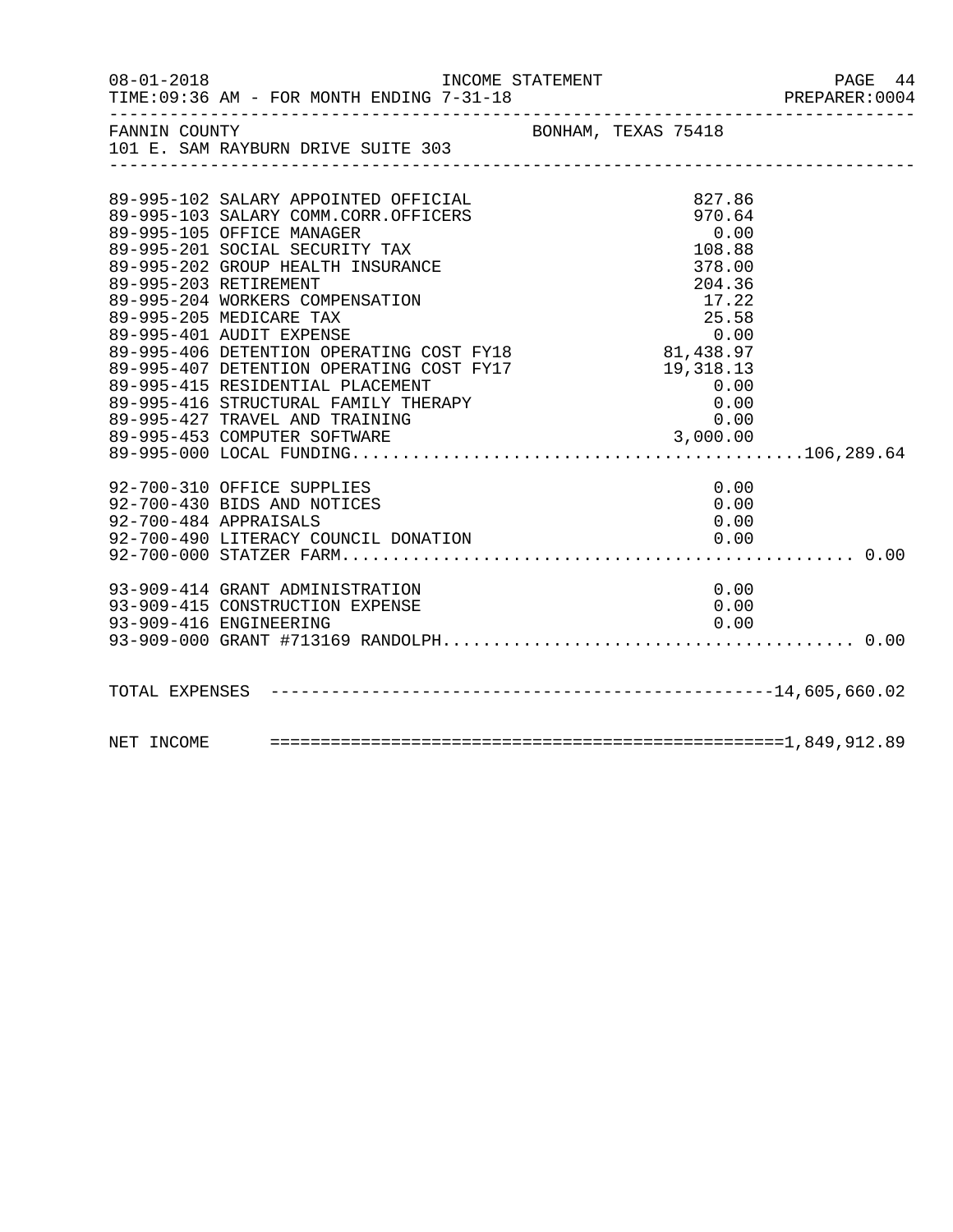| $08 - 01 - 2018$    | BALANCE SHEET<br>TIME: 09:36 AM - FOR MONTH ENDING 7-31-18<br>--------------------------- |                              | PAGE<br>1<br>PREPARER: 0004<br>--------------------- |
|---------------------|-------------------------------------------------------------------------------------------|------------------------------|------------------------------------------------------|
| FANNIN COUNTY       | 101 E. SAM RAYBURN DRIVE SUITE 303                                                        | BONHAM, TEXAS 75418          |                                                      |
|                     |                                                                                           |                              |                                                      |
|                     | ***** ASSETS *****                                                                        |                              |                                                      |
| 10-100-100 PAYROLL  |                                                                                           | 16.40                        |                                                      |
|                     |                                                                                           |                              |                                                      |
|                     | 10-103-100 GENERAL-COMBINED FUNDS CHECKING 1,769,762.27                                   |                              |                                                      |
|                     |                                                                                           |                              |                                                      |
|                     |                                                                                           |                              |                                                      |
|                     | 10-104-560 SHERIFF PETTY CASH                                                             | 130.00                       |                                                      |
|                     |                                                                                           |                              |                                                      |
|                     |                                                                                           |                              |                                                      |
|                     | 10-105-003 COUNTY CLERK CHANGE FUND<br>10-105-075 CO.ATTORNEY CHANGE FUND                 | 100.00<br>0.00               |                                                      |
|                     | 10-105-115 JURY CASH ON HAND                                                              | 1,000.00                     |                                                      |
|                     | 10-105-450 DISTRICT CLK.CHANGE FUND                                                       | 50.00                        |                                                      |
|                     | 10-105-455 JP#1 CASH ON HAND                                                              | 100.00                       |                                                      |
|                     | 10-105-457 JP#3 CASH ON HAND                                                              | 100.00                       |                                                      |
|                     | 10-105-499 TAX ASSESSOR CHANGE FUND                                                       | 1,400.00                     |                                                      |
|                     |                                                                                           |                              |                                                      |
|                     | 10-120-305 FINES RECEIVABLE                                                               | 6,024,016.44                 |                                                      |
|                     | 10-120-306 ALLOWANCE FOR UNCOLLECTIBLES                                                   | 1,710,769.53-                |                                                      |
|                     | 10-120-307 ALOWANCE FOR UNCOLLECTIBLES HOSPITA<br>10-120-311 TAXES RECEIVABLE             | $100,000.00 -$<br>567,943.62 |                                                      |
|                     | 10-120-312 DUE FROM OTHER GOVERNMENTS                                                     | 115,461.01                   |                                                      |
|                     | 10-120-313 DUE FROM OTHER FUNDS                                                           | 185,152.01                   |                                                      |
|                     | 10-120-314 ACCOUNTS RECEIVABLE                                                            | 180,459.03                   |                                                      |
|                     |                                                                                           |                              |                                                      |
|                     | 10-133-089 DUE FROM T.J.P.C.                                                              | 0.00                         |                                                      |
|                     |                                                                                           |                              |                                                      |
|                     |                                                                                           |                              |                                                      |
| 10-513-162 BUILDING |                                                                                           | 0.00                         |                                                      |
|                     |                                                                                           |                              |                                                      |
|                     | 10-999-100 A/P CLEARING ACCOUNT                                                           | 0.00                         |                                                      |
|                     |                                                                                           |                              |                                                      |
| 11-100-100 PAYROLL  |                                                                                           | 0.00                         |                                                      |
|                     |                                                                                           |                              |                                                      |
|                     |                                                                                           |                              |                                                      |
|                     | 11-102-100 A/P CLEARING                                                                   | 0.00                         |                                                      |
|                     |                                                                                           |                              |                                                      |
|                     | 11-103-100 C.H. SECURITY-COMBINED FUNDS CKING 125,026.86                                  |                              |                                                      |
|                     |                                                                                           |                              |                                                      |
|                     |                                                                                           |                              |                                                      |
|                     | 11-120-313 DUE FROM OTHER FUNDS                                                           | 4,119.57                     |                                                      |
|                     |                                                                                           |                              |                                                      |
|                     | 12-102-100 A/P CLEARING                                                                   | 0.00                         |                                                      |
|                     |                                                                                           |                              |                                                      |
|                     | 12-103-100 CO.CLK.VITAL STAT.-COMB.FUNDS CKING                                            | 5,442.17                     |                                                      |
|                     |                                                                                           |                              |                                                      |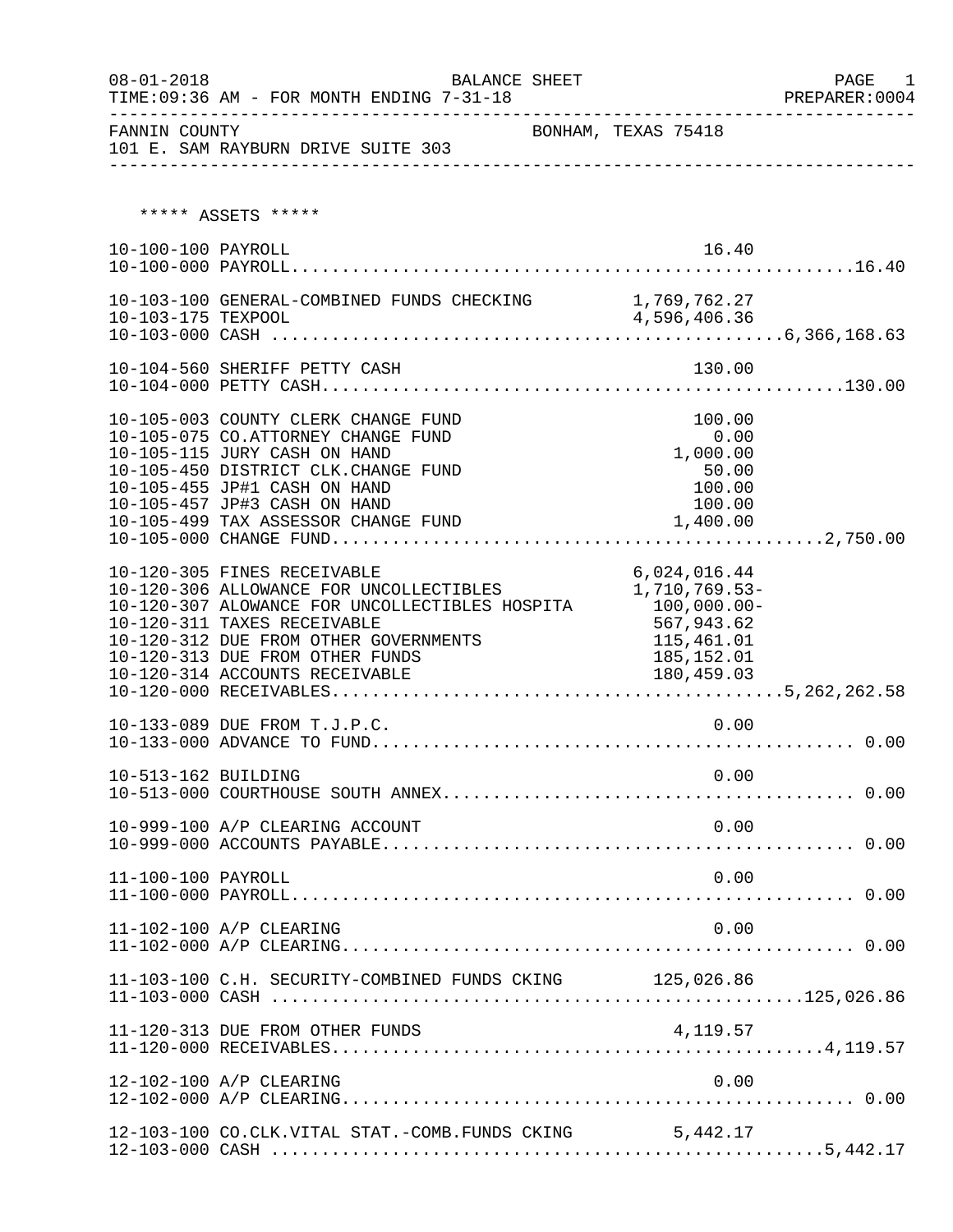| $08 - 01 - 2018$   | BALANCE SHEET<br>TIME: 09:36 AM - FOR MONTH ENDING 7-31-18 | PAGE 2<br>PREPARER: 0004 |
|--------------------|------------------------------------------------------------|--------------------------|
| FANNIN COUNTY      | BONHAM, TEXAS 75418<br>101 E. SAM RAYBURN DRIVE SUITE 303  |                          |
|                    | 12-120-313 DUE FROM OTHER FUNDS                            | 319.00                   |
|                    | 13-102-100 A/P CLEARING                                    | 0.00                     |
|                    | 13-103-113 SURETY BAIL BOND FEE<br>4,215.00                |                          |
|                    | 14-102-100 A/P CLEARING                                    | 0.00                     |
|                    | 14-103-100 JUST.CT.BLDG.SEC.-COMB.FUNDS CKING 16,948.85    |                          |
|                    | 14-120-313 DUE FROM OTHER FUNDS                            | 180.10                   |
|                    | 16-102-100 A/P CLEARING                                    | 0.00                     |
|                    | 16-103-100 CO.JUDGE EXCESS SUPP.-COMB.FUND CK 17,624.67    |                          |
|                    | 17-102-100 A/P CLEARING                                    | 0.00                     |
|                    | 17-103-100 PROB.JUDGES ED.-COMB. FUNDS CKING 5,242.39      |                          |
|                    | 17-120-313 DUE FROM OTHER FUNDS                            | 310.26                   |
| 18-100-100 PAYROLL |                                                            | 0.00                     |
|                    | 18-102-100 A/P CLEARING                                    | 0.00                     |
|                    |                                                            |                          |
|                    | 18-120-313 DUE FROM OTHER FUNDS<br>23,815.17               |                          |
| 19-100-100 PAYROLL |                                                            | 0.00                     |
|                    | 19-102-100 A/P CLEARING                                    | 0.00                     |
|                    | 19-103-100 DIST.CLK.REC.MNGMT-COMB.FUNDS CKING 10,627.62   |                          |
|                    | 19-120-313 DUE FROM OTHER FUNDS                            | 436.56                   |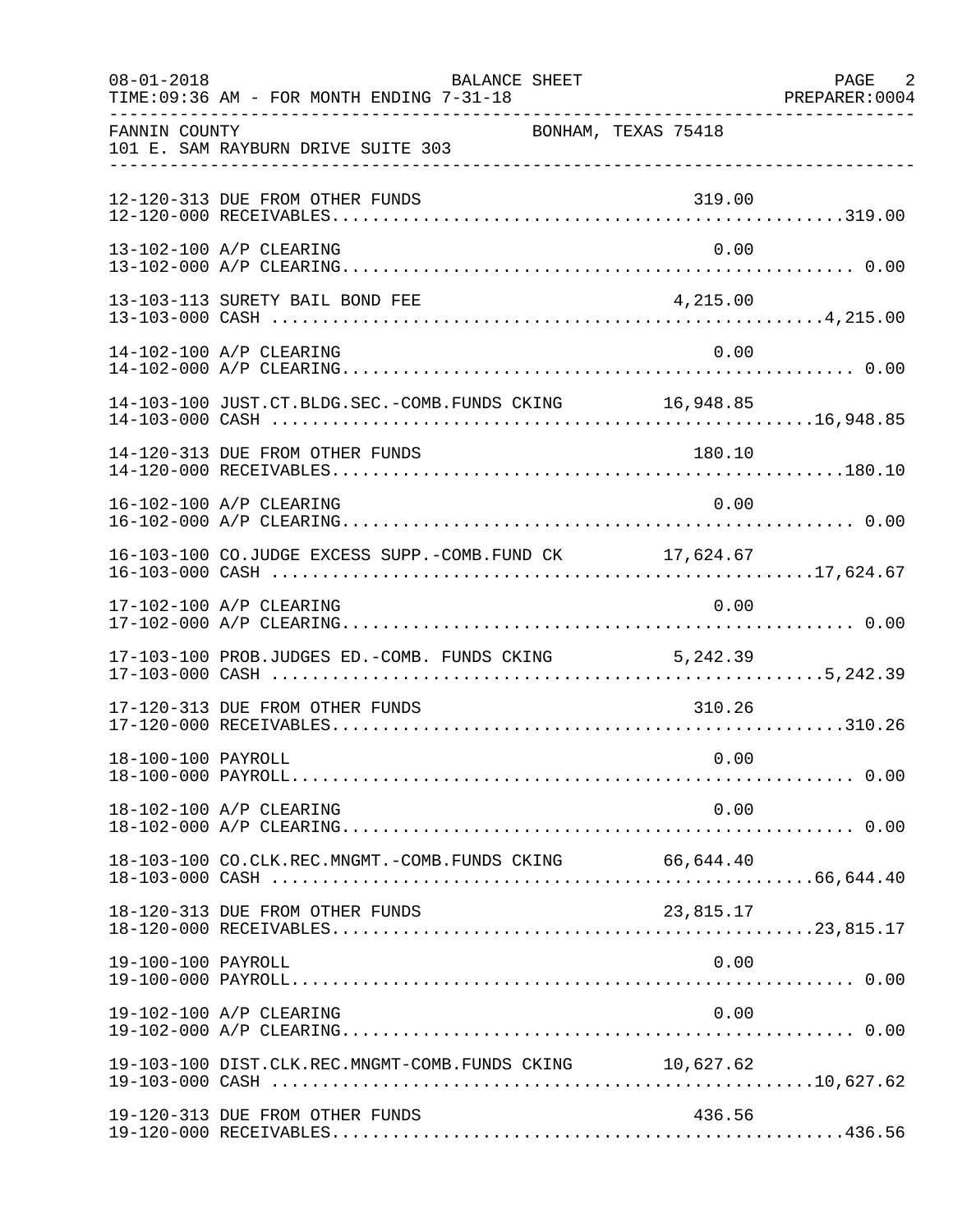| $08 - 01 - 2018$                       | BALANCE SHEET<br>TIME: 09:36 AM - FOR MONTH ENDING 7-31-18                                                                            |                                                 | PAGE 3<br>PREPARER:0004 |
|----------------------------------------|---------------------------------------------------------------------------------------------------------------------------------------|-------------------------------------------------|-------------------------|
| FANNIN COUNTY                          | 101 E. SAM RAYBURN DRIVE SUITE 303                                                                                                    | BONHAM, TEXAS 75418                             |                         |
| 20-100-100 PAYROLL                     |                                                                                                                                       | 0.00                                            |                         |
|                                        | 20-102-100 A/P CLEARING                                                                                                               | 0.00                                            |                         |
|                                        | 20-103-100 CO.OFF.REC.MNGMT-COMB. FUNDS CKING 43,132.90                                                                               |                                                 |                         |
|                                        | 20-120-313 DUE FROM OTHER FUNDS                                                                                                       | 3,668.45                                        |                         |
| 21-100-100 PAYROLL                     |                                                                                                                                       | 0.00                                            |                         |
|                                        | 21-102-100 A/P CLEARING                                                                                                               | 0.00                                            |                         |
| 21-103-175 TEXPOOL                     | 21-103-100 R&B#1-COMBINED FUNDS CHECKING                                                                                              | 160,828.01<br>17,664.55                         |                         |
|                                        | 21-120-311 TAXES RECEIVABLE<br>21-120-312 DUE FROM OTHER GOVERNMENTS<br>21-120-313 DUE FROM OTHER FUNDS<br>21-120-315 INVENTORY ASSET | 29,558.47<br>6,633.14<br>8,927.99<br>3,473.88   |                         |
| 21-621-500 LAND<br>21-621-535 BUILDING | 21-621-599 CAPITAL OUTLAY                                                                                                             | 0.00<br>0.00                                    | 0.00                    |
| 22-100-100 PAYROLL                     |                                                                                                                                       | 0.00                                            |                         |
|                                        | 22-102-100 A/P CLEARING                                                                                                               | 0.00                                            |                         |
| 22-103-175 TEXPOOL                     | 22-103-100 R&B#2- COMBINED FUNDS CHECKING                                                                                             | 200,801.43<br>252,644.90                        |                         |
|                                        | 22-120-311 TAXES RECEIVABLE<br>22-120-312 DUE FROM OTHER GOVERNMENT<br>22-120-313 DUE FROM OTHER FUNDS<br>22-120-315 INVENTORY ASSET  | 32,900.60<br>7,258.43<br>10,399.94<br>41,975.72 |                         |
| 22-622-500 LAND<br>22-622-535 BUILDING | 22-622-575 LAND/BUILDING<br>22-622-599 CAPITAL OUTLAY                                                                                 | 0.00<br>0.00<br>0.00                            | 0.00<br>0.00            |
| 23-100-100 PAYROLL                     |                                                                                                                                       | 0.00                                            |                         |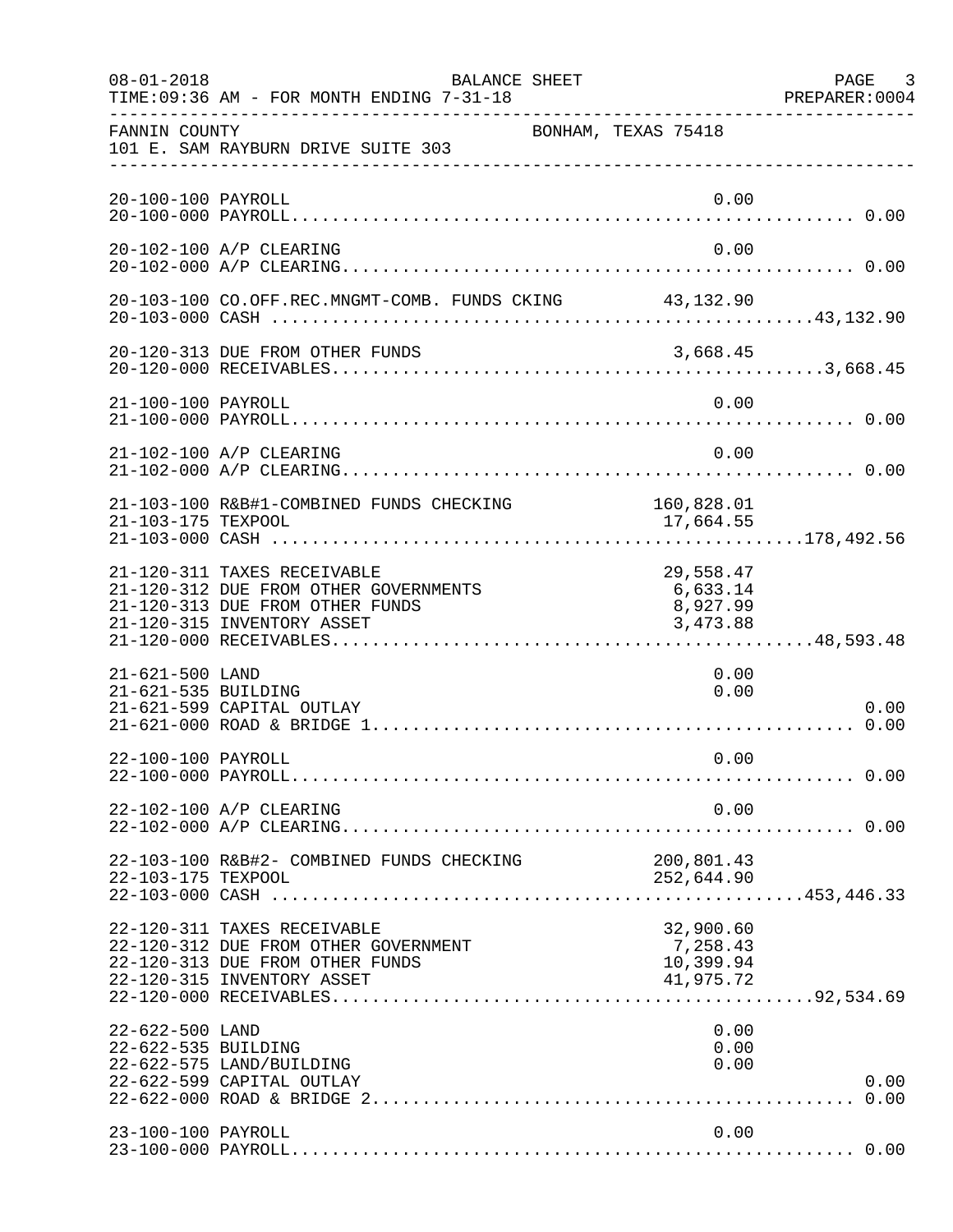| $08 - 01 - 2018$                       | <b>BALANCE SHEET</b><br>TIME: 09:36 AM - FOR MONTH ENDING 7-31-18                                       |                                                  | PAGE 4<br>PREPARER: 0004 |
|----------------------------------------|---------------------------------------------------------------------------------------------------------|--------------------------------------------------|--------------------------|
| FANNIN COUNTY                          | 101 E. SAM RAYBURN DRIVE SUITE 303                                                                      | BONHAM, TEXAS 75418                              |                          |
|                                        | 23-102-100 A/P CLEARING                                                                                 | 0.00                                             |                          |
| 23-103-175 TEXPOOL                     | 23-103-100 R&B#3-COMBINED FUNDS CHECKING                                                                | 677,657.86<br>231,574.02                         |                          |
| 23-120-315 INVENTORY                   | 23-120-311 TAXES RECEIVABLE<br>23-120-312 DUE FROM OTHER GOVERNMENTS<br>23-120-313 DUE FROM OTHER FUNDS | 49,363.23<br>11,590.67<br>15,599.90<br>33,404.57 |                          |
| 23-623-500 LAND<br>23-623-535 BUILDING | 23-623-599 CAPITAL OUTLAY                                                                               | 0.00<br>0.00                                     | 0.00                     |
| 24-100-100 PAYROLL                     |                                                                                                         | 0.00                                             |                          |
|                                        | 24-102-100 A/P CLEARING                                                                                 | 0.00                                             |                          |
| 24-103-175 TEXPOOL                     | 24-103-100 R&B#4- COMBINED FUNDS CHECKING                                                               | 140, 313.44<br>202,825.61                        |                          |
| 24-120-315 INVENTORY                   | 24-120-311 TAXES RECEIVABLE<br>24-120-312 DUE FROM OTHER GOVERNMENTS<br>24-120-313 DUE FROM OTHER FUNDS | 27,083.12<br>6,597.33<br>8,879.84<br>6, 291.25   |                          |
| 24-624-500 LAND<br>24-624-535 BUILDING | 24-624-599 CAPITAL OUTLAY                                                                               | 0.00<br>0.00                                     | 0.00                     |
|                                        | 25-103-100 BEES-COMBINED FUNDS CHECKING                                                                 | 2,177.67                                         |                          |
|                                        | 26-102-100 A/P CLEARING                                                                                 | 0.00                                             |                          |
|                                        | 26-103-100 J.P.#1 JUST.CT.TECH-COMB.FUND CKING 46,654.70                                                |                                                  |                          |
|                                        | 26-120-313 DUE FROM OTHER FUNDS                                                                         | 487.74                                           |                          |
|                                        | 27-102-100 A/P CLEARING                                                                                 | 0.00                                             |                          |
|                                        | 27-103-100 J.P.#2 JUST.CT.TECH-COMB.FUND CKING 10,315.53                                                |                                                  |                          |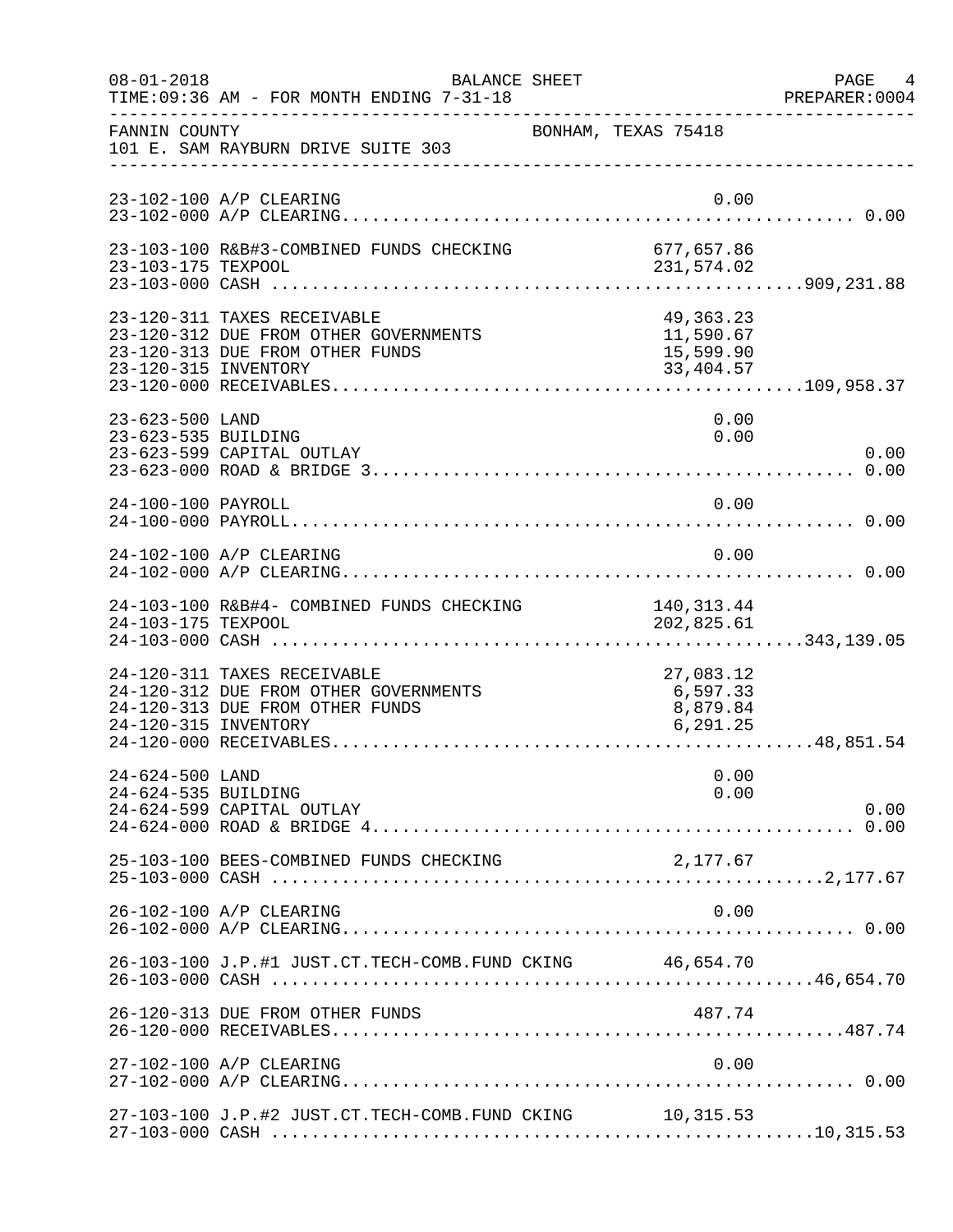| $08 - 01 - 2018$   | BALANCE SHEET<br>TIME: 09:36 AM - FOR MONTH ENDING 7-31-18          |                        | PAGE 5 |
|--------------------|---------------------------------------------------------------------|------------------------|--------|
| FANNIN COUNTY      | BONHAM, TEXAS 75418<br>101 E. SAM RAYBURN DRIVE SUITE 303           |                        |        |
|                    | 27-120-313 DUE FROM OTHER FUNDS                                     | 84.20                  |        |
|                    | 28-102-100 A/P CLEARING                                             | 0.00                   |        |
|                    |                                                                     |                        |        |
|                    | 28-120-313 DUE FROM OTHER FUNDS                                     | 156.60                 |        |
|                    | 30-103-100 SHERIFF WORK RELEASE-COMB FUND CKIN 983.14               |                        |        |
| 31-103-175 TEXPOOL | 31-103-100 COURTHOUSE RESTORATION-COMB. FUND 260, 205.02-           |                        |        |
|                    | 33-102-100 A/P CLEARING                                             | 0.00                   |        |
|                    | 33-103-100 BAIL BONDSMAN APP.-COMB FUND CKING 8,596.74              |                        |        |
| 34-100-100 PAYROLL |                                                                     | 0.00                   |        |
|                    | 34-103-100 DISTRICT CT.REC.ARCHIVE COMB.FUND C 26,535.50            |                        |        |
|                    | 34-120-313 DUE FROM OTHER FUNDS                                     | 817.02                 |        |
|                    | 35-103-100 LAW LIBRARY-COMBINED FUND CHECKING 155,035.84            |                        |        |
|                    | 35-120-313 DUE FROM OTHER FUNDS                                     | 4,553.07               |        |
| 36-100-100 PAYROLL |                                                                     | 0.00                   |        |
|                    | 36-102-100 A/P CLEARING                                             | 0.00                   |        |
|                    | 36-103-136 D. A. FEE CASH ACCT.<br>36-103-236 D.A. FEE SEIZURE FUND | 10,411.90<br>23,044.05 |        |
|                    | 36-999-100 A/P CLEARING ACCOUNT                                     | 0.00                   |        |
|                    | 37-103-137 CASH-CONTRABAND SEIZURE                                  | 5,610.92               |        |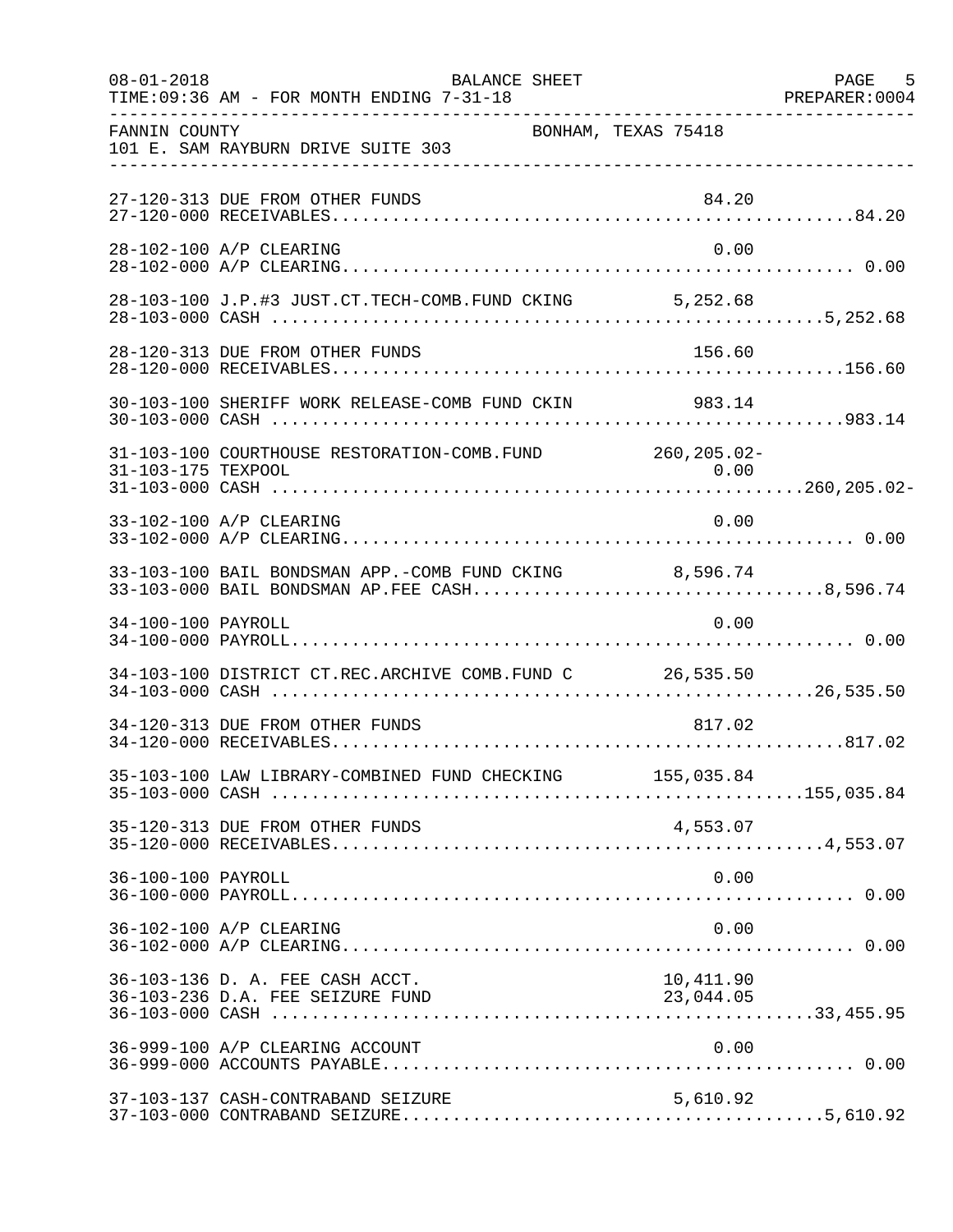| $08 - 01 - 2018$   | BALANCE SHEET<br>TIME: 09:36 AM - FOR MONTH ENDING 7-31-18 |                     | PAGE 6<br>PREPARER: 0004 |
|--------------------|------------------------------------------------------------|---------------------|--------------------------|
| FANNIN COUNTY      | 101 E. SAM RAYBURN DRIVE SUITE 303                         | BONHAM, TEXAS 75418 |                          |
|                    | 38-102-100 A/P CLEARING                                    | 0.00                |                          |
|                    | 38-103-100 IHC CO-OP GIN-COMBINED FUND CKING               | 519.29              |                          |
|                    | 39-102-100 A/P CLEARING                                    | 0.00                |                          |
|                    | 39-103-100 IHC B.R. COOPER-COMB. FUND CHECKING 13,151.95   |                     |                          |
|                    | 40-103-100 NAACHO-COMBINED FUND CKING                      | 2,439.44            |                          |
|                    | 41-102-100 A/P CLEARING                                    | 0.00                |                          |
|                    | 41-103-100 CITIZEN CORPS(CERT)-COMB. FUND CKING 300.00     |                     |                          |
|                    | 41-120-312 DUE FROM OTHER GOVERNMENTS                      | 0.00                |                          |
|                    | 42-103-100 HAZARD MITIGATION-COMB. FUND CKING. 428.64-     |                     |                          |
|                    | 44-102-100 A/P CLEARING                                    | 0.00                |                          |
|                    | 44-103-100 HOMELAND SECURITY-COMB. FUND CHKING             | 0.00                |                          |
|                    | 44-120-312 DUE FROM OTHER GOVERNMENT                       | 0.00                |                          |
| 45-100-100 PAYROLL |                                                            | 0.00                |                          |
|                    | 45-103-100 CHAPTER 19-COMBINED FUNDS CHECKING 1,919.22-    |                     |                          |
|                    | 45-120-312 DUE FROM OTHER GOVERNMENT                       | 0.00                |                          |
|                    | 46-103-100 SAFE ROOM REIMB. PROG. - COMB. FUNDS 5, 958.78  |                     |                          |
|                    | 46-120-312 DUE FROM OTHER GOVERNMENTS                      | 0.00                |                          |
|                    | 48-103-100 ELECTION EQUIP. FUND-COMBINED FUNDS 31,302.43   |                     |                          |
| 49-100-100 PAYROLL |                                                            | 0.00                |                          |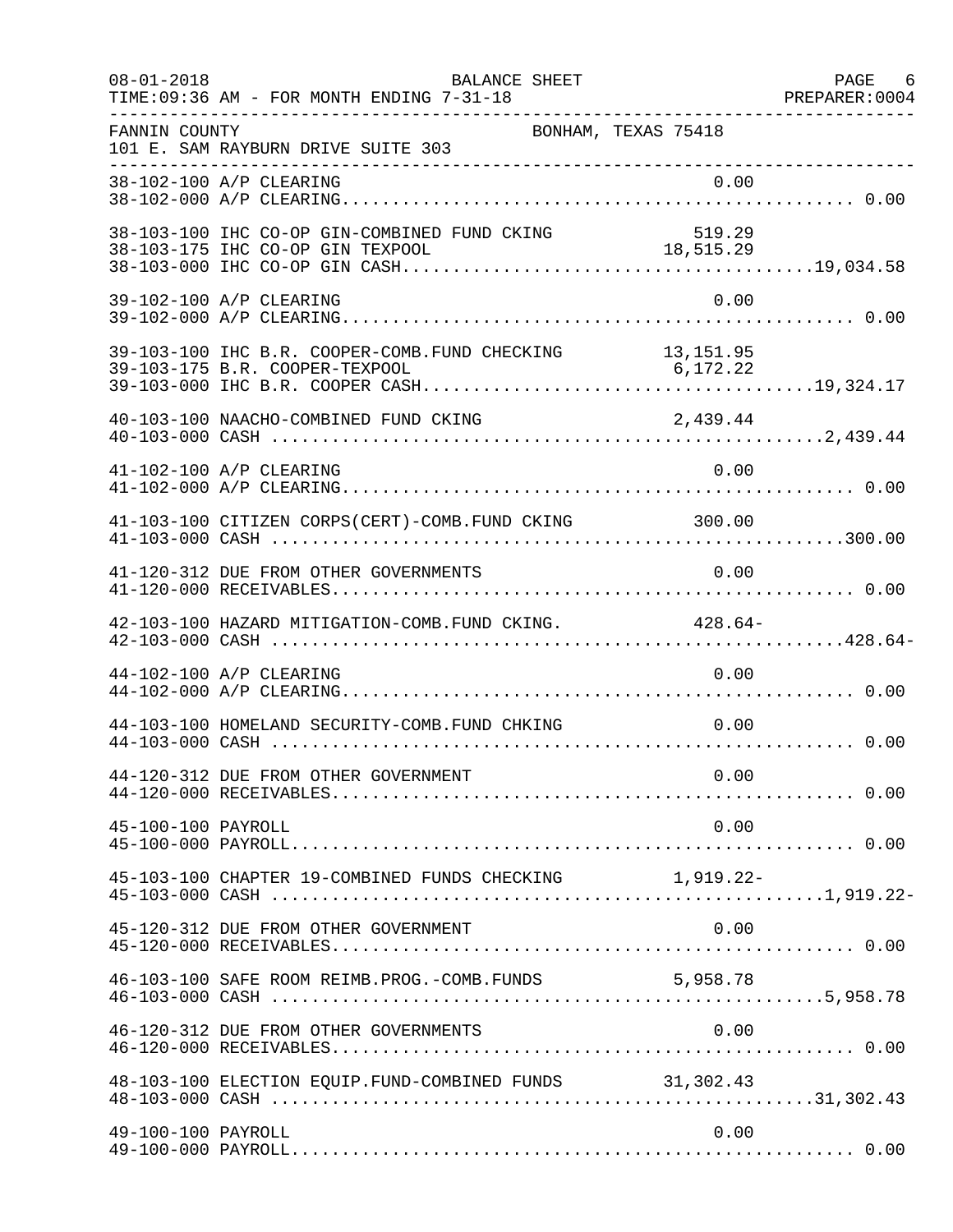| $08 - 01 - 2018$   | BALANCE SHEET<br>TIME: 09:36 AM - FOR MONTH ENDING 7-31-18                                                |                                    | PAGE 7<br>PREPARER: 0004 |
|--------------------|-----------------------------------------------------------------------------------------------------------|------------------------------------|--------------------------|
| FANNIN COUNTY      | 101 E. SAM RAYBURN DRIVE SUITE 303                                                                        | BONHAM, TEXAS 75418                |                          |
|                    | 49-103-100 INVESTIGATOR/LEOSE-COMB.FUNDS                                                                  |                                    |                          |
|                    | 51-103-100 CO.CLK.CO.& DIST.CT.TECHNOLOGY-COMB 7,567.66                                                   |                                    |                          |
|                    | 51-120-313 DUE FROM OTHER FUNDS                                                                           | 356.83                             |                          |
|                    | 52-103-100 CO.CLK.COURT RECORDS PRESERVATION-C 13,458.98                                                  |                                    |                          |
|                    | 52-120-313 DUE FROM OTHER FUNDS                                                                           | 900.00                             |                          |
|                    | 53-103-100 CO.CLK.REC.ARCHIVE -COMB.FUNDS CKIN 303,749.05                                                 |                                    |                          |
|                    | 53-120-313 DUE FROM OTHER FUNDS                                                                           | 24,590.00                          |                          |
|                    | 55-102-100 A/P CLEARING                                                                                   | 0.00                               |                          |
|                    | 55-103-155 F.C. LAW ENFORCEMENT EDUCATION                                                                 | 624.52                             |                          |
|                    | 55-999-100 A/P CLEARING ACCOUNT                                                                           | 0.00                               |                          |
| 56-100-100 PAYROLL |                                                                                                           | 0.00                               |                          |
|                    | 56-102-100 A/P CLEARING                                                                                   | 0.00                               |                          |
|                    | 56-103-156 CASH-F C SHERIFF FORFEITURE<br>56-103-159 CASH-FEDERAL FORFEITURE 2018 12,111.33               |                                    |                          |
|                    | 56-999-100 A/P CLEARING ACCOUNT                                                                           | 0.00                               |                          |
|                    | 57-103-100 SHERIFF K-9 UNIT-COMB.FUND CHECKING                                                            | 595.29                             |                          |
|                    | 59-103-100 DRUG COURT-COMBINED FUNDS                                                                      | 33,562.82                          |                          |
|                    | 59-120-313 DUE FROM OTHER FUNDS                                                                           |                                    |                          |
| 60-103-175 TEXPOOL | 60-103-100 SINKING-COMBINED FUND CHECKING<br>60-103-260 SINKING-CASH 1998<br>60-103-275 TEXPOOL-1998 JAIL | 187,557.17<br>0.00<br>0.00<br>0.00 |                          |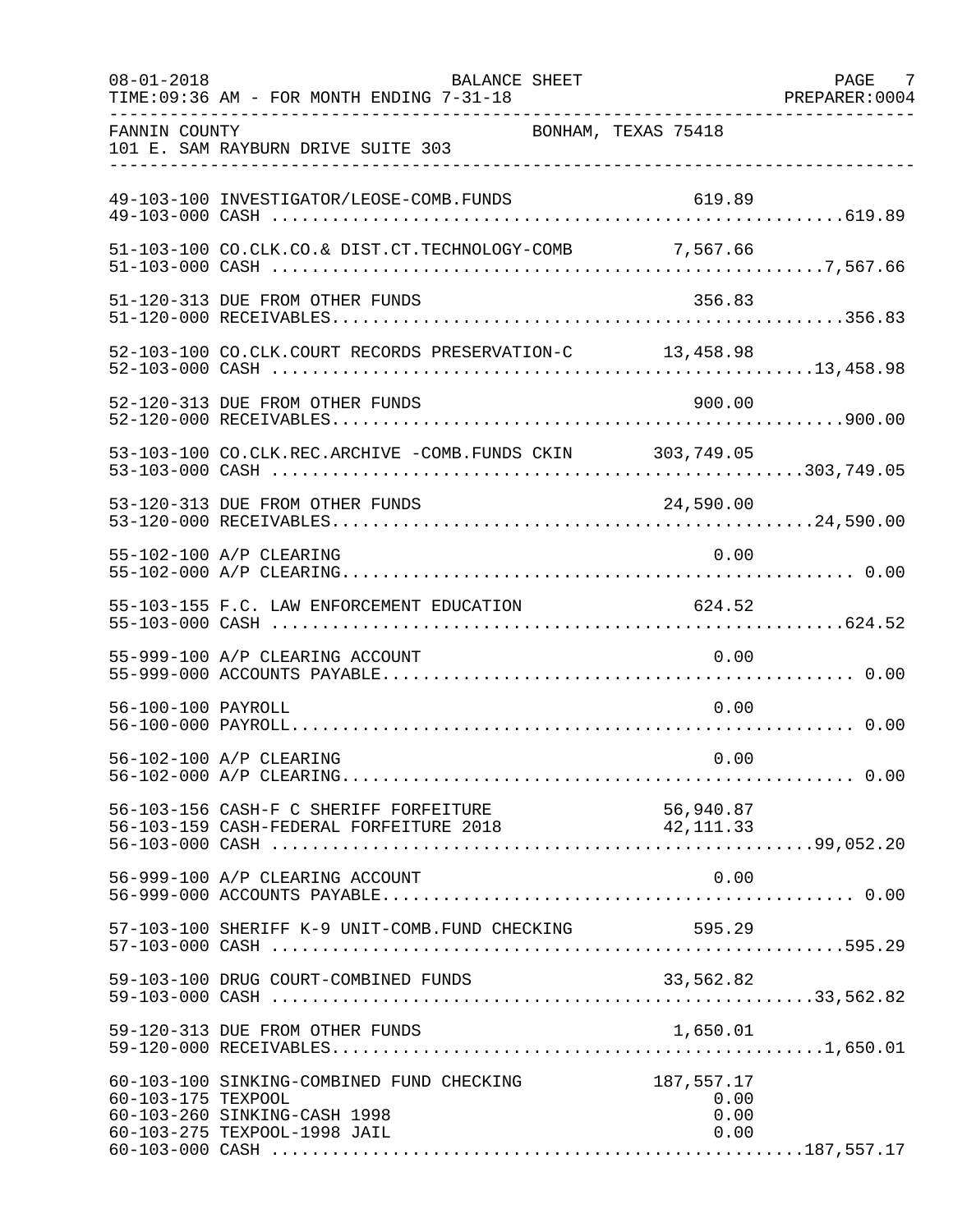| $08 - 01 - 2018$   | BALANCE SHEET<br>TIME: 09:36 AM - FOR MONTH ENDING 7-31-18                                                                                                                                                                                                                                               |                             | PAGE 8<br>PREPARER: 0004 |
|--------------------|----------------------------------------------------------------------------------------------------------------------------------------------------------------------------------------------------------------------------------------------------------------------------------------------------------|-----------------------------|--------------------------|
| FANNIN COUNTY      | 101 E. SAM RAYBURN DRIVE SUITE 303                                                                                                                                                                                                                                                                       | BONHAM, TEXAS 75418         |                          |
|                    | 60-120-311 TAXES RECEIVABLE<br>60-120-312 DUE FROM OTHER GOVERNMENT<br>60-120-313 DUE FROM OTHER FUNDS                                                                                                                                                                                                   | 0.00<br>0.00<br>0.00        |                          |
|                    | 61-103-100 DIST.CLK.CO.& DIST.CT.TECH.-COMBINE 2,740.29                                                                                                                                                                                                                                                  |                             |                          |
|                    | 61-120-313 DUE FROM OTHER FUNDS                                                                                                                                                                                                                                                                          | 68.65                       |                          |
|                    | 62-103-100 DIST.CLK.COURT RECORDS PRESERVATION 29,820.91                                                                                                                                                                                                                                                 |                             |                          |
|                    | 62-120-313 DUE FROM OTHER FUNDS                                                                                                                                                                                                                                                                          | 609.11                      |                          |
|                    | 63-103-100 LEOSE CONST.#1-COMBINED FUNDS CHECK 1,006.88                                                                                                                                                                                                                                                  |                             |                          |
|                    | 64-103-100 LEOSE CONST.#2-COMBINED FUNDS CHECK 678.48                                                                                                                                                                                                                                                    |                             |                          |
|                    | 65-103-100 LEOSE CONST.#3-COMBINED FUNDS CHECK 2,010.11                                                                                                                                                                                                                                                  |                             |                          |
| 66-103-175 TEXPOOL | 66-103-100 GO BONDS CONST.-COMBINED FUNDS CHEC<br>66-103-166 ICS DEPOSIT<br>0.00  0.00  0.00  0.00  0.00  0.00  0.00  0.00  0.00  0.00  0.00  0.00  0.00  0.00  0.00  0.00  0.00  0.00  0.00  0.00  0.00  0.00  0.00  0.00  0.00  0.00  0.00  0.00  0.00  0.00  0.00  0.00  0.00  0.00  0.00  0.00  0.00 | 332,450.44-<br>6,077,030.27 |                          |
|                    | 67-103-100 ANNUAL PAYMENT-COMBINED FUND CKING 5,815.95-                                                                                                                                                                                                                                                  |                             |                          |
|                    | 70-102-100 A/P CLEARING                                                                                                                                                                                                                                                                                  | 0.00                        |                          |
| 70-103-175 TEXPOOL | 70-103-100 RIGHT OF WAY-COMBINED FUND CHECKING 16,044.63<br>70-103-170 RIGHT OF WAY CASH ACCT.                                                                                                                                                                                                           | 0.00<br>81,793.58           |                          |
|                    | 70-133-010 ADVANCE TO GENERAL<br>70-133-021 ADVANCE TO R&B #1<br>70-133-022 ADVANCE TO R&B #2                                                                                                                                                                                                            | 0.00<br>0.00<br>0.00        |                          |
|                    | 70-999-100 A/P CLEARING ACCOUNT                                                                                                                                                                                                                                                                          | 0.00                        |                          |
| 71-100-100 PAYROLL |                                                                                                                                                                                                                                                                                                          | 0.00                        |                          |
|                    | 71-103-100 INV. CRIMES AGAINST WOMEN-COMB. FUNDS                                                                                                                                                                                                                                                         | 0.00                        |                          |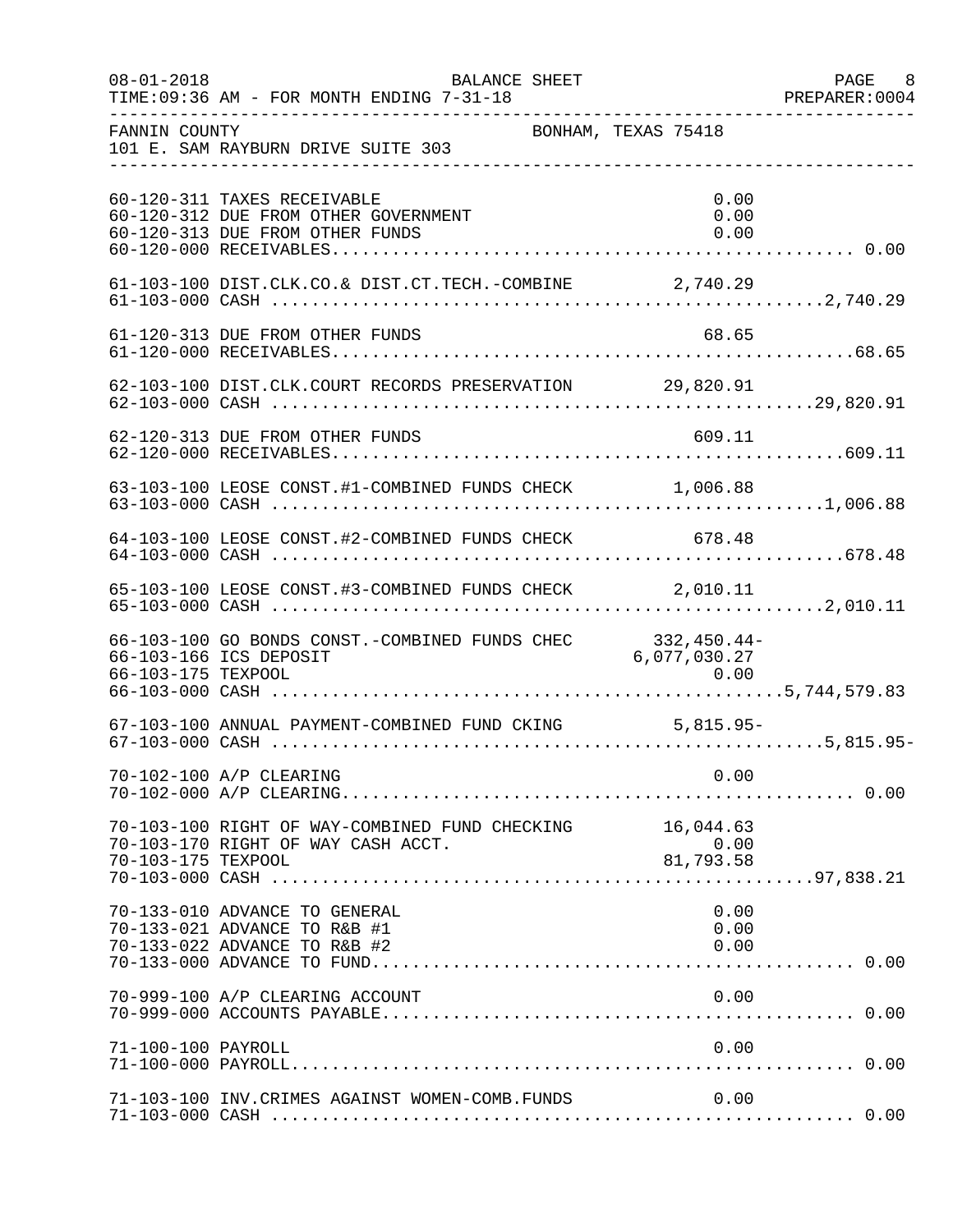| $08 - 01 - 2018$   | BALANCE SHEET<br>TIME: 09:36 AM - FOR MONTH ENDING 7-31-18                                                                                                                                                                                                                                                                                                                                                                                                                                                |                                                                                   | PAGE 9 |
|--------------------|-----------------------------------------------------------------------------------------------------------------------------------------------------------------------------------------------------------------------------------------------------------------------------------------------------------------------------------------------------------------------------------------------------------------------------------------------------------------------------------------------------------|-----------------------------------------------------------------------------------|--------|
| FANNIN COUNTY      | BONHAM, TEXAS 75418<br>101 E. SAM RAYBURN DRIVE SUITE 303                                                                                                                                                                                                                                                                                                                                                                                                                                                 |                                                                                   |        |
|                    |                                                                                                                                                                                                                                                                                                                                                                                                                                                                                                           |                                                                                   |        |
| 72-100-100 PAYROLL |                                                                                                                                                                                                                                                                                                                                                                                                                                                                                                           | 0.00                                                                              |        |
|                    | 72-103-100 INV. CRIMES AGAINST CHILDREN-COMB. FU 3, 231.41-                                                                                                                                                                                                                                                                                                                                                                                                                                               |                                                                                   |        |
|                    | 72-120-312 DUE FROM OTHER GOVERNMENTS                                                                                                                                                                                                                                                                                                                                                                                                                                                                     | 0.00                                                                              |        |
|                    |                                                                                                                                                                                                                                                                                                                                                                                                                                                                                                           |                                                                                   |        |
|                    |                                                                                                                                                                                                                                                                                                                                                                                                                                                                                                           |                                                                                   |        |
|                    | 82-103-100 LAKE PCT 3-COMBINED FUNDS CKING 484,263.00                                                                                                                                                                                                                                                                                                                                                                                                                                                     |                                                                                   |        |
|                    | 83-103-100 LAKE PCT 4-COMBINED FUNDS CKING 387,000.00                                                                                                                                                                                                                                                                                                                                                                                                                                                     |                                                                                   |        |
|                    | 87-103-187 CASH-JUVENILE PROBATION                                                                                                                                                                                                                                                                                                                                                                                                                                                                        | 2,610.76                                                                          |        |
|                    | 88-103-100 IHC - COMBINED FUNDS CHECKING                                                                                                                                                                                                                                                                                                                                                                                                                                                                  | 0.00                                                                              |        |
| 89-100-100 PAYROLL |                                                                                                                                                                                                                                                                                                                                                                                                                                                                                                           | 0.00                                                                              |        |
|                    | 89-103-689 CASH-STRUCTURAL FAM.THER.GRANT OOG<br>89-103-988 CASH-LOCAL FUNDS CARRIED FORWARD<br>89-103-992 CASH-INTEREST INCOME<br>89-103-993 CASH-BASIC PROBATION SUPERVISION<br>89-103-994 CASH-COMMUNITY PROGRAMS<br>89-103-995 CASH-LOCAL FUNDING FY 2018<br>89-103-996 CASH-PRE/POST ADJUDICATION<br>89-103-997 CASH-COMMITMENT DIVERSION<br>89-103-998 CASH-COMMITMENT DIVERSION<br>89-103-998 CASH-MENTAL HEALTH SERVICES<br>89-103-999 CASH-REGIONALS DIVERSIONS ALTERNATI 572.00<br>89-103-000 C | 0.00<br>28.991.83<br>28,991.83<br>13,052.19<br>15,114.60<br>6,322.85<br>58,028.49 |        |
|                    | 92-103-100 STATZER-COMBINED FUNDS CHECKING                                                                                                                                                                                                                                                                                                                                                                                                                                                                | 3,983.27                                                                          |        |
|                    | 92-999-100 A/P CLEARING ACCOUNT                                                                                                                                                                                                                                                                                                                                                                                                                                                                           | 0.00                                                                              |        |
|                    |                                                                                                                                                                                                                                                                                                                                                                                                                                                                                                           |                                                                                   |        |
|                    | 93-120-312 DUE FROM OTHER GOVERNMENT                                                                                                                                                                                                                                                                                                                                                                                                                                                                      | 0.00                                                                              |        |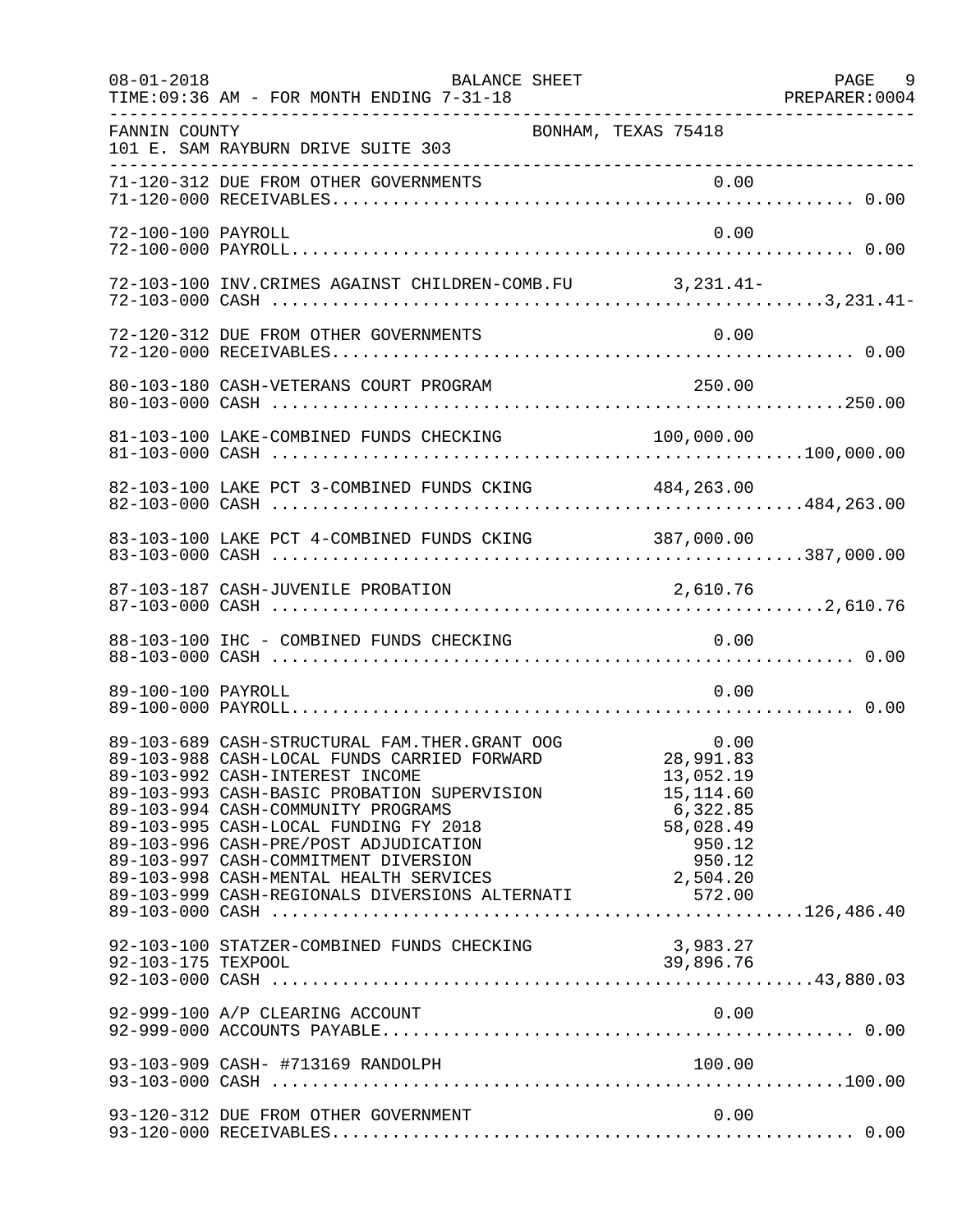| $08 - 01 - 2018$                                                                  | BALANCE SHEET<br>TIME: 09:36 AM - FOR MONTH ENDING 7-31-18                                                                                                                                                                                                                                                                                                                                                                                                                                                                                                                                                        |                                                                                                                           |                                                                                                                                        | PAGE 10<br>PREPARER:0004 |
|-----------------------------------------------------------------------------------|-------------------------------------------------------------------------------------------------------------------------------------------------------------------------------------------------------------------------------------------------------------------------------------------------------------------------------------------------------------------------------------------------------------------------------------------------------------------------------------------------------------------------------------------------------------------------------------------------------------------|---------------------------------------------------------------------------------------------------------------------------|----------------------------------------------------------------------------------------------------------------------------------------|--------------------------|
| FANNIN COUNTY                                                                     | 101 E. SAM RAYBURN DRIVE SUITE 303                                                                                                                                                                                                                                                                                                                                                                                                                                                                                                                                                                                | BONHAM, TEXAS 75418                                                                                                       |                                                                                                                                        |                          |
|                                                                                   | 95-100-100 PAYROLL CASH                                                                                                                                                                                                                                                                                                                                                                                                                                                                                                                                                                                           |                                                                                                                           | 24.36                                                                                                                                  |                          |
| 98-160-100 LAND<br>98-160-200 BUILDINGS<br>98-160-230 ROADS<br>98-160-235 BRIDGES | 98-160-201 ACCUM.DEPRECIATION-BUILDINGS<br>98-160-210 AUTOMOBILES AND TRUCKS<br>98-160-211 ACCUM.DEPR.AUTOS AND TRUCKS<br>98-160-215 COMPUTER EQUIPMENT<br>98-160-216 ACCUM.DEPR.-COMPUTER EQUIPMENT<br>98-160-220 OFFICE EQUIPMENT<br>98-160-221 ACCUM. DEPR.-OFFICE EQUIPMENT<br>98-160-225 RADIO EQUIPMENT<br>98-160-226 ACCUM.DEPR.-RADIO EQUIPMENT<br>98-160-227 SECURITY EQUIPMENT<br>98-160-228 ACCUM.DEP.-SECURITY EQUIPMENT<br>98-160-231 ACCUM. DEPRECIATION-ROADS<br>98-160-236 ACCUM. DEPRECIATION-BRIDGES<br>98-160-300 ROAD EQUIPMENT<br>98-160-301 ACCUM.DEPRECIATION-ROAD EQUIPMENT 2,658,945.21- | 1,280,042.46-<br>94, 307. 20-<br>207, 010. 70<br>186, 973. 11-<br>0. 00<br>17,817,815.13<br>9,726,252.91<br>3,125,306.71- | 341,561.30<br>4,737,000.00<br>3, 258, 911.08-<br>1,836,648.71<br>647,940.20<br>647,940.20-<br>0.00<br>14,263,594.24-<br>3, 282, 441.12 |                          |
|                                                                                   |                                                                                                                                                                                                                                                                                                                                                                                                                                                                                                                                                                                                                   |                                                                                                                           |                                                                                                                                        |                          |
|                                                                                   | 99-170-200 DEFERRED PENSION OUTFLOW<br>99-170-200 DEFERRED PENSION OUTFLOW 2,147,956.00<br>99-170-000 DEFERRED PENSION OUTFLOW2,147,956.00                                                                                                                                                                                                                                                                                                                                                                                                                                                                        |                                                                                                                           |                                                                                                                                        |                          |
|                                                                                   |                                                                                                                                                                                                                                                                                                                                                                                                                                                                                                                                                                                                                   |                                                                                                                           |                                                                                                                                        |                          |
|                                                                                   | ***** LIABILITIES *****                                                                                                                                                                                                                                                                                                                                                                                                                                                                                                                                                                                           |                                                                                                                           |                                                                                                                                        |                          |
|                                                                                   | 10-200-097 DUE TO OTHER GOVERNMENTS-FINES<br>10-200-099 DUE TO OTHERS-FINES<br>10-200-150 ACCRUED SALARY PAYABLE<br>10-200-155 ACCRUED FRINGE BENEFITS<br>10-200-200 DEFERRED TAX REVENUE<br>10-200-205 DEFERRED FINE REVENUE                                                                                                                                                                                                                                                                                                                                                                                     | 1,263,661.78                                                                                                              | 687, 325.47<br>2,362,259.68<br>143,544.58<br>60,521.29<br>523,638.82                                                                   |                          |
|                                                                                   | 10-207-070 DUE TO R.O.W.<br>10-207-089 DUE TO T.J.P.C.<br>10-207-090 DUE TO CJD<br>10-207-970 DUE TO OTHER GOVERNMENTS<br>10-207-990 DUE TO OTHERS                                                                                                                                                                                                                                                                                                                                                                                                                                                                |                                                                                                                           | 0.00<br>0.00<br>1,794.00<br>0.00<br>344.79                                                                                             |                          |
|                                                                                   | 10-225-510 TIME PYMT. WARRANTS ON COMPUTERS                                                                                                                                                                                                                                                                                                                                                                                                                                                                                                                                                                       |                                                                                                                           | 0.00                                                                                                                                   |                          |
|                                                                                   | 10-271-200 EQUITY ACCOUNT                                                                                                                                                                                                                                                                                                                                                                                                                                                                                                                                                                                         |                                                                                                                           | 5,918,398.02                                                                                                                           |                          |
|                                                                                   |                                                                                                                                                                                                                                                                                                                                                                                                                                                                                                                                                                                                                   |                                                                                                                           |                                                                                                                                        |                          |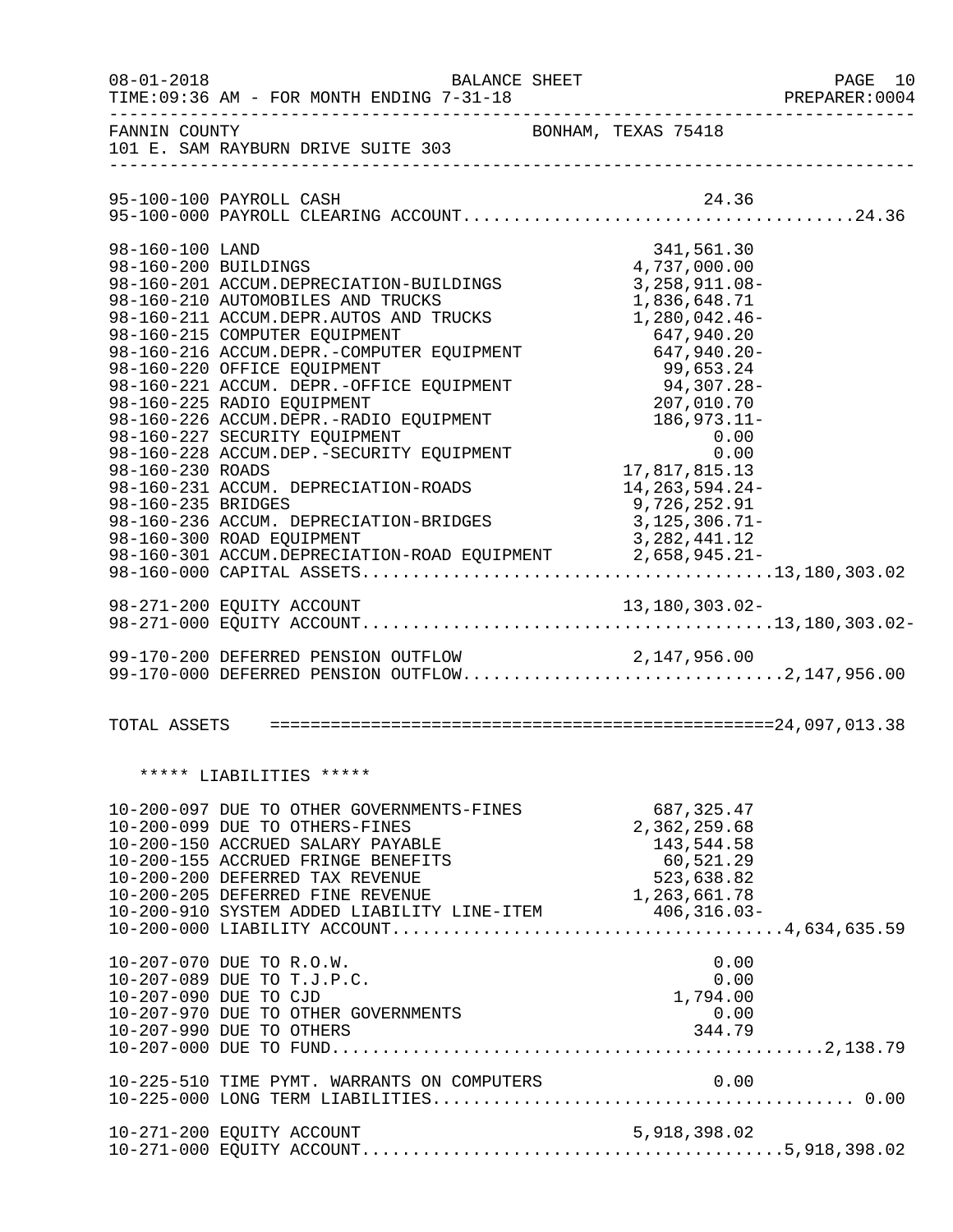| $08 - 01 - 2018$ | BALANCE SHEET<br>TIME: 09:36 AM - FOR MONTH ENDING 7-31-18                                                                                                                                                    | PAGE 11 |
|------------------|---------------------------------------------------------------------------------------------------------------------------------------------------------------------------------------------------------------|---------|
| FANNIN COUNTY    | BONHAM, TEXAS 75418<br>101 E. SAM RAYBURN DRIVE SUITE 303                                                                                                                                                     |         |
|                  | 11-200-910 SYSTEM ADDED LIABILITY LINE-ITEM<br>0.00                                                                                                                                                           |         |
|                  | 11-271-200 EQUITY ACCOUNT<br>121,322.30                                                                                                                                                                       |         |
|                  | 12-200-910 SYSTEM ADDED LIABILITY LINE-ITEM<br>0.00<br>12-200-000 SYSTEM ADDED LIABILITY DEPARTMENT 0.00                                                                                                      |         |
|                  | 7,619.28<br>12-271-200 EQUITY ACCOUNT                                                                                                                                                                         |         |
|                  |                                                                                                                                                                                                               |         |
|                  | 13-271-200 EQUITY ACCOUNT<br>210.00                                                                                                                                                                           |         |
|                  | 14-200-910 SYSTEM ADDED LIABILITY LINE-ITEM<br>0.00                                                                                                                                                           |         |
|                  | 16,296.52<br>14-271-200 EQUITY ACCOUNT                                                                                                                                                                        |         |
|                  | 16-200-910 SYSTEM ADDED LIABILITY LINE-ITEM<br>0.00<br>16-200-000 SYSTEM ADDED LIABILITY DEPARTMENT 0.00                                                                                                      |         |
|                  | 16-271-200 EQUITY ACCOUNT<br>17,491.38                                                                                                                                                                        |         |
|                  | 5,052.40<br>17-271-200 EQUITY ACCOUNT                                                                                                                                                                         |         |
|                  | 18-200-150 ACCRUED SALARY PAYABLE<br>1,090.97<br>584.39<br>18-200-155 ACCRUED FRINGE BENEFITS<br>18-200-910 SYSTEM ADDED LIABILITY LINE-ITEM 1,867.20-<br>18-200-000 SYSTEM ADDED LIABILITY DEPARTMENT191.84- |         |
|                  | 18-271-200 EQUITY ACCOUNT<br>77,616.96                                                                                                                                                                        |         |
|                  | 19-200-150 ACCRUED SALARY PAYABLE<br>0.01<br>19-200-155 ACCRUED FRINGE BENEFITS<br>0.00<br>19-200-910 SYSTEM ADDED LIABILITY LINE-ITEM<br>0.00                                                                |         |
|                  | 8,892.95<br>19-271-200 EQUITY ACCOUNT                                                                                                                                                                         |         |
|                  | 20-200-150 ACCRUED SALARY PAYABLE<br>283.09<br>20-200-155 ACCRUED FRINGE BENEFITS<br>52.13<br>20-200-910 SYSTEM ADDED LIABILITY LINE-ITEM<br>0.00<br>20-200-000 SYSTEM ADDED LIABILITY DEPARTMENT335.22       |         |
|                  | 20-271-200 EQUITY ACCOUNT<br>46,095.85                                                                                                                                                                        |         |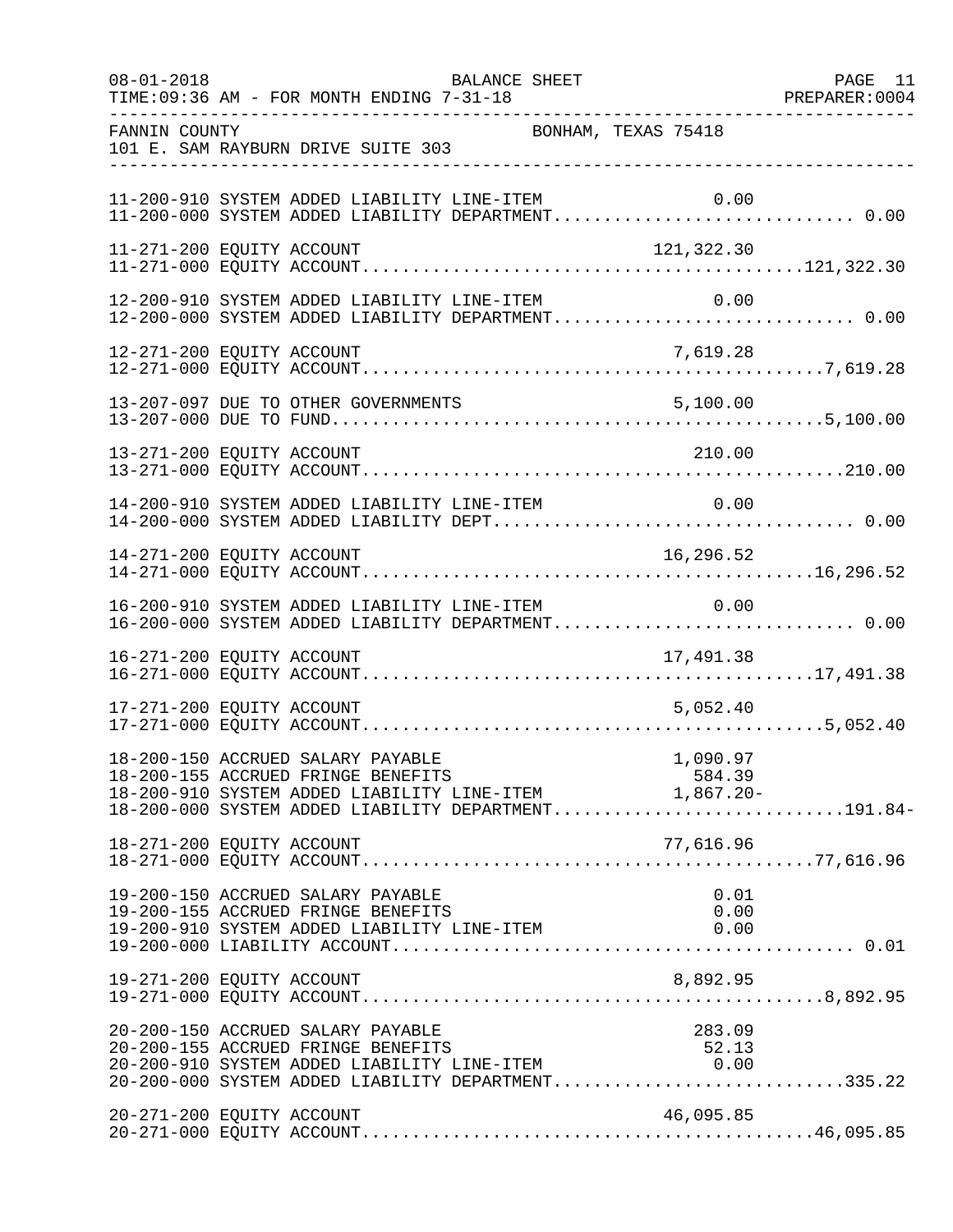| $08 - 01 - 2018$ | BALANCE SHEET<br>TIME: 09:36 AM - FOR MONTH ENDING 7-31-18                                                                                                                                                                                              |                     |                                     | PAGE 12<br>PREPARER: 0004 |
|------------------|---------------------------------------------------------------------------------------------------------------------------------------------------------------------------------------------------------------------------------------------------------|---------------------|-------------------------------------|---------------------------|
| FANNIN COUNTY    | 101 E. SAM RAYBURN DRIVE SUITE 303                                                                                                                                                                                                                      | BONHAM, TEXAS 75418 |                                     |                           |
|                  | 21-200-150 ACCRUED SALARY PAYABLE<br>21-200-155 ACCRUED FRINGE BENEFITS<br>21-200-200 DEFERRED TAX REVENUE<br>21-200-200 DEFERRED TAX REVENUE<br>21-200-910 SYSTEM ADDED LIABILITY LINE-ITEM $21-200-910$ SYSTEM ADDED LIABILITY LINE-ITEM $12,796.59-$ |                     | 11,068.97<br>4,896.71<br>27, 352.33 |                           |
|                  | 21-207-070 DUE TO RIGHT OF WAY<br>21-207-131 DUE TO RD. DIST. 17A                                                                                                                                                                                       |                     | 0.00<br>0.00                        |                           |
|                  | 21-231-100 LOAN BSB EQUIPMENT                                                                                                                                                                                                                           |                     | 0.00                                |                           |
|                  |                                                                                                                                                                                                                                                         |                     |                                     |                           |
|                  | 22-200-150 ACCRUED SALARY PAYABLE<br>22-200-155 ACCRUED FRINGE BENEFITS 5,217.20<br>22-200-200 DEFERRED TAX REVENUE 29,990.98<br>22-200-910 SYSTEM ADDED LIABILITY LINE-ITEM 9,878.53-                                                                  |                     | 10,638.97                           |                           |
|                  | 22-207-070 DUE TO RIGHT OF WAY                                                                                                                                                                                                                          |                     | 0.00                                |                           |
|                  |                                                                                                                                                                                                                                                         |                     |                                     |                           |
|                  | 23-200-150 ACCRUED SALARY PAYABLE<br>23-200-155 ACCRUED FRINGE BENEFITS<br>23-200-200 DEFERRED TAX REVENUE<br>23-200-910 SYSTEM ADDED LIABILITY LINE-ITEM 21,436.11-                                                                                    | ITS <b>Service</b>  | 12, 205.75<br>5,919.66              |                           |
|                  |                                                                                                                                                                                                                                                         |                     |                                     |                           |
|                  | 23-271-200 EQUITY ACCOUNT                                                                                                                                                                                                                               |                     | 768,250.71                          |                           |
|                  | 24-200-150 ACCRUED SALARY PAYABLE<br>24-200-155 ACCRUED FRINGE BENEFITS<br>24-200-200 DEFERRED TAX REVENUE                                                                                                                                              |                     | 10,235.35<br>5,173.21<br>24,598.77  |                           |
|                  | 24-271-200 EQUITY ACCOUNT                                                                                                                                                                                                                               |                     | 332,767.56                          |                           |
|                  |                                                                                                                                                                                                                                                         |                     |                                     |                           |
|                  | 26-200-910 SYSTEM ADDED LIABILITY LINE-ITEM<br>26-200-000 SYSTEM ADDED LIABILITY DEPARTMENT 0.00                                                                                                                                                        |                     | 0.00                                |                           |
|                  | 26-271-200 EQUITY ACCOUNT                                                                                                                                                                                                                               |                     | 46,936.97                           |                           |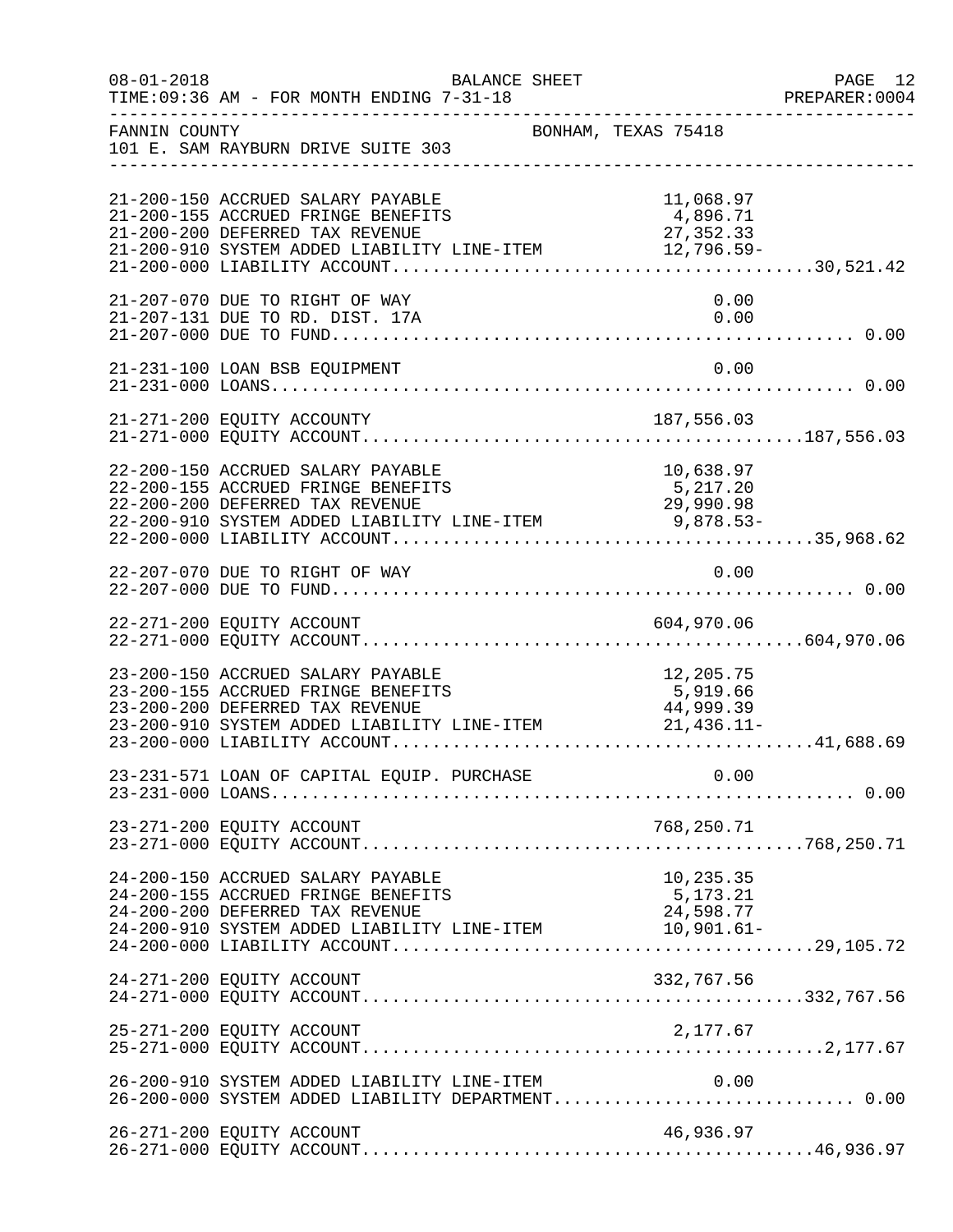| $08 - 01 - 2018$ | BALANCE SHEET<br>TIME: 09:36 AM - FOR MONTH ENDING 7-31-18                                                                                     | PAGE 13<br>PREPARER: 0004 |
|------------------|------------------------------------------------------------------------------------------------------------------------------------------------|---------------------------|
| FANNIN COUNTY    | BONHAM, TEXAS 75418<br>101 E. SAM RAYBURN DRIVE SUITE 303                                                                                      |                           |
|                  | 27-271-200 EQUITY ACCOUNT<br>11,108.44                                                                                                         |                           |
|                  | 28-200-910 SYSTEM ADDED LIABILITY LINE-ITEM<br>0.00<br>28-200-000 SYSTEM ADDED LIABILITY DEPARTMENT 0.00                                       |                           |
|                  | 28-271-200 EQUITY ACCOUNT<br>4,719.24                                                                                                          |                           |
|                  | 983.14<br>30-271-200 EQUITY ACCOUNT                                                                                                            |                           |
|                  |                                                                                                                                                |                           |
|                  | 33-271-200 EQUITY ACCOUNT<br>8,596.74                                                                                                          |                           |
|                  | 34-271-200 EQUITY ACCOUNT<br>23,623.29                                                                                                         |                           |
|                  | 0.00<br>35-200-910 SYSTEM ADDED LIABILITY LI                                                                                                   |                           |
|                  | 35-271-200 EQUITY ACCOUNT<br>148,183.56                                                                                                        |                           |
|                  | 36-200-150 ACCRUED SALARY PAYABLE<br>0.00<br>36-200-155 ACCRUED FRINGE BENEFITS<br>0.01<br>36-200-910 SYSTEM ADDED LIABILITY LINE-ITEM<br>0.00 |                           |
|                  | 36-271-200 EQUITY ACCOUNT<br>22,840.34                                                                                                         |                           |
|                  | 37-200-910 SYSTEM ADDED LIABILITY LINE-ITEM<br>0.00                                                                                            |                           |
|                  | 37-207-099 HELD IN TRUST<br>3,209.46                                                                                                           |                           |
|                  | 37-271-200 EQUITY ACCOUNT<br>2,401.00                                                                                                          |                           |
|                  | 38-271-200 EQUITY ACCOUNT<br>18,825.59                                                                                                         |                           |
|                  | 39-271-200 EQUITY ACCOUNT<br>18,067.34                                                                                                         |                           |
|                  | $40-200-910$ SYSTEM ADDED LIABILITY LINE-ITEM $0.00$<br>$40-200-000$ SYSTEM ADDED LIABILITY DEPARTMENT0.00                                     |                           |
|                  | 40-271-200 EQUITY ACCOUNT<br>4,672.73                                                                                                          |                           |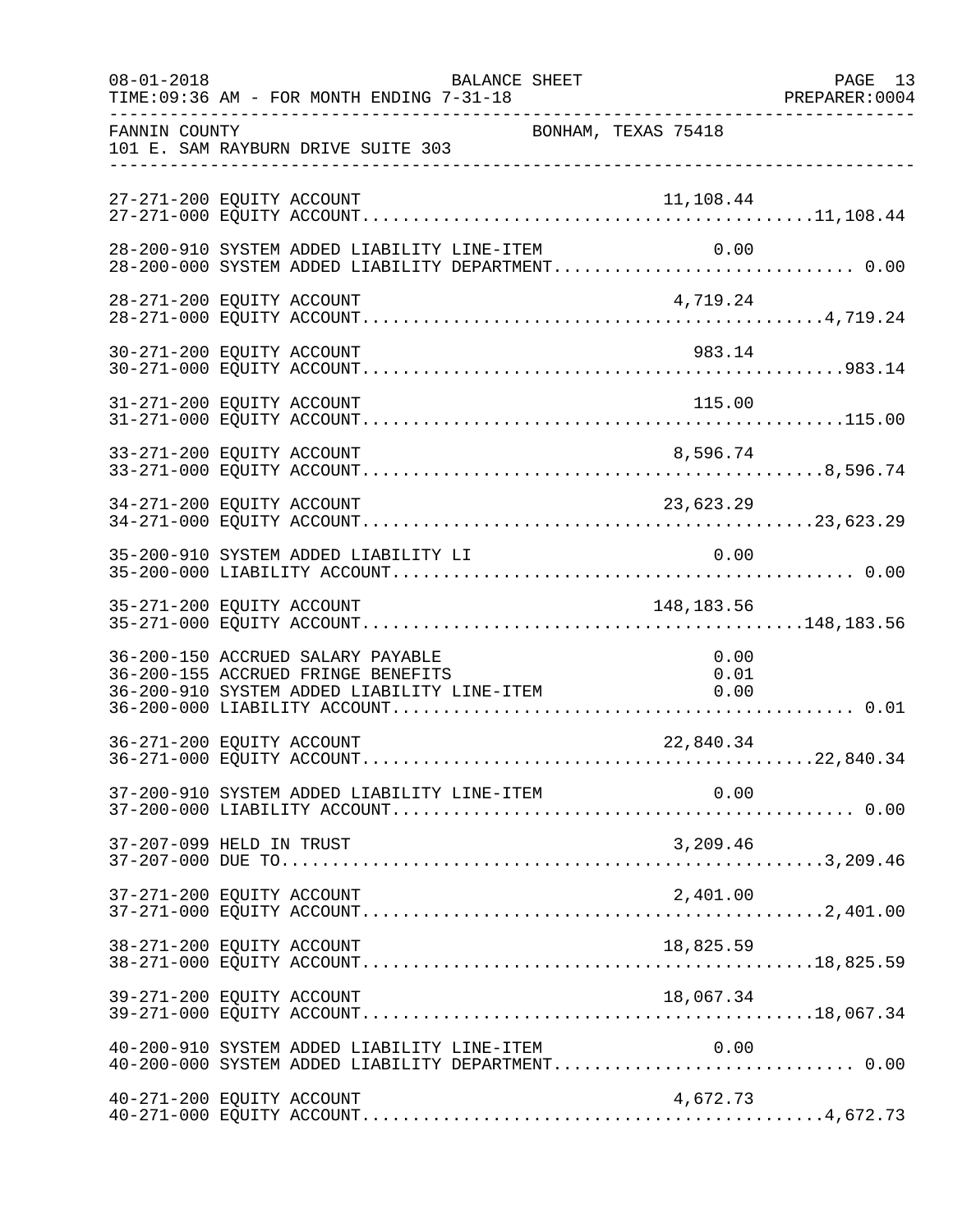| $08 - 01 - 2018$          | TIME: 09:36 AM - FOR MONTH ENDING 7-31-18   | BALANCE SHEET                                                                                                                                                                                  |            | PAGE 14 |
|---------------------------|---------------------------------------------|------------------------------------------------------------------------------------------------------------------------------------------------------------------------------------------------|------------|---------|
| FANNIN COUNTY             | 101 E. SAM RAYBURN DRIVE SUITE 303          | BONHAM, TEXAS 75418                                                                                                                                                                            |            |         |
|                           |                                             | 41-200-910 SYSTEM ADDED LIABILITY LINE-ITEM 0.00<br>41-200-000 SYSTEM ADDED LIABILITY DEPARTMENT 0.00                                                                                          |            |         |
|                           | 41-207-095 DUE TO OTHER FUNDS               |                                                                                                                                                                                                | 0.00       |         |
| 41-271-200 EQUITY ACCOUNT |                                             |                                                                                                                                                                                                | 0.00       |         |
|                           |                                             | 42-200-910 SYSTEM ADDED LIABILITY LINE-ITEM<br>42-200-000 SYSTEM ADDED LIABILITY DEPARTMENT 0.00                                                                                               | 0.00       |         |
| 42-271-200 EQUITY ACCOUNT |                                             |                                                                                                                                                                                                | $428.64-$  |         |
|                           | 44-200-910 SYSTEM ADDED LIABILITY LINE-ITEM | 44-200-000 SYSTEM ADDED LIABILITY DEPARTMENT 0.00                                                                                                                                              | 0.00       |         |
|                           | 44-207-095 DUE TO OTHER FUNDS               |                                                                                                                                                                                                | 0.00       |         |
| 44-271-200 EQUITY ACCOUNT |                                             |                                                                                                                                                                                                | 0.00       |         |
|                           | 45-200-150 ACCRUED SALARY PAYABLE           | 45-200-150 ACCROED SALARY PAYABLE<br>45-200-155 ACCROED FRINGE BENEFITS 0.00<br>45-200-910 SYSTEM ADDED LIABILITY LINE-ITEM 3,975.00-<br>45-200-000 SYSTEM ADDED LIABILITY DEPARTMENT3,673.00- | 302.00     |         |
|                           | 45-207-095 DUE TO OTHER FUNDS               |                                                                                                                                                                                                | 0.00       |         |
| 45-271-200 EQUITY ACCOUNT |                                             |                                                                                                                                                                                                | $302.00 -$ |         |
|                           |                                             | 46-200-910 SYSTEM ADDED LIABILITY LINE-ITEM<br>46-200-000 SYSTEM ADDED LIABILITY DEPARTMENT634.95-                                                                                             | $634.95-$  |         |
| 46-271-200 EQUITY ACCOUNT |                                             |                                                                                                                                                                                                | 5,574.20   |         |
|                           |                                             | 48-200-910 SYSTEM ADDED LIABILITY LINE-ITEM 392.75-<br>48-200-000 SYSTEM ADDED LIABILITY DEPARTMENT392.75-                                                                                     |            |         |
| 48-271-200 EQUITY ACCOUNT |                                             |                                                                                                                                                                                                | 35,128.73  |         |
| 49-271-200 EQUITY ACCOUNT |                                             |                                                                                                                                                                                                | 682.59     |         |
| 51-271-200 EQUITY ACCOUNT |                                             |                                                                                                                                                                                                | 7,332.75   |         |
| 52-271-200 EQUITY ACCOUNT |                                             |                                                                                                                                                                                                | 13,001.07  |         |
|                           | 53-200-910 SYSTEM ADDED LIABILITY LINE-ITEM | 53-200-000 SYSTEM ADDED LIABILITY DEPARTMENT 0.00                                                                                                                                              | 0.00       |         |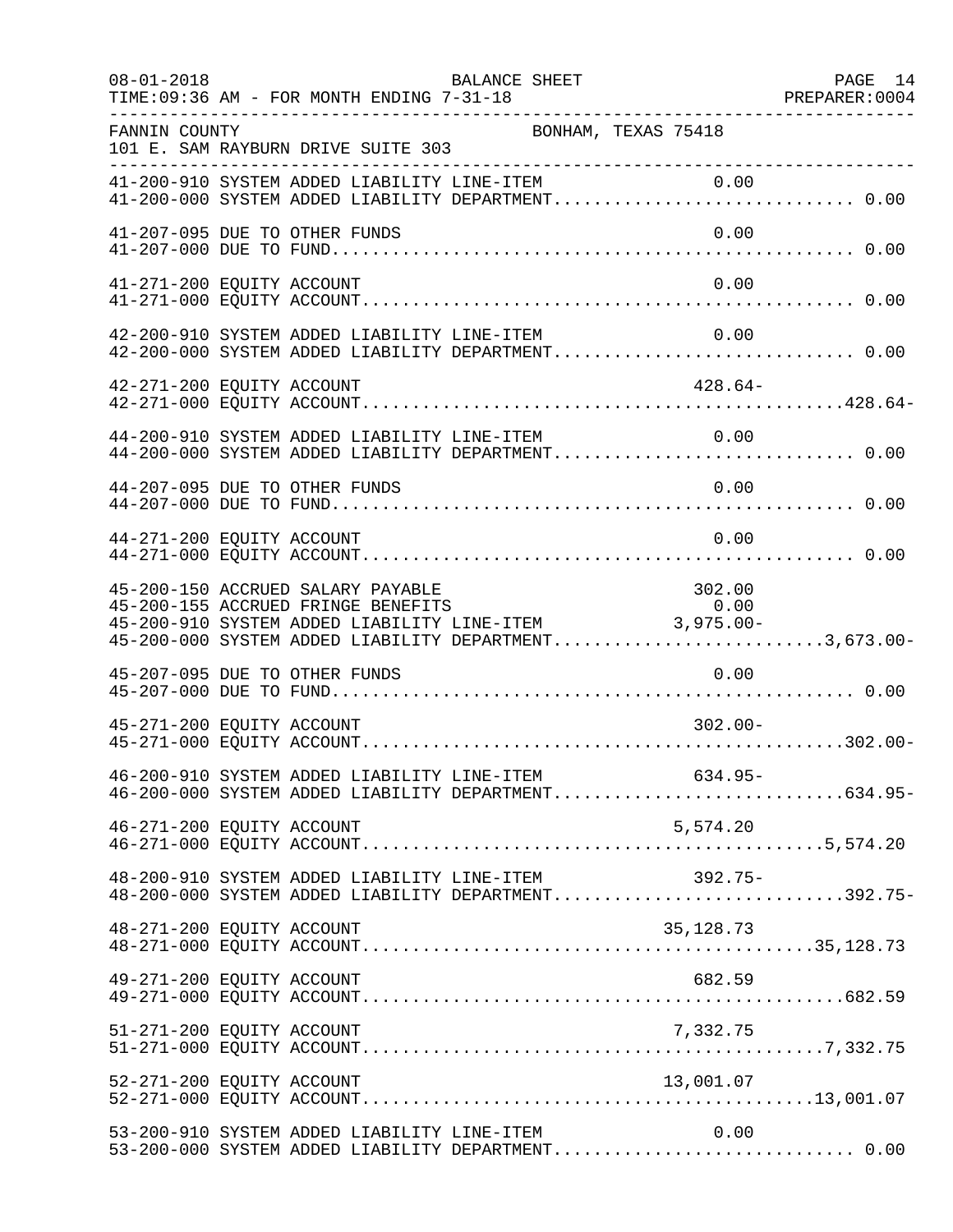| $08 - 01 - 2018$ | BALANCE SHEET<br>TIME: 09:36 AM - FOR MONTH ENDING 7-31-18                                                     | PAGE 15<br>PREPARER: 0004 |
|------------------|----------------------------------------------------------------------------------------------------------------|---------------------------|
| FANNIN COUNTY    | BONHAM, TEXAS 75418<br>101 E. SAM RAYBURN DRIVE SUITE 303<br>-----------------------------                     |                           |
|                  | 53-271-200 EQUITY ACCOUNT<br>282,603.30                                                                        |                           |
|                  | 55-200-910 SYSTEM ADDED LIABILITY LINE-ITEM<br>0.00                                                            |                           |
|                  | 55-271-200 EQUITY ACCOUNT<br>246.50                                                                            |                           |
|                  | 56-200-910 SYSTEM ADDED LIABILITY LINE-ITEM<br>0.00                                                            |                           |
|                  |                                                                                                                |                           |
|                  | 57-200-910 SYSTEM ADDED LIABILITY LINE-ITEM<br>0.00<br>57-200-000 SYSTEM ADDED LIABILITY DEPARTMENT 0.00       |                           |
|                  | 57-271-200 EQUITY ACCOUNT<br>595.29                                                                            |                           |
|                  | 59-200-910 SYSTEM ADDED LIABILITY LINE-ITEM 1,350.00-<br>59-200-000 SYSTEM ADDED LIABILITY DEPARTMENT1,350.00- |                           |
|                  | 59-271-200 EQUITY ACCOUNT<br>36,079.67                                                                         |                           |
|                  | 60-200-200 DEFERRED REVENUE<br>0.00<br>60-200-910 SYSTEM ADDED LIABILITY LINE-ITEM 0.00                        |                           |
|                  | 26,909.38<br>60-271-200 EQUITY ACCOUNT                                                                         |                           |
|                  | 61-271-200 EQUITY ACCOUNT<br>3,194.36                                                                          |                           |
|                  | 62-271-200 EQUITY ACCOUNT<br>27,517.43                                                                         |                           |
|                  | 63-200-910 SYSTEM ADDED LIABILITY LINE ITEM<br>0.00                                                            |                           |
|                  | 63-271-200 EQUITY ACCOUNT<br>1,331.81                                                                          |                           |
|                  | 64-200-910 SYSTEM ADDED LIABILITY LINE ITEM<br>0.00                                                            |                           |
|                  | 64-271-200 EQUITY ACCOUNT<br>0.00                                                                              |                           |
|                  | 65-200-910 SYSTEM ADDED LIABILITY LINE ITEM<br>0.00                                                            |                           |
|                  | 65-271-200 EQUITY ACCOUNT<br>1,331.81                                                                          |                           |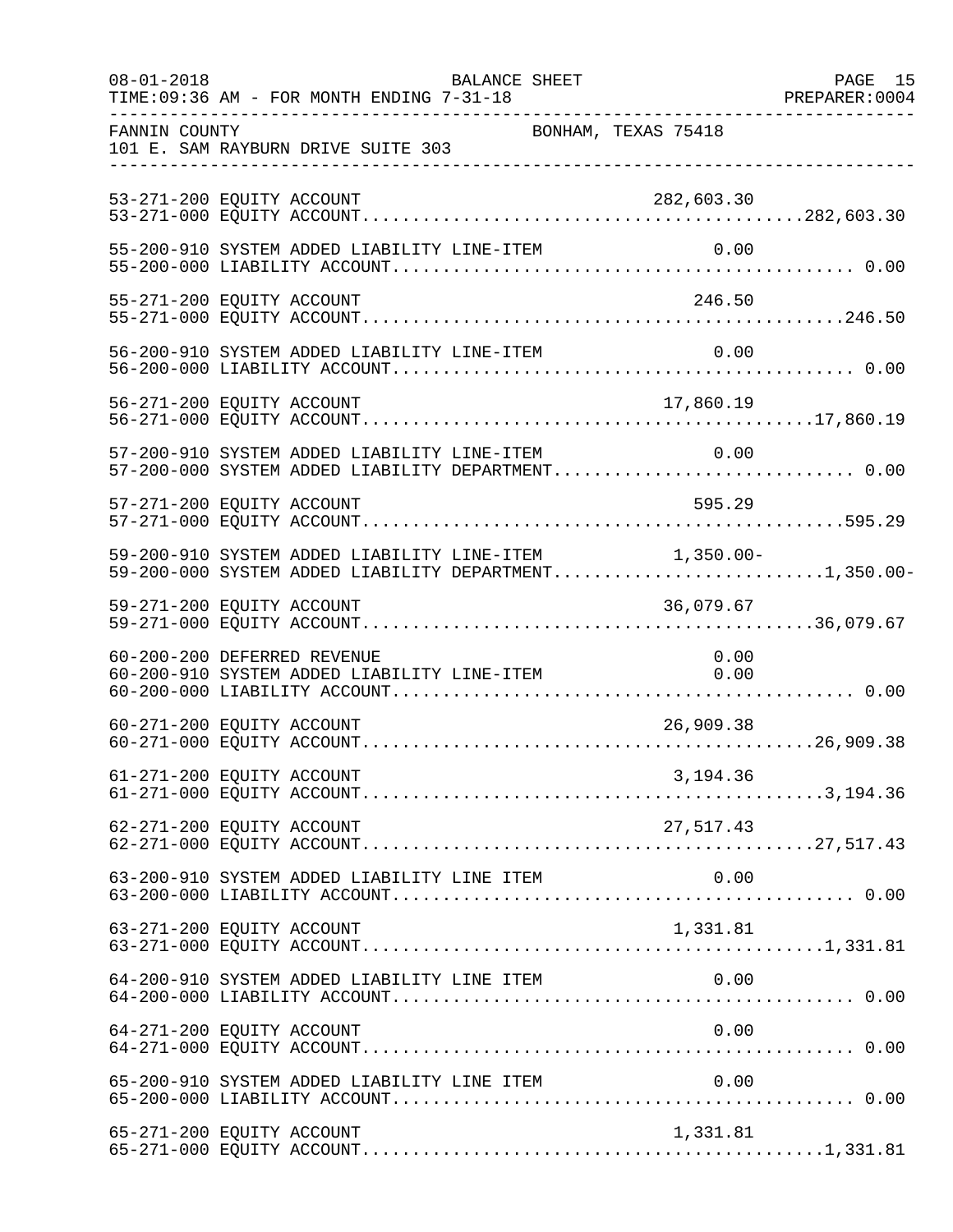| $08 - 01 - 2018$          | TIME: 09:36 AM - FOR MONTH ENDING 7-31-18        | BALANCE SHEET       |                                                                                                       | PAGE 16 |
|---------------------------|--------------------------------------------------|---------------------|-------------------------------------------------------------------------------------------------------|---------|
| FANNIN COUNTY             | 101 E. SAM RAYBURN DRIVE SUITE 303               | BONHAM, TEXAS 75418 |                                                                                                       |         |
|                           | 66-200-910 SYSTEM ADDED LIABILITY LINE-ITEM      |                     |                                                                                                       |         |
|                           |                                                  |                     |                                                                                                       |         |
| 66-271-200 EQUITY ACCOUNT |                                                  |                     | 0.00                                                                                                  |         |
|                           |                                                  |                     | 67-200-910 SYSTEM ADDED LIABILITY LINE-ITEM 0.00<br>67-200-000 SYSTEM ADDED LIABILITY DEPARTMENT 0.00 |         |
| 67-271-200 EQUITY ACCOUNT |                                                  |                     | 0.00                                                                                                  |         |
|                           | 70-200-910 SYSTEM ADDED LIABILITY LINE-ITEM      |                     | 0.00                                                                                                  |         |
| 70-271-200 EQUITY ACCOUNT |                                                  |                     | 96,908.56                                                                                             |         |
|                           | 71-200-910 SYSTEM ADDED LIABILITY LINE-ITEM 0.00 |                     | 71-200-000 SYSTEM ADDED LIABILITY DEPARTMENT 0.00                                                     |         |
| 71-271-200 EQUITY ACCOUNT |                                                  |                     | 0.00                                                                                                  |         |
|                           | 72-200-910 SYSTEM ADDEND LIABILITY LINE-ITEM     |                     | 0.00<br>72-200-000 SYSTEM ADDED LIABILITY DEPARTMENT 0.00                                             |         |
| 72-271-200 EQUITY ACCOUNT |                                                  |                     | 0.00                                                                                                  |         |
|                           | 80-200-910 SYSTEM ADDED LIABILITY LINE-ITEM      |                     | 0.00                                                                                                  |         |
| 80-271-200 EQUITY ACCOUNT |                                                  |                     | 0.00                                                                                                  |         |
|                           | 81-200-910 SYSTEM ADDED LIABILITY LINE ITEM      |                     | 0.00                                                                                                  |         |
| 81-271-200 EQUITY ACCOUNT |                                                  |                     | 0.00                                                                                                  |         |
|                           | 82-200-910 SYSTEM ADDED LIABILITY LINE ITEM      |                     | 0.00                                                                                                  |         |
| 82-271-200 EQUITY ACCOUNT |                                                  |                     | 0.00                                                                                                  |         |
|                           | 83-200-910 SYSTEM ADDED LIABILITY LINE ITEM      |                     | 0.00                                                                                                  |         |
| 83-271-200 EQUITY ACCOUNT |                                                  |                     | 0.00                                                                                                  |         |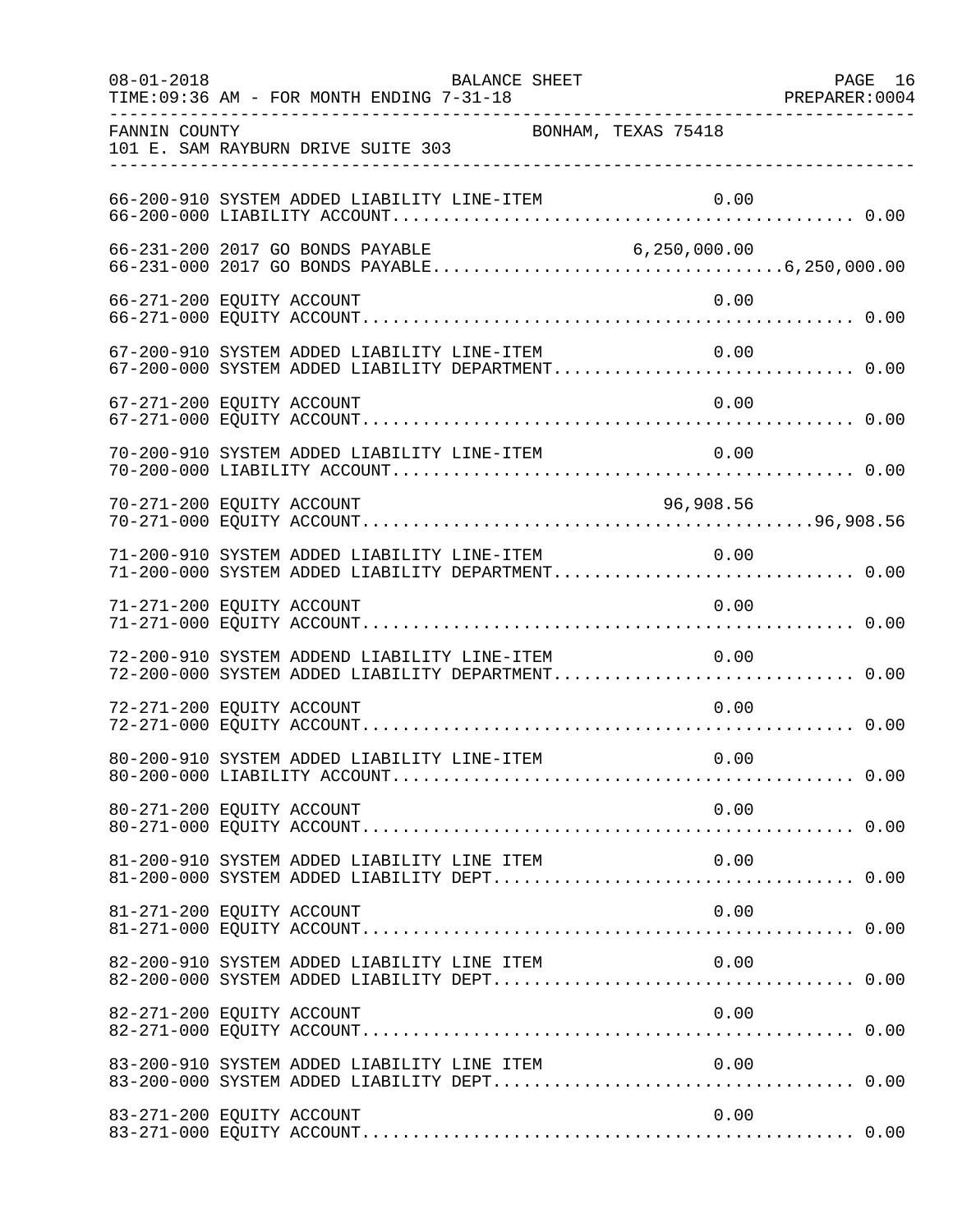|                     | TIME: 09:36 AM - FOR MONTH ENDING 7-31-18                                                                                                                                                                                                                                                                                                                    |                                                                                             |  |
|---------------------|--------------------------------------------------------------------------------------------------------------------------------------------------------------------------------------------------------------------------------------------------------------------------------------------------------------------------------------------------------------|---------------------------------------------------------------------------------------------|--|
| FANNIN COUNTY       | 101 E. SAM RAYBURN DRIVE SUITE 303                                                                                                                                                                                                                                                                                                                           | BONHAM, TEXAS 75418                                                                         |  |
|                     | 87-200-910 SYSTEM ADDED LIABILITY LINE-ITEM                                                                                                                                                                                                                                                                                                                  | 0.00                                                                                        |  |
|                     | 87-202-319 A/P RESTITUTION-JUVENILE PROBATION                                                                                                                                                                                                                                                                                                                | 0.00                                                                                        |  |
|                     | 87-271-200 EQUITY ACCOUNT                                                                                                                                                                                                                                                                                                                                    | 1,849.21                                                                                    |  |
|                     | 88-271-200 EQUITY ACCOUNT                                                                                                                                                                                                                                                                                                                                    | 0.00                                                                                        |  |
|                     | 89-220-189 DEFERRED REVENUE                                                                                                                                                                                                                                                                                                                                  | 0.00                                                                                        |  |
|                     | 89-271-200 EQUITY ACCOUNT                                                                                                                                                                                                                                                                                                                                    | 45,922.93                                                                                   |  |
|                     | 92-200-910 SYSTEM ADDED LIABILITY LINE-ITEM<br>92-200-000 SYSTEM ADDED LIABILITY DEPARTMENT 0.00                                                                                                                                                                                                                                                             | 0.00                                                                                        |  |
|                     | 92-271-200 EQUITY ACCOUNT                                                                                                                                                                                                                                                                                                                                    | 43,428.93                                                                                   |  |
|                     | 93-200-910 SYSTEM ADDED LIABILITY                                                                                                                                                                                                                                                                                                                            | 0.00                                                                                        |  |
|                     | 93-271-200 EQUITY ACCOUNT                                                                                                                                                                                                                                                                                                                                    | 100.00                                                                                      |  |
|                     | 95-200-910 SYSTEM ADDED LIABILITY LINE-ITEM 0.00<br>95-200-000 SYSTEM ADDED LIABILITY DEPARTMENT 0.00                                                                                                                                                                                                                                                        |                                                                                             |  |
| 95-271-200 DEPOSITS |                                                                                                                                                                                                                                                                                                                                                              | 24.36                                                                                       |  |
|                     | 99-200-240 ACCRUED INTEREST<br>99-200-250 GENERAL OBLIGATION BOND<br>99-200-275 NOTES PAYABLE<br>99-200-277 NOTE #16240648-SHERIFF<br>99-200-278 NOTE #16308936-SHERIFF<br>99-200-279 NOTE #16291000-R&B#3<br>99-200-280 NOTE #16295968-R&B#3<br>99-200-281 ODYSSEY #16235752-GENERAL<br>99-200-350 ACCRUED COMPENSATION<br>99-200-400 NET PENSION LIABILITY | 0.00<br>0.00<br>0.00<br>0.00<br>0.00<br>0.00<br>0.00<br>0.00<br>184, 424.54<br>2,063,586.00 |  |
|                     |                                                                                                                                                                                                                                                                                                                                                              |                                                                                             |  |
|                     |                                                                                                                                                                                                                                                                                                                                                              |                                                                                             |  |
|                     |                                                                                                                                                                                                                                                                                                                                                              |                                                                                             |  |
|                     |                                                                                                                                                                                                                                                                                                                                                              |                                                                                             |  |